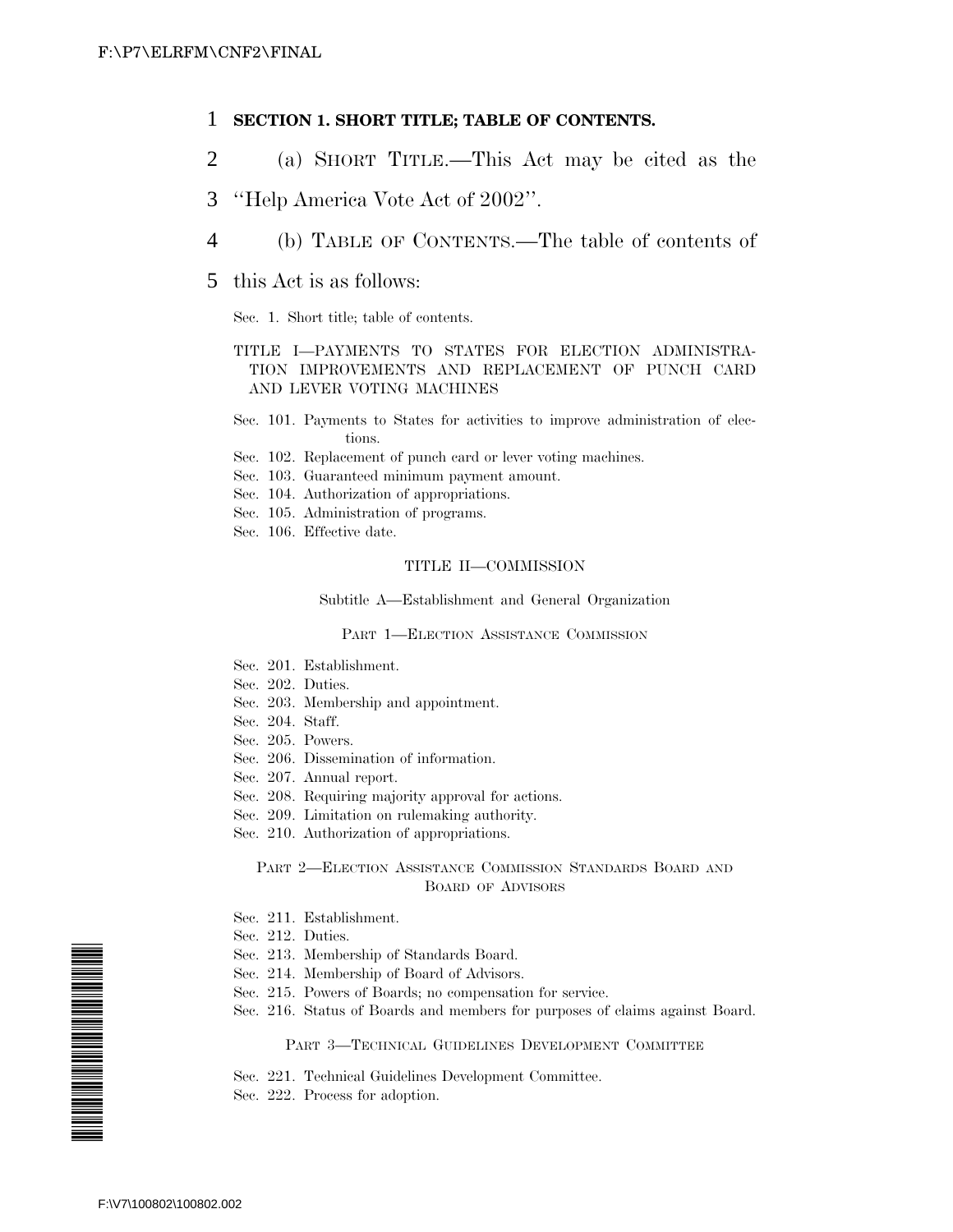Subtitle B—Testing, Certification, Decertification, and Recertification of Voting System Hardware and Software

- Sec. 231. Certification and testing of voting systems.
- Subtitle C—Studies and Other Activities To Promote Effective Administration of Federal Elections
- Sec. 241. Periodic studies of election administration issues.
- Sec. 242. Study, report, and recommendations on best practices for facilitating military and overseas voting.
- Sec. 243. Report on human factor research.
- Sec. 244. Study and report on voters who register by mail and use of social security information.
- Sec. 245. Study and report on electronic voting and the electoral process.
- Sec. 246. Study and report on free absentee ballot postage.
- Sec. 247. Consultation with Standards Board and Board of Advisors.

#### Subtitle D—Election Assistance

#### PART 1—REQUIREMENTS PAYMENTS

- Sec. 251. Requirements payments.
- Sec. 252. Allocation of funds.
- Sec. 253. Condition for receipt of funds.
- Sec. 254. State plan.
- Sec. 255. Process for development and filing of plan; publication by Commission.
- Sec. 256. Requirement for public notice and comment.
- Sec. 257. Authorization of appropriations.
- Sec. 258. Reports.

### PART 2—PAYMENTS TO STATES AND UNITS OF LOCAL GOVERNMENT TO ASSURE ACCESS FOR INDIVIDUALS WITH DISABILITIES

- Sec. 261. Payments to States and units of local government to assure access for individuals with disabilities.
- Sec. 262. Amount of payment.
- Sec. 263. Requirements for eligibility.
- Sec. 264. Authorization of appropriations.
- Sec. 265. Reports.

PART 3—GRANTS FOR RESEARCH ON VOTING TECHNOLOGY IMPROVEMENTS

- Sec. 271. Grants for research on voting technology improvements.
- Sec. 272. Report.
- Sec. 273. Authorization of appropriations.

#### PART 4-PILOT PROGRAM FOR TESTING OF EQUIPMENT AND TECHNOLOGY

- Sec. 281. Pilot program.
- Sec. 282. Report.
- Sec. 283. Authorization of appropriations.

#### PART 5—PROTECTION AND ADVOCACY SYSTEMS

- Sec. 291. Payments for protection and advocacy systems.
- Sec. 292. Authorization of appropriations.

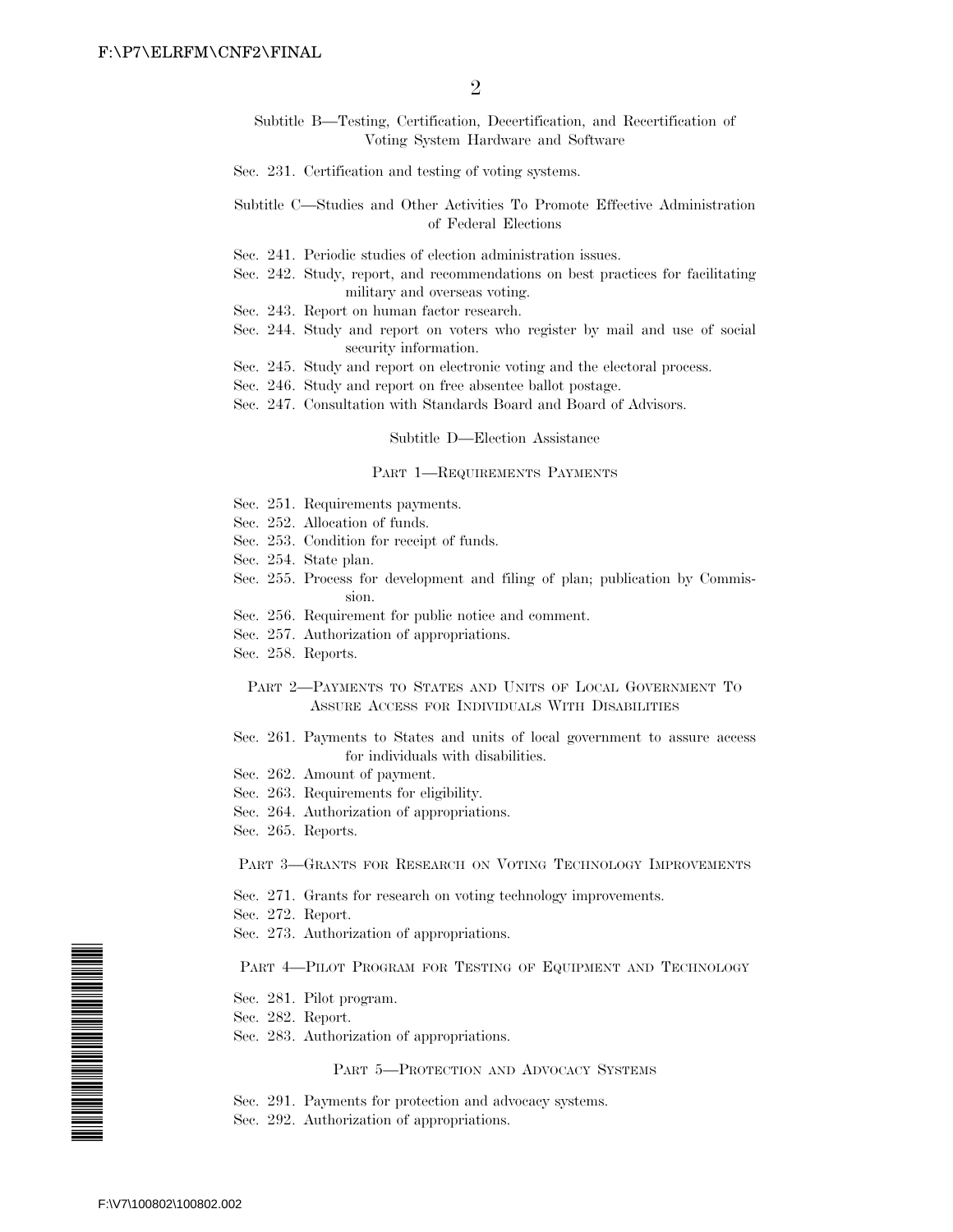PART 6—NATIONAL STUDENT AND PARENT MOCK ELECTION

Sec. 295. National Student and Parent Mock Election.

Sec. 296. Authorization of appropriations.

### TITLE III—UNIFORM AND NONDISCRIMINATORY ELECTION TECHNOLOGY AND ADMINISTRATION REQUIREMENTS

#### Subtitle A—Requirements

- Sec. 301. Voting systems standards.
- Sec. 302. Provisional voting and voting information requirements.
- Sec. 303. Computerized statewide voter registration list requirements and requirements for voters who register by mail.
- Sec. 304. Minimum requirements.
- Sec. 305. Methods of implementation left to discretion of State.

#### Subtitle B—Voluntary Guidance

- Sec. 311. Adoption of voluntary guidance by Commission.
- Sec. 312. Process for adoption.

#### TITLE IV—ENFORCEMENT

- Sec. 401. Actions by the Attorney General for declaratory and injunctive relief.
- Sec. 402. Establishment of State-based administrative complaint procedures to remedy grievances.

#### TITLE V—HELP AMERICA VOTE COLLEGE PROGRAM

- Sec. 501. Establishment of program.
- Sec. 502. Activities under program.
- Sec. 503. Authorization of appropriations.

#### TITLE VI—HELP AMERICA VOTE FOUNDATION

Sec. 601. Help America Vote Foundation.

#### TITLE VII—VOTING RIGHTS OF MILITARY MEMBERS AND OVERSEAS CITIZENS

- Sec. 701. Voting assistance programs.
- Sec. 702. Designation of single State office to provide information on registration and absentee ballots for all voters in State.
- Sec. 703. Report on absentee ballots transmitted and received after general elections.
- Sec. 704. Extension of period covered by single absentee ballot application.
- Sec. 705. Additional duties of Presidential designee under Uniformed and Overseas Citizens Absentee Voting Act.
- Sec. 706. Prohibition of refusal of voter registration and absentee ballot applications on grounds of early submission.
- Sec. 707. Other requirements to promote participation of overseas and absent uniformed services voters.

### TITLE VIII—TRANSITION PROVISIONS

Subtitle A—Transfer to Commission of Functions Under Certain Laws

Sec. 801. Federal Election Campaign Act of 1971.

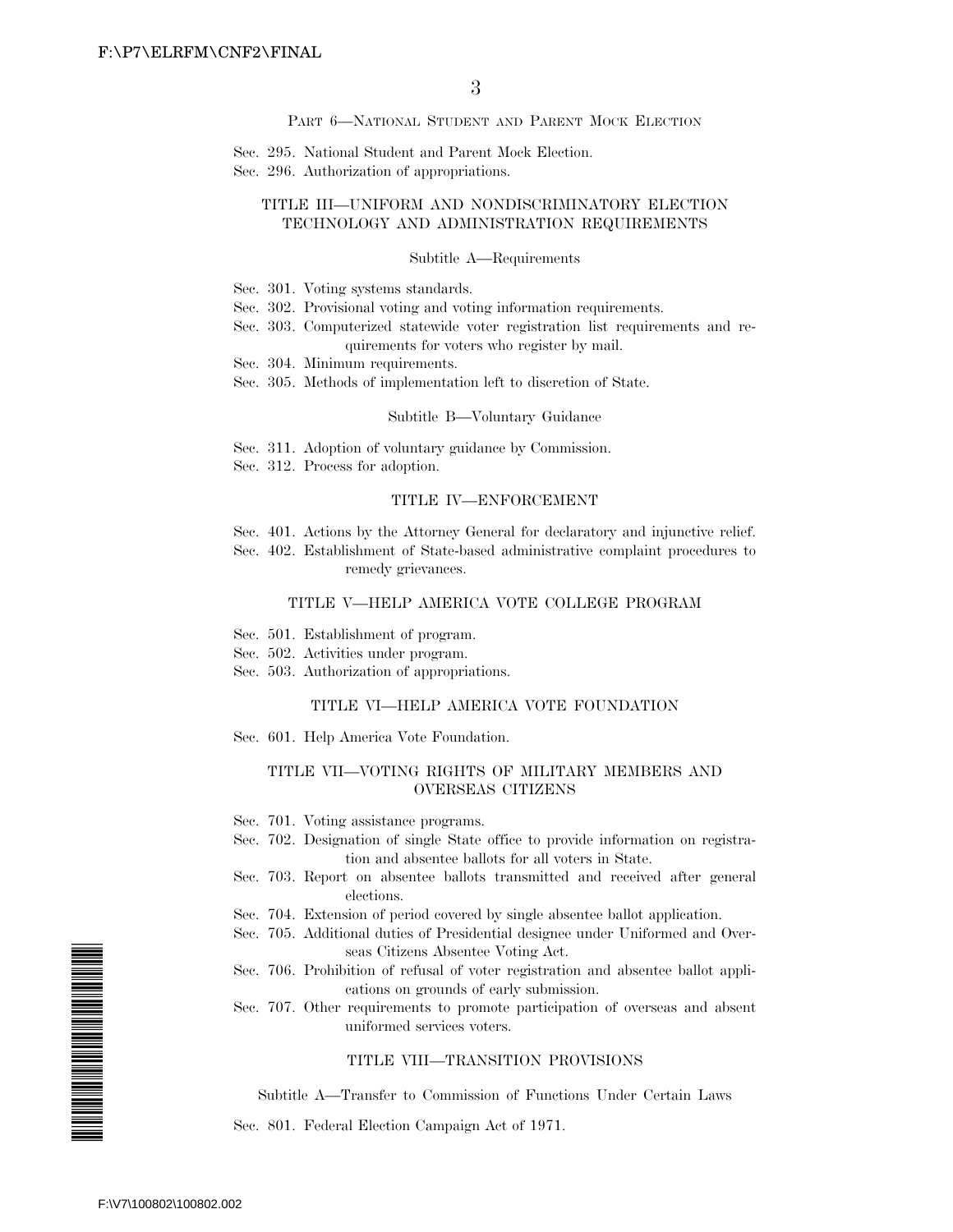- Sec. 802. National Voter Registration Act of 1993.
- Sec. 803. Transfer of property, records, and personnel.
- Sec. 804. Effective date; transition.

Subtitle B—Coverage of Commission Under Certain Laws and Programs

Sec. 811. Treatment of Commission personnel under certain civil service laws. Sec. 812. Coverage under Inspector General Act of 1978.

### TITLE IX—MISCELLANEOUS PROVISIONS

- Sec. 901. State defined.
- Sec. 902. Audits and repayment of funds.
- Sec. 903. Clarification of ability of election officials to remove registrants from official list of voters on grounds of change of residence.
- Sec. 904. Review and report on adequacy of existing electoral fraud statutes and penalties.
- Sec. 905. Other criminal penalties.
- Sec. 906. No effect on other laws.

# 1 **TITLE I—PAYMENTS TO STATES** 2 **FOR ELECTION ADMINISTRA-**3 **TION IMPROVEMENTS AND** 4 **REPLACEMENT OF PUNCH** 5 **CARD AND LEVER VOTING** 6 **MACHINES**

7 **SEC. 101. PAYMENTS TO STATES FOR ACTIVITIES TO IM-**

## 8 **PROVE ADMINISTRATION OF ELECTIONS.**

 (a) IN GENERAL.—Not later than 45 days after the date of the enactment of this Act, the Administrator of General Services (in this title referred to as the ''Adminis- trator'') shall establish a program under which the Admin- istrator shall make a payment to each State in which the chief executive officer of the State, or designee, in con- sultation and coordination with the chief State election of- ficial, notifies the Administrator not later than 6 months after the date of the enactment of this Act that the State

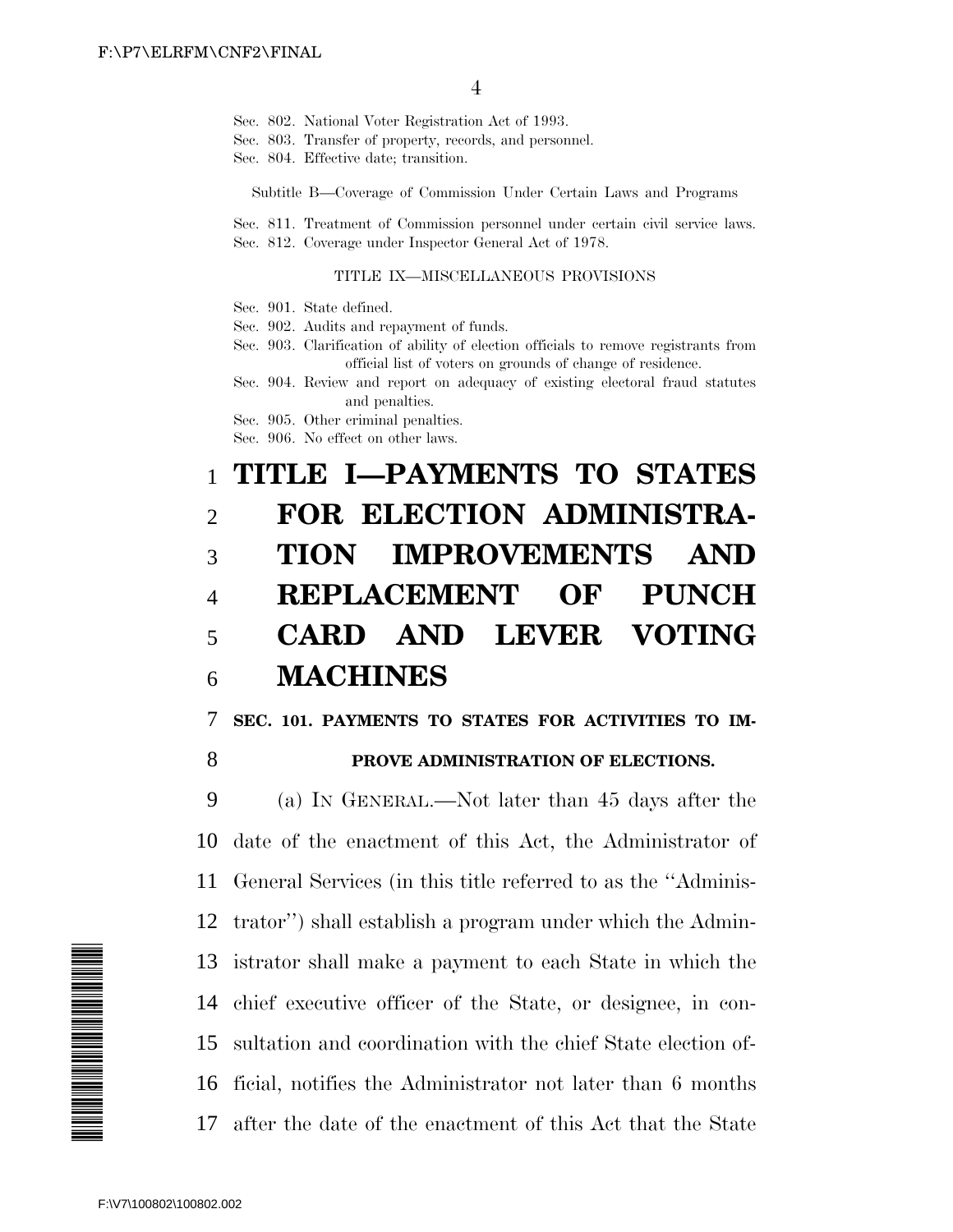| $\mathbf{1}$            | intends to use the payment in accordance with this sec- |
|-------------------------|---------------------------------------------------------|
| 2                       | tion.                                                   |
| 3                       | (b) USE OF PAYMENT.—                                    |
| $\overline{4}$          | $(1)$ IN GENERAL.—A State shall use the funds           |
| 5                       | provided under a payment made under this section        |
| 6                       | to carry out 1 or more of the following activities:     |
| 7                       | Complying with the requirements<br>(A)                  |
| 8                       | under title III.                                        |
| 9                       | (B) Improving the administration of elec-               |
| 10                      | tions for Federal office.                               |
| 11                      | (C) Educating voters concerning voting                  |
| 12                      | procedures, voting rights, and voting tech-             |
| 13                      | nology.                                                 |
| 14                      | (D) Training election officials, poll work-             |
| 15                      | ers, and election volunteers.                           |
| 16                      | (E) Developing the State plan for require-              |
| 17                      | ments payments to be submitted under part 1             |
| 18                      | of subtitle D of title II.                              |
| 19                      | Improving, acquiring, leasing, modi-<br>(F)             |
| 20                      | fying, or replacing voting systems and tech-            |
| 21                      | nology and methods for casting and counting             |
| 22                      | votes.                                                  |
| 23                      | (G) Improving the accessibility and quan-               |
| 24                      | tity of polling places, including providing phys-       |
| 25                      | ical access for individuals with disabilities, pro-     |
|                         |                                                         |
| F:\V7\100802\100802.002 |                                                         |

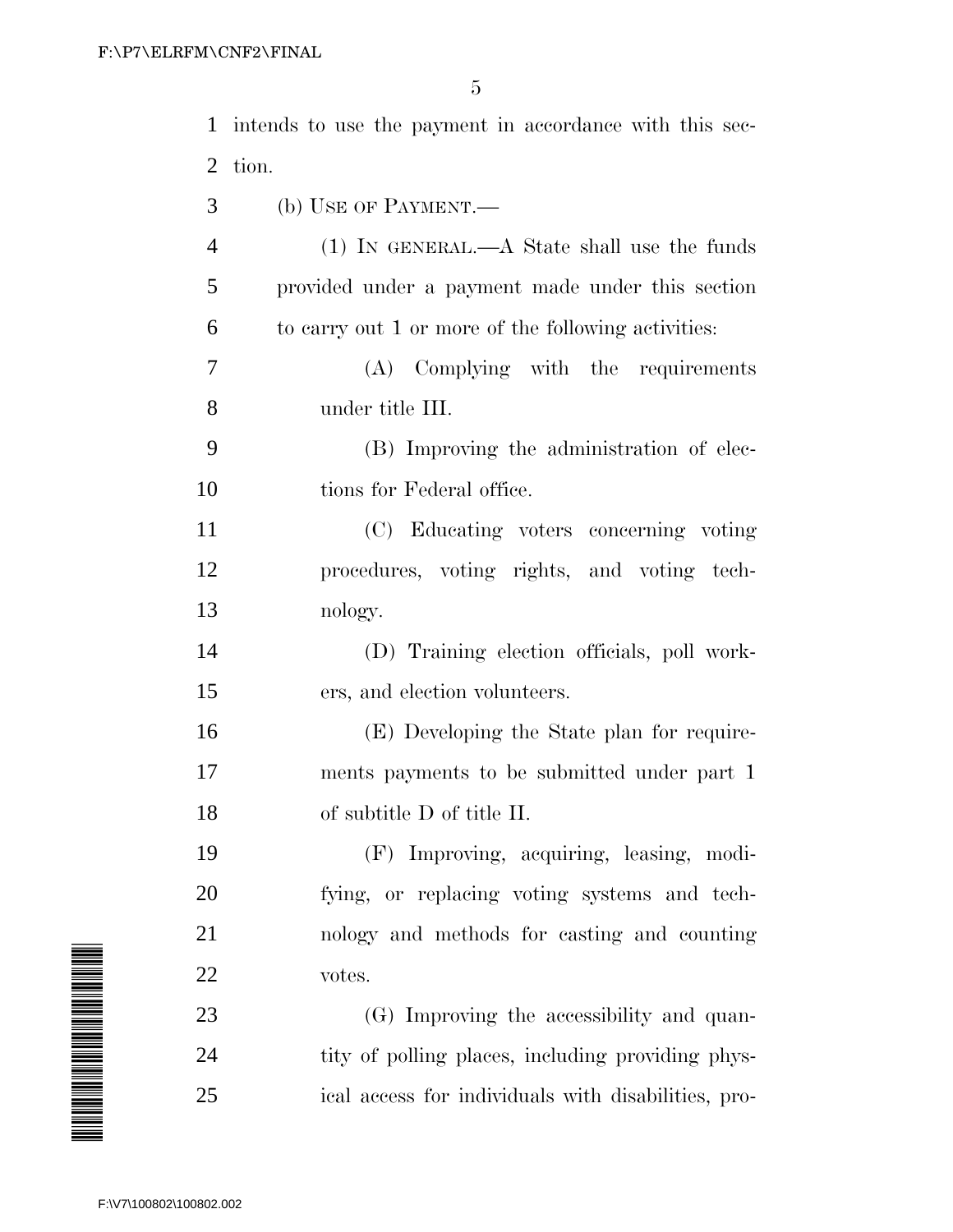viding nonvisual access for individuals with vis- ual impairments, and providing assistance to Native Americans, Alaska Native citizens, and to individuals with limited proficiency in the English language. (H) Establishing toll-free telephone hot- lines that voters may use to report possible vot- ing fraud and voting rights violations, to obtain general election information, and to access de- tailed automated information on their own voter registration status, specific polling place loca- tions, and other relevant information. (2) LIMITATION.—A State may not use the funds provided under a payment made under this section— (A) to pay costs associated with any litiga- tion, except to the extent that such costs other- wise constitute permitted uses of a payment under this section; or

(B) for the payment of any judgment.

 (c) USE OF FUNDS TO BE CONSISTENT WITH OTHER LAWS AND REQUIREMENTS.—In order to receive a payment under the program under this section, the State shall provide the Administrator with certifications that—

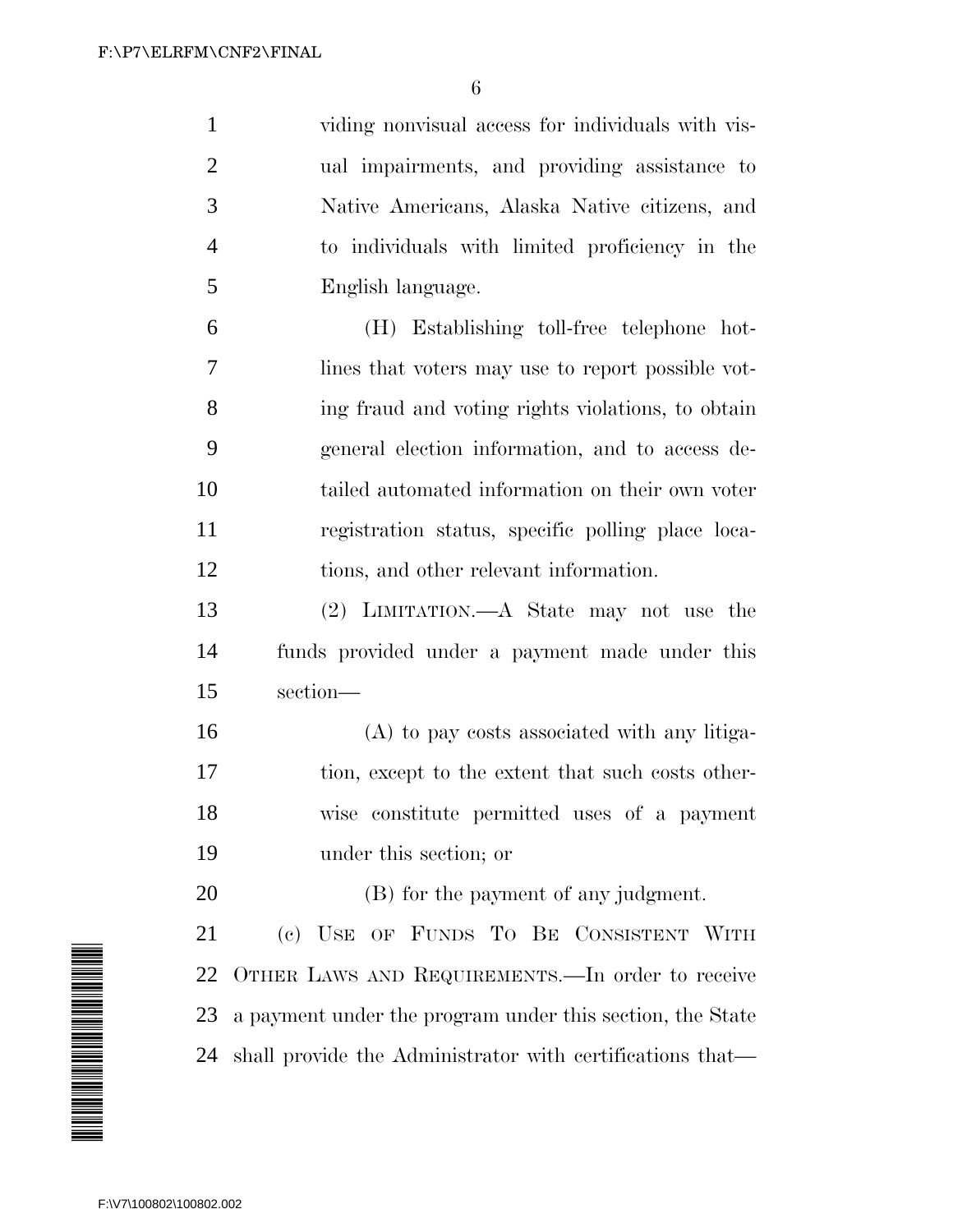| $\mathbf{1}$   | (1) the State will use the funds provided under            |
|----------------|------------------------------------------------------------|
| $\overline{2}$ | the payment in a manner that is consistent with            |
| 3              | each of the laws described in section 906, as such         |
| $\overline{4}$ | laws relate to the provisions of this Act; and             |
| 5              | $(2)$ the proposed uses of the funds are not in-           |
| 6              | consistent with the requirements of title III.             |
| 7              | (d) AMOUNT OF PAYMENT.—                                    |
| 8              | (1) IN GENERAL.—Subject to section $103(b)$ ,              |
| 9              | the amount of payment made to a State under this           |
| 10             | section shall be the minimum payment amount de-            |
| 11             | scribed in paragraph $(2)$ plus the voting age popu-       |
| 12             | lation proportion amount described in paragraph            |
| 13             | (3).                                                       |
| 14             | (2) MINIMUM PAYMENT AMOUNT.—The min-                       |
| 15             | imum payment amount described in this paragraph            |
| 16             | $is-$                                                      |
| 17             | (A) in the case of any of the several States               |
| 18             | or the District of Columbia, $\frac{1}{2}$ of 1 percent of |
| 19             | the aggregate amount made available for pay-               |
| 20             | ments under this section; and                              |
| 21             | (B) in the case of the Commonwealth of                     |
| 22             | Puerto Rico, Guam, American Samoa, or the                  |
| 23             | United States Virgin Islands, $\frac{1}{10}$ of 1 percent  |
| 24             | of such aggregate amount.                                  |
|                |                                                            |

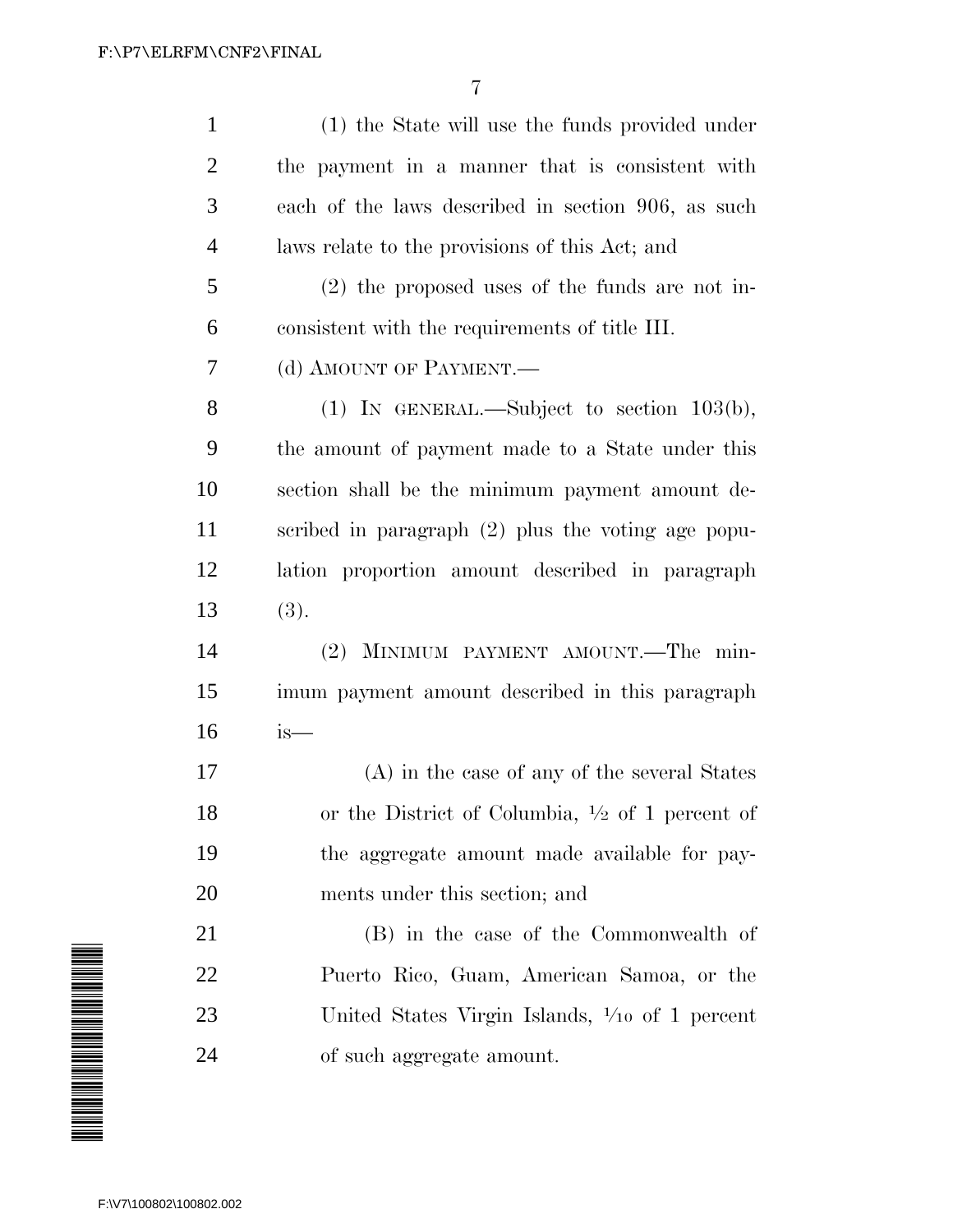| $\mathbf{1}$                                               | (3) VOTING AGE POPULATION PROPORTION                |
|------------------------------------------------------------|-----------------------------------------------------|
| $\overline{2}$                                             | AMOUNT.—The voting age population proportion        |
| 3                                                          | amount described in this paragraph is the product   |
| 4                                                          | $of$ —                                              |
| 5                                                          | (A) the aggregate amount made available             |
| 6                                                          | for payments under this section minus the total     |
| 7                                                          | of all of the minimum payment amounts deter-        |
| 8                                                          | mined under paragraph $(2)$ ; and                   |
| 9                                                          | (B) the voting age population proportion            |
| 10                                                         | for the State (as defined in paragraph $(4)$ ).     |
| 11                                                         | (4) VOTING AGE POPULATION PROPORTION DE-            |
| 12                                                         | FINED.—The term "voting age population propor-      |
| 13                                                         | tion" means, with respect to a State, the amount    |
| 14                                                         | equal to the quotient of—                           |
| 15                                                         | (A) the voting age population of the State          |
| 16                                                         | (as reported in the most recent decennial cen-      |
| 17                                                         | sus); and                                           |
| 18                                                         | (B) the total voting age population of all          |
| 19                                                         | States (as reported in the most recent decennial    |
| 20                                                         | census).                                            |
| 21                                                         | SEC. 102. REPLACEMENT OF PUNCH CARD OR LEVER VOT-   |
| A MARTIN ANG ANG MANGHATING ANG ANG ANG Ang ang pag-<br>22 | ING MACHINES.                                       |
| 23                                                         | (a) ESTABLISHMENT OF PROGRAM.—                      |
| 24                                                         | $(1)$ In GENERAL.—Not later than 45 days after      |
| 25                                                         | the date of the enactment of this Act, the Adminis- |
|                                                            |                                                     |
| F:\V7\100802\100802.002                                    |                                                     |

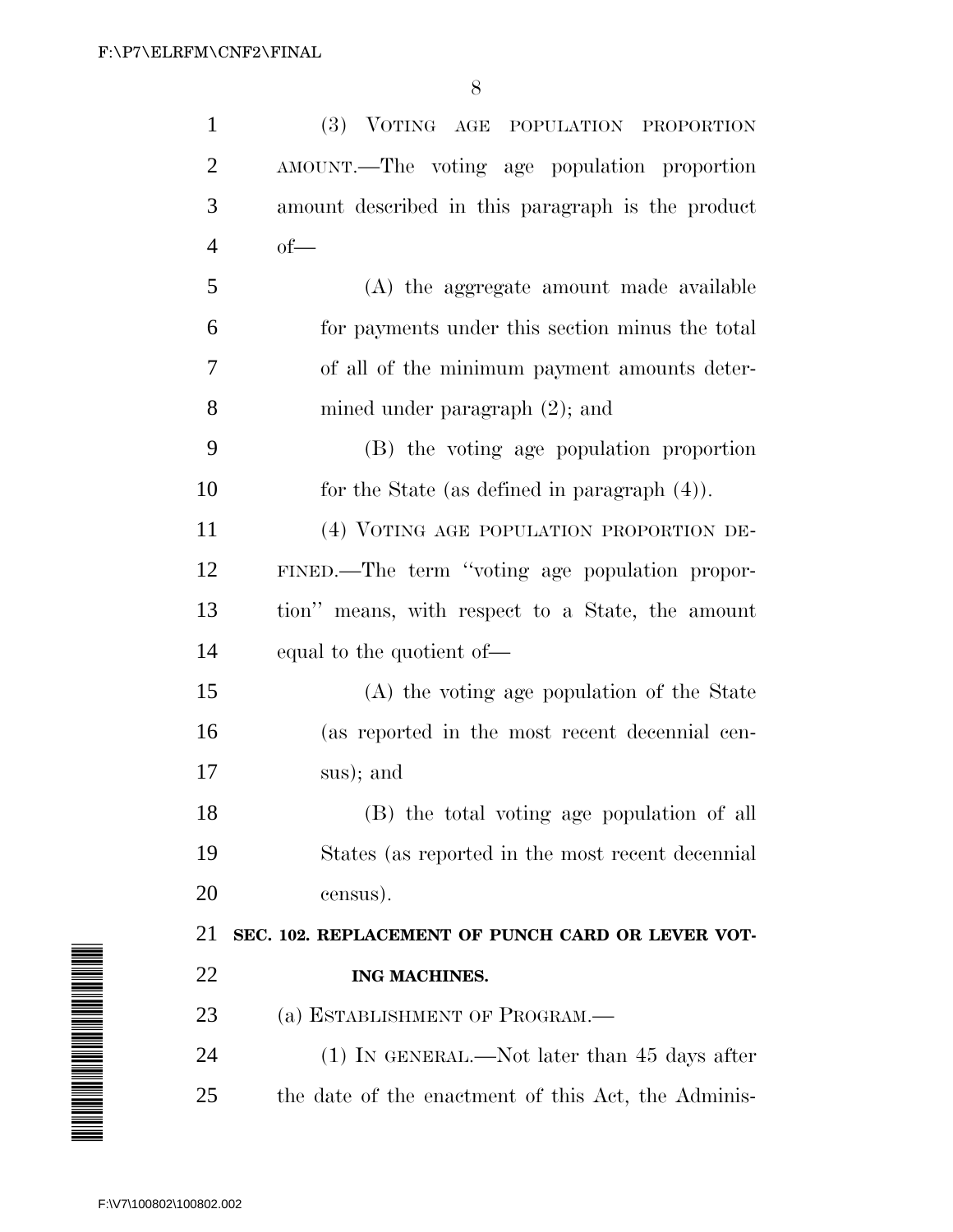trator shall establish a program under which the Ad- ministrator shall make a payment to each State eli- gible under subsection (b) in which a precinct within that State used a punch card voting system or a lever voting system to administer the regularly scheduled general election for Federal office held in November 2000 (in this section referred to as a ''qualifying precinct'').

 (2) USE OF FUNDS.—A State shall use the funds provided under a payment under this section (either directly or as reimbursement, including as re- imbursement for costs incurred on or after January 1, 2001, under multiyear contracts) to replace punch card voting systems or lever voting systems (as the case may be) in qualifying precincts within that State with a voting system (by purchase, lease, or such other arrangement as may be appropriate) that—

(A) does not use punch cards or levers;

 (B) is not inconsistent with the require- ments of the laws described in section 906; and (C) meets the requirements of section 301. (3) DEADLINE.—

 (A) IN GENERAL.—Except as provided in subparagraph (B), a State receiving a payment

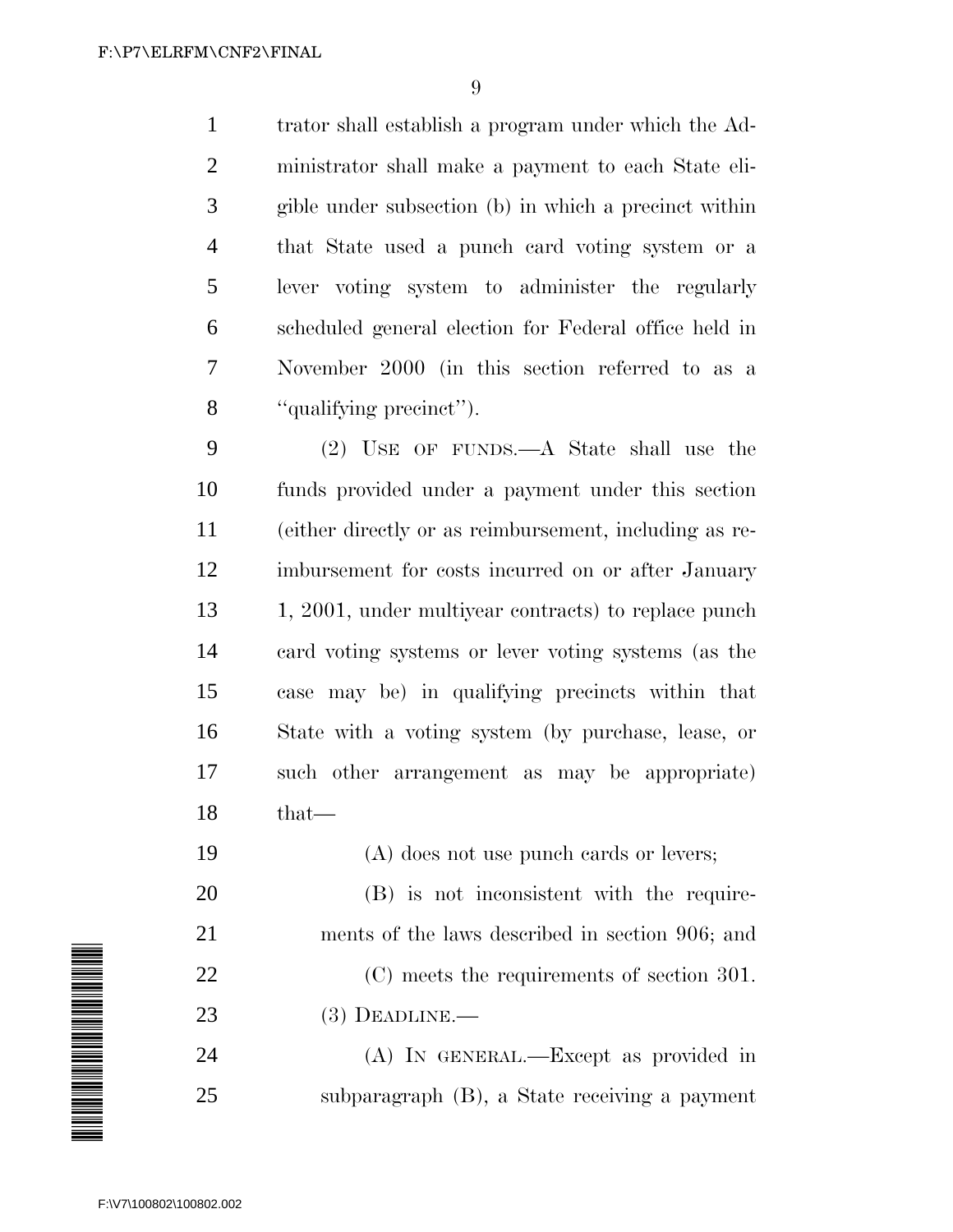| $\mathbf{1}$   | under the program under this section shall en-      |
|----------------|-----------------------------------------------------|
| $\overline{2}$ | sure that all of the punch card voting systems      |
| 3              | or lever voting systems in the qualifying pre-      |
| $\overline{4}$ | cincts within that State have been replaced in      |
| 5              | time for the regularly scheduled general election   |
| 6              | for Federal office to be held in November 2004.     |
| 7              | (B) WAIVER.—If a State certifies to the             |
| 8              | Administrator not later than January 1, 2004,       |
| 9              | that the State will not meet the deadline de-       |
| 10             | scribed in subparagraph $(A)$ for good cause and    |
| 11             | includes in the certification the reasons for the   |
| 12             | failure to meet such deadline, the State shall      |
| 13             | ensure that all of the punch card voting sys-       |
| 14             | tems or lever voting systems in the qualifying      |
| 15             | precincts within that State will be replaced in     |
| 16             | time for the first election for Federal office held |
| 17             | after January 1, 2006.                              |
|                |                                                     |

(b) ELIGIBILITY.—

 (1) IN GENERAL.—A State is eligible to receive a payment under the program under this section if it submits to the Administrator a notice not later than the date that is 6 months after the date of the enactment of this Act (in such form as the Adminis-trator may require) that contains—

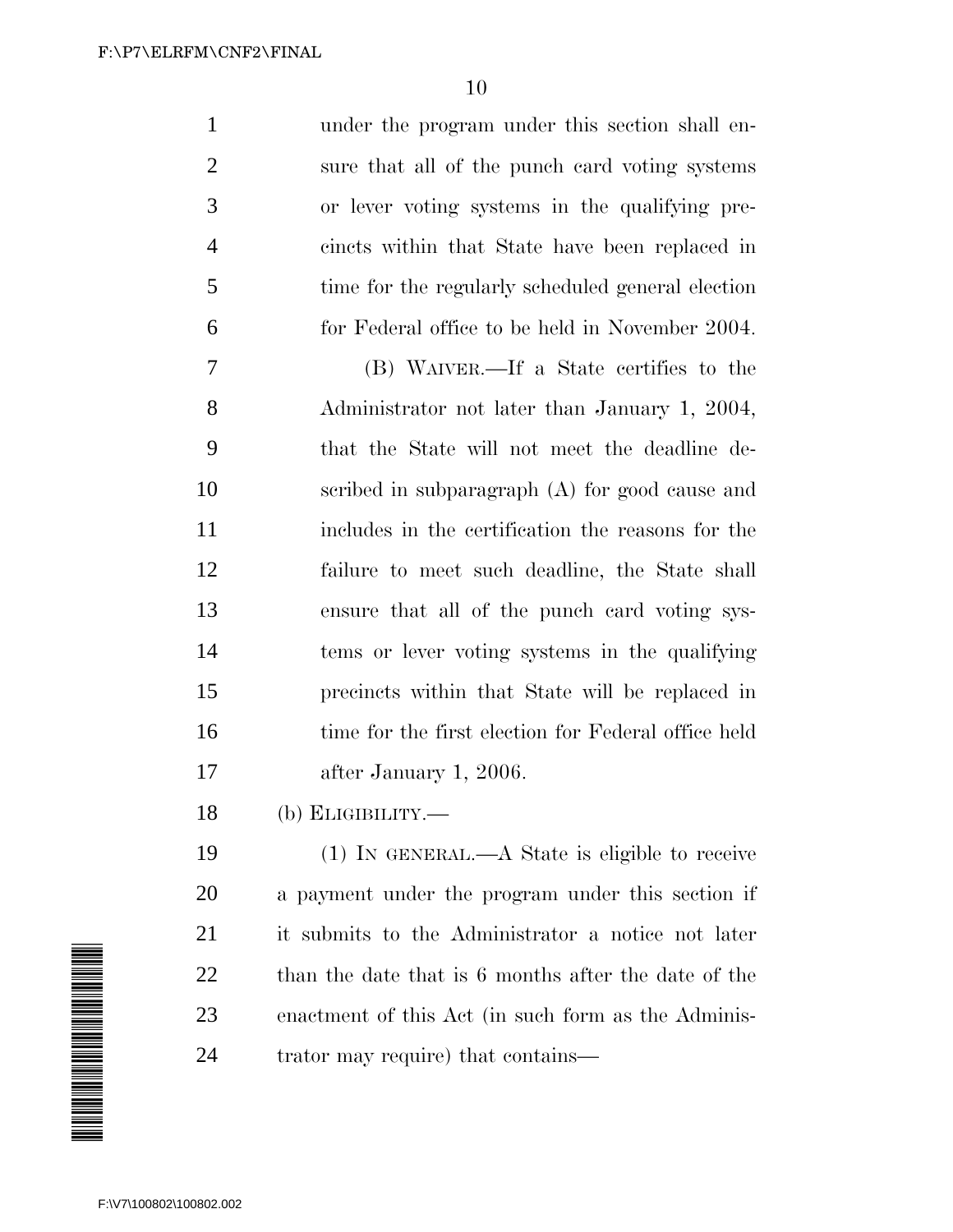| $\mathbf{1}$   | (A) certifications that the State will use             |
|----------------|--------------------------------------------------------|
| $\overline{2}$ | the payment (either directly or as reimburse-          |
| 3              | ment, including as reimbursement for costs in-         |
| $\overline{4}$ | curred on or after January 1, 2001, under              |
| 5              | multiyear contracts) to replace punch card vot-        |
| 6              | ing systems or lever voting systems (as the case       |
| $\overline{7}$ | may be) in the qualifying precincts within the         |
| 8              | State by the deadline described in subsection          |
| 9              | (a)(3);                                                |
| 10             | (B) certifications that the State will con-            |
| 11             | tinue to comply with the laws described in sec-        |
| 12             | tion $906$ ;                                           |
| 13             | (C) certifications that the replacement vot-           |
| 14             | ing systems will meet the requirements of sec-         |
| 15             | tion $301$ ; and                                       |
| 16             | (D) such other information and certifi-                |
| 17             | cations as the Administrator may require which         |
| 18             | are necessary for the administration of the pro-       |
| 19             | gram.                                                  |
| 20             | (2) COMPLIANCE OF STATES THAT REQUIRE                  |
| 21             | CHANGES TO STATE LAW.—In the case of a State           |
| 22             | that requires State legislation to carry out an activ- |
| 23             | ity covered by any certification submitted under this  |
| 24             | subsection, the State shall be permitted to make the   |
| 25             | certification notwithstanding that the legislation has |

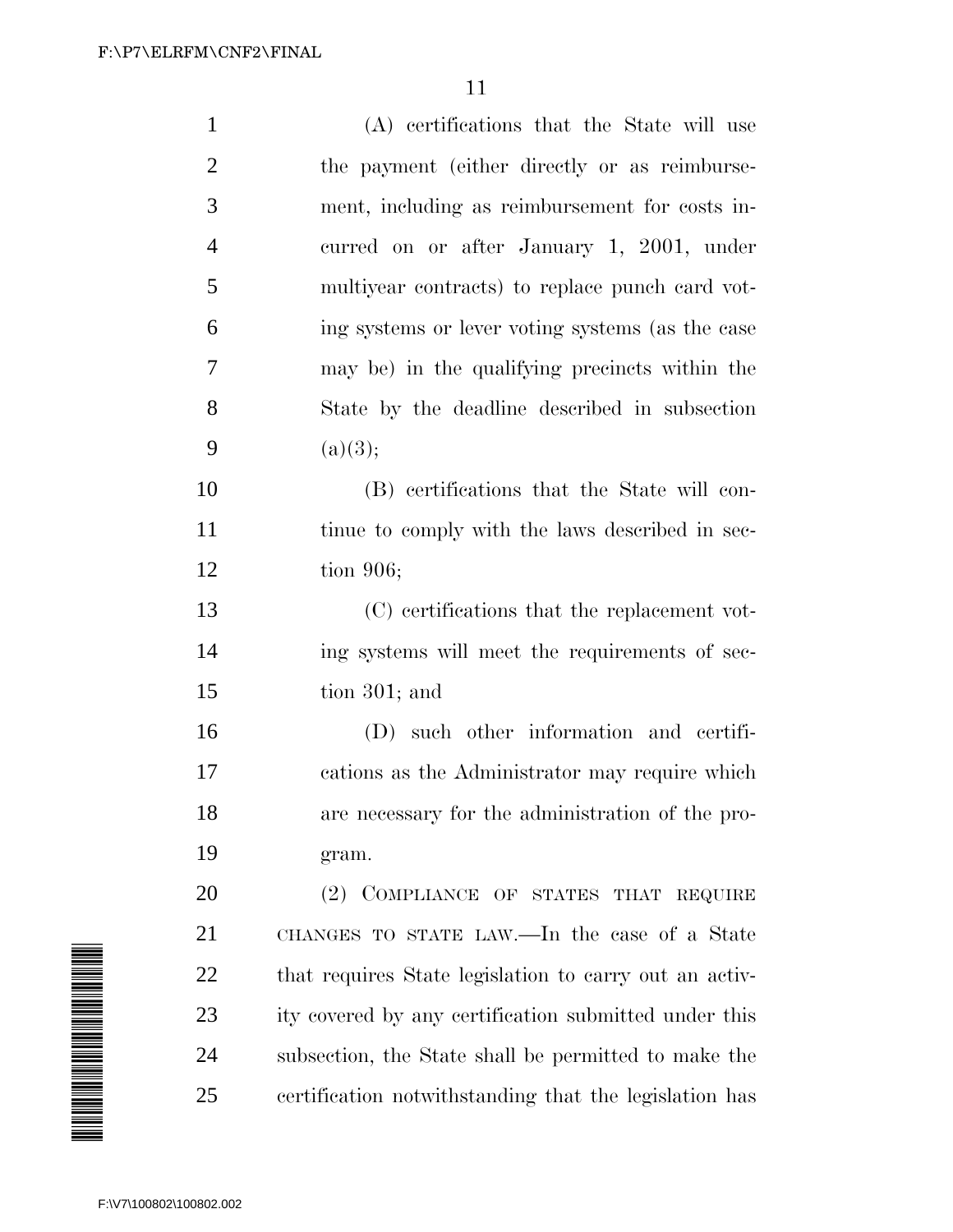|                                                                                                               | $\mathbf{1}$            | not been enacted at the time the certification is sub- |
|---------------------------------------------------------------------------------------------------------------|-------------------------|--------------------------------------------------------|
|                                                                                                               | $\overline{2}$          | mitted and such State shall submit an additional       |
|                                                                                                               | 3                       | certification once such legislation is enacted.        |
|                                                                                                               | $\overline{4}$          | (c) AMOUNT OF PAYMENT.                                 |
|                                                                                                               | 5                       | (1) IN GENERAL.—Subject to paragraph $(2)$             |
|                                                                                                               | 6                       | and section $103(b)$ , the amount of payment made to   |
|                                                                                                               | 7                       | a State under the program under this section shall     |
|                                                                                                               | 8                       | be equal to the product of—                            |
|                                                                                                               | 9                       | (A) the number of the qualifying precincts             |
|                                                                                                               | 10                      | within the State; and                                  |
|                                                                                                               | 11                      | $(B)$ \$4,000.                                         |
|                                                                                                               | 12                      | (2) REDUCTION.—If the amount of funds ap-              |
|                                                                                                               | 13                      | propriated pursuant to the authority of section        |
|                                                                                                               | 14                      | $104(a)(2)$ is insufficient to ensure that each State  |
|                                                                                                               | 15                      | receives the amount of payment calculated under        |
|                                                                                                               | 16                      | paragraph (1), the Administrator shall reduce the      |
|                                                                                                               | 17                      | amount specified in paragraph $(1)(B)$ to ensure that  |
|                                                                                                               | 18                      | the entire amount appropriated under such section is   |
|                                                                                                               | 19                      | distributed to the States.                             |
|                                                                                                               | 20                      | (d) REPAYMENT OF FUNDS FOR FAILURE TO MEET             |
|                                                                                                               | 21                      | DEADLINES.—                                            |
|                                                                                                               | 22                      | (1) IN GENERAL.—If a State receiving funds             |
| A MARTIN A MARTIN A MARTIN A MARTIN A MARTIN A MARTIN A MARTIN A MARTIN A MARTIN A MARTIN A MARTIN A MARTIN A | 23                      | under the program under this section fails to meet     |
|                                                                                                               | 24                      | the deadline applicable to the State under subsection  |
|                                                                                                               | 25                      | $(a)(3)$ , the State shall pay to the Administrator an |
|                                                                                                               |                         |                                                        |
|                                                                                                               |                         |                                                        |
|                                                                                                               | F:\V7\100802\100802.002 |                                                        |

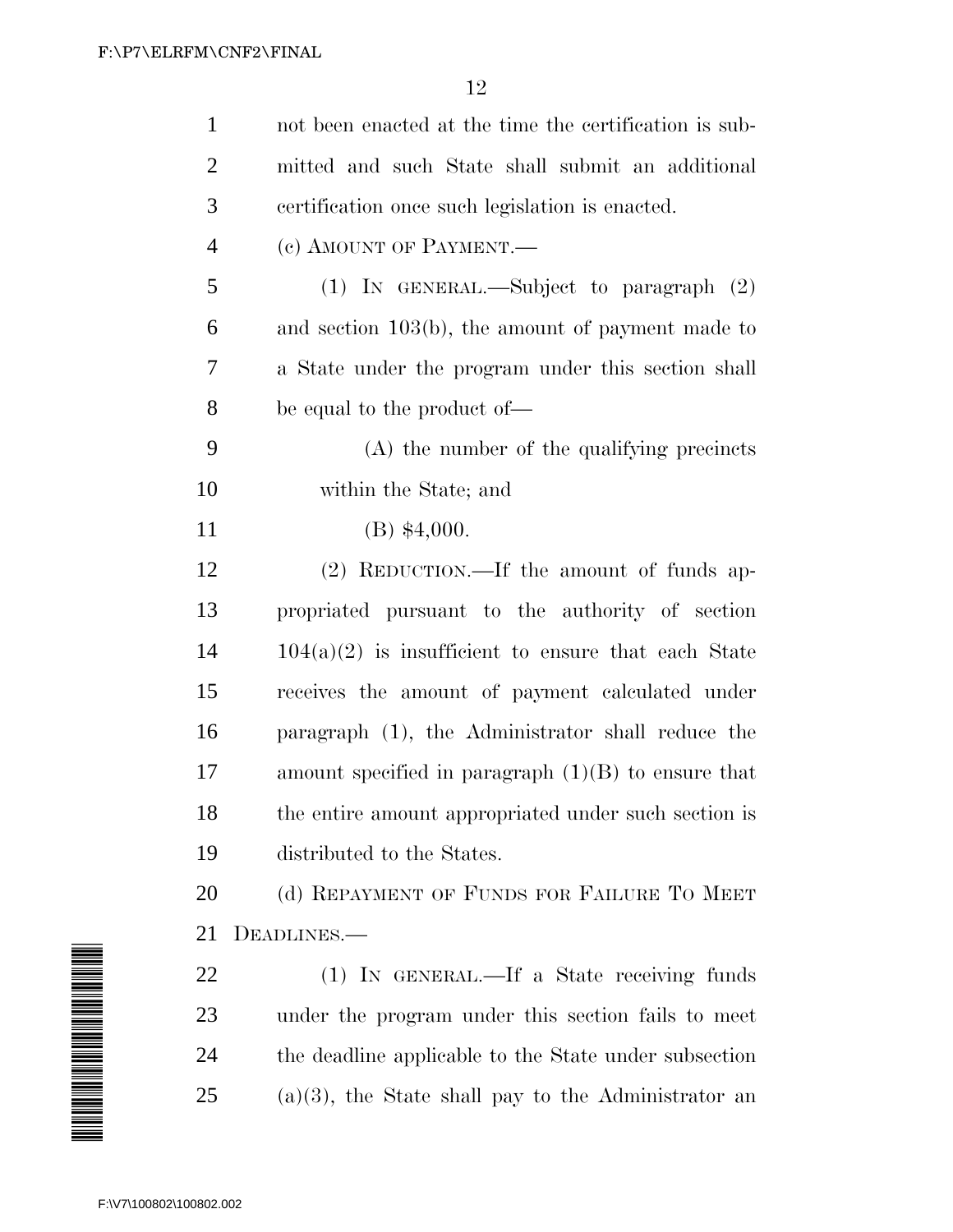| $\mathbf{1}$   | amount equal to the noncompliant precinct percent-     |
|----------------|--------------------------------------------------------|
| $\overline{2}$ | age of the amount of the funds provided to the State   |
| 3              | under the program.                                     |
| $\overline{4}$ | NONCOMPLIANT PRECINCT PERCENTAGE<br>(2)                |
| 5              | DEFINED.—In this subsection, the term "noncompli-      |
| 6              | ant precinct percentage" means, with respect to a      |
| 7              | State, the amount (expressed as a percentage) equal    |
| 8              | to the quotient of-                                    |
| 9              | (A) the number of qualifying precincts                 |
| 10             | within the State for which the State failed to         |
| 11             | meet the applicable deadline; and                      |
| 12             | (B) the total number of qualifying pre-                |
| 13             | cincts in the State.                                   |
| 14             | (e) PUNCH CARD VOTING SYSTEM DEFINED.-For              |
| 15             | purposes of this section, a "punch card voting system" |
| 16             | includes any of the following voting systems:          |
| 17             | $(1)$ C.E.S.                                           |
| 18             | (2) Datavote.                                          |
| 19             | (3) PBC Counter.                                       |
| 20             | $(4)$ Pollstar.                                        |
| 21             | $(5)$ Punch Card.                                      |
| 22             | $(6)$ Vote Recorder.                                   |
| 23             | (7) Votomatic.                                         |
|                |                                                        |

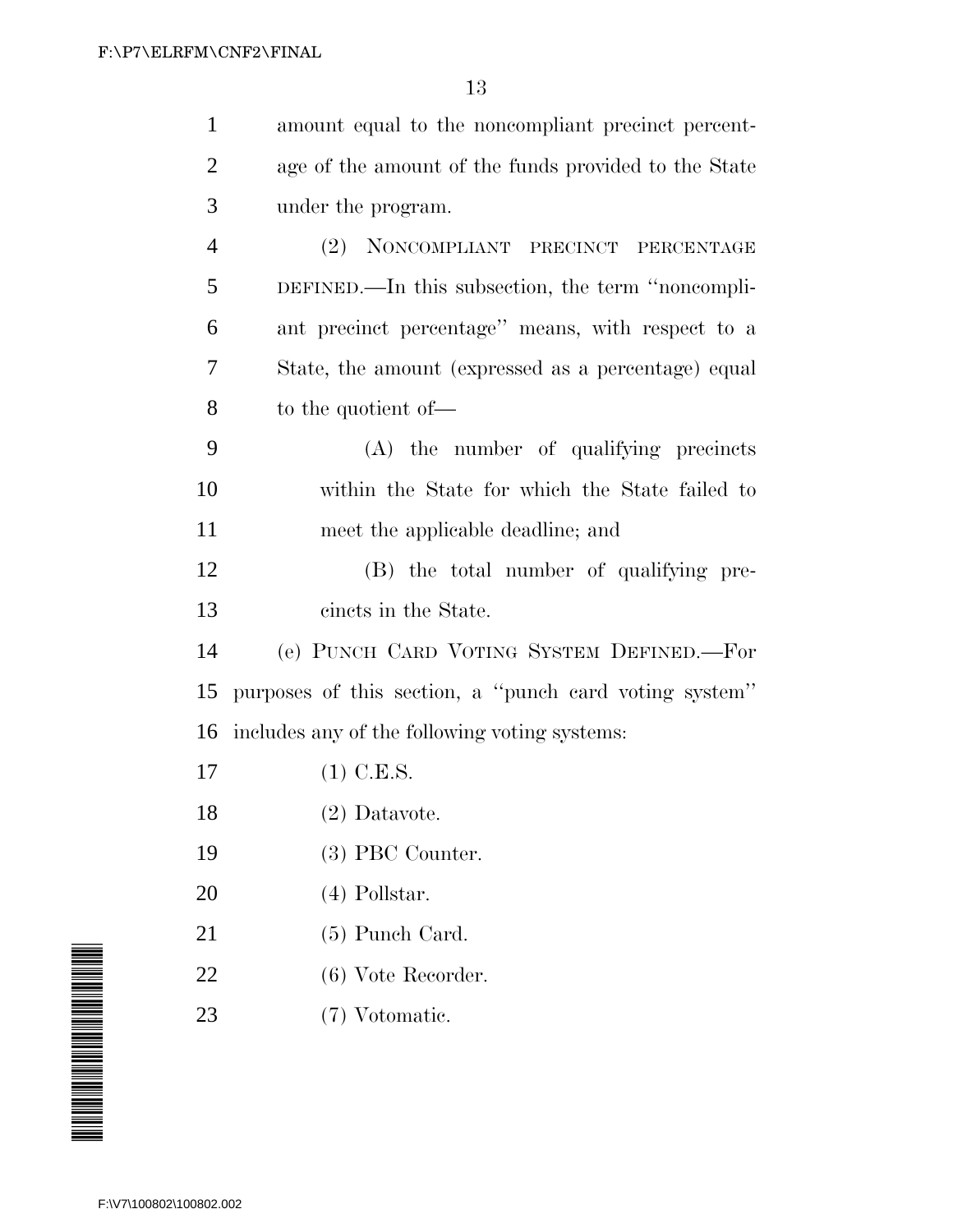# **SEC. 103. GUARANTEED MINIMUM PAYMENT AMOUNT.**

 (a) IN GENERAL.—In addition to any other payments made under this title, the Administrator shall make a pay- ment to each State to which a payment is made under either section 101 or 102 and with respect to which the aggregate amount paid under such sections is less than \$5,000,000 in an amount equal to the difference between the aggregate amount paid to the State under sections 101 and 102 and \$5,000,000. In the case of the Common- wealth of Puerto Rico, Guam, American Samoa, and the United States Virgin Islands, the previous sentence shall be applied as if each reference to ''\$5,000,000'' were a reference to ''\$1,000,000''.

 (b) PRO RATA REDUCTIONS.—The Administrator shall make such pro rata reductions to the amounts de- scribed in sections 101(d) and 102(c) as are necessary to comply with the requirements of subsection (a).

## **SEC. 104. AUTHORIZATION OF APPROPRIATIONS.**

 (a) IN GENERAL.—There are authorized to be appro- priated for payments under this title \$650,000,000, of which—

22 (1) 50 percent shall be for payments under sec-tion 101; and

 (2) 50 percent shall be for payments under sec-tion 102.

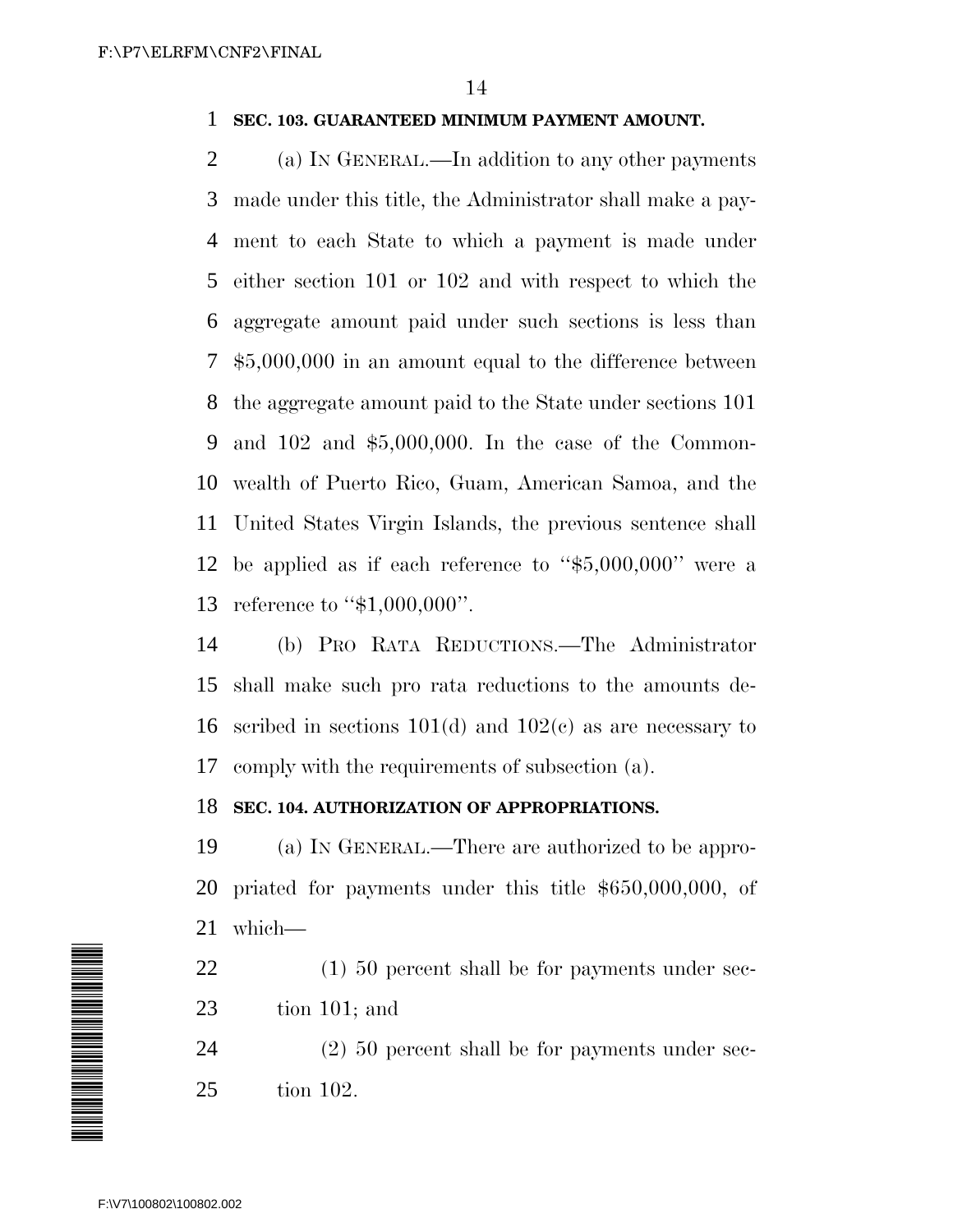(b) CONTINUING AVAILABILITY OF FUNDS AFTER APPROPRIATION.—Any payment made to a State under this title shall be available to the State without fiscal year 4 limitation (subject to subsection  $(e)(2)(B)$ ). (c) USE OF RETURNED FUNDS AND FUNDS REMAIN- ING UNEXPENDED FOR REQUIREMENTS PAYMENTS.— (1) IN GENERAL.—The amounts described in paragraph (2) shall be transferred to the Election Assistance Commission (established under title II) and used by the Commission to make requirements payments under part 1 of subtitle D of title II.

 (2) AMOUNTS DESCRIBED.—The amounts re-ferred to in this paragraph are as follows:

 (A) Any amounts paid to the Adminis-15 trator by a State under section  $102(d)(1)$ .

 (B) Any amounts appropriated for pay- ments under this title which remain unobligated as of September 1, 2003.

 (d) DEPOSIT OF AMOUNTS IN STATE ELECTION FUND.—When a State has established an election fund described in section 254(b), the State shall ensure that any funds provided to the State under this title are depos-ited and maintained in such fund.

 (e) AUTHORIZATION OF APPROPRIATIONS FOR AD-MINISTRATOR.—In addition to the amounts authorized

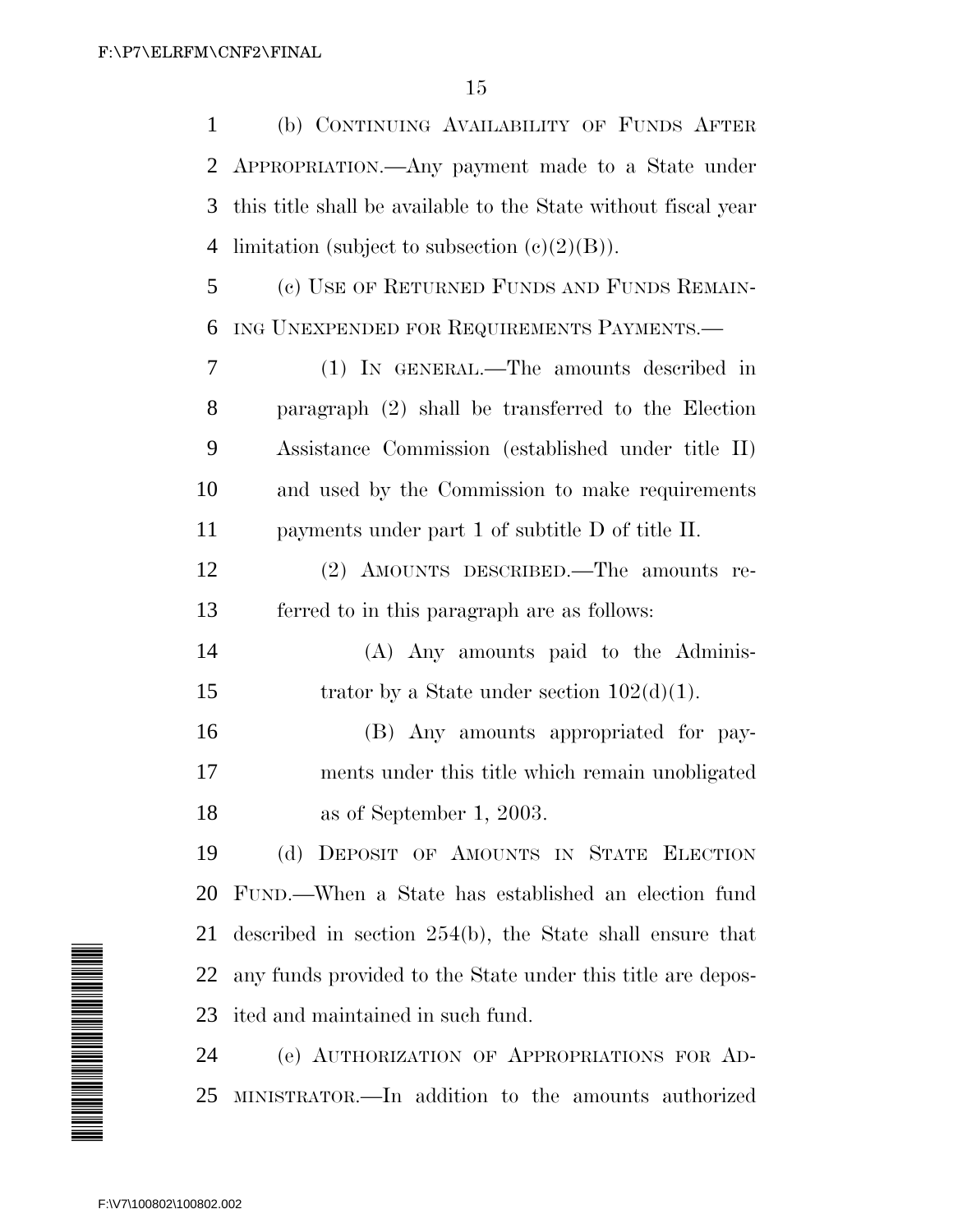under subsection (a), there are authorized to be appro- priated to the Administrator such sums as may be nec-essary to administer the programs under this title.

## **SEC. 105. ADMINISTRATION OF PROGRAMS.**

 In administering the programs under this title, the Administrator shall take such actions as the Adminis- trator considers appropriate to expedite the payment of funds to States.

# **SEC. 106. EFFECTIVE DATE.**

 The Administrator shall implement the programs es- tablished under this title in a manner that ensures that the Administrator is able to make payments under the program not later than the expiration of the 45-day period which begins on the date of the enactment of this Act.

# **TITLE II—COMMISSION**

# **Subtitle A—Establishment and**

# **General Organization**

**PART 1—ELECTION ASSISTANCE COMMISSION**

## **SEC. 201. ESTABLISHMENT.**

 There is hereby established as an independent entity the Election Assistance Commission (hereafter in this title referred to as the ''Commission''), consisting of the mem- bers appointed under this part. Additionally, there is es- tablished the Election Assistance Commission Standards Board (including the Executive Board of such Board) and

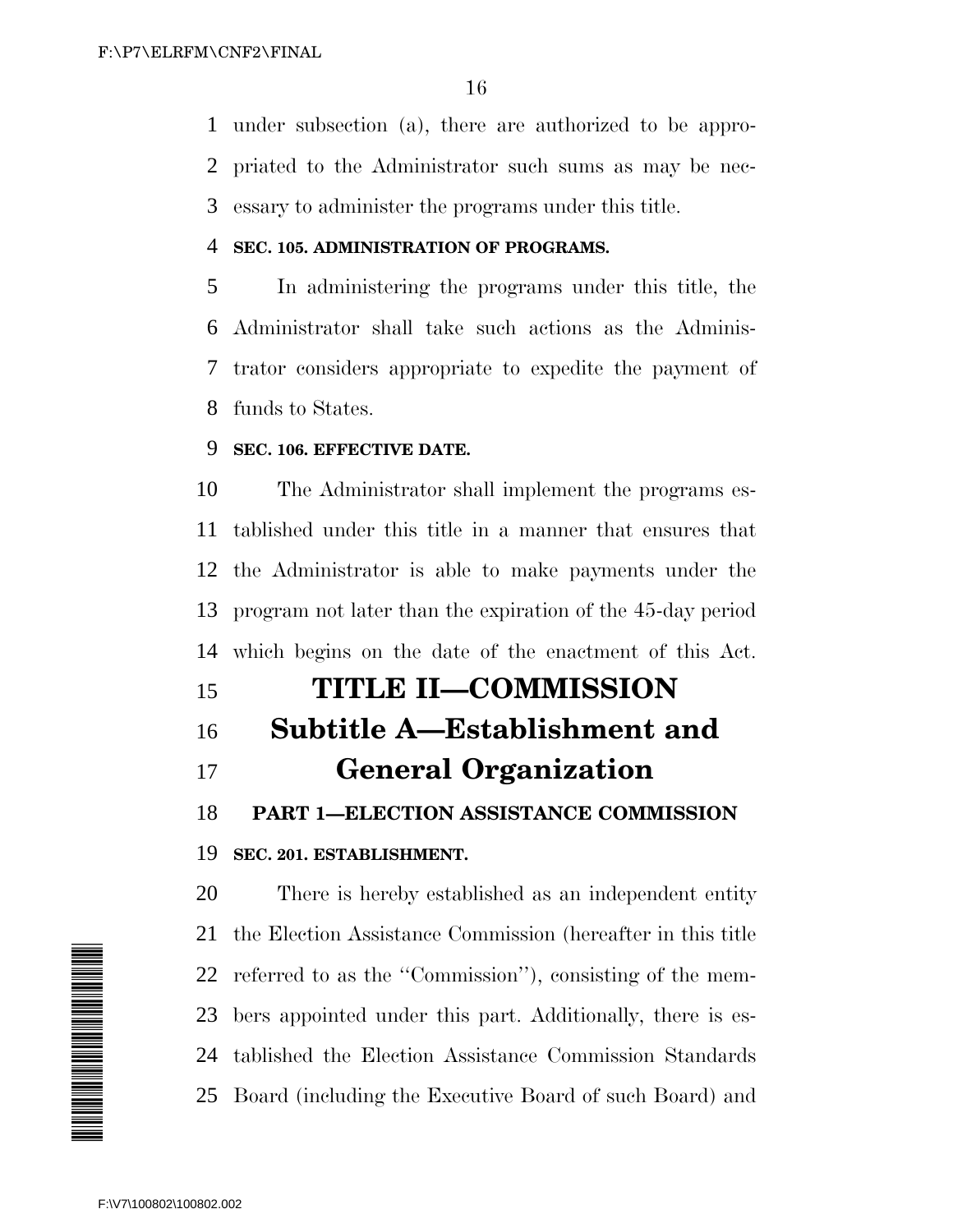the Election Assistance Commission Board of Advisors under part 2 (hereafter in this part referred to as the ''Standards Board'' and the ''Board of Advisors'', respec- tively) and the Technical Guidelines Development Com-mittee under part 3.

# **SEC. 202. DUTIES.**

 The Commission shall serve as a national clearing- house and resource for the compilation of information and review of procedures with respect to the administration of Federal elections by—

 (1) carrying out the duties described in part 3 (relating to the adoption of voluntary voting system guidelines), including the maintenance of a clearing- house of information on the experiences of State and local governments in implementing the guidelines and in operating voting systems in general;

 (2) carrying out the duties described in subtitle B (relating to the testing, certification, decertifica- tion, and recertification of voting system hardware and software);

 (3) carrying out the duties described in subtitle C (relating to conducting studies and carrying out other activities to promote the effective administra-tion of Federal elections);

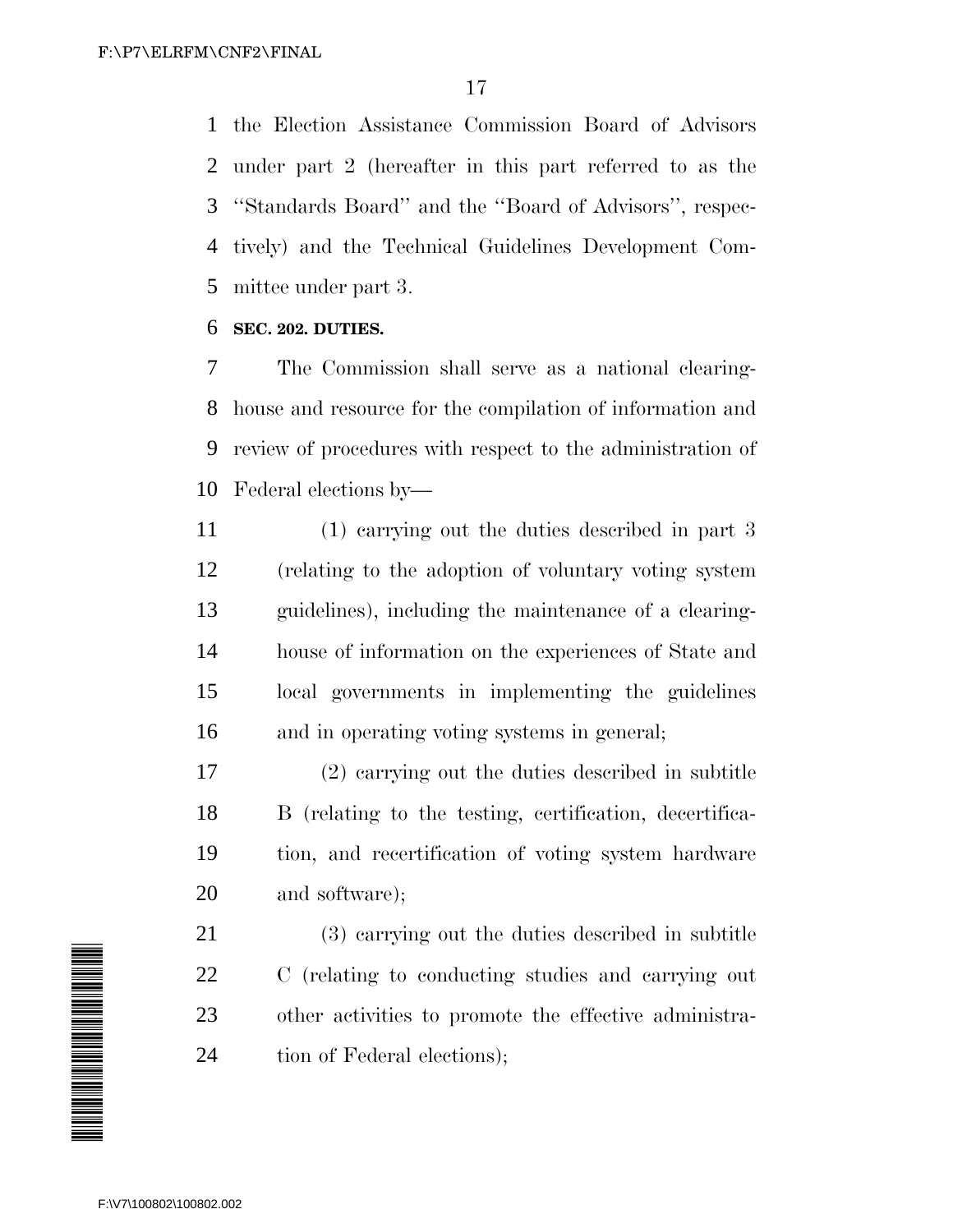| $\mathbf{1}$                                                                                                         | (4) carrying out the duties described in subtitle      |
|----------------------------------------------------------------------------------------------------------------------|--------------------------------------------------------|
| $\overline{2}$                                                                                                       | D (relating to election assistance), and providing in- |
| 3                                                                                                                    | formation and training on the management of the        |
| 4                                                                                                                    | payments and grants provided under such subtitle;      |
| 5                                                                                                                    | (5) carrying out the duties described in subtitle      |
| 6                                                                                                                    | B of title III (relating to the adoption of voluntary  |
| 7                                                                                                                    | guidance); and                                         |
| 8                                                                                                                    | (6) developing and carrying out the Help Amer-         |
| 9                                                                                                                    | ica Vote College Program under title V.                |
| 10                                                                                                                   | SEC. 203. MEMBERSHIP AND APPOINTMENT.                  |
| 11                                                                                                                   | $(a)$ MEMBERSHIP.—                                     |
| 12                                                                                                                   | (1) IN GENERAL.—The Commission shall have              |
| 13                                                                                                                   | 4 members appointed by the President, by and with      |
| 14                                                                                                                   | the advice and consent of the Senate.                  |
| 15                                                                                                                   | (2) RECOMMENDATIONS.—Before the initial ap-            |
| 16                                                                                                                   | pointment of the members of the Commission and         |
| 17                                                                                                                   | before the appointment of any individual to fill a va- |
| 18                                                                                                                   | cancy on the Commission, the Majority Leader of        |
| 19                                                                                                                   | the Senate, the Speaker of the House of Representa-    |
| 20                                                                                                                   | tives, the Minority Leader of the Senate, and the      |
| 21                                                                                                                   | Minority Leader of the House of Representatives        |
| 22                                                                                                                   | shall each submit to the President a candidate rec-    |
| A MANA A MANA A MANA A MANA A MANA A MANA A MANA A MANA A MANA A MANA A MANA A MANA A MANA A MANA A MANA A MAN<br>23 | ommendation with respect to each vacancy on the        |
| 24                                                                                                                   | Commission affiliated with the political party of the  |
| 25                                                                                                                   | Member of Congress involved.                           |
|                                                                                                                      |                                                        |
| F:\V7\100802\100802.002                                                                                              |                                                        |

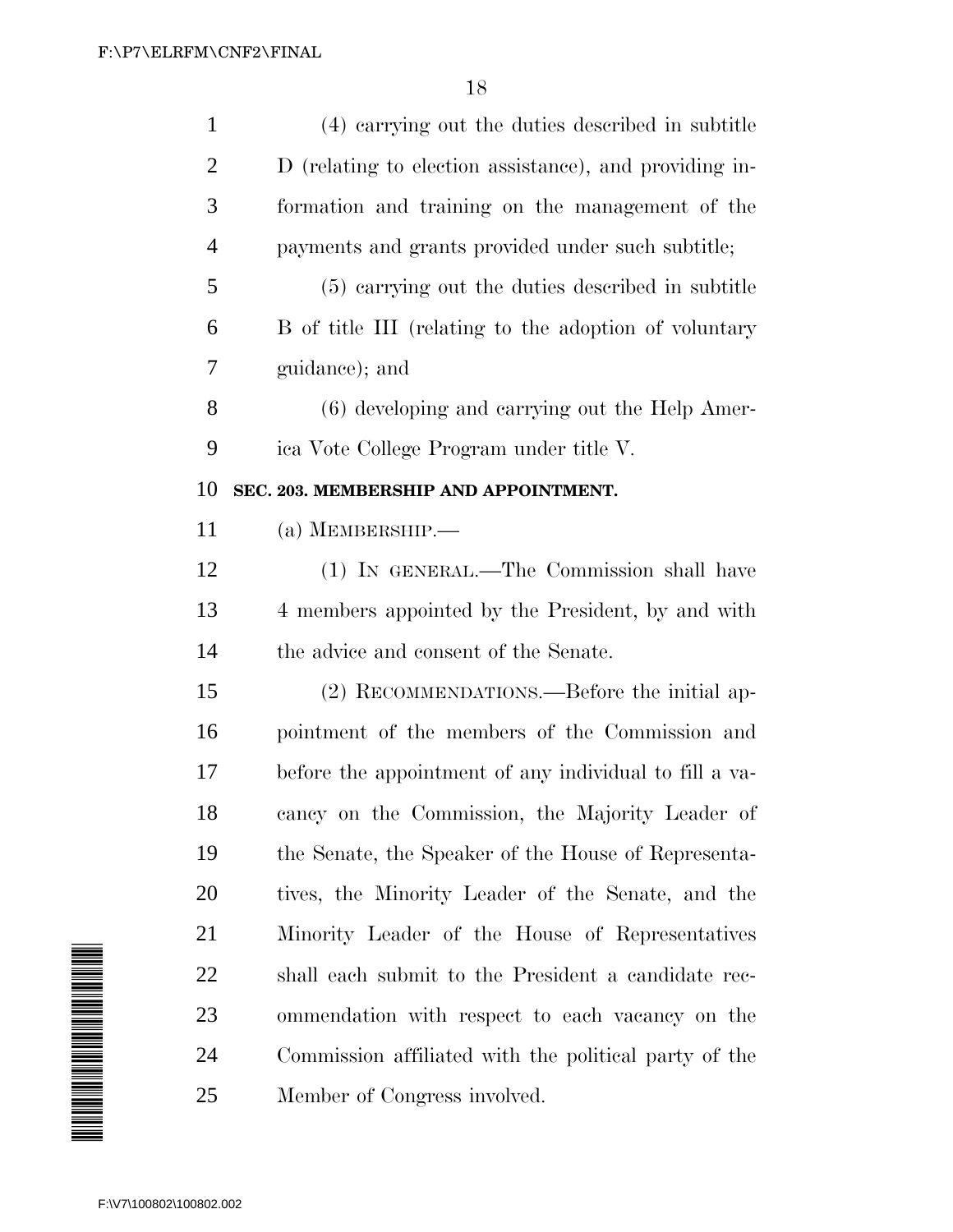| $\mathbf{1}$   | (3) QUALIFICATIONS.—Each member of the                  |
|----------------|---------------------------------------------------------|
| $\overline{2}$ | Commission shall have experience with or expertise      |
| 3              | in election administration or the study of elections.   |
| $\overline{4}$ | (4) DATE OF APPOINTMENT.—The appoint-                   |
| 5              | ments of the members of the Commission shall be         |
| 6              | made not later than 120 days after the date of the      |
| 7              | enactment of this Act.                                  |
| 8              | (b) TERM OF SERVICE.—                                   |
| 9              | $(1)$ IN GENERAL.—Except as provided in para-           |
| 10             | graphs $(2)$ and $(3)$ , members shall serve for a term |
| 11             | of 4 years and may be reappointed for not more          |
| 12             | than 1 additional term.                                 |
| 13             | (2) TERMS OF INITIAL APPOINTEES. As des-                |
| 14             | ignated by the President at the time of nomination,     |
| 15             | of the members first appointed—                         |
| 16             | $(A)$ 2 of the members (not more than 1 of              |
| 17             | whom may be affiliated with the same political          |
| 18             | party) shall be appointed for a term of 2 years;        |
| 19             | and                                                     |
| 20             | $(B)$ 2 of the members (not more than 1 of              |
| 21             | whom may be affiliated with the same political          |
| 22             | party) shall be appointed for a term of 4 years.        |
| 23             | $(3)$ VACANCIES.—                                       |
| 24             | $(A)$ In GENERAL.—A vacancy on the Com-                 |
| 25             | mission shall be filled in the manner in which          |

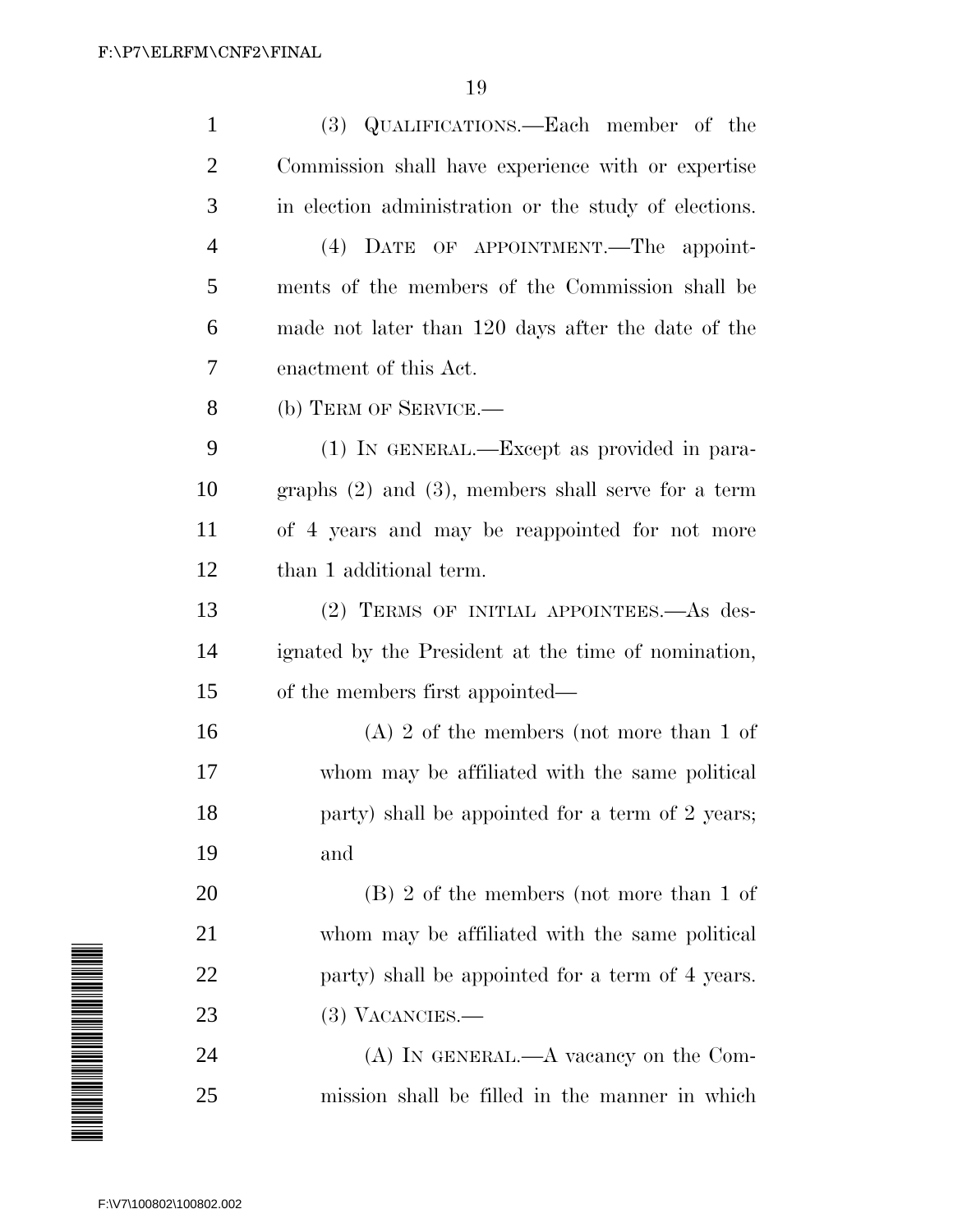| $\mathbf{1}$   | the original appointment was made and shall be      |
|----------------|-----------------------------------------------------|
| $\overline{2}$ | subject to any conditions which applied with re-    |
| 3              | spect to the original appointment.                  |
| $\overline{4}$ | (B) EXPIRED TERMS.—A member of the                  |
| 5              | Commission shall serve on the Commission            |
| 6              | after the expiration of the member's term until     |
| 7              | the successor of such member has taken office       |
| 8              | as a member of the Commission.                      |
| 9              | (C) UNEXPIRED TERMS.—An individual                  |
| 10             | appointed to fill a vacancy shall be appointed      |
| 11             | for the unexpired term of the member replaced.      |
| 12             | (c) CHAIR AND VICE CHAIR.—                          |
| 13             | (1) IN GENERAL.—The Commission shall select         |
| 14             | a chair and vice chair from among its members for   |
| 15             | a term of 1 year, except that the chair and vice    |
| 16             | chair may not be affiliated with the same political |
| 17             | party.                                              |
| 18             | $(2)$ NUMBER OF TERMS.—A member of the              |
| 19             | Commission may serve as the chairperson and vice    |
| 20             | chairperson for only 1 term each during the term of |
| 21             | office to which such member is appointed.           |
| 22             | (d) COMPENSATION.—                                  |

 (1) IN GENERAL.—Each member of the Com- mission shall be compensated at the annual rate of basic pay prescribed for level IV of the Executive

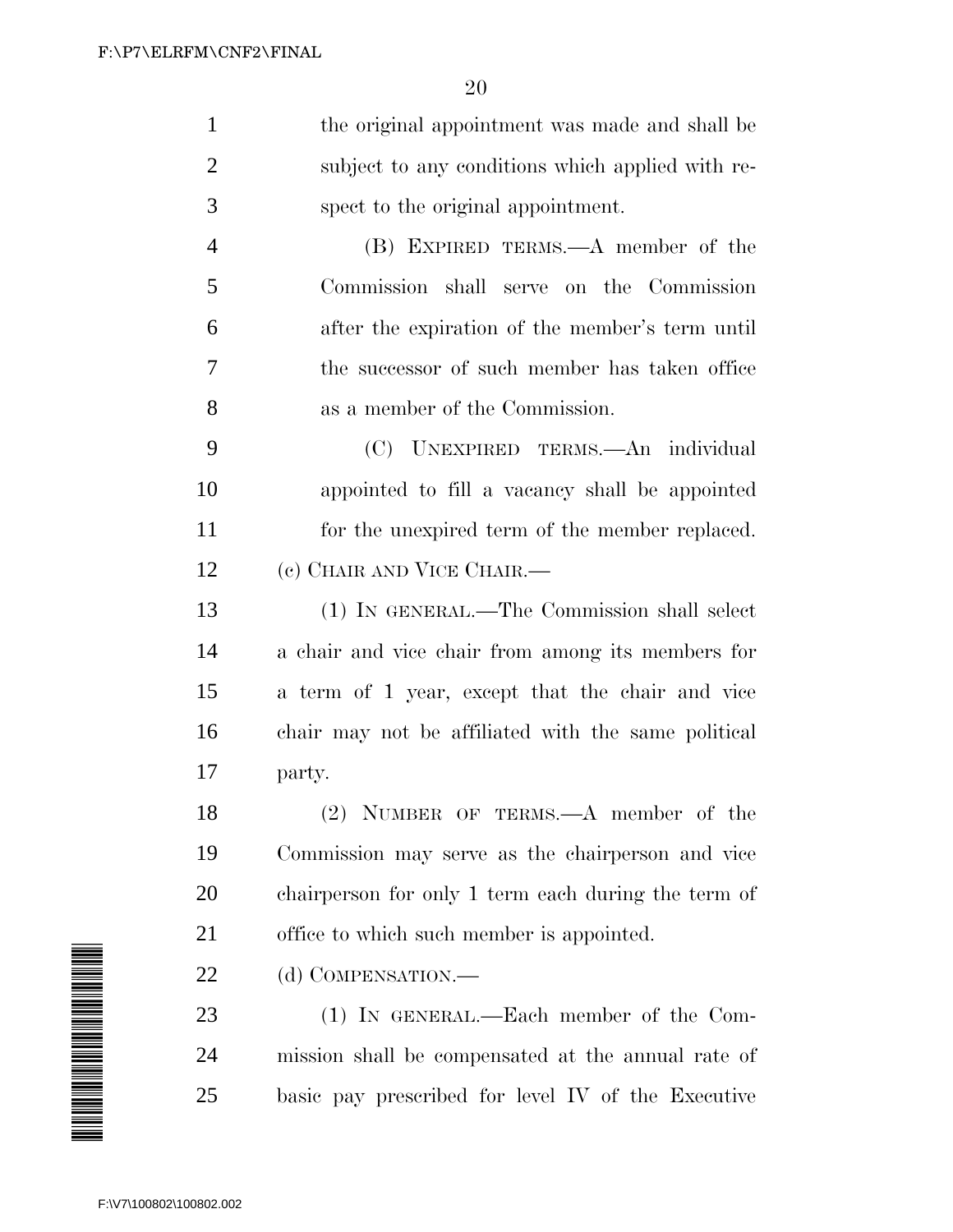Schedule under section 5315 of title 5, United States Code.

 (2) OTHER ACTIVITIES.—No member appointed to the Commission under subsection (a) may engage in any other business, vocation, or employment while serving as a member of the Commission and shall terminate or liquidate such business, vocation, or employment before sitting as a member of the Com-mission.

**SEC. 204. STAFF.**

 (a) EXECUTIVE DIRECTOR, GENERAL COUNSEL, AND OTHER STAFF.—

 (1) EXECUTIVE DIRECTOR.—The Commission shall have an Executive Director, who shall be paid at a rate not to exceed the rate of basic pay for level V of the Executive Schedule under section 5316 of 17 title 5, United States Code.

18 (2) TERM OF SERVICE FOR EXECUTIVE DIREC- TOR.—The Executive Director shall serve for a term of 4 years. An Executive Director may serve for a longer period only if reappointed for an additional term or terms by a vote of the Commission.

23 (3) PROCEDURE FOR APPOINTMENT.

 (A) IN GENERAL.—When a vacancy exists in the position of the Executive Director, the

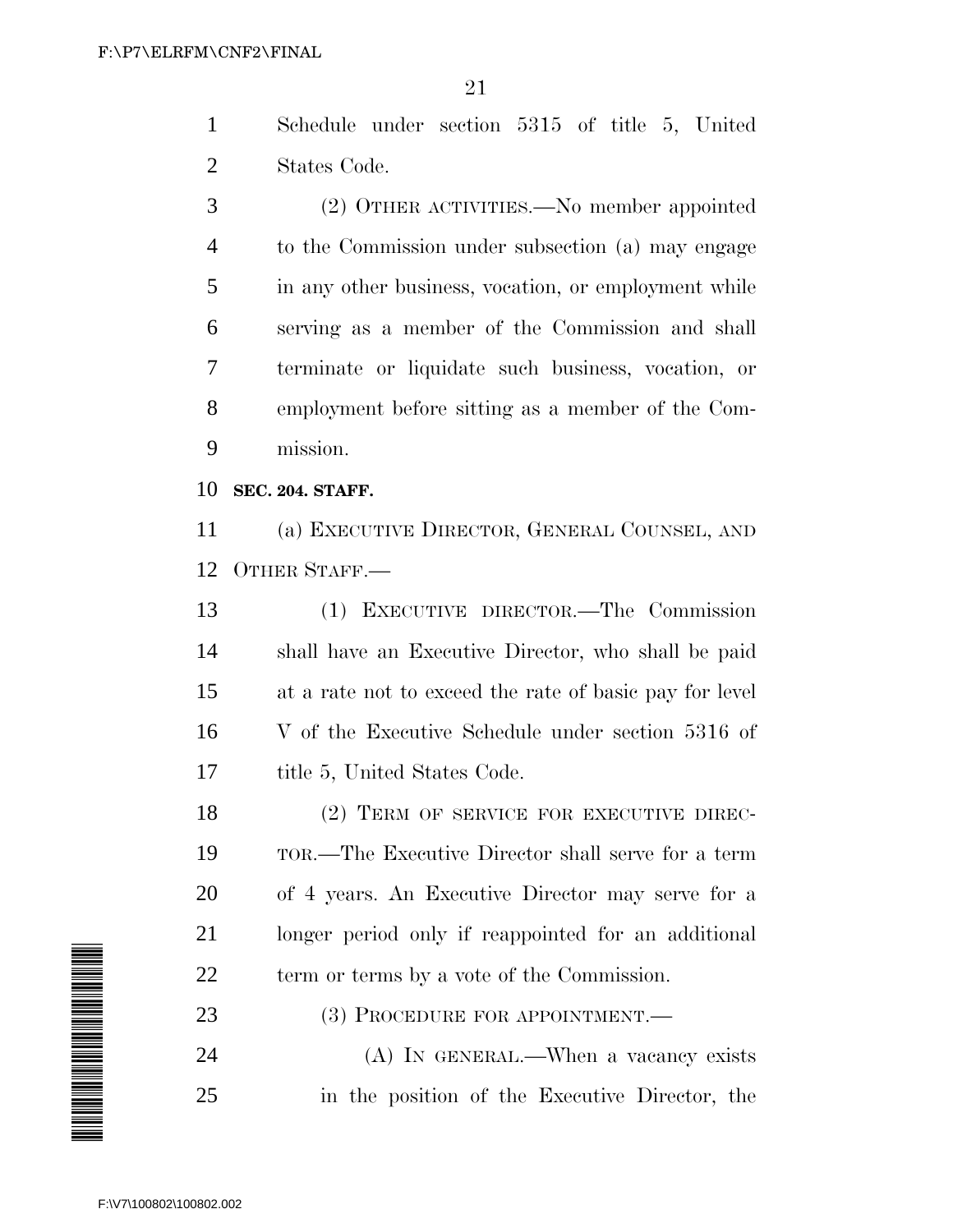| $\mathbf{1}$   | Standards Board and the Board of Advisors       |
|----------------|-------------------------------------------------|
| $\overline{2}$ | shall each appoint a search committee to rec-   |
| 3              | ommend at least 3 nominees for the position.    |
| $\overline{4}$ | (B) REQUIRING CONSIDERATION OF NOMI-            |
| 5              | NEES.—Except as provided in subparagraph        |
| 6              | (C), the Commission shall consider the nomi-    |
| 7              | nees recommended by the Standards Board and     |
| 8              | the Board of Advisors in appointing the Execu-  |
| 9              | tive Director.                                  |
| 10             | (C) INTERIM SERVICE OF GENERAL COUN-            |
| 11             | SEL.—If a vacancy exists in the position of the |
| 12             | Executive Director, the General Counsel of the  |
| 13             | Commission shall serve as the acting Executive  |
| 14             | Director until the Commission appoints a new    |
| 15             | Executive Director in accordance with this      |
| 16             | paragraph.                                      |
| 17             | (D) SPECIAL RULES FOR INTERIM EXECU-            |
| 18             | TIVE DIRECTOR.-                                 |
| 19             | (i) CONVENING OF SEARCH COMMIT-                 |
| 20             | TEES.—The Standards Board and the               |
| 21             | Board of Advisors shall each appoint a          |
| 22             | search committee and recommend nomi-            |
| 23             | nees for the position of Executive Director     |
| 24             | in accordance with subparagraph (A) as          |
|                |                                                 |

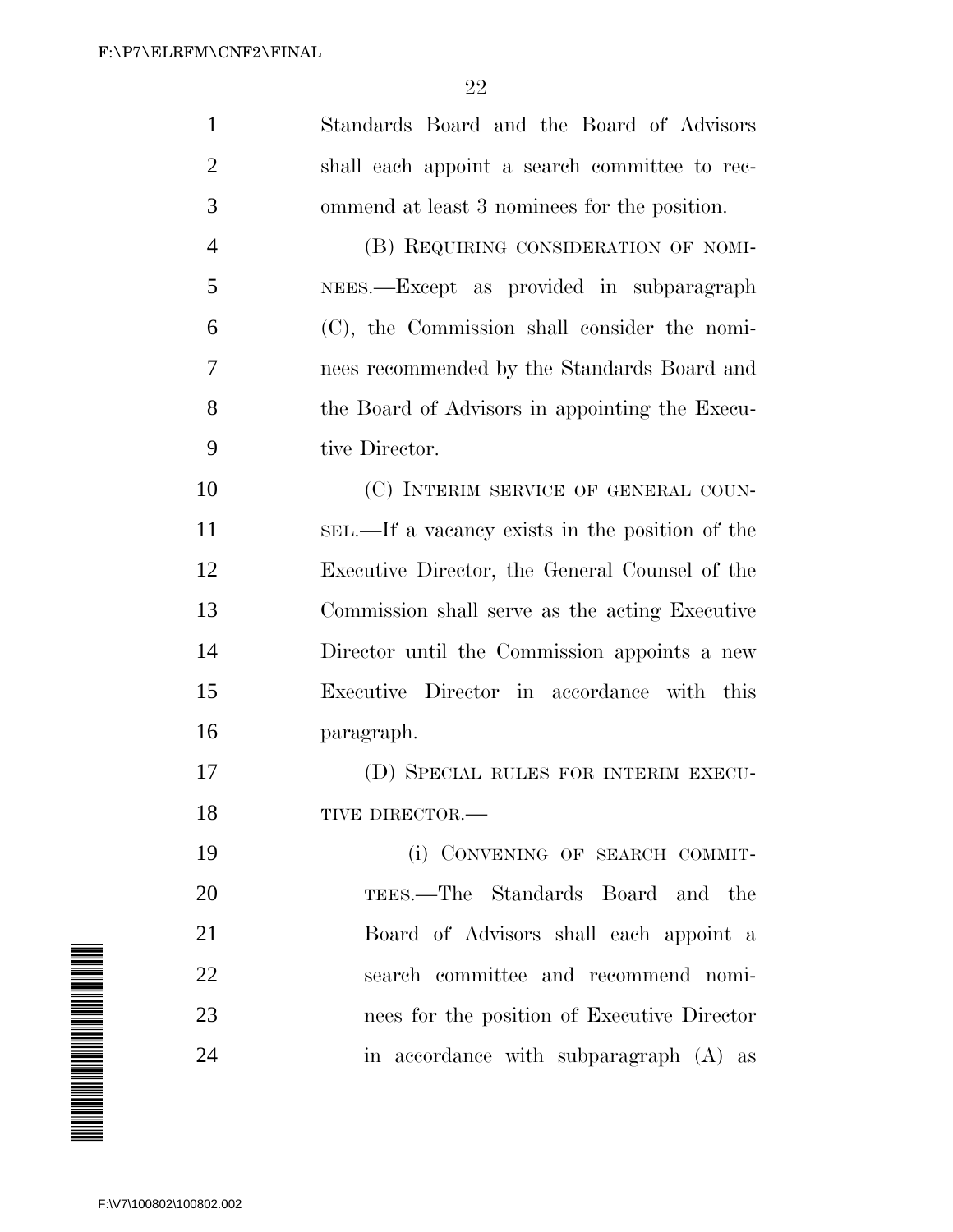soon as practicable after the appointment 2 of their members.

 (ii) INTERIM INITIAL APPOINT- MENT.—Notwithstanding subparagraph (B), the Commission may appoint an indi- vidual to serve as an interim Executive Di- rector prior to the recommendation of nominees for the position by the Standards Board or the Board of Advisors, except 10 that such individual's term of service may not exceed 6 months. Nothing in the pre- vious sentence may be construed to pro- hibit the individual serving as the interim Executive Director from serving any addi-tional term.

 (4) GENERAL COUNSEL.—The Commission shall have a General Counsel, who shall be appointed by the Commission and who shall serve under the Executive Director. The General Counsel shall serve for a term of 4 years, and may serve for a longer period only if reappointed for an additional term or terms by a vote of the Commission.

 (5) OTHER STAFF.—Subject to rules prescribed by the Commission, the Executive Director may ap-

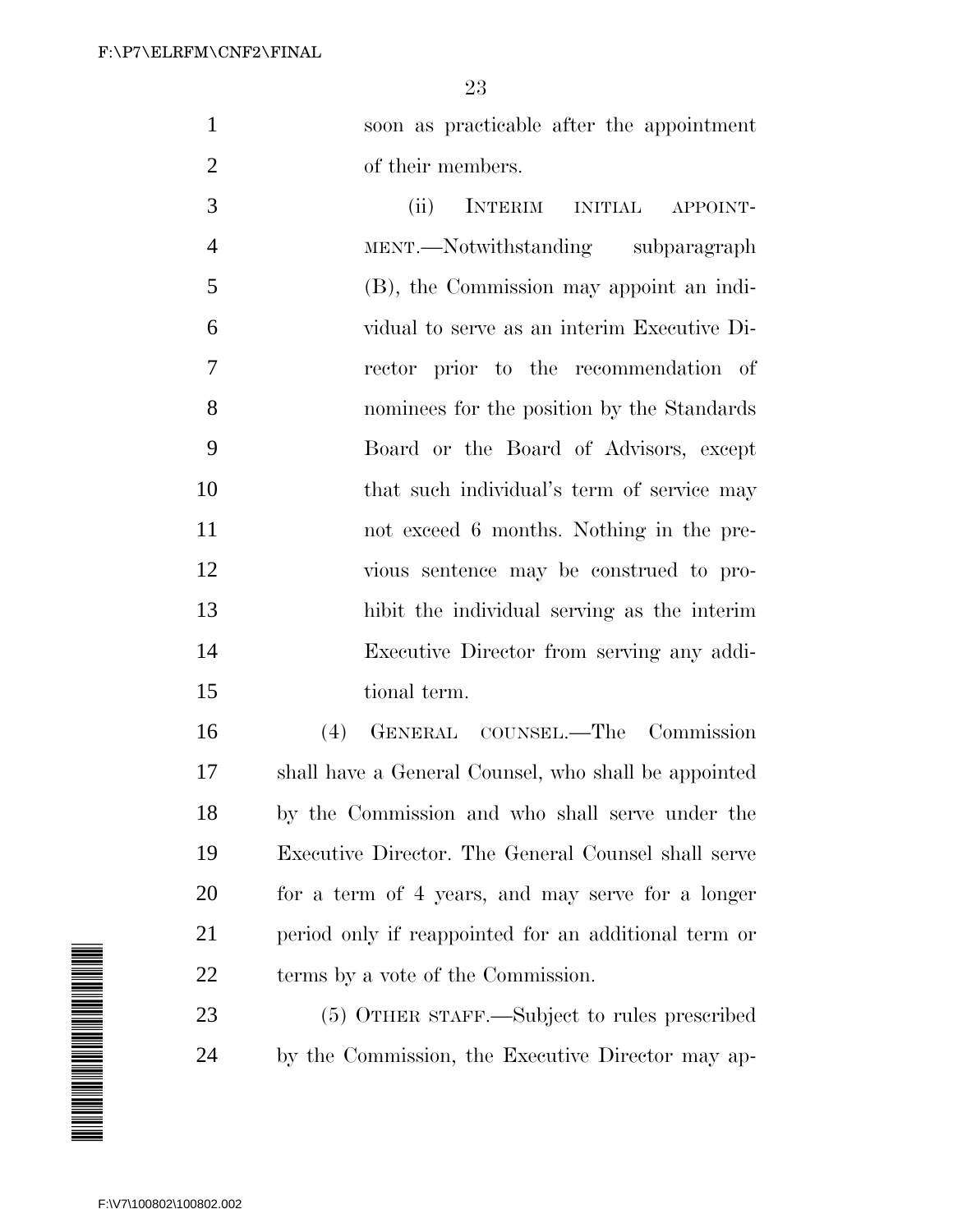point and fix the pay of such additional personnel as the Executive Director considers appropriate.

 (6) APPLICABILITY OF CERTAIN CIVIL SERVICE LAWS.—The Executive Director, General Counsel, and staff of the Commission may be appointed with- out regard to the provisions of title 5, United States Code, governing appointments in the competitive service, and may be paid without regard to the pro- visions of chapter 51 and subchapter III of chapter 53 of that title relating to classification and General Schedule pay rates, except that an individual so ap- pointed may not receive pay in excess of the annual rate of basic pay for level V of the Executive Sched-ule under section 5316 of that title.

 (b) EXPERTS AND CONSULTANTS.—Subject to rules prescribed by the Commission, the Executive Director may procure temporary and intermittent services under section 3109(b) of title 5, United States Code, by a vote of the Commission.



 (c) STAFF OF FEDERAL AGENCIES.—Upon request of the Commission, the head of any Federal department or agency may detail, on a reimbursable basis, any of the personnel of that department or agency to the Commission to assist it in carrying out its duties under this Act.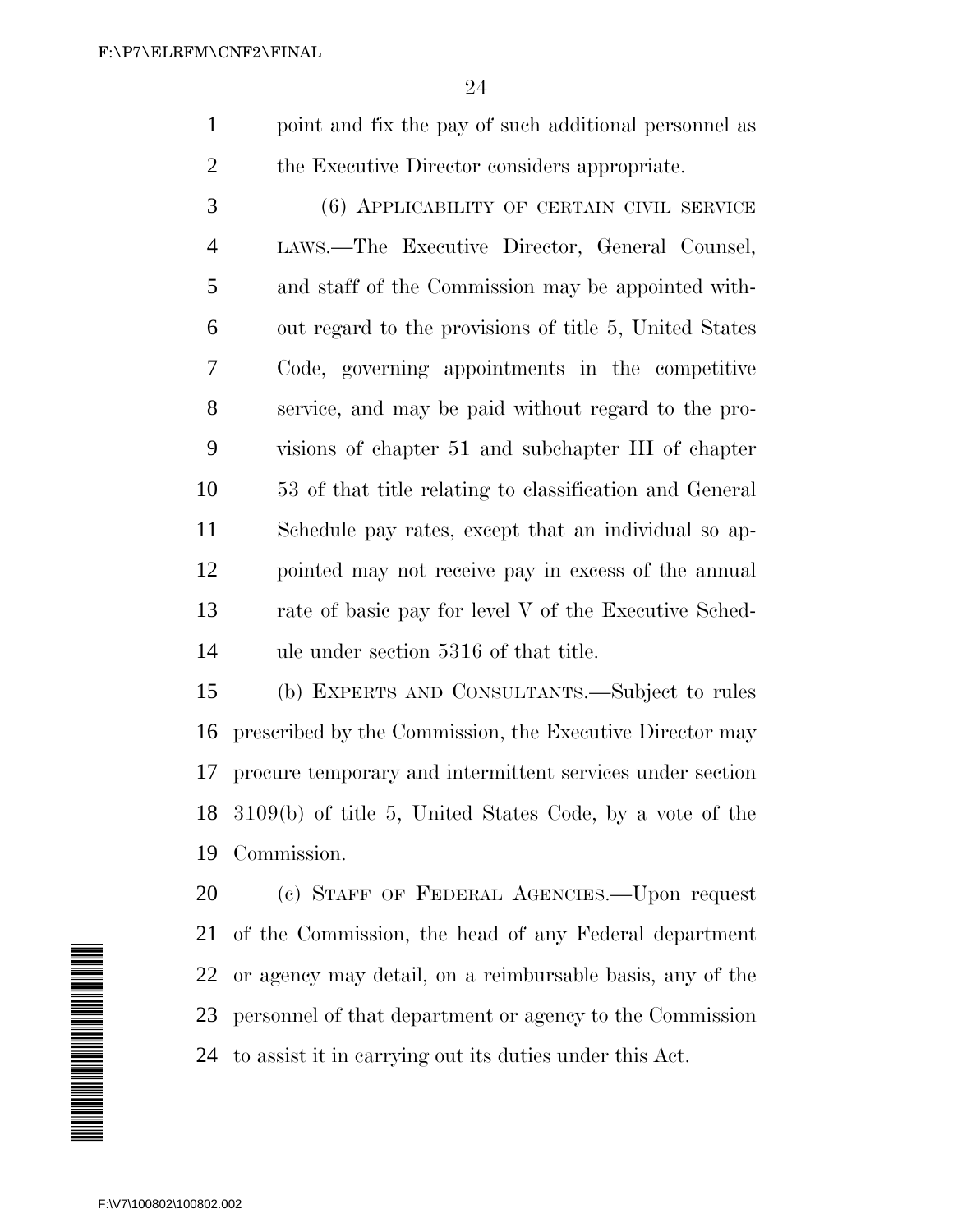(d) ARRANGING FOR ASSISTANCE FOR BOARD OF AD- VISORS AND STANDARDS BOARD.—At the request of the Board of Advisors or the Standards Board, the Commis- sion may enter into such arrangements as the Commission considers appropriate to make personnel available to assist the Boards with carrying out their duties under this title (including contracts with private individuals for providing temporary personnel services or the temporary detailing of personnel of the Commission).

 (e) CONSULTATION WITH BOARD OF ADVISORS AND STANDARDS BOARD ON CERTAIN MATTERS.—In pre- paring the program goals, long-term plans, mission state- ments, and related matters for the Commission, the Exec- utive Director and staff of the Commission shall consult with the Board of Advisors and the Standards Board.

## **SEC. 205. POWERS.**

 (a) HEARINGS AND SESSIONS.—The Commission may hold such hearings for the purpose of carrying out this Act, sit and act at such times and places, take such testimony, and receive such evidence as the Commission considers advisable to carry out this Act. The Commission may administer oaths and affirmations to witnesses ap-pearing before the Commission.

 (b) INFORMATION FROM FEDERAL AGENCIES.—The Commission may secure directly from any Federal depart-

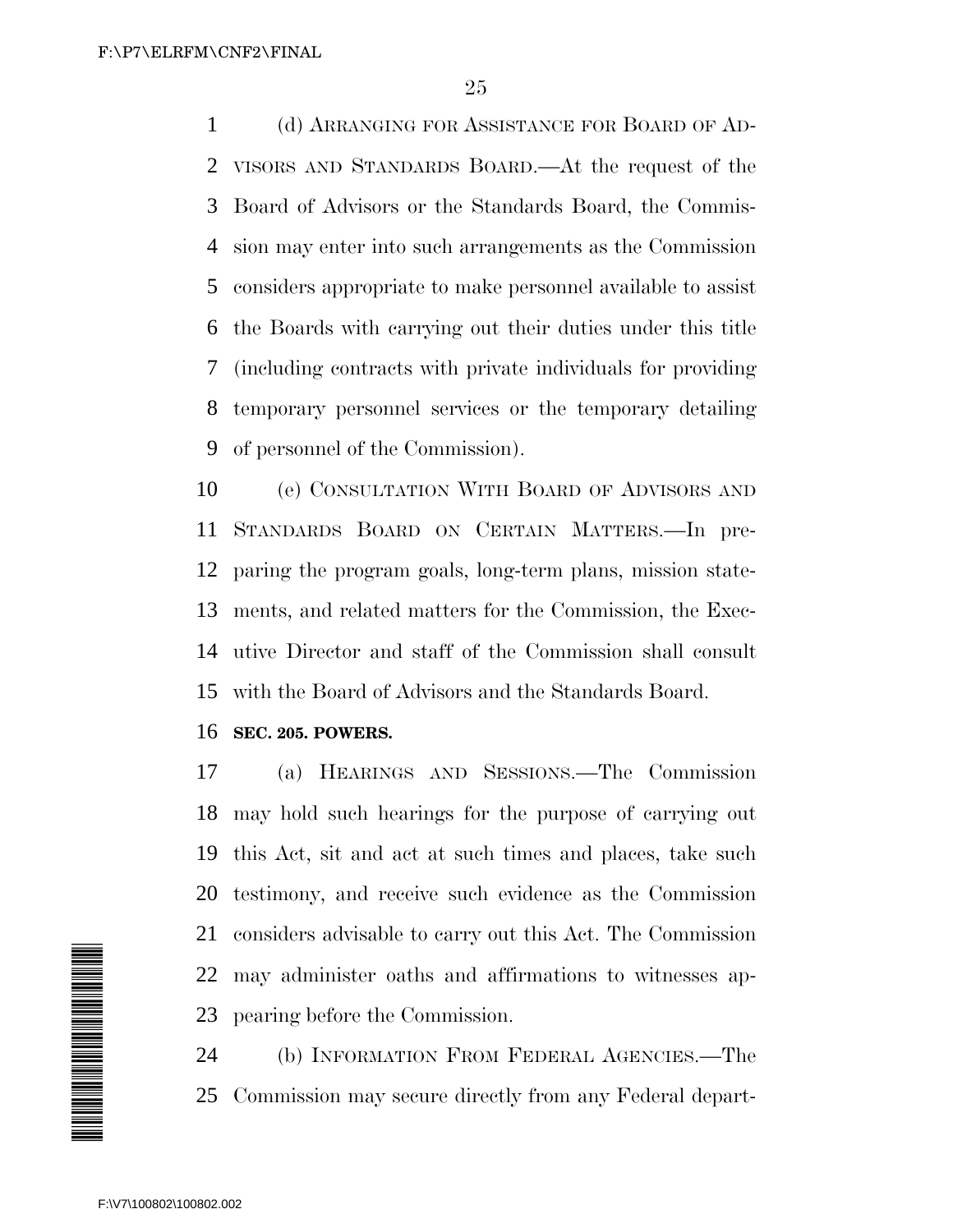ment or agency such information as the Commission con- siders necessary to carry out this Act. Upon request of the Commission, the head of such department or agency shall furnish such information to the Commission.

 (c) POSTAL SERVICES.—The Commission may use the United States mails in the same manner and under the same conditions as other departments and agencies of the Federal Government.

 (d) ADMINISTRATIVE SUPPORT SERVICES.—Upon the request of the Commission, the Administrator of Gen- eral Services shall provide to the Commission, on a reim- bursable basis, the administrative support services that are necessary to enable the Commission to carry out its duties under this Act.

 (e) CONTRACTS.—The Commission may contract with and compensate persons and Federal agencies for supplies and services without regard to section 3709 of the Revised Statutes of the United States (41 U.S.C. 5).

## **SEC. 206. DISSEMINATION OF INFORMATION.**

 In carrying out its duties, the Commission shall, on an ongoing basis, disseminate to the public (through the Internet, published reports, and such other methods as the Commission considers appropriate) in a manner that is consistent with the requirements of chapter 19 of title 44,

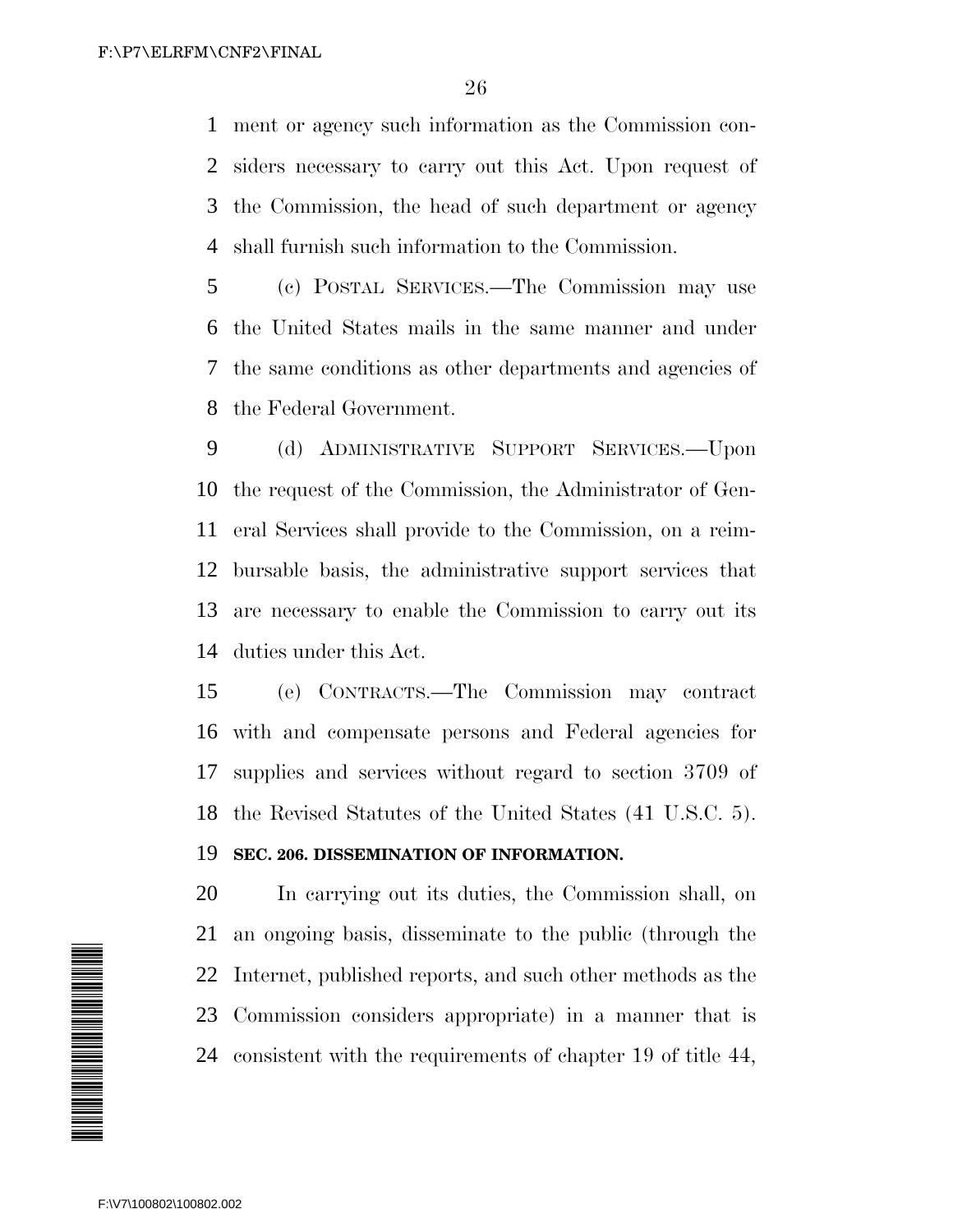United States Code, information on the activities carried out under this Act.

**SEC. 207. ANNUAL REPORT.**

 Not later than January 31 of each year (beginning with 2004), the Commission shall submit a report to the Committee on House Administration of the House of Rep- resentatives and the Committee on Rules and Administra- tion of the Senate detailing its activities during the fiscal year which ended on September 30 of the previous cal- endar year, and shall include in the report the following information:

 (1) A detailed description of activities con- ducted with respect to each program carried out by the Commission under this Act, including informa- tion on each grant or other payment made under such programs.

 (2) A copy of each report submitted to the Commission by a recipient of such grants or pay- ments which is required under such a program, in- cluding reports submitted by States receiving re- quirements payments under part 1 of subtitle D, and each other report submitted to the Commission under this Act.

 (3) Information on the voluntary voting system guidelines adopted or modified by the Commission

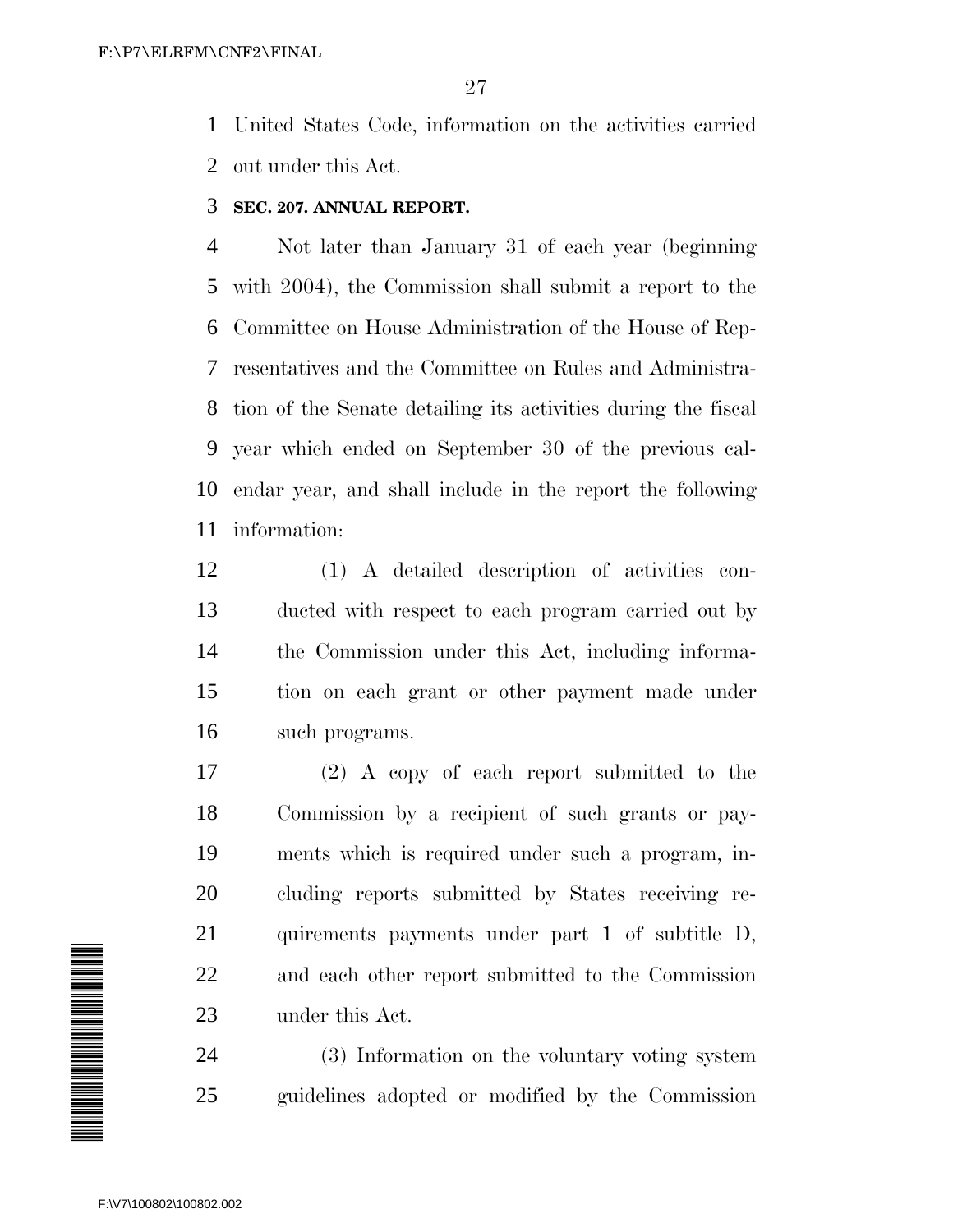- under part 3 and information on the voluntary guid-
- ance adopted under subtitle B of title III.
- (4) All votes taken by the Commission.
- (5) Such other information and recommenda-
- tions as the Commission considers appropriate.

**SEC. 208. REQUIRING MAJORITY APPROVAL FOR ACTIONS.**

 Any action which the Commission is authorized to carry out under this Act may be carried out only with the approval of at least 3 of its members.

## **SEC. 209. LIMITATION ON RULEMAKING AUTHORITY.**

 The Commission shall not have any authority to issue any rule, promulgate any regulation, or take any other ac- tion which imposes any requirement on any State or unit of local government, except to the extent permitted under section 9(a) of the National Voter Registration Act of 1993 (42 U.S.C. 1973gg–7(a)).

## **SEC. 210. AUTHORIZATION OF APPROPRIATIONS.**

 In addition to the amounts authorized for payments and grants under this title and the amounts authorized to be appropriated for the program under section 503, there are authorized to be appropriated for each of the fiscal years 2003 through 2005 such sums as may be nec- essary (but not to exceed \$10,000,000 for each such year) for the Commission to carry out this title.

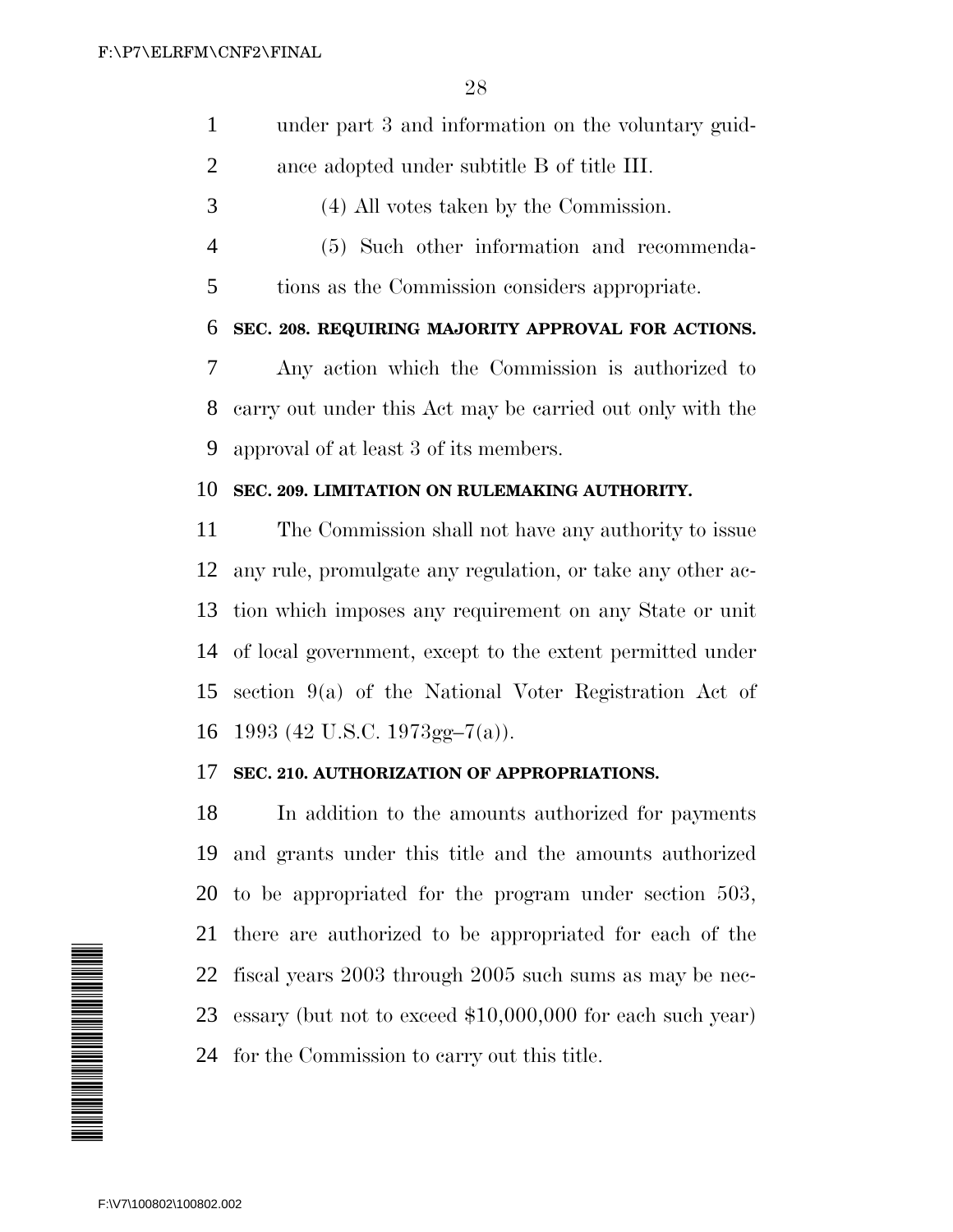# **PART 2—ELECTION ASSISTANCE COMMISSION STANDARDS BOARD AND BOARD OF ADVISORS SEC. 211. ESTABLISHMENT.**

 There are hereby established the Election Assistance Commission Standards Board (hereafter in this title re- ferred to as the ''Standards Board'') and the Election As- sistance Commission Board of Advisors (hereafter in this title referred to as the ''Board of Advisors'').

# **SEC. 212. DUTIES.**

 The Standards Board and the Board of Advisors shall each, in accordance with the procedures described in part 3, review the voluntary voting system guidelines under such part, the voluntary guidance under title III, and the best practices recommendations contained in the report submitted under section 242(b).

# **SEC. 213. MEMBERSHIP OF STANDARDS BOARD.**

(a) COMPOSITION.—

 (1) IN GENERAL.—Subject to certification by the chair of the Federal Election Commission under subsection (b), the Standards Board shall be com-posed of 110 members as follows:

 (A) 55 shall be State election officials se- lected by the chief State election official of each State.

 (B) 55 shall be local election officials se-lected in accordance with paragraph (2).

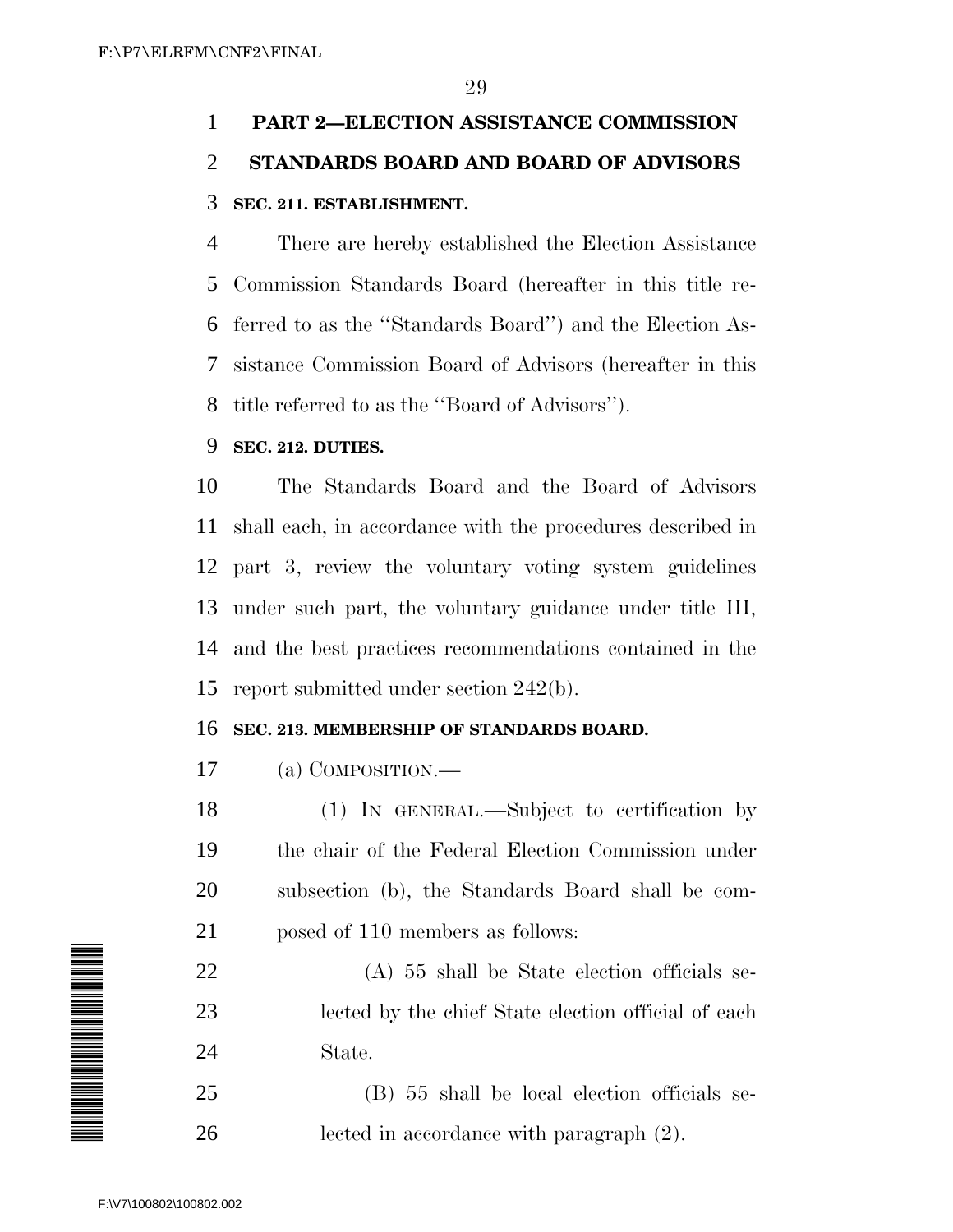(2) LIST OF LOCAL ELECTION OFFICIALS.— Each State's local election officials, including the local election officials of Puerto Rico and the United States Virgin Islands, shall select (under a process supervised by the chief election official of the State) a representative local election official from the State 7 for purposes of paragraph  $(1)(B)$ . In the case of the District of Columbia, Guam, and American Samoa, the chief election official shall establish a procedure for selecting an individual to serve as a local election official for purposes of such paragraph, except that under such a procedure the individual selected may not be a member of the same political party as the chief election official.

 (3) REQUIRING MIX OF POLITICAL PARTIES REPRESENTED.—The 2 members of the Standards Board who represent the same State may not be members of the same political party.

 (b) PROCEDURES FOR NOTICE AND CERTIFICATION OF APPOINTMENT.—

 (1) NOTICE TO CHAIR OF FEDERAL ELECTION COMMISSION.—Not later than 90 days after the date of the enactment of this Act, the chief State election official of the State shall transmit a notice to the

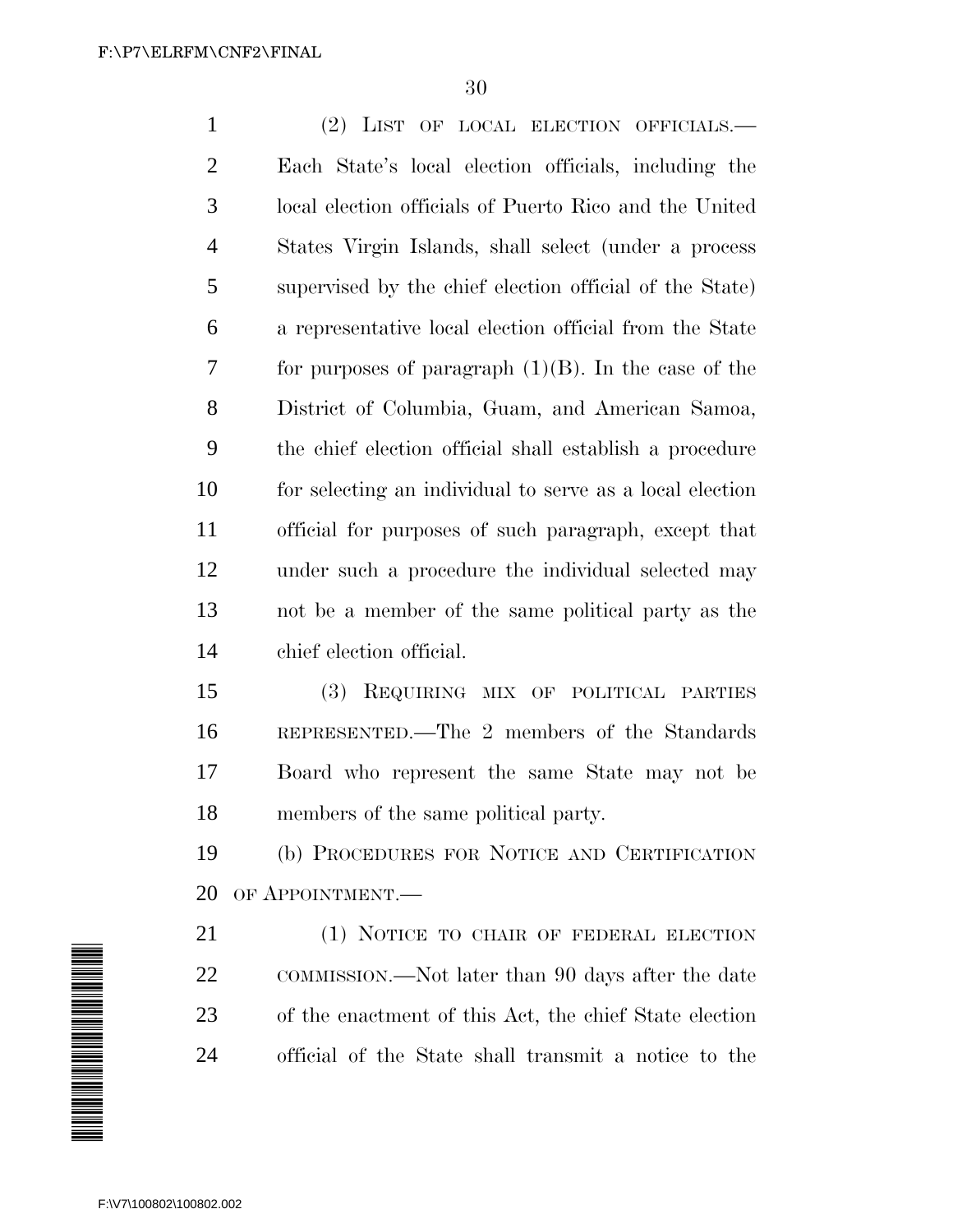| $\mathbf{1}$   | chair of the Federal Election Commission              |
|----------------|-------------------------------------------------------|
| $\overline{2}$ | containing—                                           |
| 3              | (A) the name of the State election official           |
| $\overline{4}$ | who agrees to serve on the Standards Board            |
| 5              | under this title; and                                 |
| 6              | (B) the name of the representative local              |
| 7              | election official from the State selected under       |
| 8              | subsection $(a)(2)$ who agrees to serve on the        |
| 9              | Standards Board under this title.                     |
| 10             | (2) CERTIFICATION.—Upon receiving a notice            |
| 11             | from a State under paragraph (1), the chair of the    |
| 12             | Federal Election Commission shall publish a certifi-  |
| 13             | cation that the selected State election official and  |
| 14             | the representative local election official are ap-    |
| 15             | pointed as members of the Standards Board under       |
| 16             | this title.                                           |
| 17             | (3)<br>EFFECT OF FAILURE TO PROVIDE<br>$NO-$          |
| 18             | TICE.—If a State does not transmit a notice to the    |
| 19             | chair of the Federal Election Commission under        |
| 20             | paragraph (1) within the deadline described in such   |
| 21             | paragraph, no representative from the State may       |
| 22             | participate in the selection of the initial Executive |
| 23             | Board under subsection (c).                           |
| 24             | (4) ROLE OF COMMISSION.—Upon the appoint-             |
| 25             | ment of the members of the Election Assistance        |

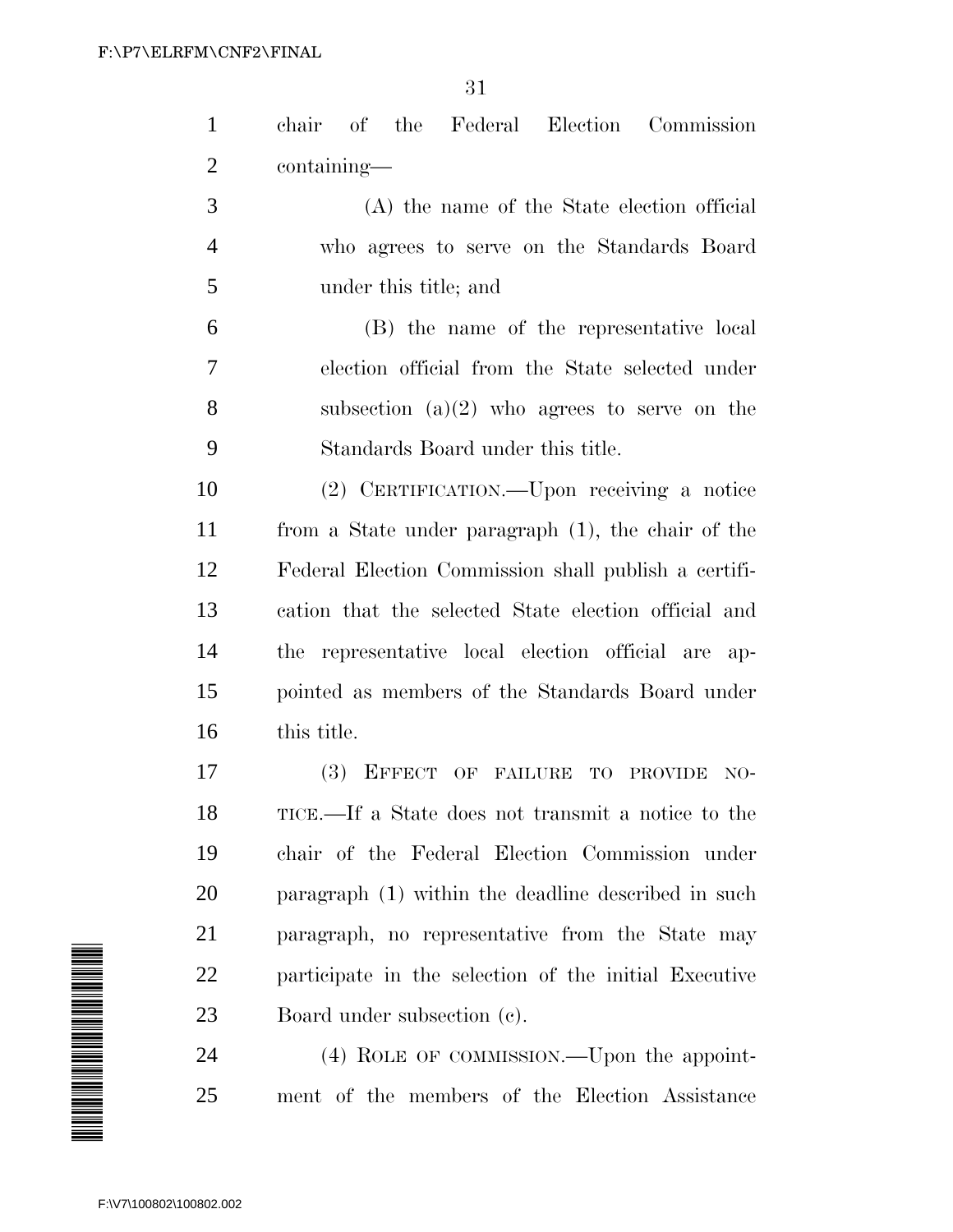| $\mathbf{1}$   | Commission, the Election Assistance Commission      |
|----------------|-----------------------------------------------------|
| $\overline{2}$ | shall carry out the duties of the Federal Election  |
| 3              | Commission under this subsection.                   |
| $\overline{4}$ | (c) EXECUTIVE BOARD.—                               |
| 5              | $(1)$ In GENERAL.—Not later than 60 days after      |
| 6              | the last day on which the appointment of any of its |
| 7              | members may be certified under subsection (b), the  |
| 8              | Standards Board shall select 9 of its members to    |
| 9              | serve as the Executive Board of the Standards       |
| 10             | Board, of whom—                                     |
| 11             | $(A)$ not more than 5 may be State election         |
| 12             | officials;                                          |
| 13             | (B) not more than 5 may be local election           |
| 14             | officials; and                                      |
| 15             | $(C)$ not more than 5 may be members of             |
| 16             | the same political party.                           |
| 17             | (2) TERMS.—Except as provided in paragraph          |
| 18             | (3), members of the Executive Board of the Stand-   |
| 19             | ards Board shall serve for a term of 2 years and    |
| 20             | may not serve for more than 3 consecutive terms.    |
| 21             | (3) STAGGERING OF INITIAL TERMS. - Of the           |
| 22             | members first selected to serve on the Executive    |
| 23             | Board of the Standards Board—                       |
| 24             | $(A)$ 3 shall serve for 1 term;                     |
|                |                                                     |

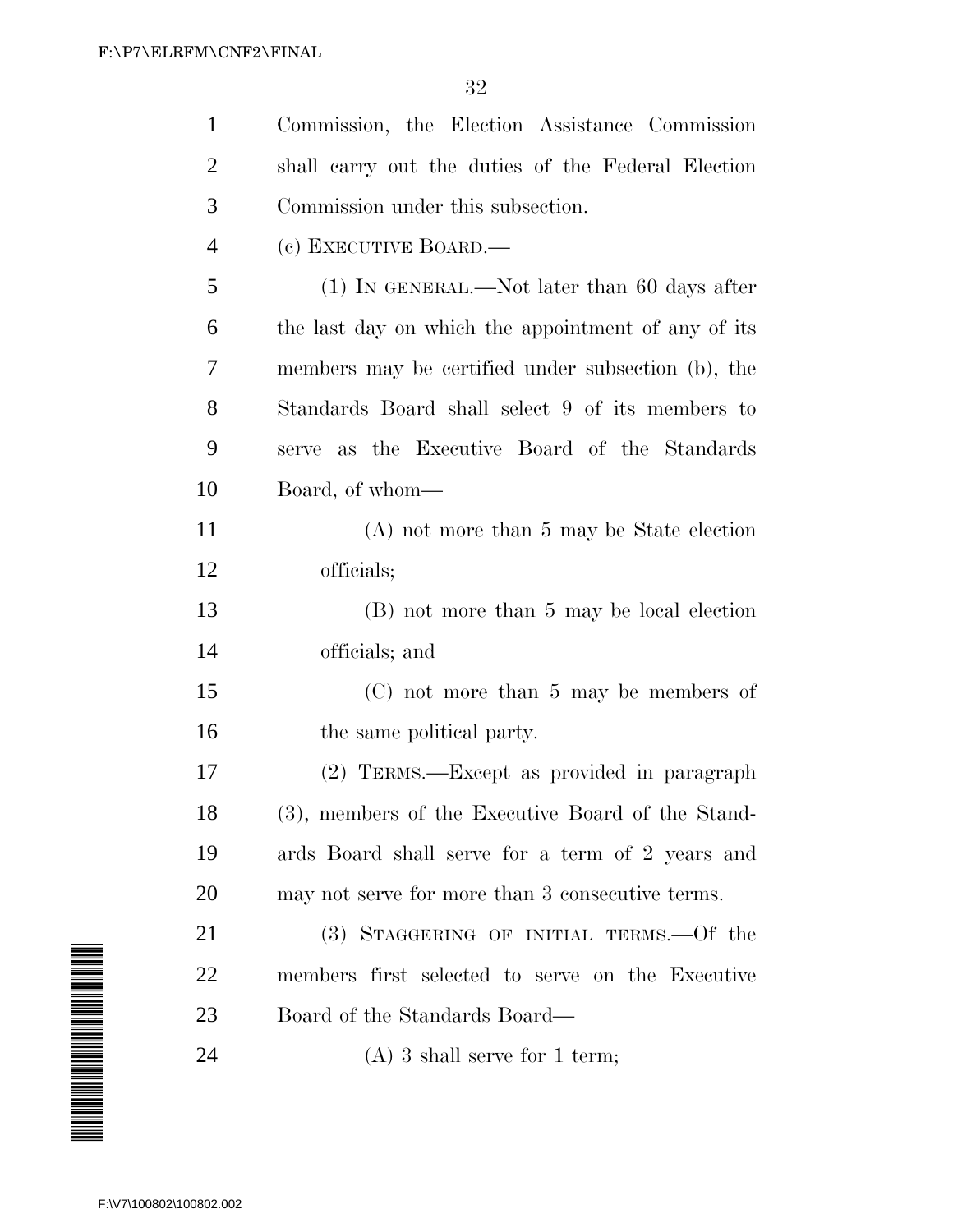| $\mathbf{1}$   | (B) 3 shall serve for 2 consecutive terms;            |
|----------------|-------------------------------------------------------|
| $\overline{2}$ | and                                                   |
| 3              | $(C)$ 3 shall serve for 3 consecutive terms,          |
| $\overline{4}$ | as determined by lot at the time the members are      |
| 5              | first appointed.                                      |
| 6              | (4) DUTIES.—In addition to any other duties           |
| 7              | assigned under this title, the Executive Board of the |
| 8              | Standards Board may carry out such duties of the      |
| 9              | Standards Board as the Standards Board may dele-      |
| 10             | gate.                                                 |
| 11             | SEC. 214. MEMBERSHIP OF BOARD OF ADVISORS.            |
| 12             | (a) IN GENERAL.—The Board of Advisors shall be        |
| 13             | composed of 37 members appointed as follows:          |
| 14             | (1) 2 members appointed by the National Gov-          |
| 15             | ernors Association.                                   |
| 16             | (2) 2 members appointed by the National Con-          |
| 17             | ference of State Legislatures.                        |
| 18             | (3) 2 members appointed by the National Asso-         |
| 19             | ciation of Secretaries of State.                      |
| 20             | (4) 2 members appointed by the National Asso-         |
| 21             | ciation of State Election Directors.                  |
| <u>22</u>      | (5) 2 members appointed by the National Asso-         |
| 23             | ciation of Counties.                                  |
|                |                                                       |

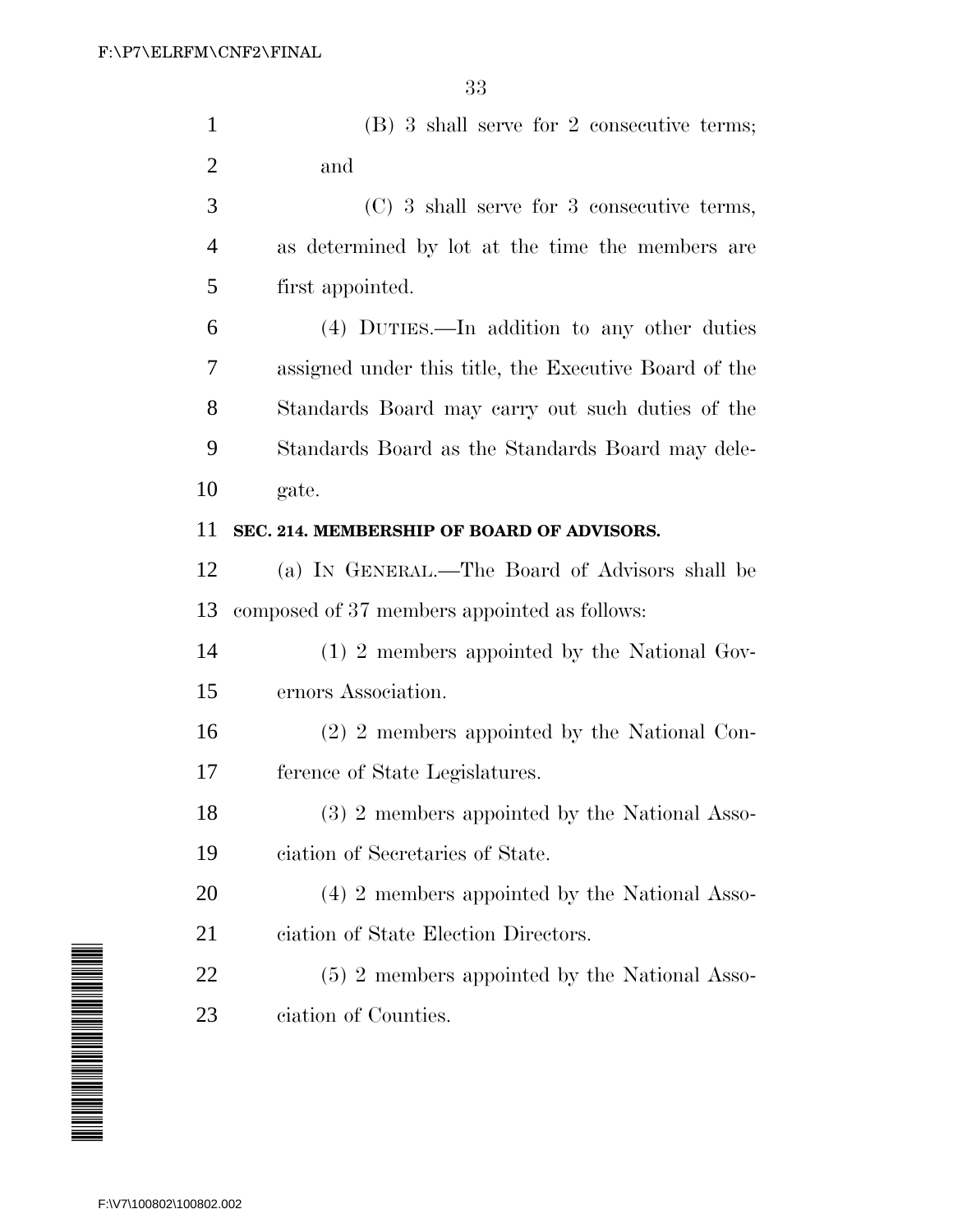| $\mathbf{1}$   | $(6)$ 2 members appointed by the National Asso-      |
|----------------|------------------------------------------------------|
| $\overline{2}$ | ciation of County Recorders, Election Administra-    |
| 3              | tors, and Clerks.                                    |
| $\overline{4}$ | (7) 2 members appointed by the United States         |
| 5              | Conference of Mayors.                                |
| 6              | (8) 2 members appointed by the Election Cen-         |
| 7              | ter.                                                 |
| 8              | $(9)$ 2 members appointed by the International       |
| 9              | Association of County Recorders, Election Officials, |
| 10             | and Treasurers.                                      |
| 11             | (10) 2 members appointed by the United States        |
| 12             | Commission on Civil Rights.                          |
| 13             | $(11)$ 2 members appointed by the Architectural      |
| 14             | Transportation Barrier Compliance Board<br>and       |
| 15             | under section 502 of the Rehabilitation Act of 1973  |
| 16             | $(29 \text{ U.S.C. } 792).$                          |
| 17             | (12) The chief of the Office of Public Integrity     |
| 18             | of the Department of Justice, or the chief's des-    |
| 19             | ignee.                                               |
| 20             | (13) The chief of the Voting Section of the Civil    |
| 21             | Rights Division of the Department of Justice or the  |
| <u>22</u>      | chief's designee.                                    |
| 23             | (14) The director of the Federal Voting Assist-      |
| 24             | ance Program of the Department of Defense.           |
|                |                                                      |

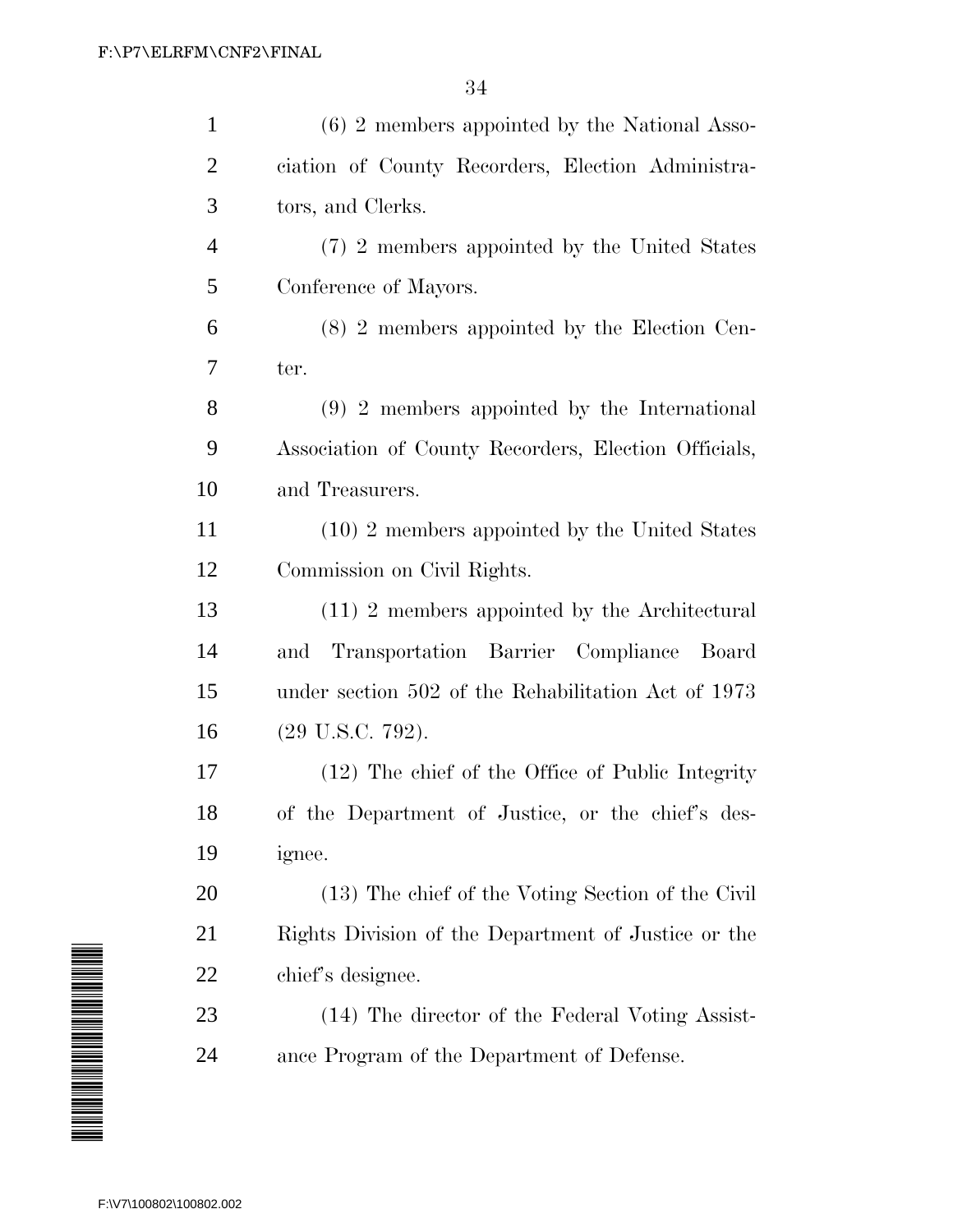| $\mathbf{1}$                                                                                                         | $(15)$ 4 members representing professionals in            |
|----------------------------------------------------------------------------------------------------------------------|-----------------------------------------------------------|
| 2                                                                                                                    | the field of science and technology, of whom—             |
| 3                                                                                                                    | $(A)$ 1 each shall be appointed by the                    |
| 4                                                                                                                    | Speaker and the Minority Leader of the House              |
| 5                                                                                                                    | of Representatives; and                                   |
| 6                                                                                                                    | (B) 1 each shall be appointed by the Ma-                  |
| 7                                                                                                                    | jority Leader and the Minority Leader of the              |
| 8                                                                                                                    | Senate.                                                   |
| 9                                                                                                                    | $(16)$ 8 members representing voter interests, of         |
| 10                                                                                                                   | whom-                                                     |
| 11                                                                                                                   | $(A)$ 4 members shall be appointed by the                 |
| 12                                                                                                                   | Committee on House Administration of the                  |
| 13                                                                                                                   | House of Representatives, of whom 2 shall be              |
| 14                                                                                                                   | appointed by the chair and 2 shall be appointed           |
| 15                                                                                                                   | by the ranking minority member; and                       |
| 16                                                                                                                   | (B) 4 members shall be appointed by the                   |
| 17                                                                                                                   | Committee on Rules and Administration of the              |
| 18                                                                                                                   | Senate, of whom 2 shall be appointed by the               |
| 19                                                                                                                   | chair and 2 shall be appointed by the ranking             |
| 20                                                                                                                   | minority member.                                          |
| 21                                                                                                                   | MANNER OF APPOINTMENTS.—Appointments<br>(b)               |
| 22                                                                                                                   | shall be made to the Board of Advisors under subsection   |
| A MANA A MANA A MARTIN A MANA A MANA A MANA A MANA A MANA A MANA A MANA A MANA A MANA A MANA A MANA A MANA A M<br>23 | (a) in a manner which ensures that the Board of Advisors  |
| 24                                                                                                                   | will be bipartisan in nature and will reflect the various |
|                                                                                                                      | 25 geographic regions of the United States.               |
|                                                                                                                      |                                                           |
| F:\V7\100802\100802.002                                                                                              |                                                           |

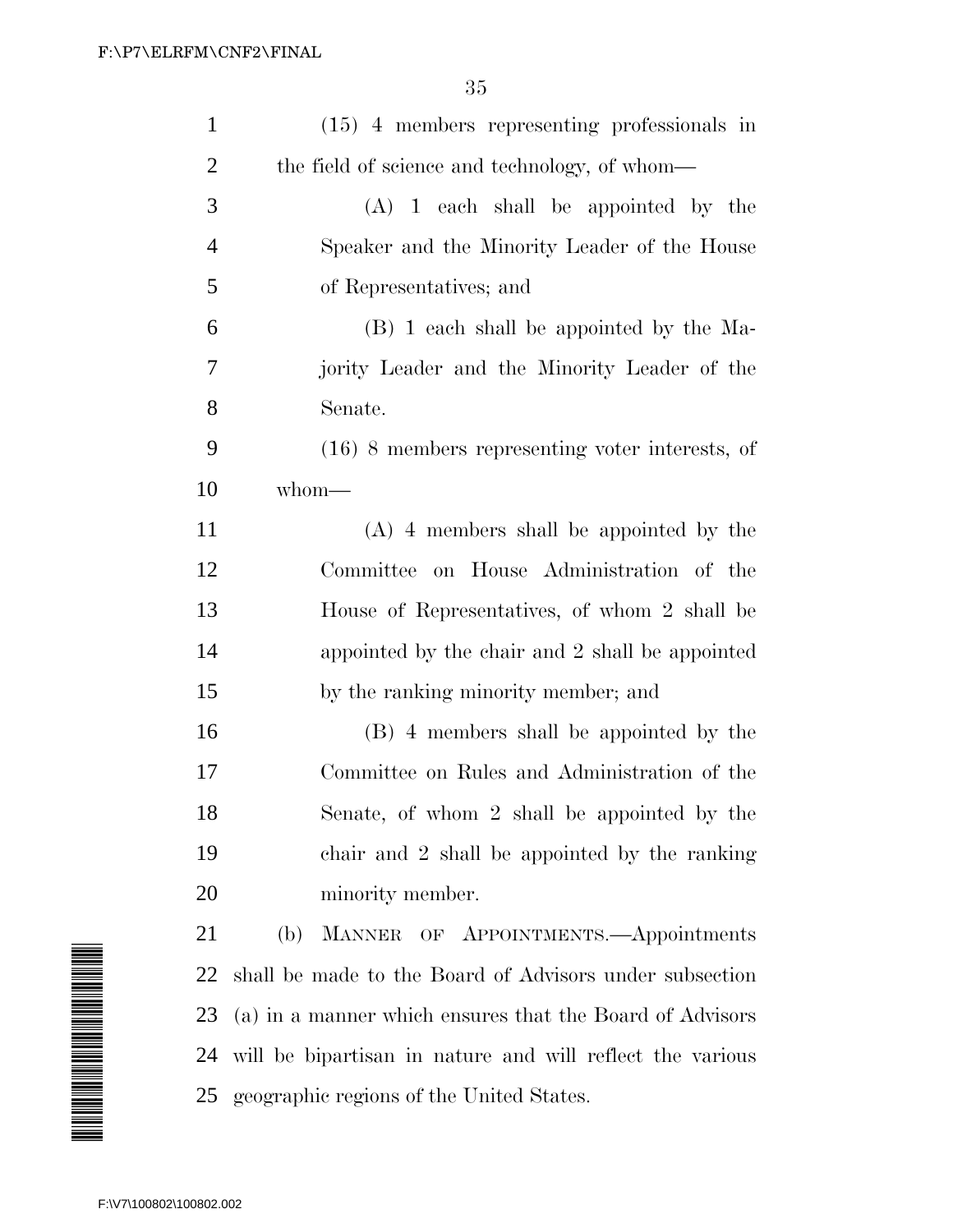(c) TERM OF SERVICE; VACANCY.—Members of the Board of Advisors shall serve for a term of 2 years, and may be reappointed. Any vacancy in the Board of Advisors shall be filled in the manner in which the original appoint-ment was made.

 (d) CHAIR.—The Board of Advisors shall elect a Chair from among its members.

# **SEC. 215. POWERS OF BOARDS; NO COMPENSATION FOR SERVICE.**

(a) HEARINGS AND SESSIONS.—

11 (1) IN GENERAL.—To the extent that funds are made available by the Commission, the Standards Board (acting through the Executive Board) and the Board of Advisors may each hold such hearings for the purpose of carrying out this Act, sit and act at such times and places, take such testimony, and re- ceive such evidence as each such Board considers ad- visable to carry out this title, except that the Boards may not issue subpoenas requiring the attendance and testimony of witnesses or the production of any evidence.

 (2) MEETINGS.—The Standards Board and the Board of Advisors shall each hold a meeting of its members—

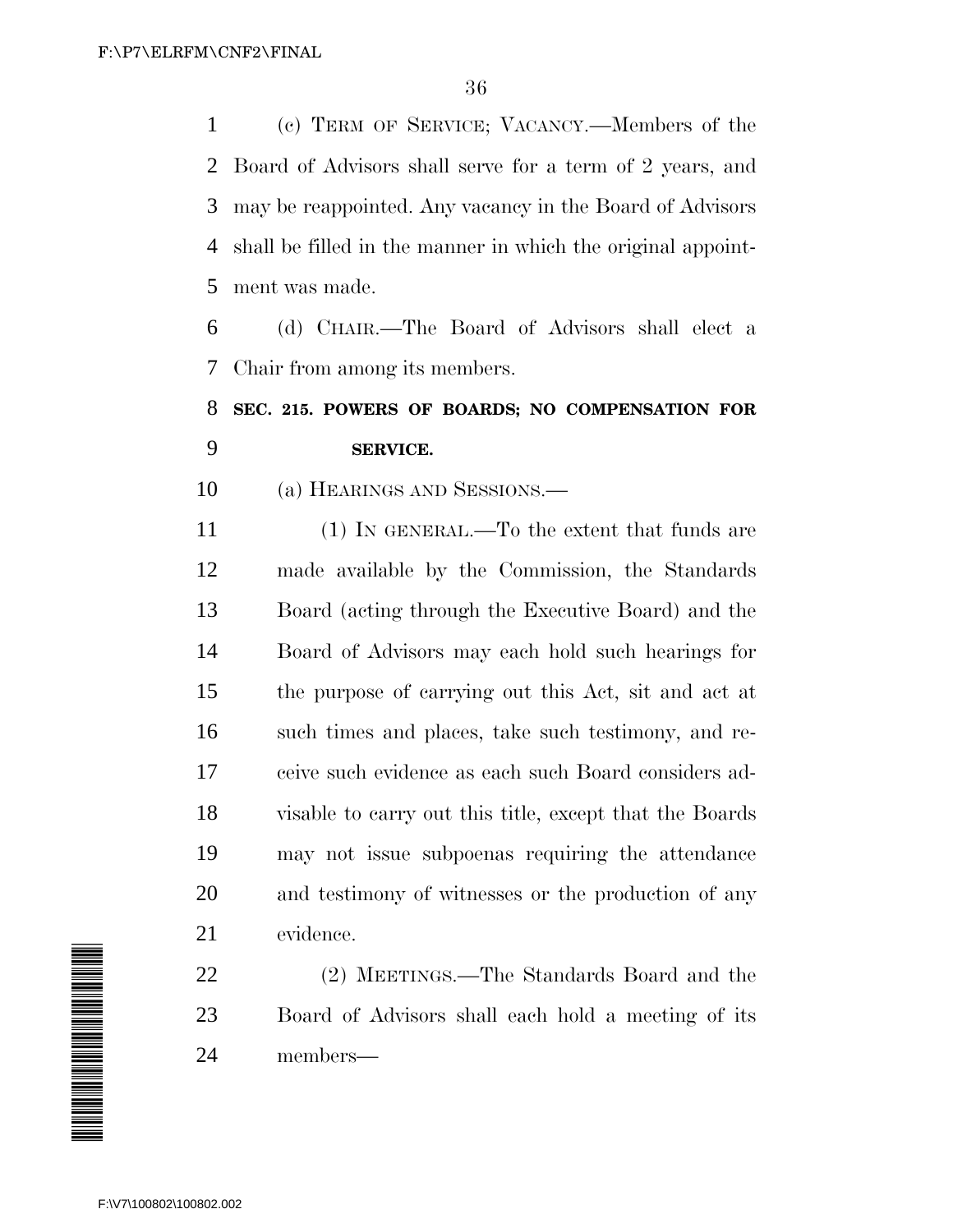(A) not less frequently than once every year for purposes of voting on the voluntary voting system guidelines referred to it under section 222;

 (B) in the case of the Standards Board, not less frequently than once every 2 years for purposes of selecting the Executive Board; and (C) at such other times as it considers ap-

 propriate for purposes of conducting such other business as it considers appropriate consistent with this title.

 (b) INFORMATION FROM FEDERAL AGENCIES.—The Standards Board and the Board of Advisors may each se- cure directly from any Federal department or agency such information as the Board considers necessary to carry out this Act. Upon request of the Executive Board (in the case of the Standards Board) or the Chair (in the case of the Board of Advisors), the head of such department or agen-cy shall furnish such information to the Board.



 (c) POSTAL SERVICES.—The Standards Board and the Board of Advisors may use the United States mails in the same manner and under the same conditions as a department or agency of the Federal Government.

 (d) ADMINISTRATIVE SUPPORT SERVICES.—Upon the request of the Executive Board (in the case of the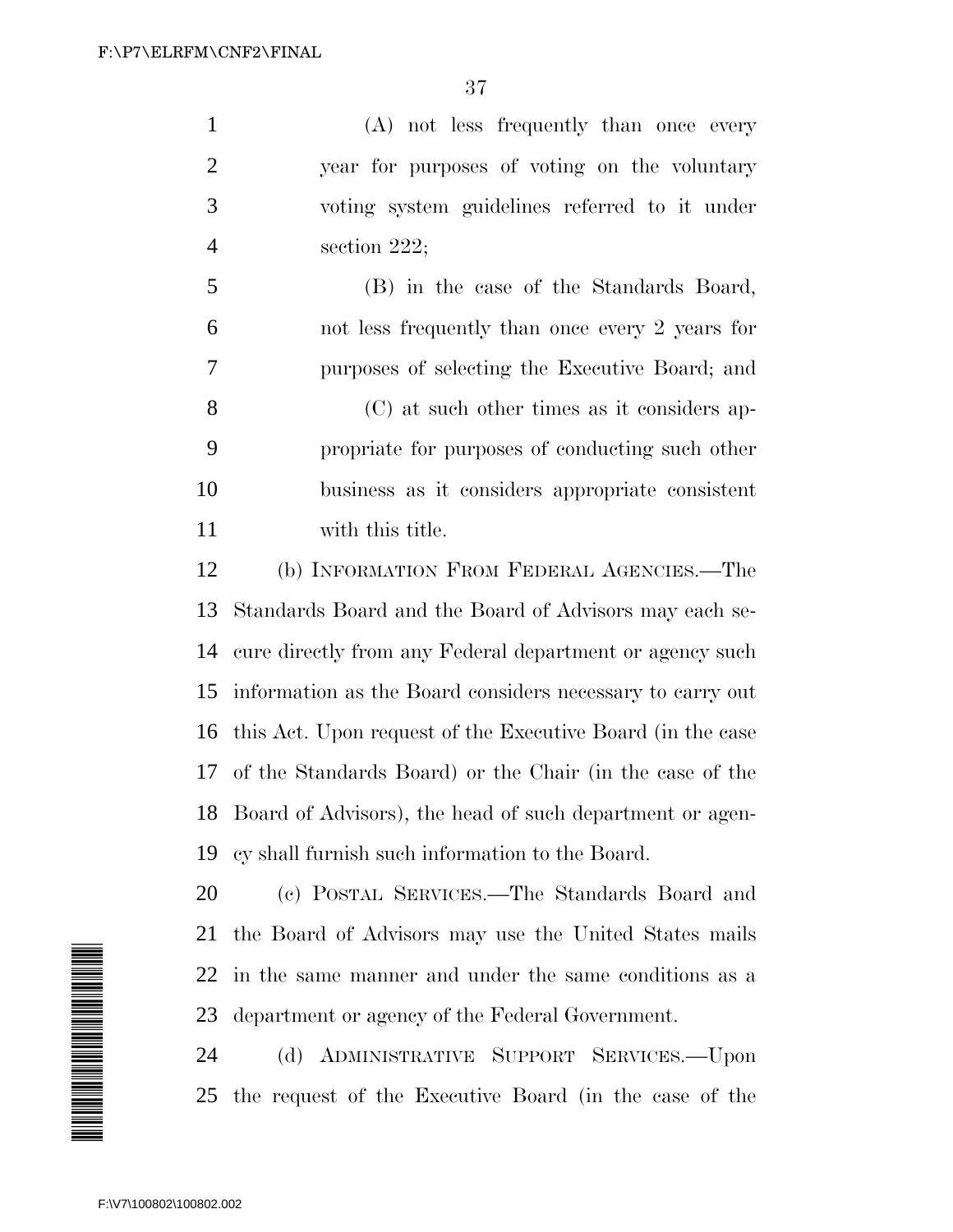Standards Board) or the Chair (in the case of the Board of Advisors), the Administrator of the General Services Administration shall provide to the Board, on a reimburs- able basis, the administrative support services that are necessary to enable the Board to carry out its duties under this title.

 (e) NO COMPENSATION FOR SERVICE.—Members of the Standards Board and members of the Board of Advi- sors shall not receive any compensation for their service, but shall be paid travel expenses, including per diem in lieu of subsistence, at rates authorized for employees of agencies under subchapter I of chapter 57 of title 5, United States Code, while away from their homes or reg- ular places of business in the performance of services for the Board.

### **SEC. 216. STATUS OF BOARDS AND MEMBERS FOR PUR-POSES OF CLAIMS AGAINST BOARD.**

 (a) IN GENERAL.—The provisions of chapters 161 and 171 of title 28, United States Code, shall apply with respect to the liability of the Standards Board, the Board of Advisors, and their members for acts or omissions per- formed pursuant to and in the course of the duties and responsibilities of the Board.

 (b) EXCEPTION FOR CRIMINAL ACTS AND OTHER WILLFUL CONDUCT.—Subsection (a) may not be con-

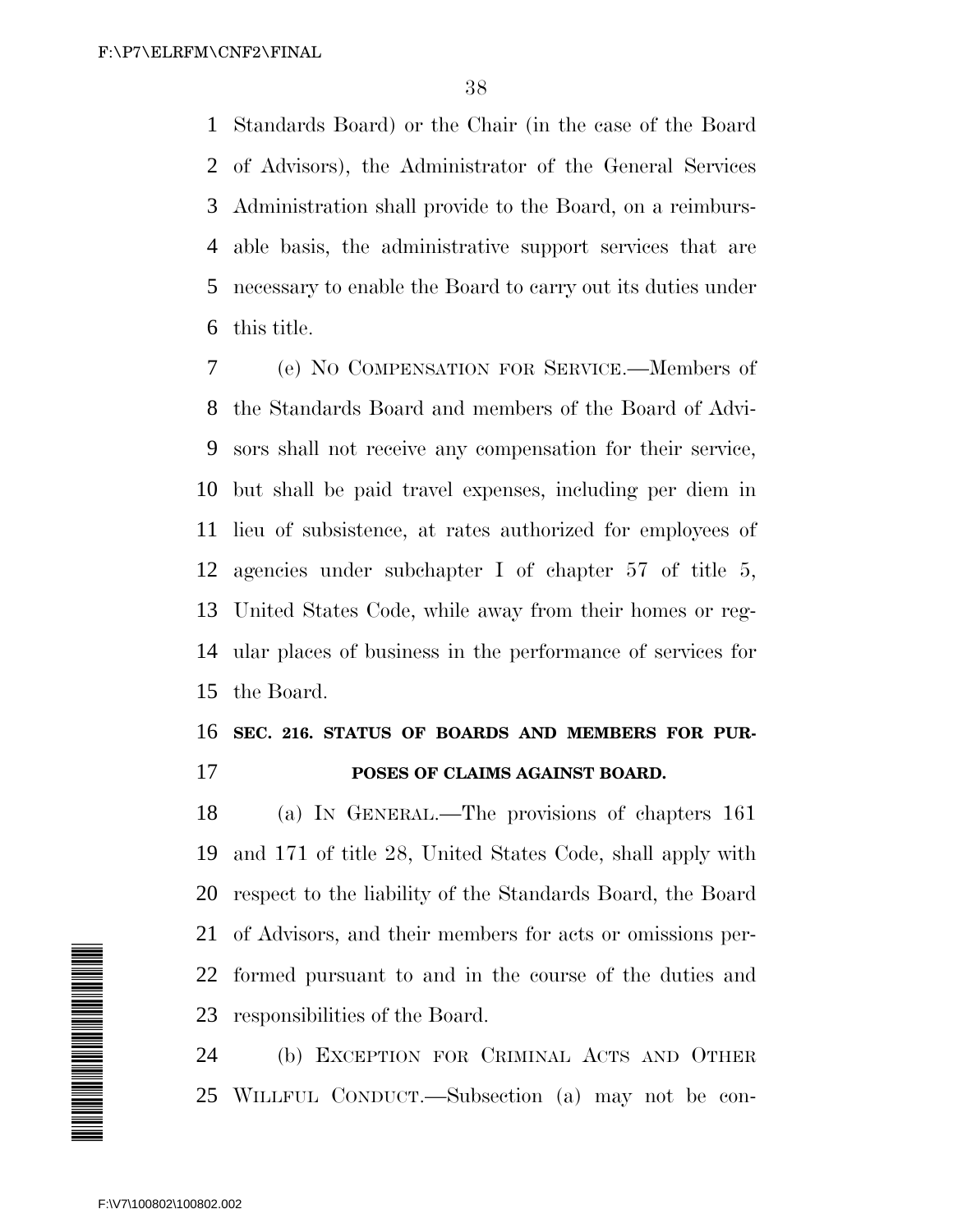strued to limit personal liability for criminal acts or omis- sions, willful or malicious misconduct, acts or omissions for private gain, or any other act or omission outside the scope of the service of a member of the Standards Board or the Board of Advisors.

## **PART 3—TECHNICAL GUIDELINES DEVELOPMENT COMMITTEE SEC. 221. TECHNICAL GUIDELINES DEVELOPMENT COM-MITTEE.**

 (a) ESTABLISHMENT.—There is hereby established the Technical Guidelines Development Committee (here- after in this part referred to as the ''Development Com-mittee'').

(b) DUTIES.—

 (1) IN GENERAL.—The Development Committee shall assist the Executive Director of the Commis- sion in the development of the voluntary voting sys-tem guidelines.

 (2) DEADLINE FOR INITIAL SET OF REC- OMMENDATIONS.—The Development Committee shall provide its first set of recommendations under this section to the Executive Director of the Com- mission not later than 9 months after all of its mem-bers have been appointed.

(c) MEMBERSHIP.—

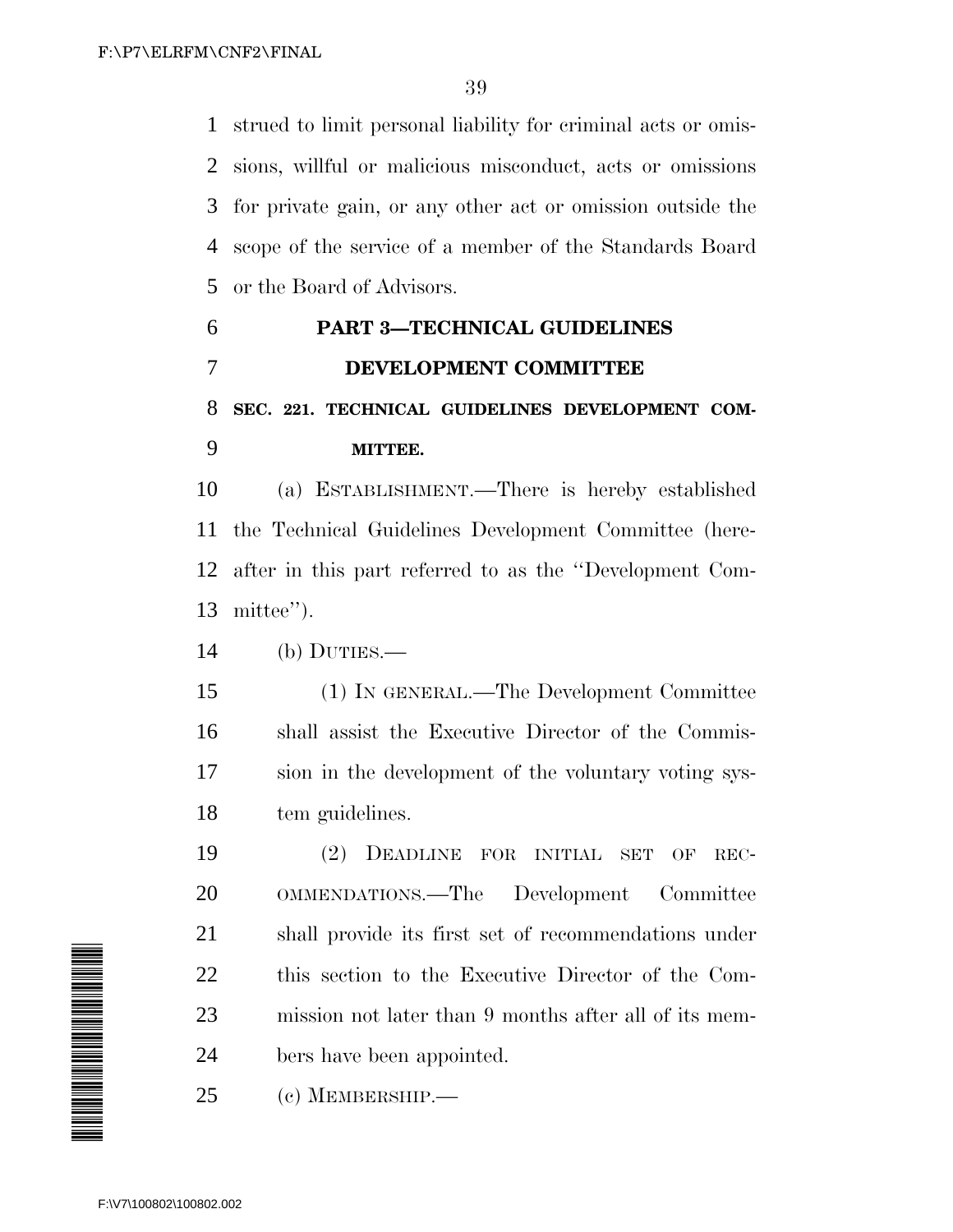|                                                                                                                        | $\mathbf{1}$            | (1) IN GENERAL.—The Development Committee              |
|------------------------------------------------------------------------------------------------------------------------|-------------------------|--------------------------------------------------------|
|                                                                                                                        | $\overline{2}$          | shall be composed of the Director of the National      |
|                                                                                                                        | 3                       | Institute of Standards and Technology (who shall       |
|                                                                                                                        | 4                       | serve as its chair), together with a group of 14 other |
|                                                                                                                        | 5                       | individuals appointed jointly by the Commission and    |
|                                                                                                                        | 6                       | the Director of the National Institute of Standards    |
|                                                                                                                        | 7                       | and Technology, consisting of the following:           |
|                                                                                                                        | 8                       | (A) An equal number of each of the fol-                |
|                                                                                                                        | 9                       | lowing:                                                |
|                                                                                                                        | 10                      | (i) Members of the Standards Board.                    |
|                                                                                                                        | 11                      | (ii) Members of the Board of Advi-                     |
|                                                                                                                        | 12                      | sors.                                                  |
|                                                                                                                        | 13                      | (iii) Members of the Architectural and                 |
|                                                                                                                        | 14                      | Transportation Barrier Compliance Board                |
|                                                                                                                        | 15                      | under section 502 of the Rehabilitation Act            |
|                                                                                                                        | 16                      | of 1973 (29 U.S.C. 792).                               |
|                                                                                                                        | 17                      | (B) A representative of the American Na-               |
|                                                                                                                        | 18                      | tional Standards Institute.                            |
|                                                                                                                        | 19                      | (C) A representative of the Institute of               |
|                                                                                                                        | 20                      | Electrical and Electronics Engineers.                  |
|                                                                                                                        | 21                      | (D) 2 representatives of the National Asso-            |
|                                                                                                                        | 22                      | ciation of State Election Directors selected by        |
| <u> International Action and International International International International International International I</u> | 23                      | such Association who are not members of the            |
|                                                                                                                        | 24                      | Standards Board or Board of Advisors, and              |
|                                                                                                                        | 25                      | who are not of the same political party.               |
|                                                                                                                        |                         |                                                        |
|                                                                                                                        | F:\V7\100802\100802.002 |                                                        |
|                                                                                                                        |                         |                                                        |

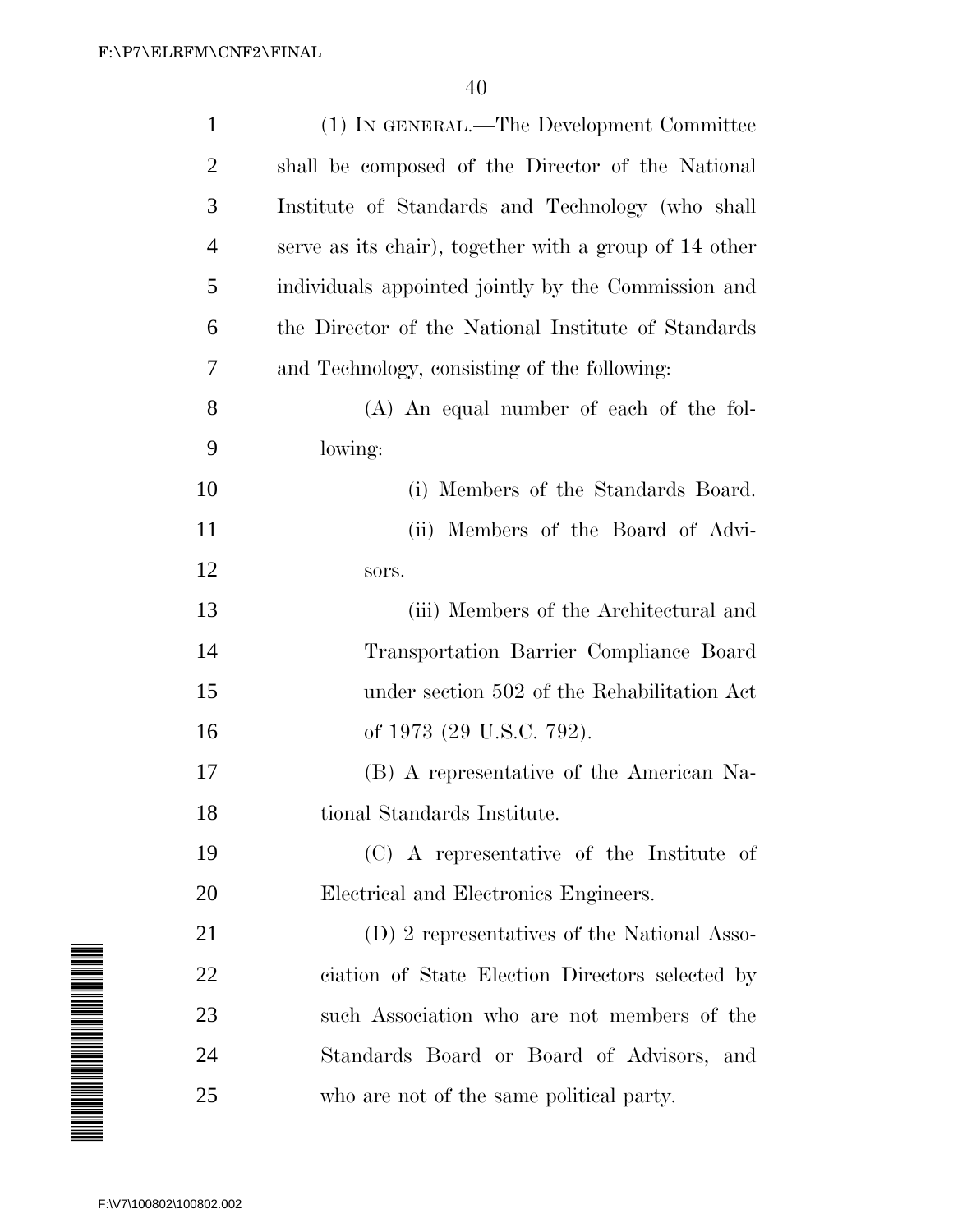(E) Other individuals with technical and scientific expertise relating to voting systems and voting equipment.

 (2) QUORUM.—A majority of the members of the Development Committee shall constitute a quorum, except that the Development Committee may not conduct any business prior to the appoint-ment of all of its members.

 (d) NO COMPENSATION FOR SERVICE.—Members of the Development Committee shall not receive any com- pensation for their service, but shall be paid travel ex- penses, including per diem in lieu of subsistence, at rates authorized for employees of agencies under subchapter I of chapter 57 of title 5, United States Code, while away from their homes or regular places of business in the per-formance of services for the Development Committee.

 (e) TECHNICAL SUPPORT FROM NATIONAL INSTI-TUTE OF STANDARDS AND TECHNOLOGY.—

 (1) IN GENERAL.—At the request of the Devel- opment Committee, the Director of the National In- stitute of Standards and Technology shall provide the Development Committee with technical support necessary for the Development Committee to carry out its duties under this subtitle.

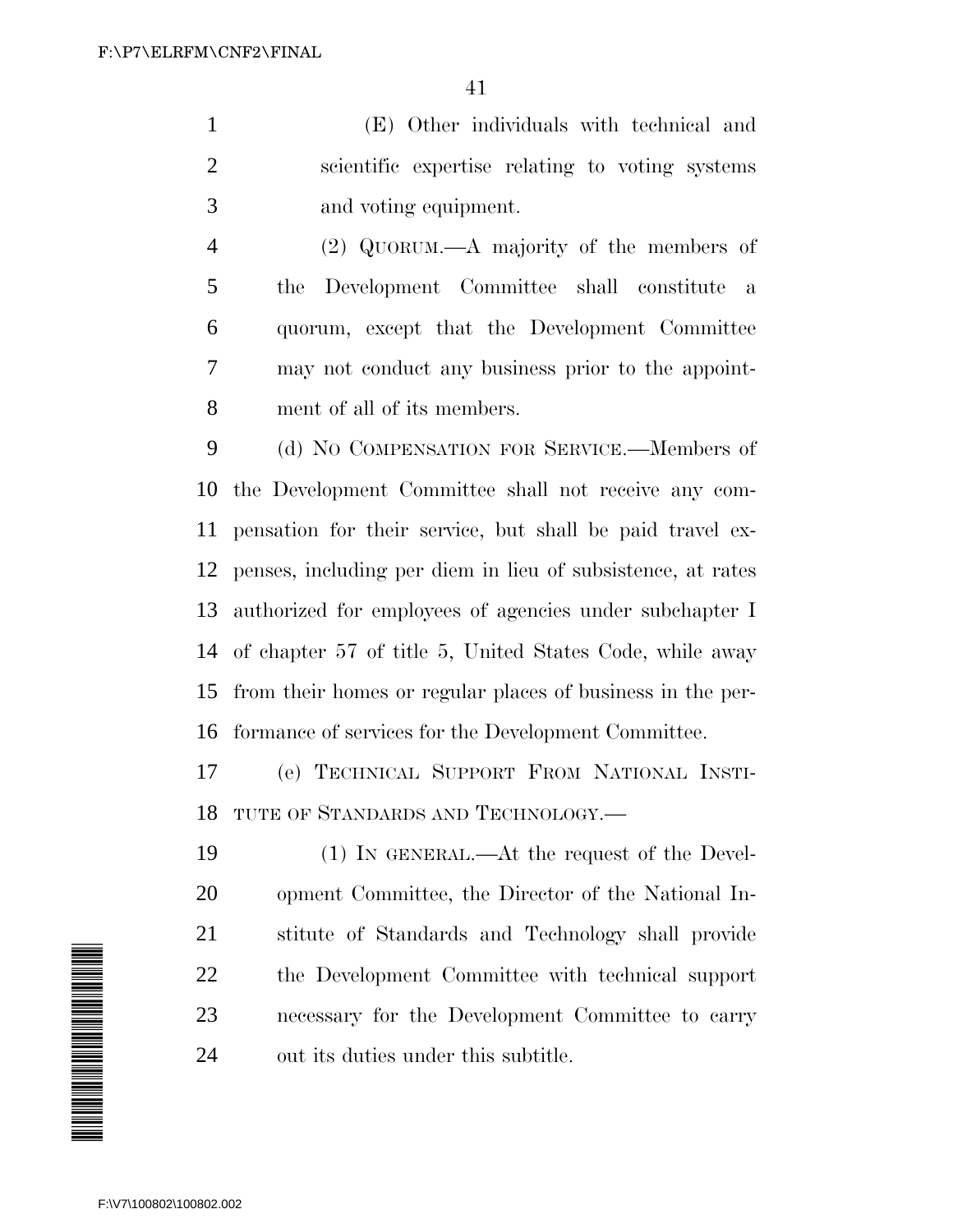| $\mathbf{1}$   | (2) TECHNICAL SUPPORT.—The technical sup-              |
|----------------|--------------------------------------------------------|
| $\overline{2}$ | port provided under paragraph (1) shall include in-    |
| 3              | tramural research and development in areas to sup-     |
| $\overline{4}$ | port the development of the voluntary voting system    |
| 5              | guidelines under this part, including—                 |
| 6              | (A) the security of computers, computer                |
| 7              | networks, and computer data storage used in            |
| 8              | voting systems, including the computerized list        |
| 9              | required under section $303(a)$ ;                      |
| 10             | (B) methods to detect and prevent fraud;               |
| 11             | (C) the protection of voter privacy;                   |
| 12             | (D) the role of human factors in the design            |
| 13             | and application of voting systems, including as-       |
| 14             | sistive technologies for individuals with disabil-     |
| 15             | ities (including blindness) and varying levels of      |
| 16             | literacy; and                                          |
| 17             | (E) remote access voting, including voting             |
| 18             | through the Internet.                                  |
| 19             | (3) NO PRIVATE SECTOR INTELLECTUAL PROP-               |
| 20             | ERTY RIGHTS IN GUIDELINES.—No private sector in-       |
| 21             | dividual or entity shall obtain any intellectual prop- |
| <u>22</u>      | erty rights to any guideline or the contents of any    |
| 23             | guideline (or any modification to any guideline)       |
| 24             | adopted by the Commission under this Act.              |
|                |                                                        |

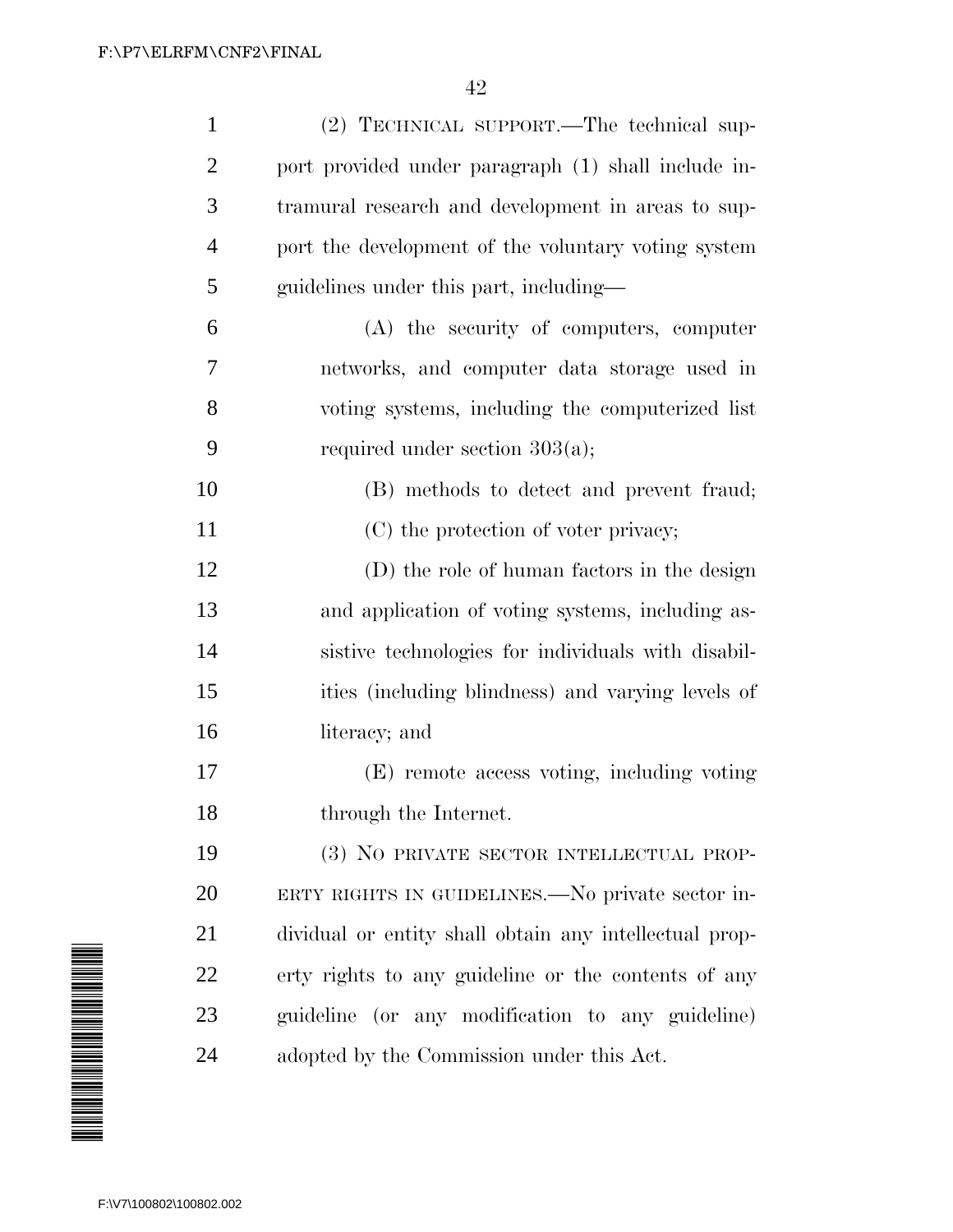(f) PUBLICATION OF RECOMMENDATIONS IN FED- ERAL REGISTER.—At the time the Commission adopts any voluntary voting system guideline pursuant to section 222, the Development Committee shall cause to have published in the Federal Register the recommendations it provided under this section to the Executive Director of the Com-mission concerning the guideline adopted.

#### **SEC. 222. PROCESS FOR ADOPTION.**

 (a) GENERAL REQUIREMENT FOR NOTICE AND COM- MENT.—Consistent with the requirements of this section, the final adoption of the voluntary voting system guide- lines (or modification of such a guideline) shall be carried out by the Commission in a manner that provides for each of the following:

- (1) Publication of notice of the proposed guide-16 lines in the Federal Register.
- (2) An opportunity for public comment on the proposed guidelines.
- (3) An opportunity for a public hearing on the record.

 (4) Publication of the final guidelines in the Federal Register.

 (b) CONSIDERATION OF RECOMMENDATIONS OF DE-VELOPMENT COMMITTEE; SUBMISSION OF PROPOSED

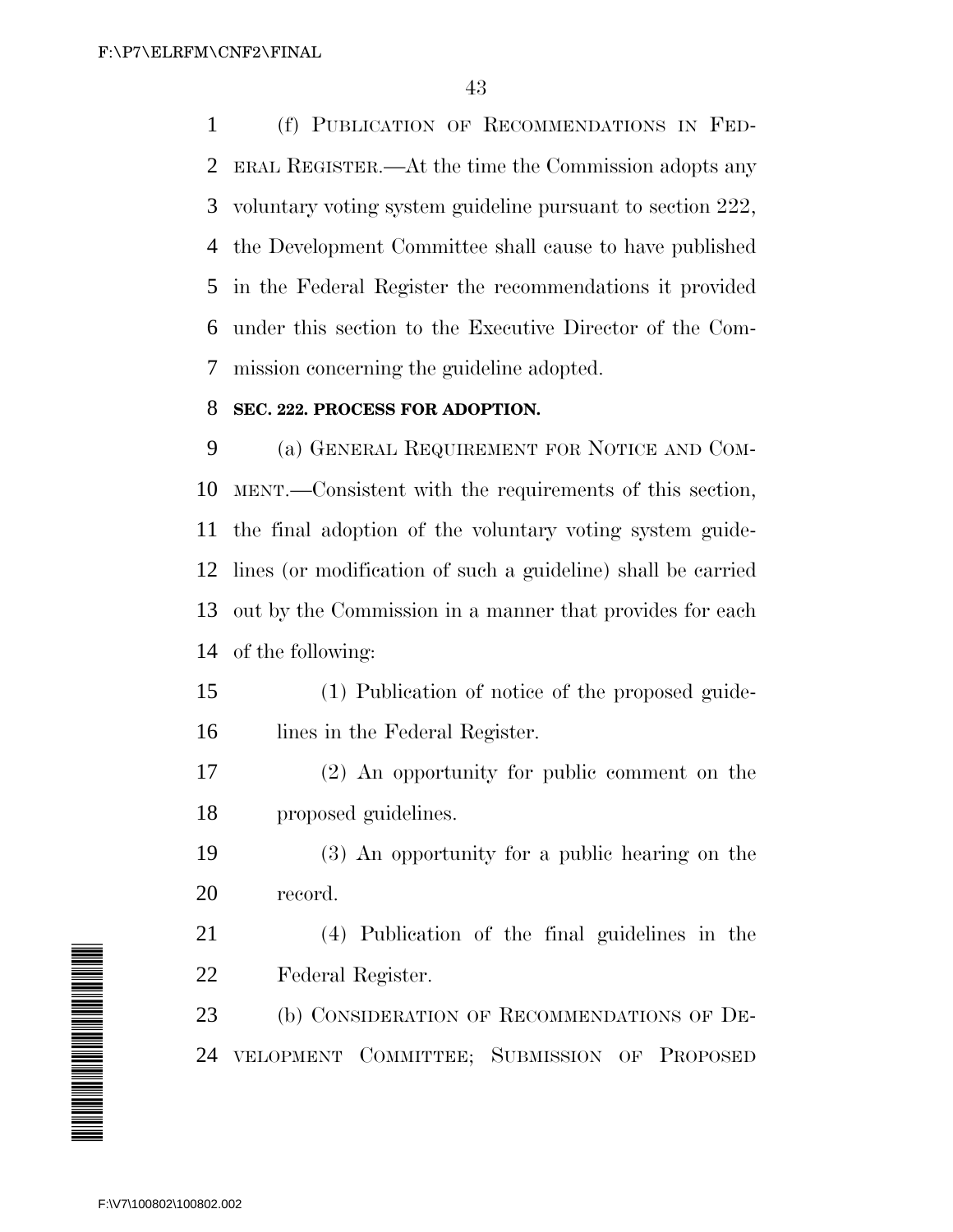GUIDELINES TO BOARD OF ADVISORS AND STANDARDS BOARD.—

 (1) CONSIDERATION OF RECOMMENDATIONS OF DEVELOPMENT COMMITTEE.—In developing the vol- untary voting system guidelines and modifications of such guidelines under this section, the Executive Di- rector of the Commission shall take into consider- ation the recommendations provided by the Tech- nical Guidelines Development Committee under sec-tion 221.

 (2) BOARD OF ADVISORS.—The Executive Di- rector of the Commission shall submit the guidelines proposed to be adopted under this part (or any modifications to such guidelines) to the Board of Advisors.

 (3) STANDARDS BOARD.—The Executive Direc- tor of the Commission shall submit the guidelines proposed to be adopted under this part (or any modifications to such guidelines) to the Executive Board of the Standards Board, which shall review the guidelines (or modifications) and forward its rec-ommendations to the Standards Board.

 (c) REVIEW.—Upon receipt of voluntary voting sys- tem guidelines described in subsection (b) (or a modifica-tion of such guidelines) from the Executive Director of the

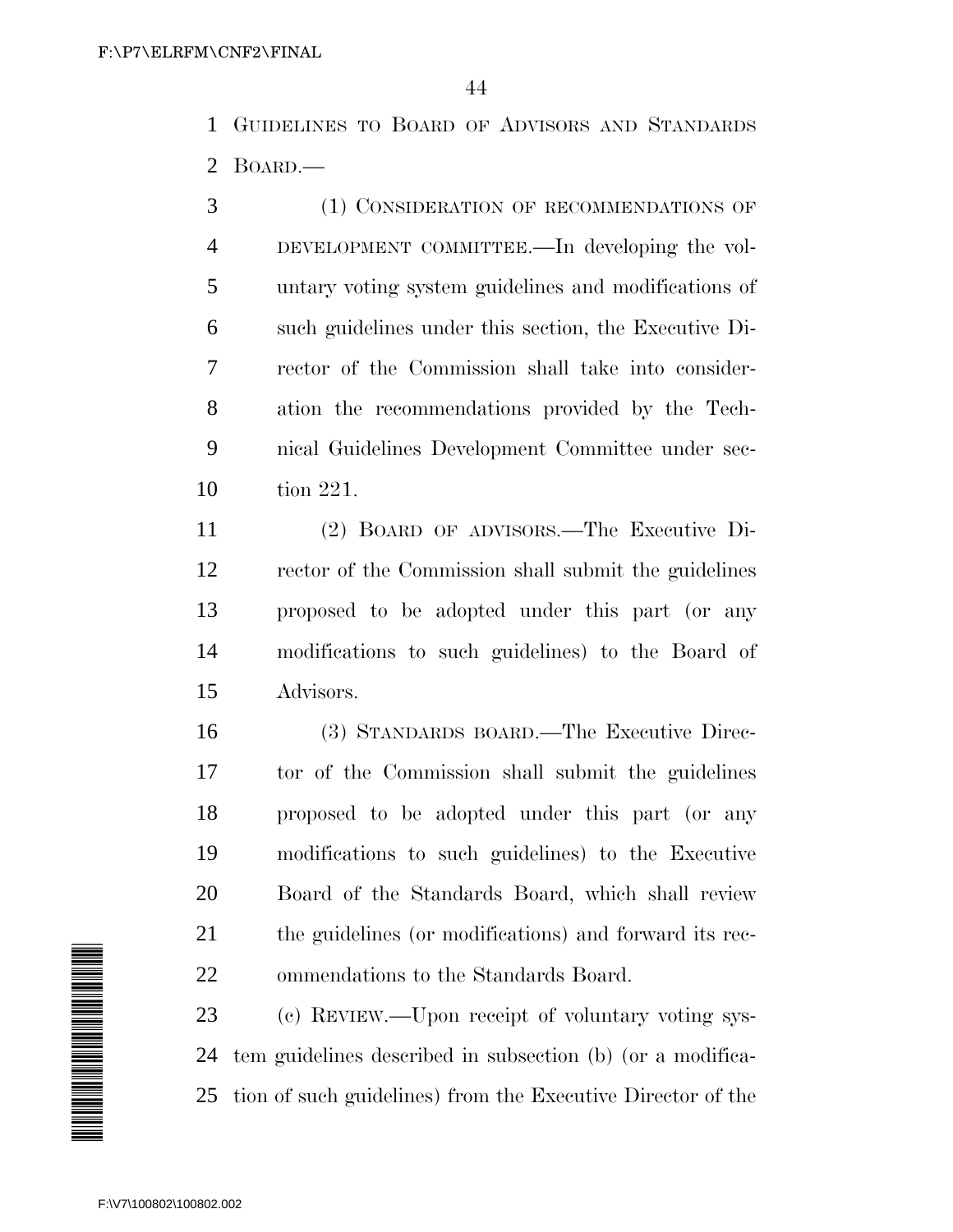Commission, the Board of Advisors and the Standards Board shall each review and submit comments and rec- ommendations regarding the guideline (or modification) to the Commission.

(d) FINAL ADOPTION.—

 (1) IN GENERAL.—A voluntary voting system guideline described in subsection (b) (or modification of such a guideline) shall not be considered to be fi- nally adopted by the Commission unless the Com- mission votes to approve the final adoption of the guideline (or modification), taking into consideration the comments and recommendations submitted by the Board of Advisors and the Standards Board under subsection (c).

 (2) MINIMUM PERIOD FOR CONSIDERATION OF COMMENTS AND RECOMMENDATIONS.—The Commis- sion may not vote on the final adoption of a guide- line described in subsection (b) (or modification of such a guideline) until the expiration of the 90-day 20 period which begins on the date the Executive Direc-21 to to the Commission submits the proposed guide-22 line (or modification) to the Board of Advisors and the Standards Board under subsection (b).

 (e) SPECIAL RULE FOR INITIAL SET OF GUIDE-LINES.—Notwithstanding any other provision of this part,

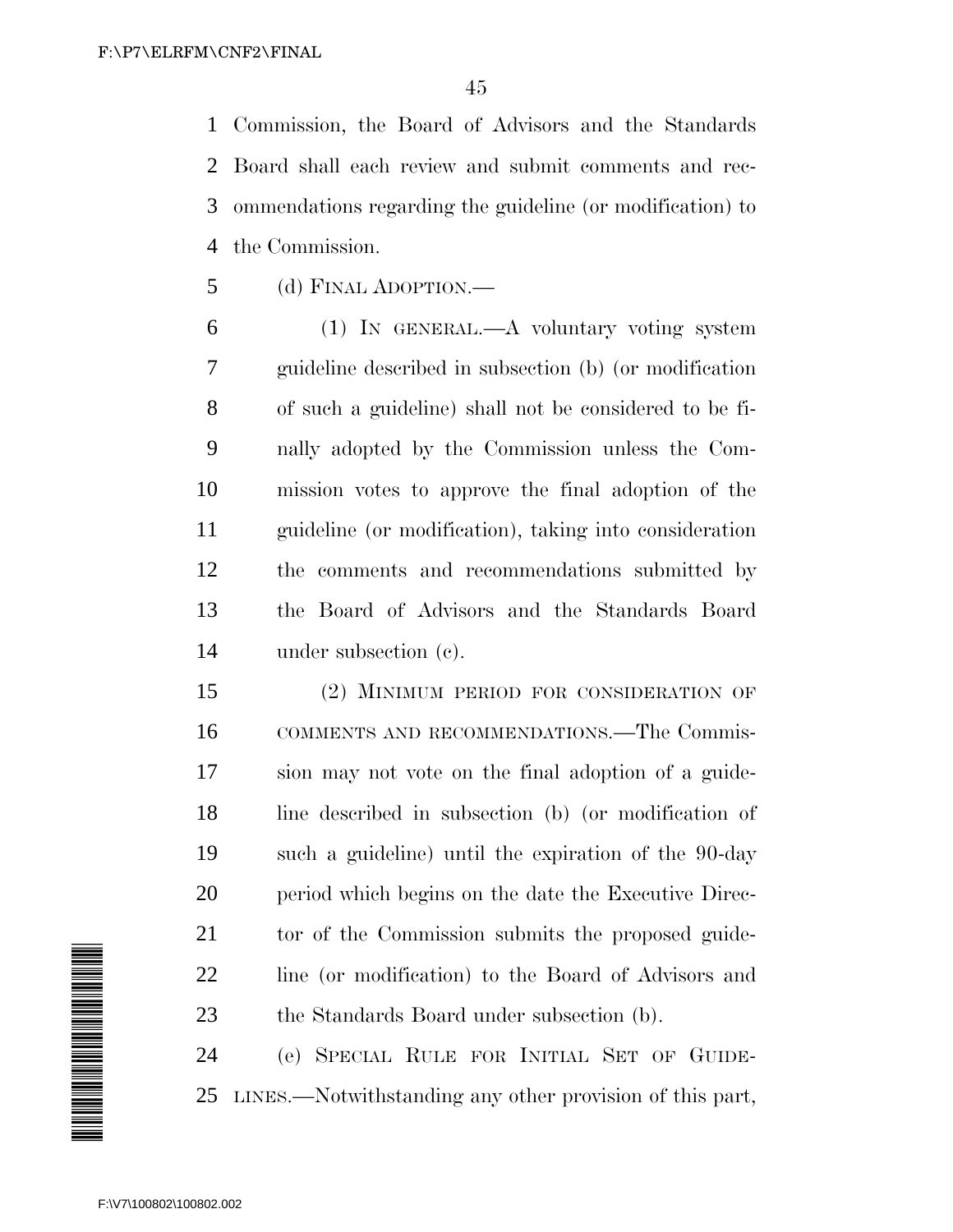the most recent set of voting system standards adopted by the Federal Election Commission prior to the date of the enactment of this Act shall be deemed to have been adopted by the Commission as of the date of the enact- ment of this Act as the first set of voluntary voting system guidelines adopted under this part.

## **Subtitle B—Testing, Certification, Decertification, and Recertifi- cation of Voting System Hard-ware and Software**

**SEC. 231. CERTIFICATION AND TESTING OF VOTING SYS-**

### **TEMS.**

(a) CERTIFICATION AND TESTING.—

 (1) IN GENERAL.—The Commission shall pro- vide for the testing, certification, decertification, and recertification of voting system hardware and soft-ware by accredited laboratories.

 (2) OPTIONAL USE BY STATES.—At the option of a State, the State may provide for the testing, certification, decertification, or recertification of its voting system hardware and software by the labora- tories accredited by the Commission under this sec-tion.

(b) LABORATORY ACCREDITATION.—

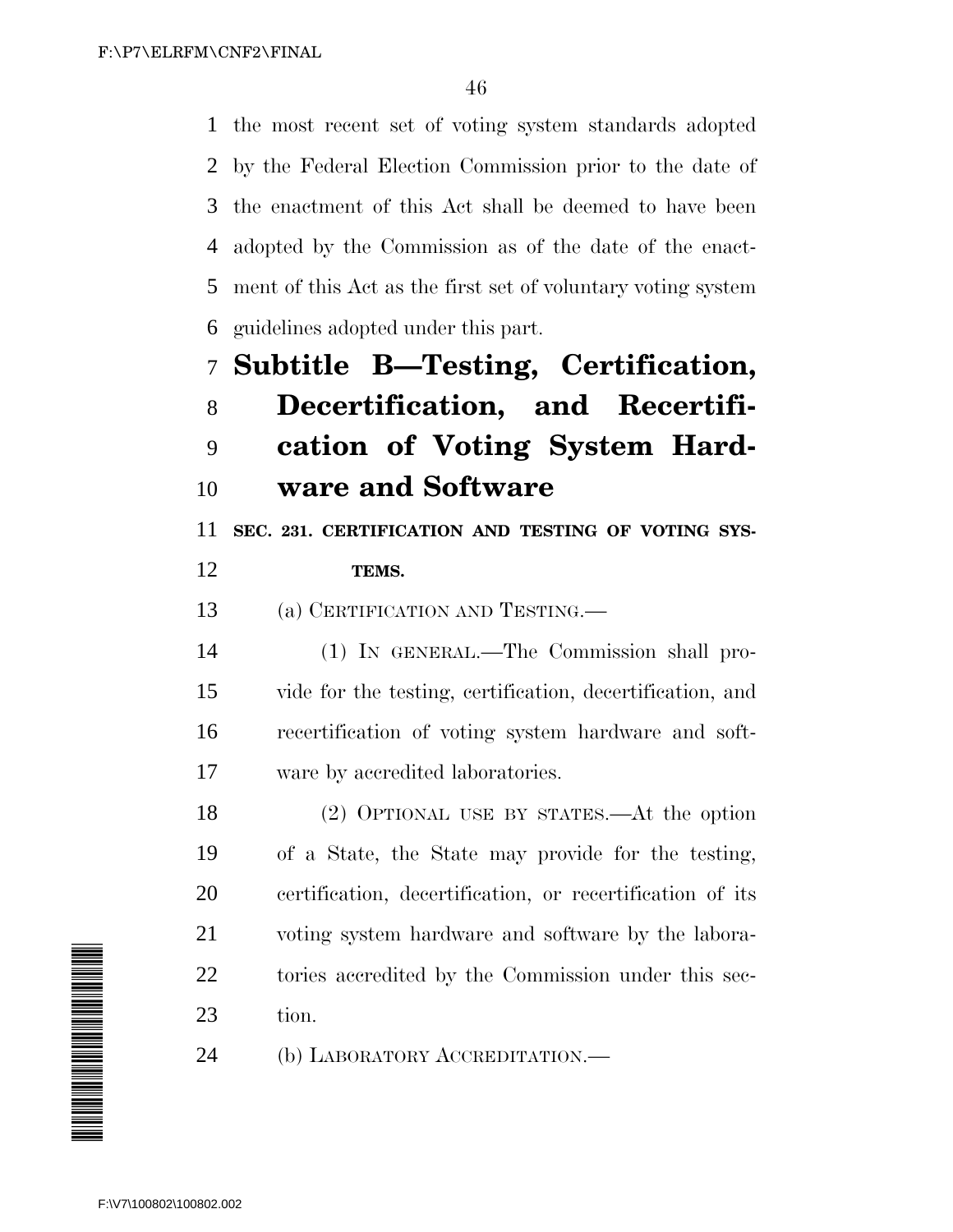(1) RECOMMENDATIONS BY NATIONAL INSTI-2 TUTE OF STANDARDS AND TECHNOLOGY.—Not later than 6 months after the Commission first adopts voluntary voting system guidelines under part 3 of subtitle A, the Director of the National Institute of Standards and Technology shall conduct an evalua- tion of independent, non-Federal laboratories and shall submit to the Commission a list of those lab- oratories the Director proposes to be accredited to carry out the testing, certification, decertification, and recertification provided for under this section. 12 (2) APPROVAL BY COMMISSION.— (A) IN GENERAL.—The Commission shall vote on the accreditation of any laboratory under this section, taking into consideration the 16 list submitted under paragraph (1), and no lab- oratory may be accredited for purposes of this section unless its accreditation is approved by a vote of the Commission. **(B) ACCREDITATION OF LABORATORIES**  NOT ON DIRECTOR LIST.—The Commission shall publish an explanation for the accredita- tion of any laboratory not included on the list submitted by the Director of the National Insti-

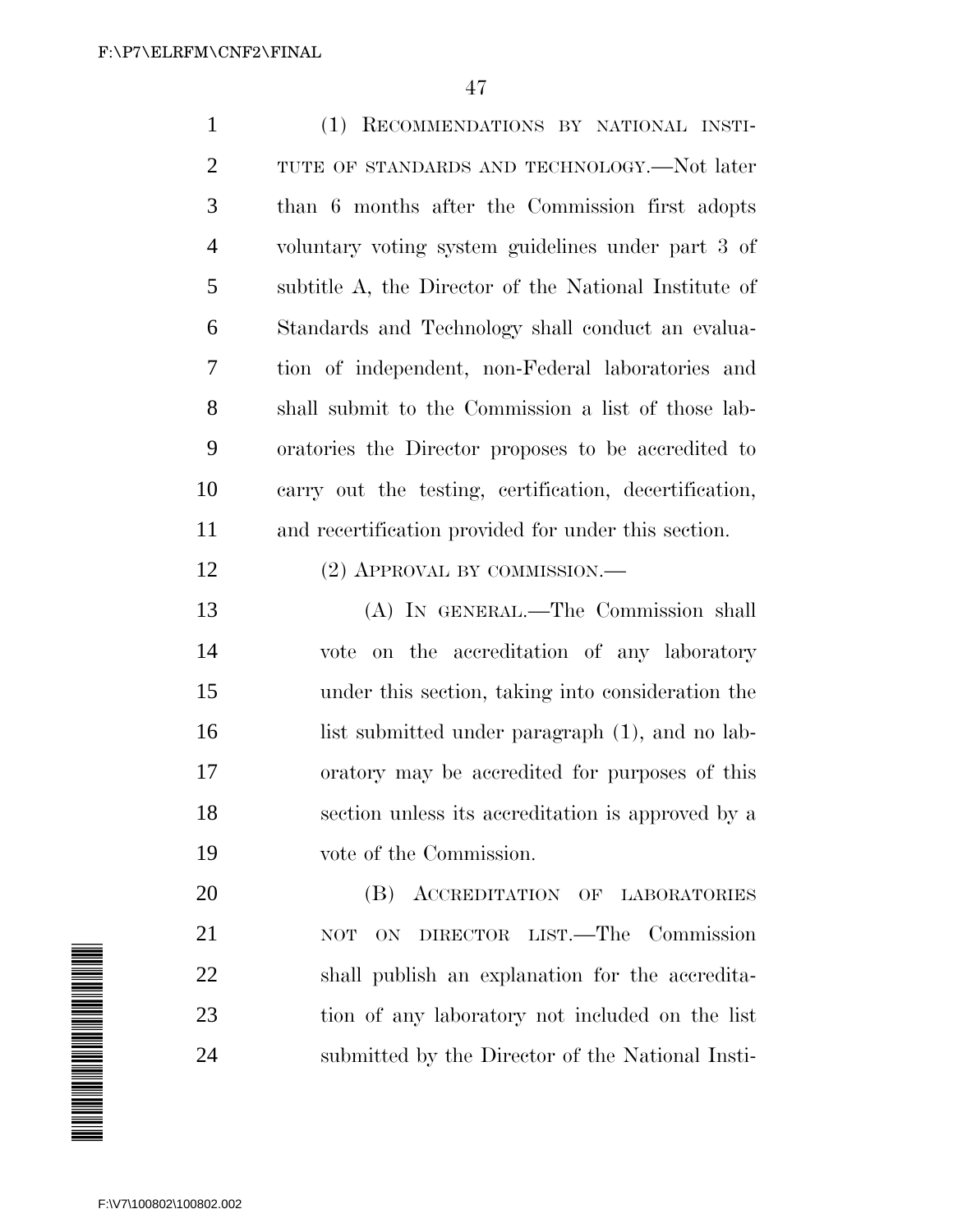tute of Standards and Technology under para-graph (1).

 (c) CONTINUING REVIEW BY NATIONAL INSTITUTE OF STANDARDS AND TECHNOLOGY.—

 (1) IN GENERAL.—In cooperation with the Commission and in consultation with the Standards Board and the Board of Advisors, the Director of the National Institute of Standards and Technology shall monitor and review, on an ongoing basis, the performance of the laboratories accredited by the Commission under this section, and shall make such recommendations to the Commission as it considers appropriate with respect to the continuing accredita- tion of such laboratories, including recommendations to revoke the accreditation of any such laboratory.

 (2) APPROVAL BY COMMISSION REQUIRED FOR REVOCATION.—The accreditation of a laboratory for purposes of this section may not be revoked unless the revocation is approved by a vote of the Commis-sion.

 (d) TRANSITION.—Until such time as the Commis- sion provides for the testing, certification, decertification, and recertification of voting system hardware and software by accredited laboratories under this section, the accredi-tation of laboratories and the procedure for the testing,

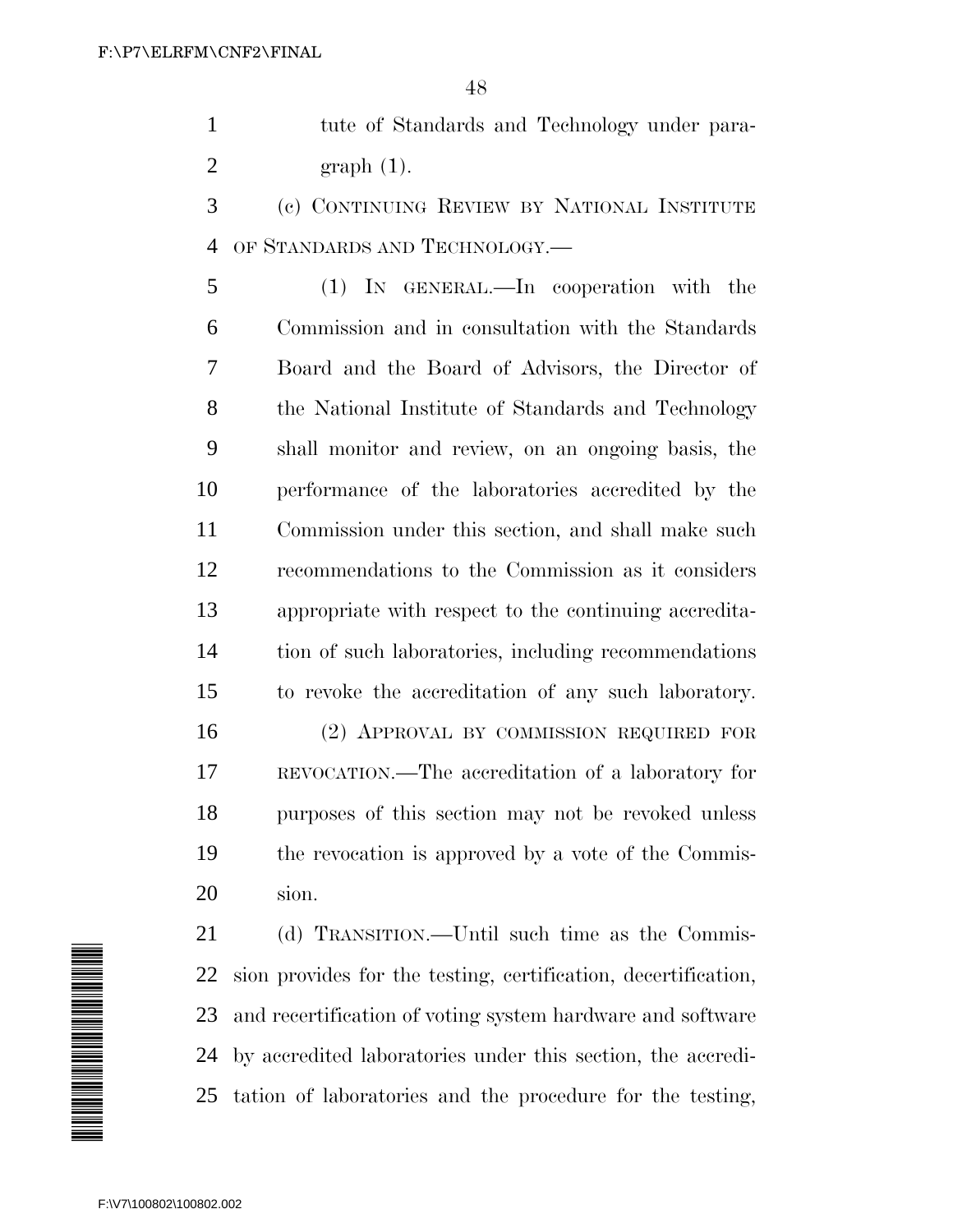certification, decertification, and recertification of voting system hardware and software used as of the date of the enactment of this Act shall remain in effect.

# **Subtitle C—Studies and Other Ac- tivities To Promote Effective Administration of Federal Elec-tions**

### **SEC. 241. PERIODIC STUDIES OF ELECTION ADMINISTRA-TION ISSUES.**

 (a) IN GENERAL.—On such periodic basis as the Commission may determine, the Commission shall conduct and make available to the public studies regarding the election administration issues described in subsection (b), with the goal of promoting methods of voting and admin-istering elections which—

 (1) will be the most convenient, accessible, and easy to use for voters, including members of the uni- formed services and overseas voters, individuals with disabilities, including the blind and visually im- paired, and voters with limited proficiency in the English language;

 (2) will yield the most accurate, secure, and ex- peditious system for voting and tabulating election results;

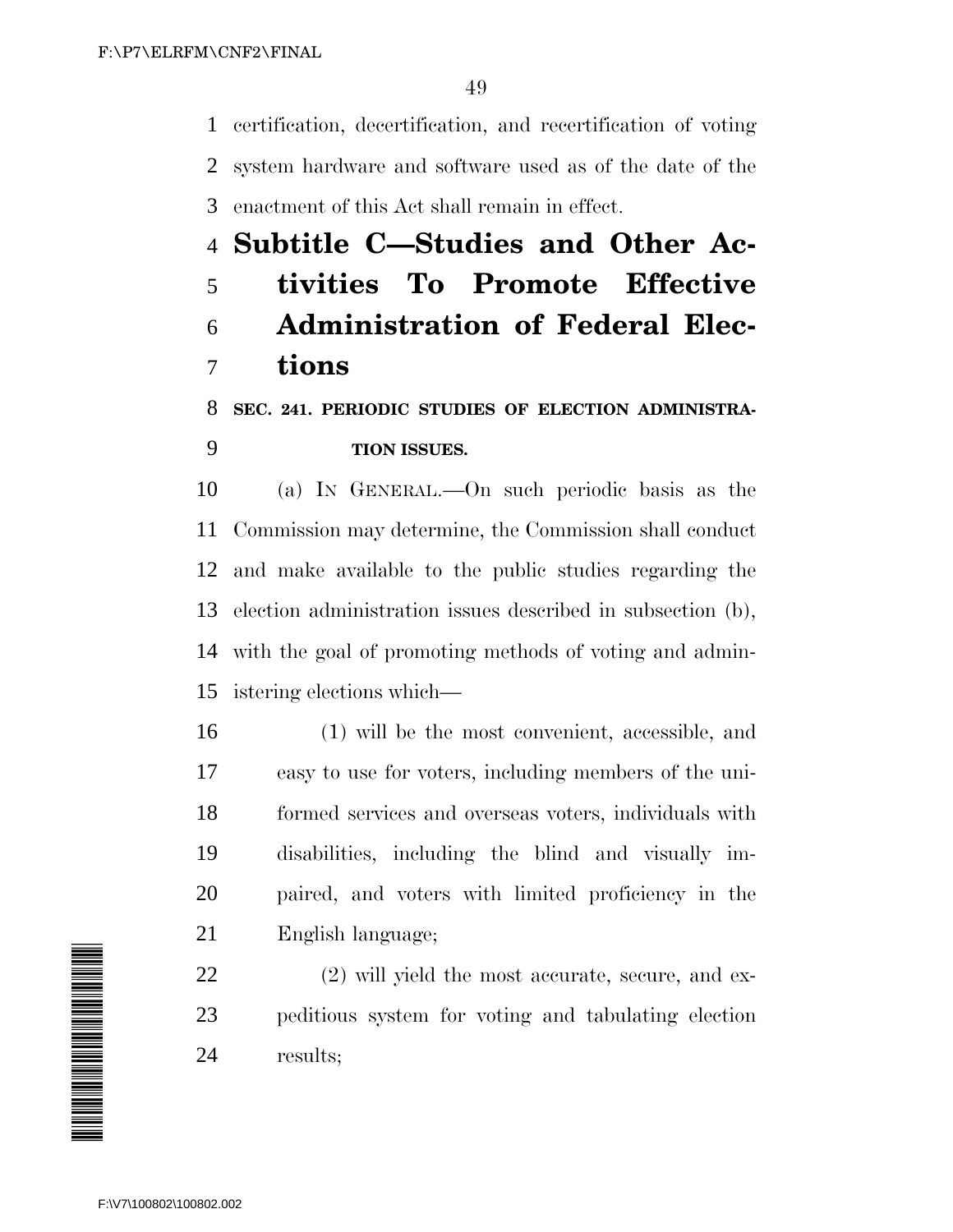(3) will be nondiscriminatory and afford each

| 2                       | registered and eligible voter an equal opportunity to              |
|-------------------------|--------------------------------------------------------------------|
| 3                       | vote and to have that vote counted; and                            |
| $\overline{4}$          | (4) will be efficient and cost-effective for use.                  |
| 5                       | ADMINISTRATION<br><b>ISSUES</b><br>$DE-$<br><b>ELECTION</b><br>(b) |
| 6                       | SCRIBED.—For purposes of subsection (a), the election ad-          |
| 7                       | ministration issues described in this subsection are as fol-       |
| 8                       | lows:                                                              |
| 9                       | (1) Methods and mechanisms of election tech-                       |
| 10                      | nology and voting systems used in voting and count-                |
| 11                      | ing votes in elections for Federal office, including               |
| 12                      | the over-vote and under-vote notification capabilities             |
| 13                      | of such technology and systems.                                    |
| 14                      | (2) Ballot designs for elections for Federal of-                   |
| 15                      | fice.                                                              |
| 16                      | (3) Methods of voter registration, maintaining                     |
| 17                      | secure and accurate lists of registered voters (includ-            |
| 18                      | ing the establishment of a centralized, interactive,               |
| 19                      | statewide voter registration list linked to relevant               |
| 20                      | agencies and all polling sites), and ensuring that                 |
| 21                      | registered voters appear on the voter registration list            |
| 22                      | at the appropriate polling site.                                   |
| 23                      | (4) Methods of conducting provisional voting.                      |
| 24                      | (5) Methods of ensuring the accessibility of vot-                  |
| 25                      | ing, registration, polling places, and voting equip-               |
|                         |                                                                    |
| F:\V7\100802\100802.002 |                                                                    |

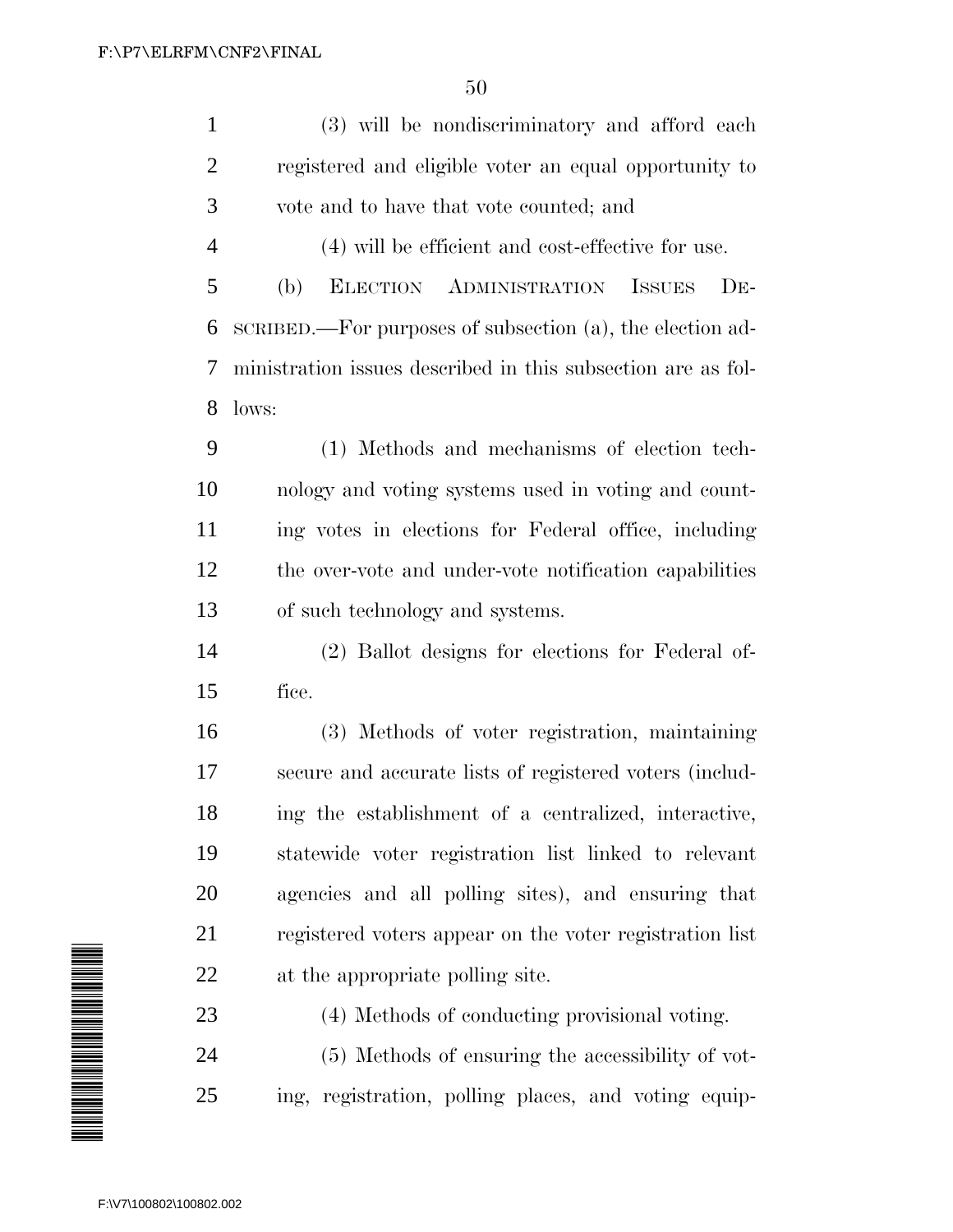| ment to all voters, including individuals with disabil- |
|---------------------------------------------------------|
| ities (including the blind and visually impaired), Na-  |
| tive American or Alaska Native citizens, and voters     |
| with limited proficiency in the English language.       |
| (6) Nationwide statistics and methods of identi-        |
| fying, deterring, and investigating voting fraud in     |
| elections for Federal office.                           |
| Identifying, deterring, and investigating<br>(7)        |
| methods of voter intimidation.                          |
| (8) Methods of recruiting, training, and improv-        |
| ing the performance of poll workers.                    |
| (9) Methods of educating voters about the proc-         |
| ess of registering to vote and voting, the operation    |
| of voting mechanisms, the location of polling places,   |
| and all other aspects of participating in elections.    |
| (10) The feasibility and advisability of con-           |
| ducting elections for Federal office on different days, |
| at different places, and during different hours, in-    |
| cluding the advisability of establishing a uniform poll |
| closing time and establishing—                          |
| (A) a legal public holiday under section                |
| 6103 of title 5, United States Code, as the date        |
| on which general elections for Federal office are       |
| held;                                                   |
|                                                         |
|                                                         |
| F:\V7\100802\100802.002                                 |
|                                                         |

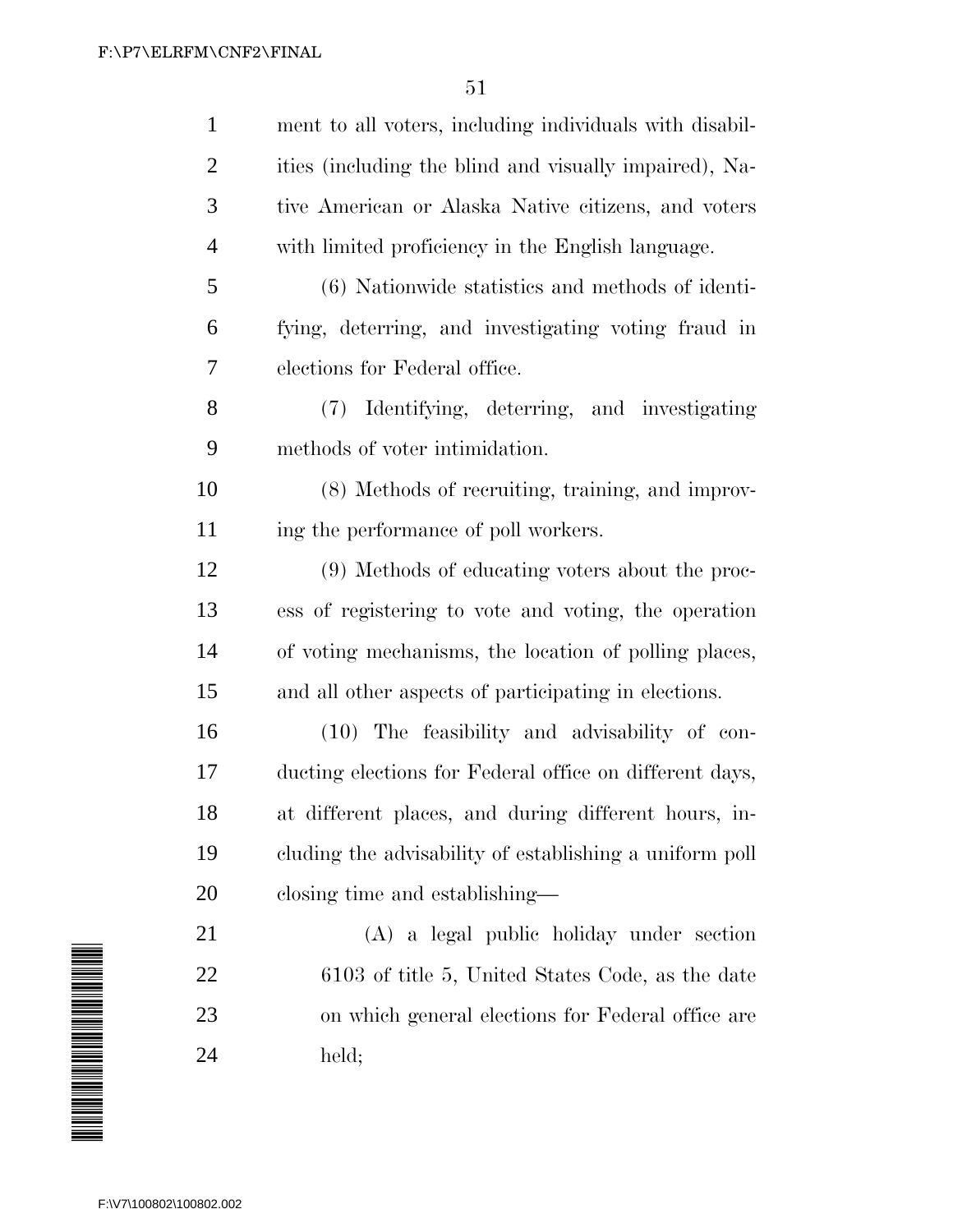| $\mathbf{1}$   | (B) the Tuesday next after the 1st Monday              |
|----------------|--------------------------------------------------------|
| $\overline{2}$ | in November, in every even numbered year, as           |
| 3              | a legal public holiday under such section;             |
| $\overline{4}$ | (C) a date other than the Tuesday next                 |
| 5              | after the 1st Monday in November, in every             |
| 6              | even numbered year as the date on which gen-           |
| 7              | eral elections for Federal office are held; and        |
| 8              | (D) any date described in subparagraph                 |
| 9              | (C) as a legal public holiday under such section.      |
| 10             | (11) Federal and State laws governing the eligi-       |
| 11             | bility of persons to vote.                             |
| 12             | (12) Ways that the Federal Government can              |
| 13             | best assist State and local authorities to improve the |
| 14             | administration of elections for Federal office and     |
| 15             | what levels of funding would be necessary to provide   |
| 16             | such assistance.                                       |
| 17             | $(13)(A)$ The laws and procedures used by each         |
| 18             | State that govern-                                     |
| 19             | (i) recounts of ballots cast in elections for          |
| 20             | Federal office;                                        |
| 21             | (ii) contests of determinations regarding              |
| 22             | whether votes are counted in such elections; and       |
| 23             | (iii) standards that define what will con-             |
| 24             | stitute a vote on each type of voting equipment        |
|                |                                                        |

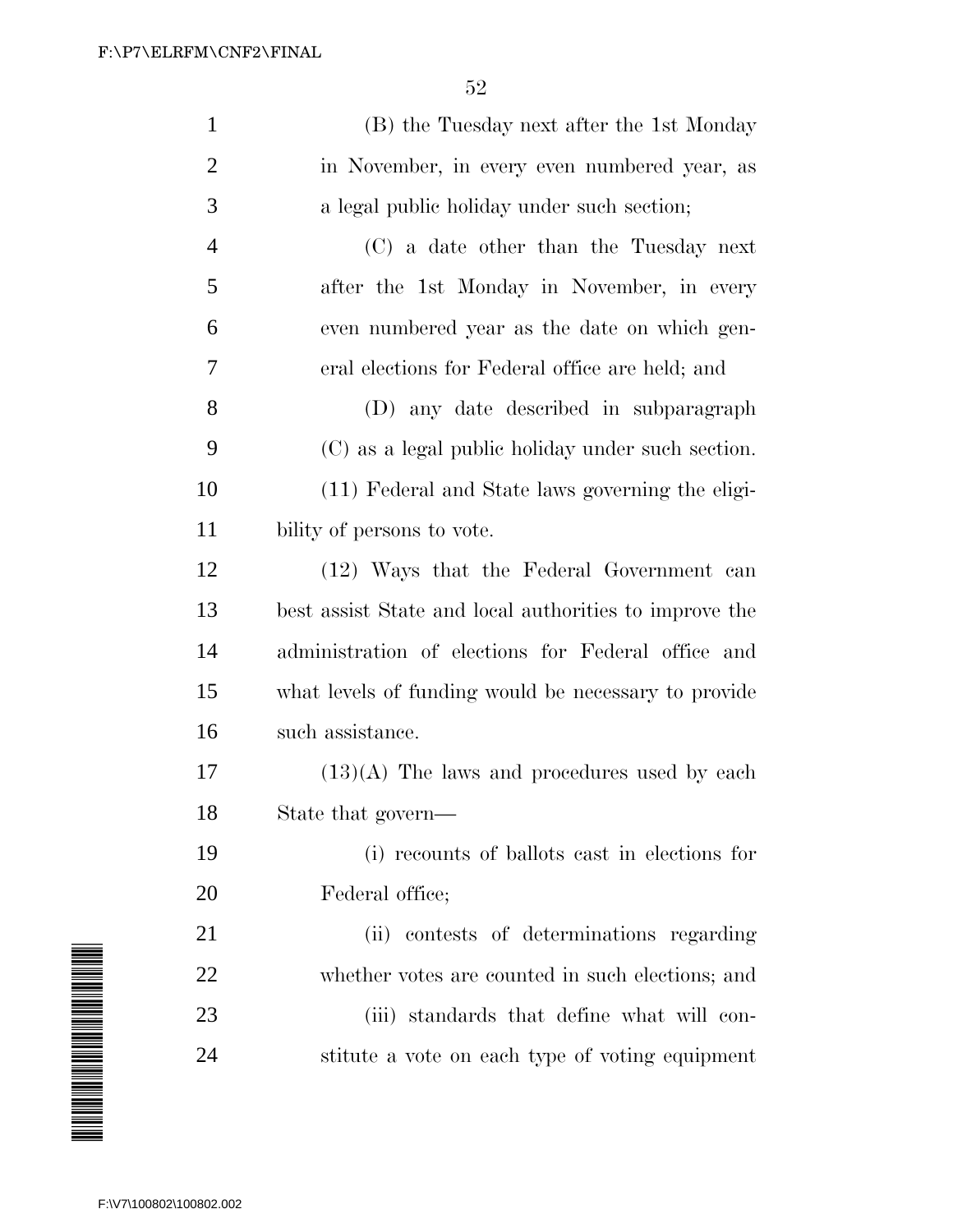| $\mathbf{1}$   | used in the State to conduct elections for Fed-        |
|----------------|--------------------------------------------------------|
| $\overline{2}$ | eral office.                                           |
| 3              | (B) The best practices (as identified by the           |
| $\overline{4}$ | Commission) that are used by States with respect to    |
| 5              | the recounts and contests described in clause (i).     |
| 6              | (C) Whether or not there is a need for more            |
| 7              | consistency among State recount and contest proce-     |
| 8              | dures used with respect to elections for Federal of-   |
| 9              | fice.                                                  |
| 10             | (14) The technical feasibility of providing vot-       |
| 11             | ing materials in 8 or more languages for voters who    |
| 12             | speak those languages and who have limited English     |
| 13             | proficiency.                                           |
| 14             | (15) Matters particularly relevant to voting and       |
| 15             | administering elections in rural and urban areas.      |
| 16             | (16) Methods of voter registration for members         |
| 17             | of the uniformed services and overseas voters, and     |
| 18             | methods of ensuring that such voters receive timely    |
| 19             | ballots that will be properly and expeditiously han-   |
| 20             | dled and counted.                                      |
| 21             | (17) The best methods for establishing voting          |
| 22             | system performance benchmarks, expressed as a per-     |
| 23             | centage of residual vote in the Federal contest at the |
| 24             | top of the ballot.                                     |
|                |                                                        |

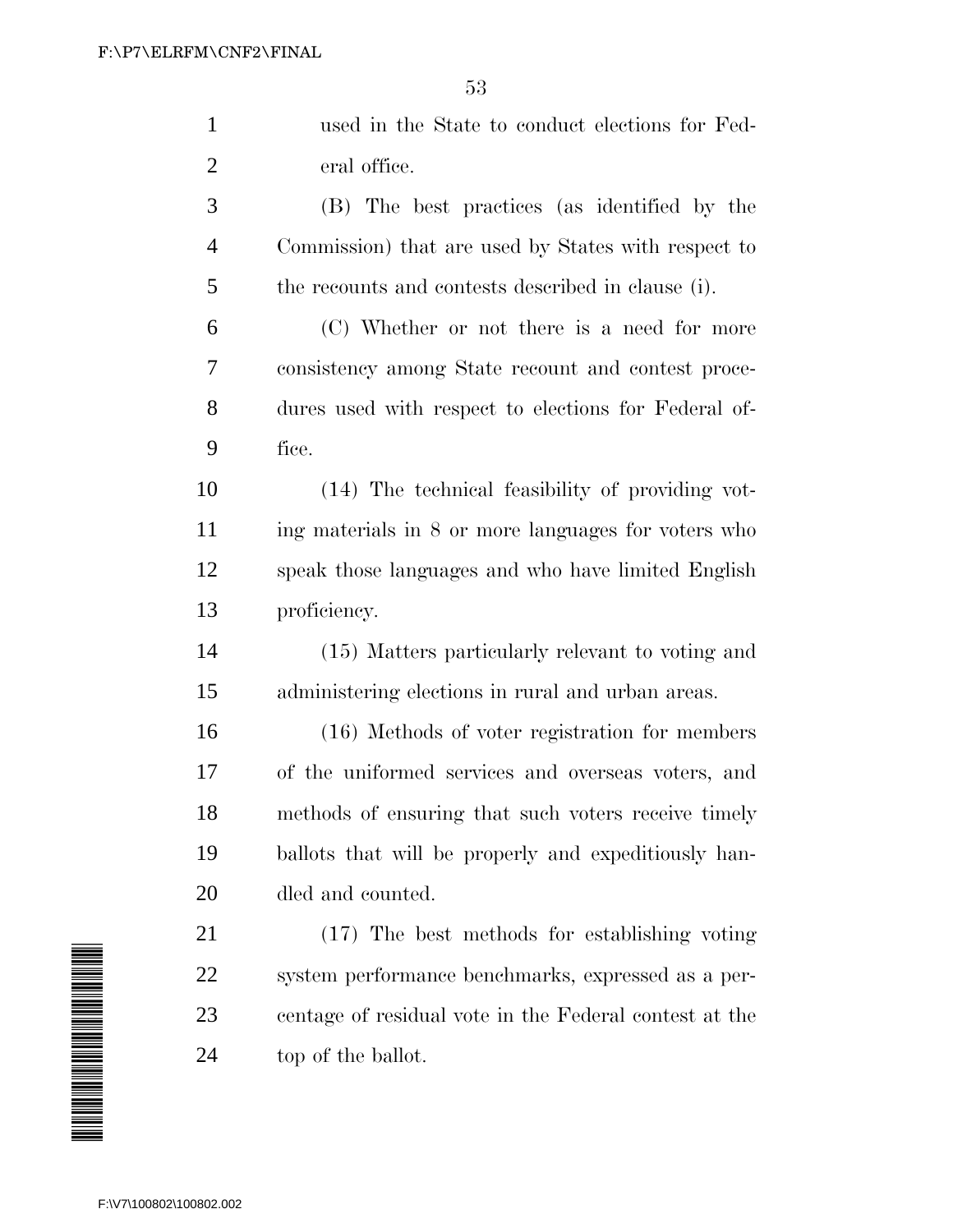(18) Broadcasting practices that may result in the broadcast of false information concerning the lo-cation or time of operation of a polling place.

 (19) Such other matters as the Commission de-termines are appropriate.

 (c) REPORTS.—The Commission shall submit to the President and to the Committee on House Administration of the House of Representatives and the Committee on Rules and Administration of the Senate a report on each study conducted under subsection (a) together with such recommendations for administrative and legislative action as the Commission determines is appropriate.

**SEC. 242. STUDY, REPORT, AND RECOMMENDATIONS ON**

## **BEST PRACTICES FOR FACILITATING MILI-TARY AND OVERSEAS VOTING.**

(a) STUDY.—

 (1) IN GENERAL.—The Commission, in con- sultation with the Secretary of Defense, shall con- duct a study on the best practices for facilitating voting by absent uniformed services voters (as de-21 fined in section 107(1) of the Uniformed and Over- seas Citizens Absentee Voting Act) and overseas vot-ers (as defined in section 107(5) of such Act).

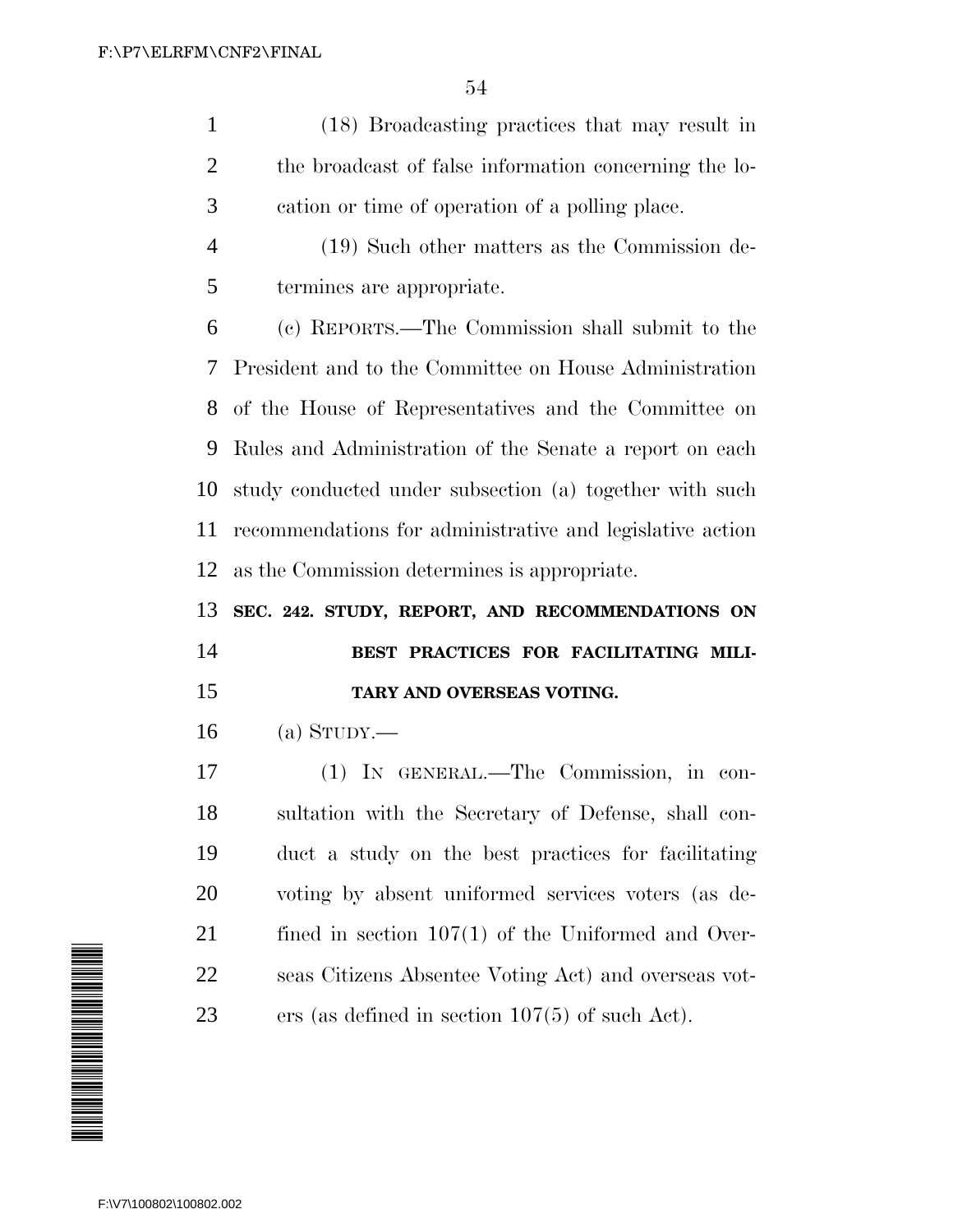| $\mathbf{1}$                                                                                                         | (2) ISSUES CONSIDERED.—In conducting the         |
|----------------------------------------------------------------------------------------------------------------------|--------------------------------------------------|
| $\overline{2}$                                                                                                       | study under paragraph (1) the Commission shall   |
| 3                                                                                                                    | consider the following issues:                   |
| 4                                                                                                                    | (A) The rights of residence of uniformed         |
| 5                                                                                                                    | services voters absent due to military orders.   |
| 6                                                                                                                    | (B) The rights of absent uniformed serv-         |
| 7                                                                                                                    | ices voters and overseas voters to register to   |
| 8                                                                                                                    | vote and cast absentee ballots, including the    |
| 9                                                                                                                    | right of such voters to east a secret ballot.    |
| 10                                                                                                                   | (C) The rights of absent uniformed serv-         |
| 11                                                                                                                   | ices voters and overseas voters to submit absen- |
| 12                                                                                                                   | tee ballot applications early during an election |
| 13                                                                                                                   | year.                                            |
| 14                                                                                                                   | (D) The appropriate preelection deadline         |
| 15                                                                                                                   | for mailing absentee ballots to absent uniformed |
| 16                                                                                                                   | services voters and overseas voters.             |
| 17                                                                                                                   | (E) The appropriate minimum period be-           |
| 18                                                                                                                   | tween the mailing of absentee ballots to absent  |
| 19                                                                                                                   | uniformed services voters and overseas voters    |
| 20                                                                                                                   | and the deadline for receipt of such ballots.    |
| 21                                                                                                                   | (F) The timely transmission of balloting         |
| 22                                                                                                                   | materials to absent uniformed services voters    |
| A MARTIN ANG MANGHALANG ANG MANGHATAN NG PANGhalang ng Pagayang ng Pagayang ng Pagayang ng Pag-agamang ang man<br>23 | and overseas voters.                             |
| 24                                                                                                                   | (G) Security and privacy concerns in the         |
| 25                                                                                                                   | transmission, receipt, and processing of ballots |
|                                                                                                                      |                                                  |
| F:\V7\100802\100802.002                                                                                              |                                                  |

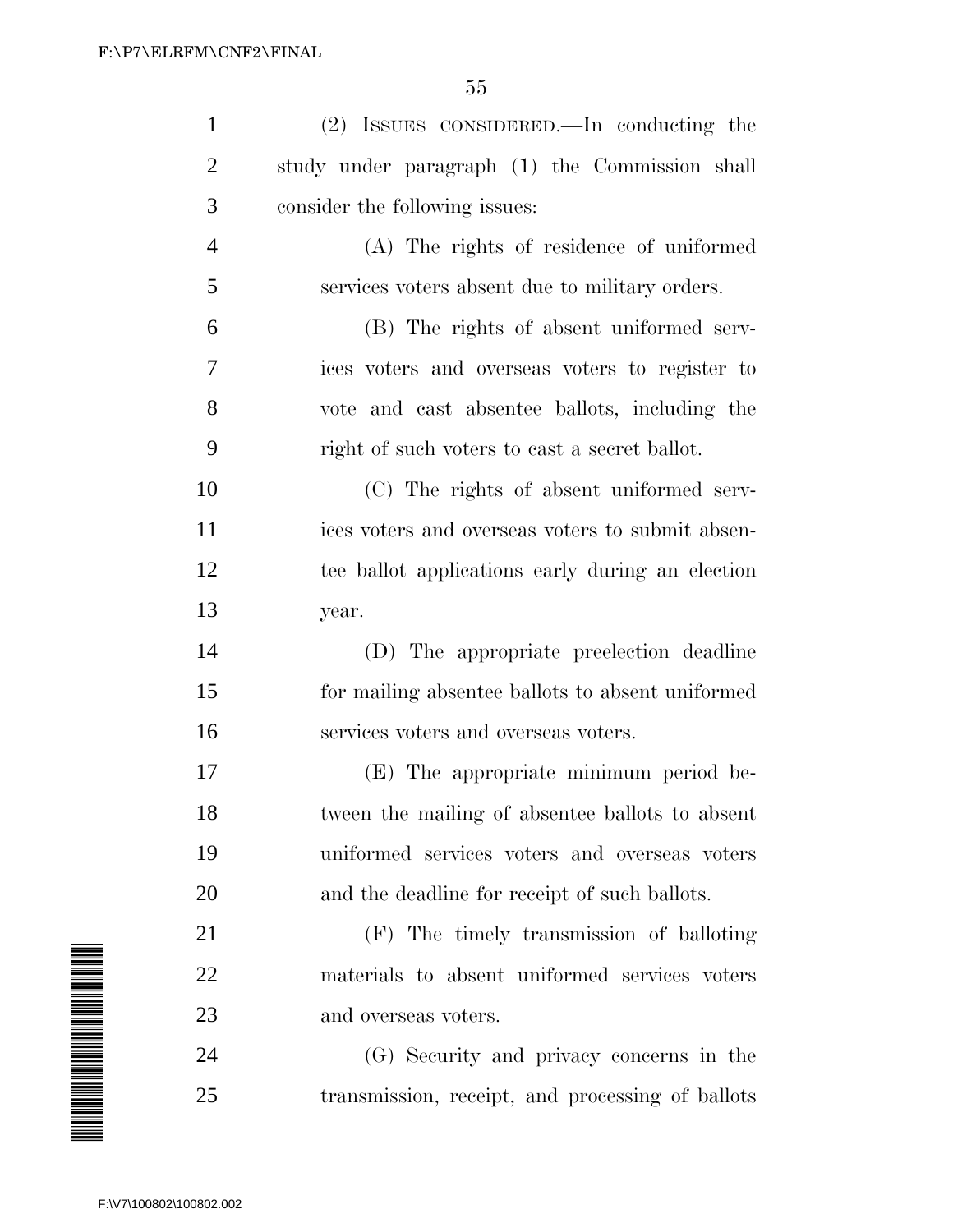| $\mathbf{1}$   | from absent uniformed services voters and over-           |
|----------------|-----------------------------------------------------------|
| $\overline{2}$ | seas voters, including the need to protect                |
| 3              | against fraud.                                            |
| $\overline{4}$ | (H) The use of a single application by ab-                |
| 5              | sent uniformed services voters and overseas vot-          |
| 6              | ers for absentee ballots for all Federal elections        |
| 7              | occurring during a year.                                  |
| 8              | (I) The use of a single application for voter             |
| 9              | registration and absentee ballots by absent uni-          |
| 10             | formed services voters and overseas voters.               |
| 11             | (J) The use of facsimile machines and elec-               |
| 12             | tronic means of transmission of absentee ballot           |
| 13             | applications and absentee ballots to absent uni-          |
| 14             | formed services voters and overseas voters.               |
| 15             | (K) Other issues related to the rights of                 |
| 16             | absent uniformed services voters and overseas             |
| 17             | voters to participate in elections.                       |
| 18             | (b) REPORT AND RECOMMENDATIONS.-Not later                 |
| 19             | than the date that is 18 months after the date of the en- |
| 20             | actment of this Act, the Commission shall submit to the   |
| 21             | President and Congress a report on the study conducted    |
| 22             | under subsection $(a)(1)$ together with recommendations   |
| 23             | identifying the best practices used with respect to the   |
|                | 24 issues considered under subsection $(a)(2)$ .          |
|                |                                                           |

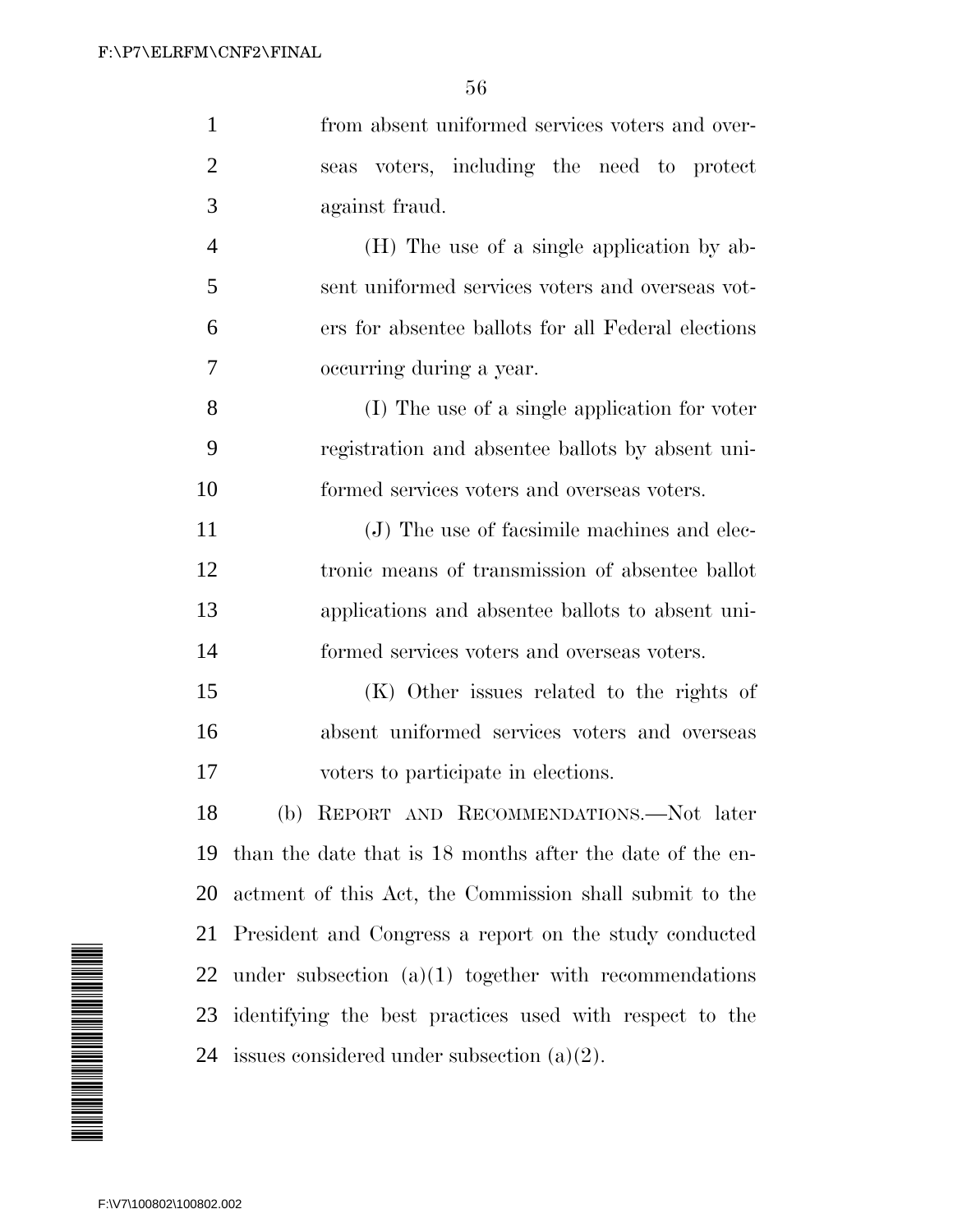### **SEC. 243. REPORT ON HUMAN FACTOR RESEARCH.**

 Not later than 1 year after the date of the enactment of this Act, the Commission, in consultation with the Di- rector of the National Institute of Standards and Tech- nology, shall submit a report to Congress which assesses the areas of human factor research, including usability en- gineering and human-computer and human-machine inter- action, which feasibly could be applied to voting products and systems design to ensure the usability and accuracy of voting products and systems, including methods to im- prove access for individuals with disabilities (including blindness) and individuals with limited proficiency in the English language and to reduce voter error and the num-ber of spoiled ballots in elections.

**SEC. 244. STUDY AND REPORT ON VOTERS WHO REGISTER**

## **BY MAIL AND USE OF SOCIAL SECURITY IN-FORMATION.**

- (a) REGISTRATION BY MAIL.—
- 
- (1) STUDY.—

 (A) IN GENERAL.—The Commission shall 21 conduct a study of the impact of section 303(b) on voters who register by mail.

 (B) SPECIFIC ISSUES STUDIED.—The study conducted under subparagraph (A) shall include—

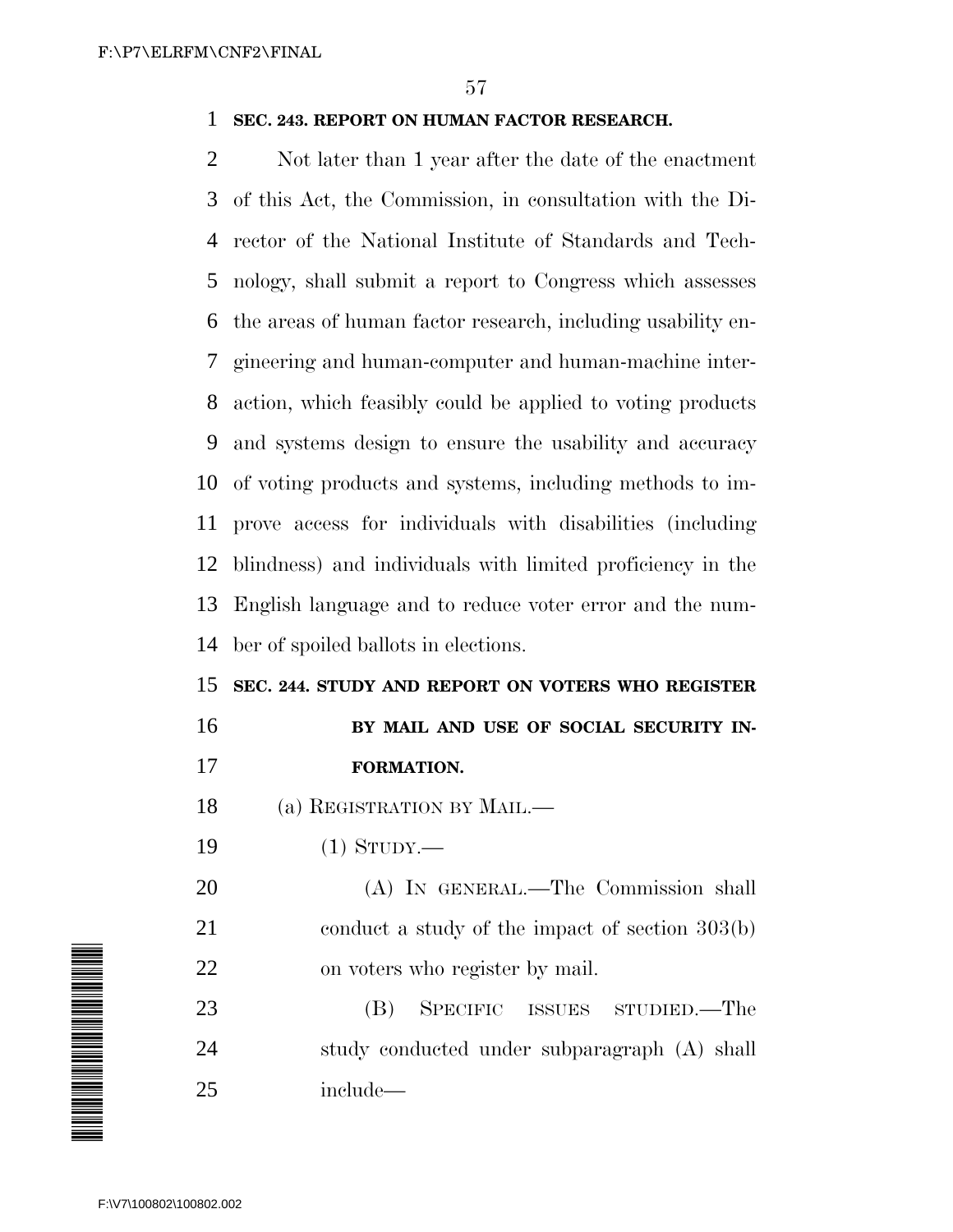| $\mathbf{1}$   | (i) an examination of the impact of           |
|----------------|-----------------------------------------------|
| $\overline{2}$ | section 303(b) on first time mail registrant  |
| 3              | voters who vote in person, including the      |
| $\overline{4}$ | impact of such section on voter registra-     |
| 5              | tion;                                         |
| 6              | (ii) an examination of the impact of          |
| 7              | such section on the accuracy of voter rolls,  |
| 8              | including preventing ineligible names from    |
| 9              | being placed on voter rolls and ensuring      |
| 10             | that all eligible names are placed on voter   |
| 11             | rolls; and                                    |
| 12             | (iii) an analysis of the impact of such       |
| 13             | section on existing State practices, such as  |
| 14             | the use of signature verification or attesta- |
| 15             | tion procedures to verify the identity of     |
| 16             | voters in elections for Federal office, and   |
| 17             | an analysis of other changes that may be      |

 made to improve the voter registration process, such as verification or additional

information on the registration card.

 (2) REPORT.—Not later than 18 months after 22 the date on which section  $303(b)(2)$  takes effect, the Commission shall submit a report to the President and Congress on the study conducted under para-graph  $(1)(A)$  together with such recommendations

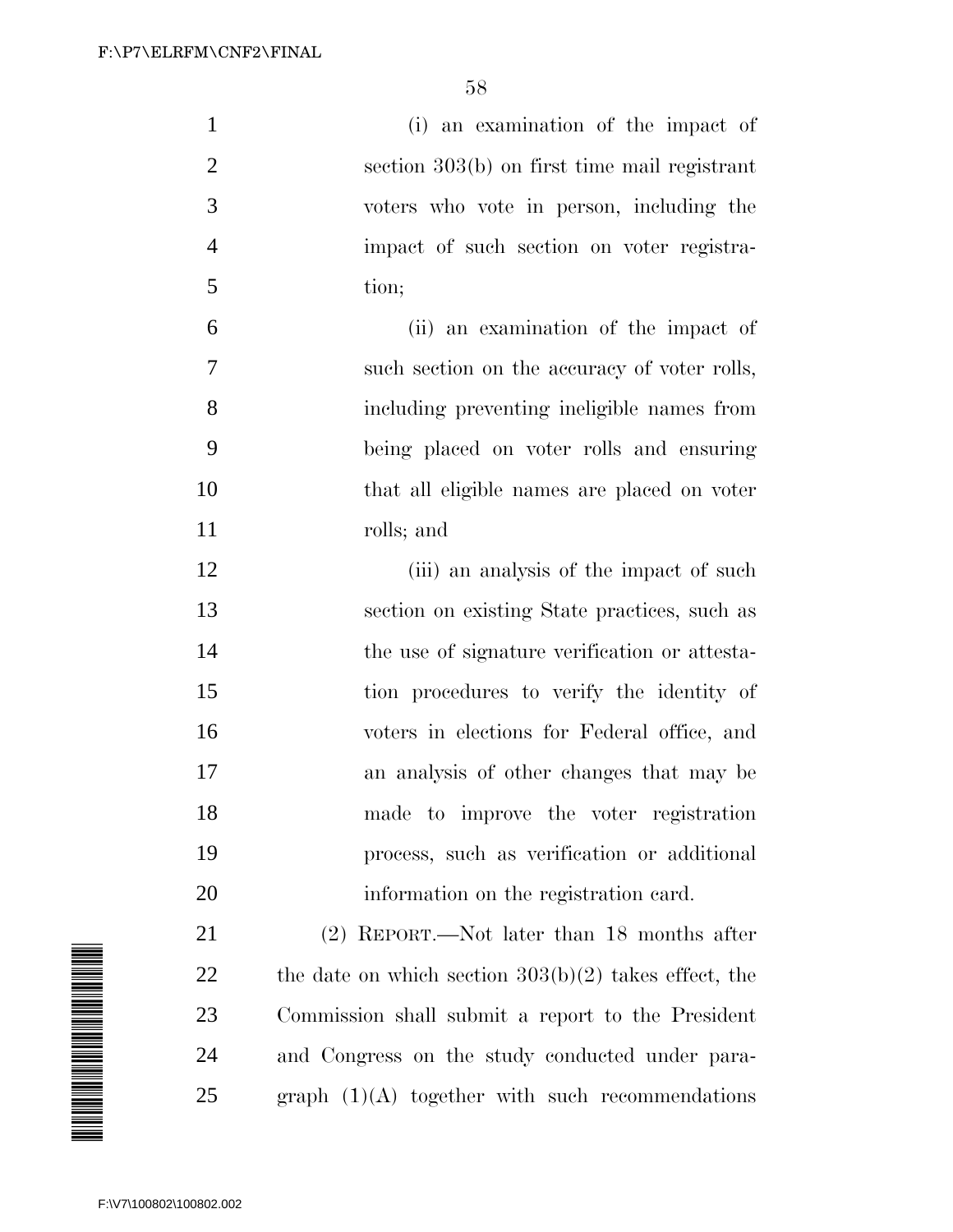for administrative and legislative action as the Com-mission determines is appropriate.

 (b) USE OF SOCIAL SECURITY INFORMATION.—Not later than 18 months after the date on which section 303(a)(5) takes effect, the Commission, in consultation with the Commissioner of Social Security, shall study and report to Congress on the feasibility and advisability of using Social Security identification numbers or other in- formation compiled by the Social Security Administration to establish voter registration or other election law eligi- bility or identification requirements, including the match- ing of relevant information specific to an individual voter, the impact of such use on national security issues, and whether adequate safeguards or waiver procedures exist to protect the privacy of an individual voter.

**SEC. 245. STUDY AND REPORT ON ELECTRONIC VOTING**

#### **AND THE ELECTORAL PROCESS.**

(a) STUDY.—

 (1) IN GENERAL.—The Commission shall con- duct a thorough study of issues and challenges, spe- cifically to include the potential for election fraud, presented by incorporating communications and Internet technologies in the Federal, State, and local electoral process.

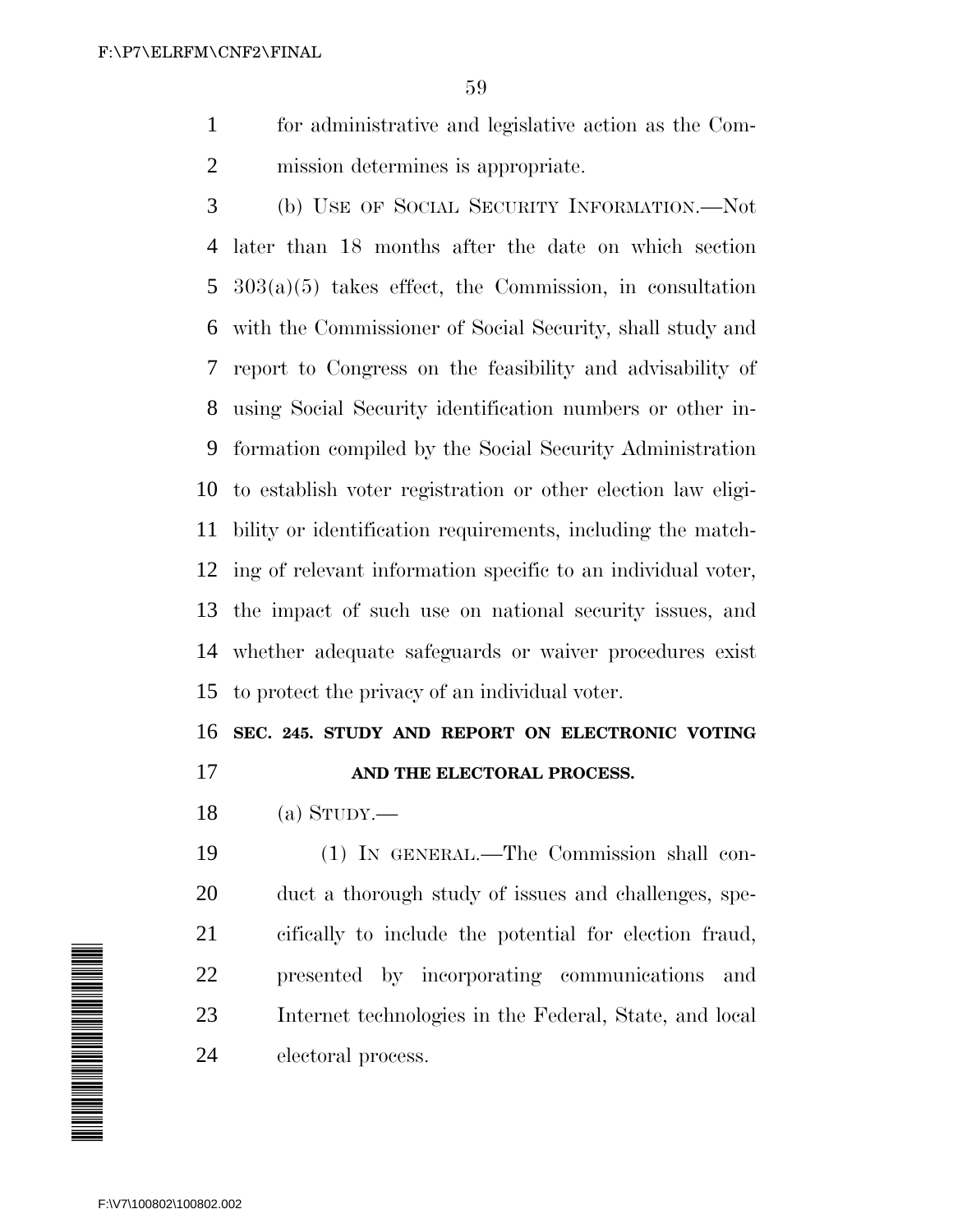| (2) ISSUES TO BE STUDIED.—The Commission            |
|-----------------------------------------------------|
| may include in the study conducted under paragraph  |
| $(1)$ an examination of —                           |
| (A) the appropriate security measures re-           |
| quired and minimum standards for certification      |
| of systems or technologies in order to minimize     |
| the potential for fraud in voting or in the reg-    |
| istration of qualified citizens to register and     |
| vote;                                               |
| (B) the possible methods, such as Internet          |
| or other communications technologies, that may      |
| be utilized in the electoral process, including the |
| use of those technologies to register voters and    |
| enable citizens to vote online, and recommenda-     |
| tions concerning statutes and rules to be adopt-    |
| ed in order to implement an online or Internet      |
| system in the electoral process;                    |
| (C) the impact that new communications              |
| or Internet technology systems for use in the       |
| electoral process could have on voter participa-    |
|                                                     |

 tion rates, voter education, public accessibility, potential external influences during the elec- tions process, voter privacy and anonymity, and other issues related to the conduct and adminis-25 tration of elections;

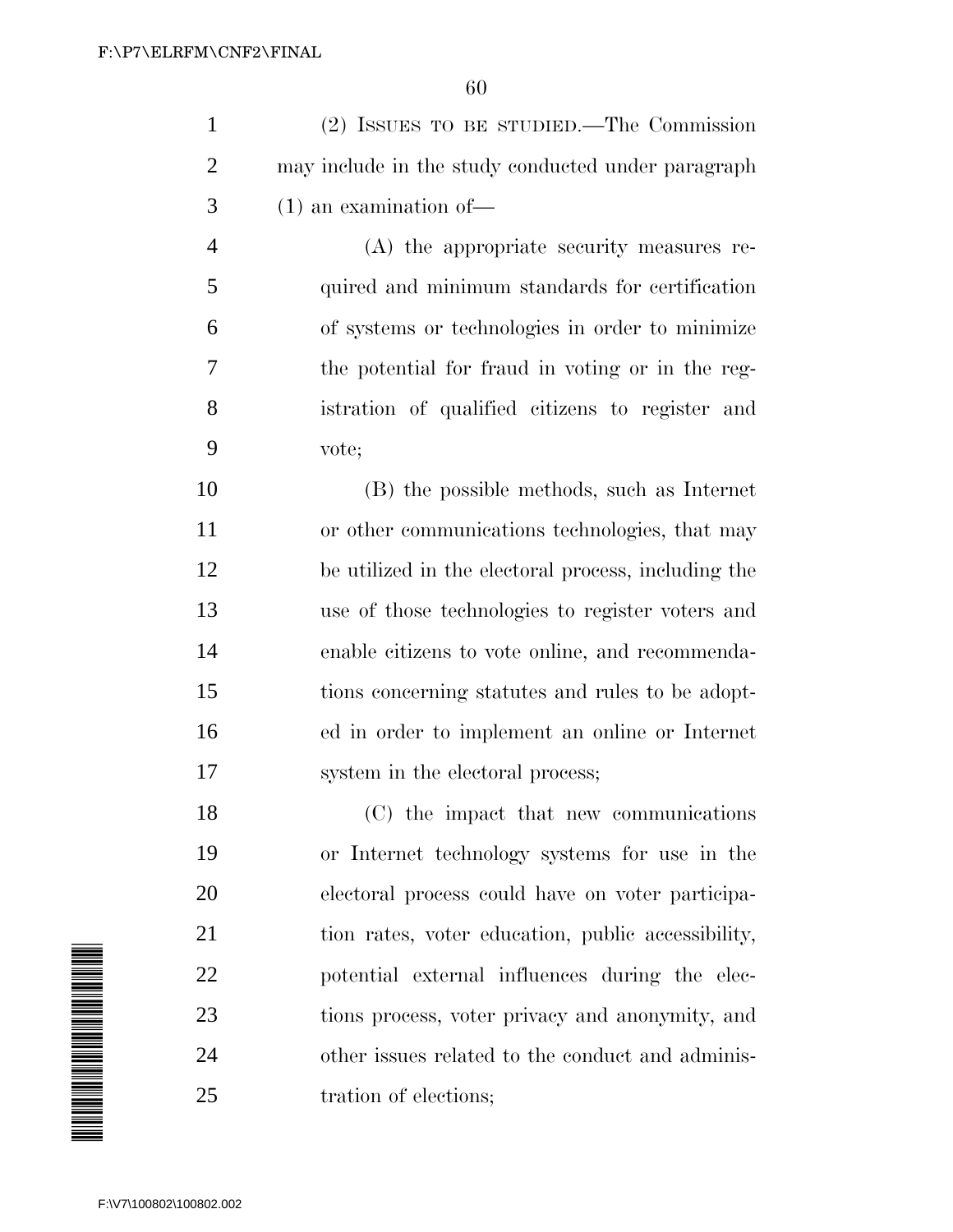(D) whether other aspects of the electoral process, such as public availability of candidate information and citizen communication with candidates, could benefit from the increased use of online or Internet technologies; (E) the requirements for authorization of collection, storage, and processing of electroni- cally generated and transmitted digital mes- sages to permit any eligible person to register to vote or vote in an election, including applying for and casting an absentee ballot; (F) the implementation cost of an online or Internet voting or voter registration system and the costs of elections after implementation (including a comparison of total cost savings for 16 the administration of the electoral process by using Internet technologies or systems); (G) identification of current and foresee- able online and Internet technologies for use in the registration of voters, for voting, or for the purpose of reducing election fraud, currently available or in use by election authorities; (H) the means by which to ensure and achieve equity of access to online or Internet

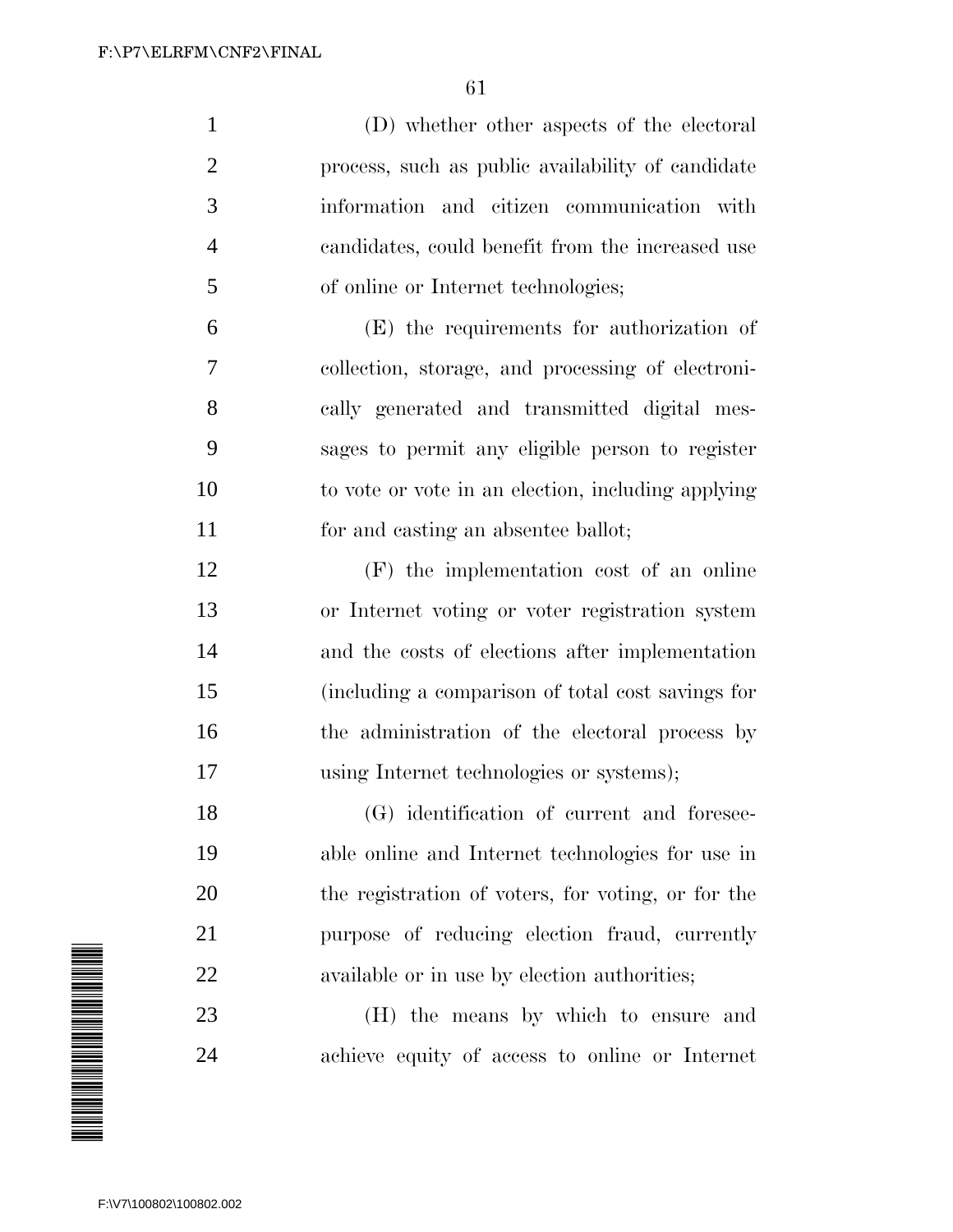| $\mathbf{1}$   | voting or voter registration systems and address     |
|----------------|------------------------------------------------------|
| 2              | the fairness of such systems to all citizens; and    |
| 3              | (I) the impact of technology on the speed,           |
| $\overline{4}$ | timeliness, and accuracy of vote counts in Fed-      |
| 5              | eral, State, and local elections.                    |
| 6              | (b) REPORT.—                                         |
| 7              | (1) SUBMISSION.—Not later than 20 months             |
| 8              | after the date of the enactment of this Act, the     |
| 9              | Commission shall transmit to the Committee on        |
| 10             | House Administration of the House of Representa-     |
| 11             | tives and the Committee on Rules and Administra-     |
| 12             | tion of the Senate a report on the results of the    |
| 13             | study conducted under subsection (a), including such |

 legislative recommendations or model State laws as are required to address the findings of the Commis-sion.

 (2) INTERNET POSTING.—In addition to the dissemination requirements under chapter 19 of title 44, United States Code, the Election Administration Commission shall post the report transmitted under paragraph (1) on an Internet website.

 **SEC. 246. STUDY AND REPORT ON FREE ABSENTEE BALLOT POSTAGE.**

 (a) STUDY ON THE ESTABLISHMENT OF A FREE AB-SENTEE BALLOT POSTAGE PROGRAM.—

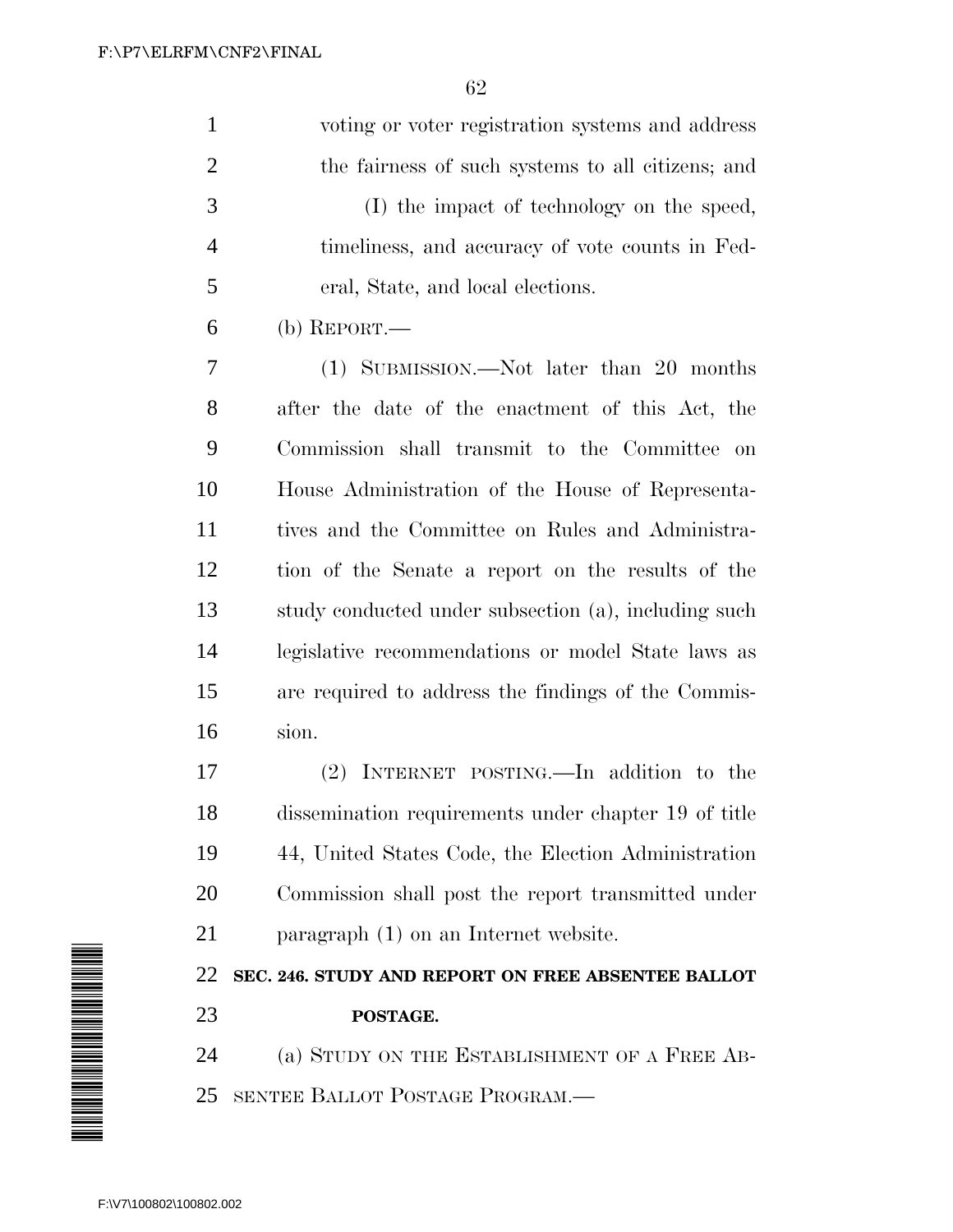(1) IN GENERAL.—The Commission, in con- sultation with the Postal Service, shall conduct a study on the feasibility and advisability of the estab- lishment of a program under which the Postal Serv- ice shall waive or otherwise reduce the amount of postage applicable with respect to absentee ballots submitted by voters in general elections for Federal office (other than balloting materials mailed under section 3406 of title 39, United States Code) that does not apply with respect to the postage required to send the absentee ballots to voters.

 (2) PUBLIC SURVEY.—As part of the study con- ducted under paragraph (1), the Commission shall conduct a survey of potential beneficiaries under the program described in such paragraph, including the elderly and disabled, and shall take into account the results of such survey in determining the feasibility and advisability of establishing such a program.

(b) REPORT.—

 (1) SUBMISSION.—Not later than the date that is 1 year after the date of the enactment of this Act, the Commission shall submit to Congress a report on the study conducted under subsection (a)(1) to-gether with recommendations for such legislative

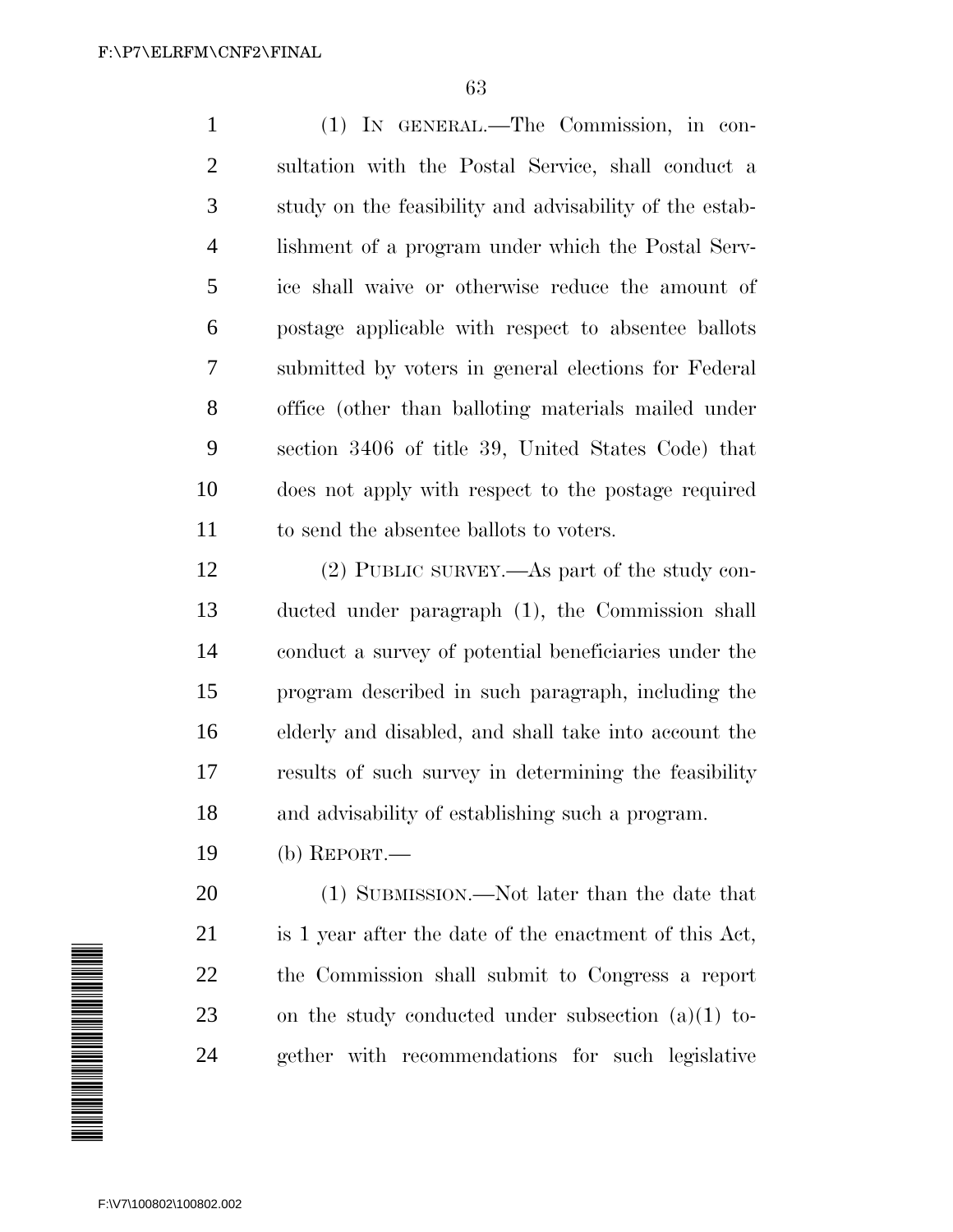|   | and administrative action as the Commission deter-  |
|---|-----------------------------------------------------|
| 2 | mines appropriate.                                  |
| 3 | (2) COSTS.—The report submitted under para-         |
| 4 | graph (1) shall contain an estimate of the costs of |
| 5 | establishing the program described in subsection    |
| 6 | (a)(1).                                             |
| 7 | (3) IMPLEMENTATION.—The report submitted            |
|   |                                                     |

 under paragraph (1) shall contain an analysis of the feasibility of implementing the program described in 10 subsection  $(a)(1)$  with respect to the absentee ballots to be submitted in the general election for Federal office held in 2004.

 (4) RECOMMENDATIONS REGARDING THE EL- DERLY AND DISABLED.—The report submitted under paragraph (1) shall—

 (A) include recommendations on ways that program described in subsection (a)(1) would target elderly individuals and individuals with disabilities; and

 (B) identify methods to increase the num- ber of such individuals who vote in elections for Federal office.

 (c) POSTAL SERVICE DEFINED.—The term ''Postal Service'' means the United States Postal Service estab-lished under section 201 of title 39, United States Code.

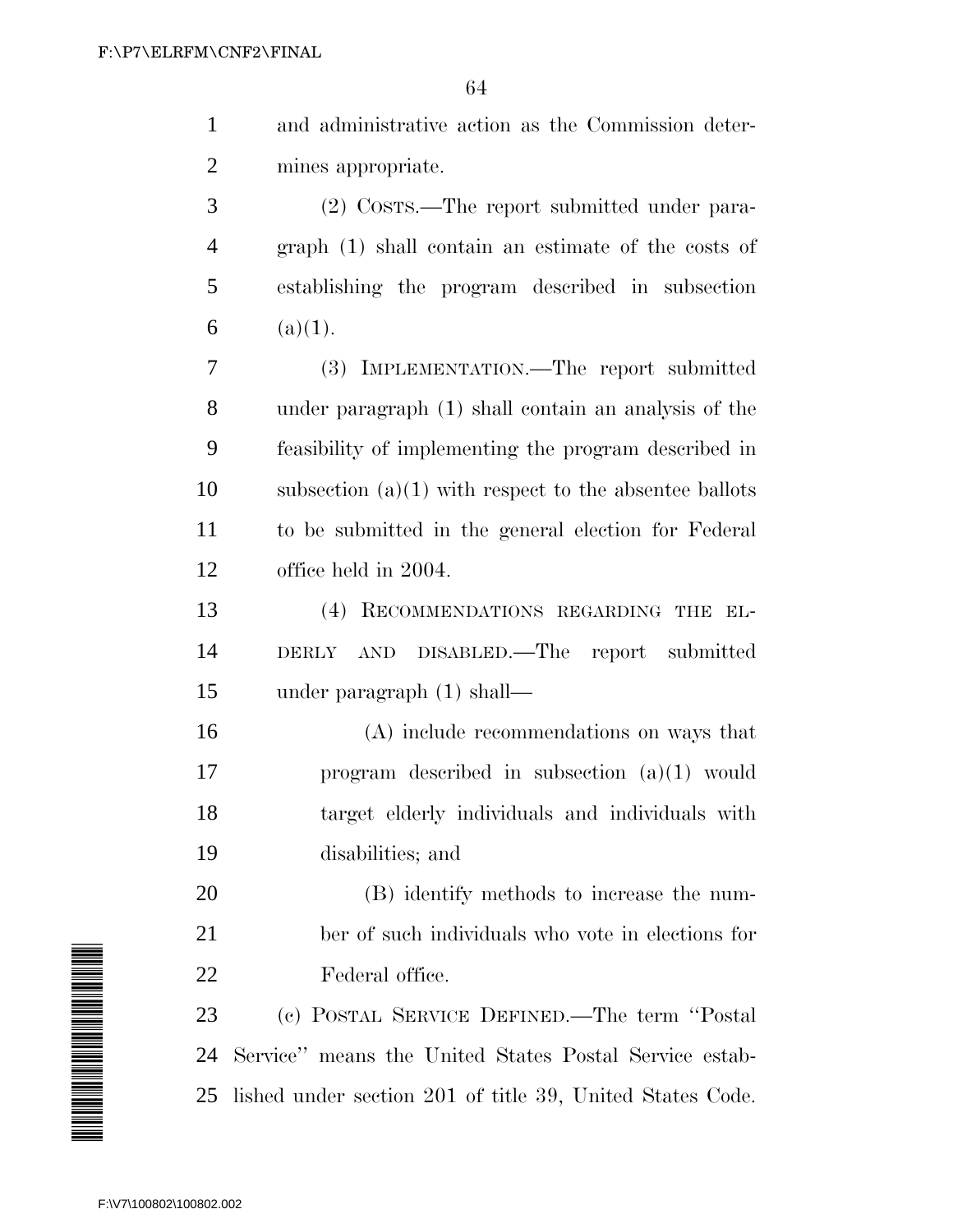### **SEC. 247. CONSULTATION WITH STANDARDS BOARD AND BOARD OF ADVISORS.**

 The Commission shall carry out its duties under this subtitle in consultation with the Standards Board and the Board of Advisors.

## **Subtitle D—Election Assistance**

**PART 1—REQUIREMENTS PAYMENTS**

### **SEC. 251. REQUIREMENTS PAYMENTS.**

 (a) IN GENERAL.—The Commission shall make a re- quirements payment each year in an amount determined under section 252 to each State which meets the condi-tions described in section 253 for the year.

(b) USE OF FUNDS.—

 (1) IN GENERAL.—Except as provided in para- graph (2), a State receiving a requirements payment shall use the payment only to meet the requirements of title III.

 (2) OTHER ACTIVITIES.—A State may use a re- quirements payment to carry out other activities to improve the administration of elections for Federal office if the State certifies to the Commission that—

 (A) the State has implemented the require-ments of title III; or

 (B) the amount expended with respect to such other activities does not exceed an amount

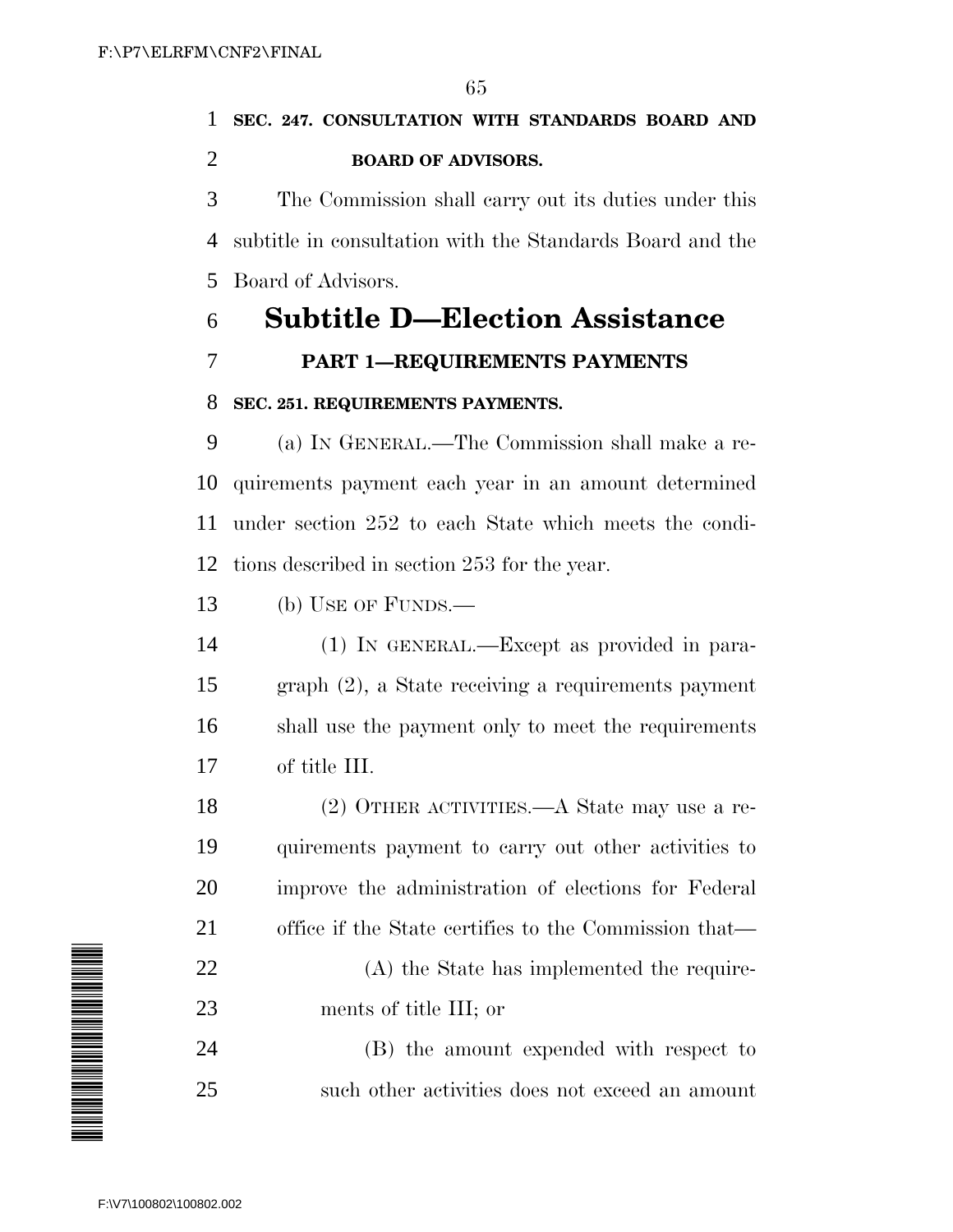| equal to the minimum payment amount applica- |
|----------------------------------------------|
| ble to the State under section $252(e)$ .    |

(c) RETROACTIVE PAYMENTS.—

 (1) IN GENERAL.—Notwithstanding any other provision of this subtitle, including the maintenance 6 of effort requirements of section  $254(a)(7)$ , a State may use a requirements payment as a reimburse- ment for costs incurred in obtaining voting equip- ment which meets the requirements of section 301 if the State obtains the equipment after the regu- larly scheduled general election for Federal office held in November 2000.

 (2) SPECIAL RULE REGARDING MULTIYEAR CONTRACTS.—A State may use a requirements pay- ment for any costs for voting equipment which meets the requirements of section 301 that, pursuant to a multiyear contract, were incurred on or after Janu- ary 1, 2001, except that the amount that the State is otherwise required to contribute under the mainte-20 nance of effort requirements of section  $254(a)(7)$  shall be increased by the amount of the payment made with respect to such multiyear contract.

23 (d) ADOPTION OF COMMISSION GUIDELINES AND GUIDANCE NOT REQUIRED TO RECEIVE PAYMENT.— Nothing in this part may be construed to require a State

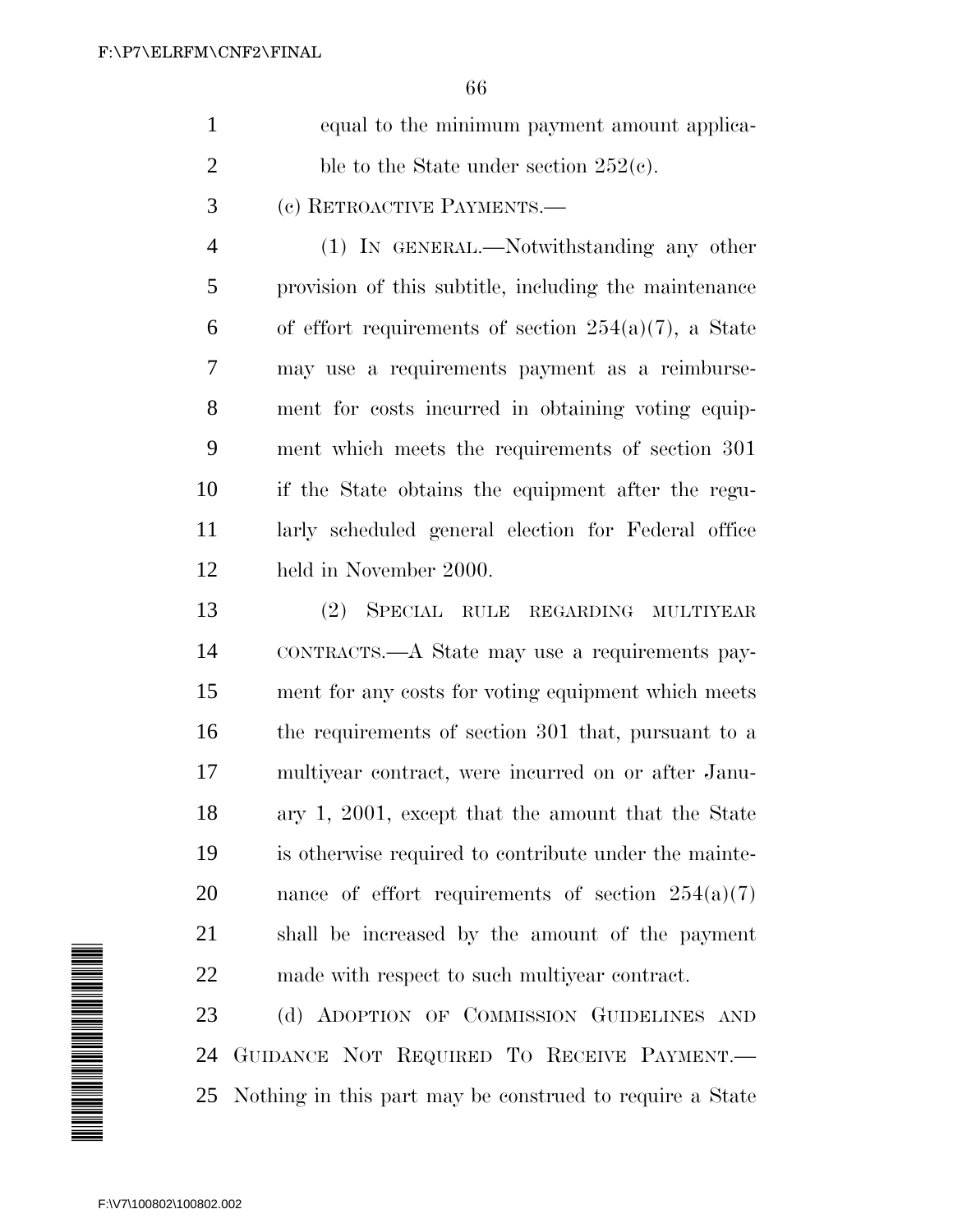to implement any of the voluntary voting system guide- lines or any of the voluntary guidance adopted by the Commission with respect to any matter as a condition for receiving a requirements payment.

 (e) SCHEDULE OF PAYMENTS.—As soon as prac- ticable after the initial appointment of all members of the Commission (but in no event later than 6 months there- after), and not less frequently than once each calendar year thereafter, the Commission shall make requirements payments to States under this part.

 (f) LIMITATION.—A State may not use any portion of a requirements payment—

 (1) to pay costs associated with any litigation, except to the extent that such costs otherwise con- stitute permitted uses of a requirements payment under this part; or

(2) for the payment of any judgment.

### **SEC. 252. ALLOCATION OF FUNDS.**

 (a) IN GENERAL.—Subject to subsection (c), the amount of a requirements payment made to a State for a year shall be equal to the product of—

 (1) the total amount appropriated for require- ments payments for the year pursuant to the au-thorization under section 257; and

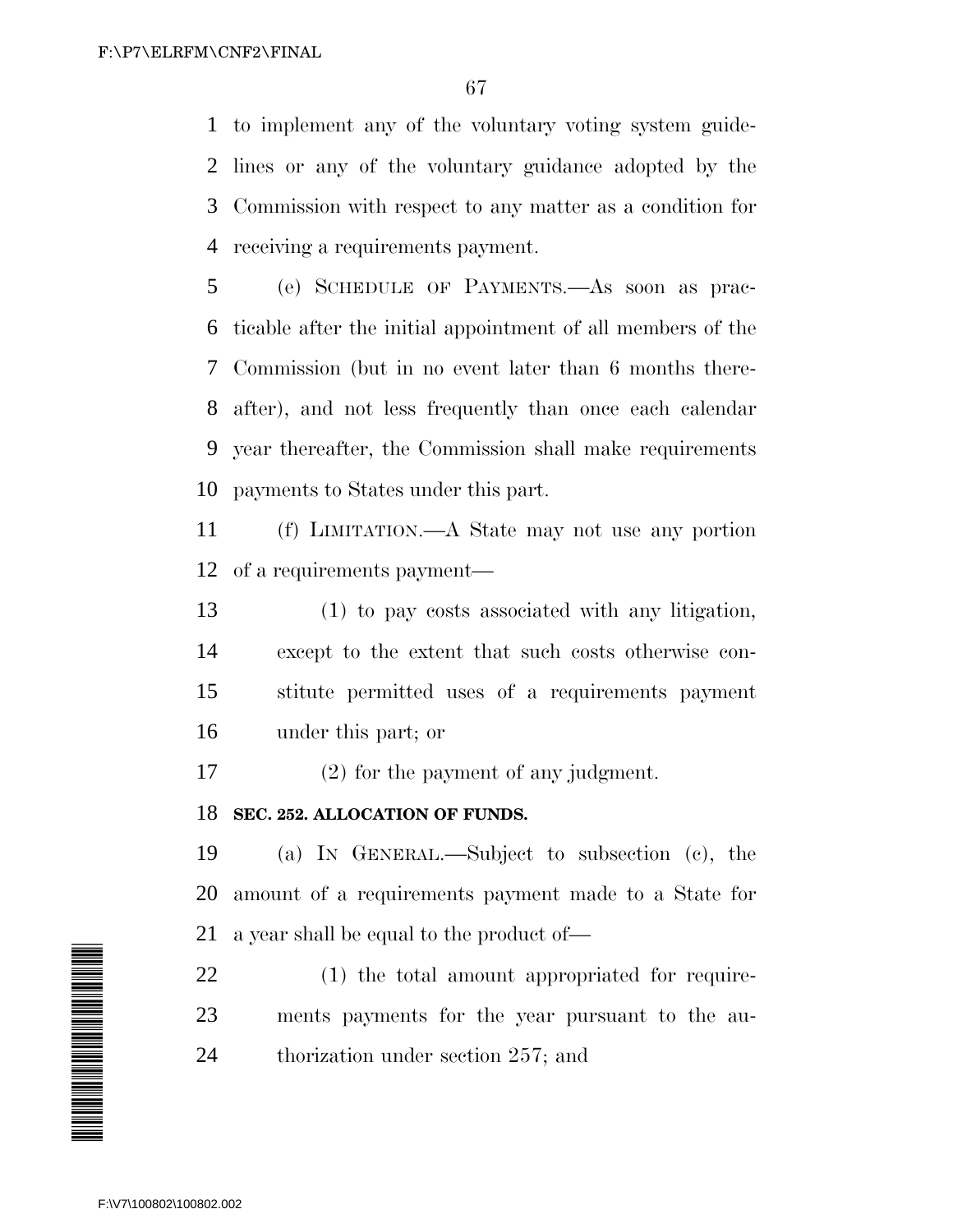(2) the State allocation percentage for the State (as determined under subsection (b)).

 (b) STATE ALLOCATION PERCENTAGE DEFINED.— The ''State allocation percentage'' for a State is the amount (expressed as a percentage) equal to the quotient of—

 (1) the voting age population of the State (as reported in the most recent decennial census); and (2) the total voting age population of all States (as reported in the most recent decennial census).

 (c) MINIMUM AMOUNT OF PAYMENT.—The amount of a requirements payment made to a State for a year may not be less than—

 (1) in the case of any of the several States or 15 the District of Columbia,  $\frac{1}{2}$  of 1 percent of the total amount appropriated for requirements payments for the year under section 257; or

 (2) in the case of the Commonwealth of Puerto Rico, Guam, American Samoa, or the United States Virgin Islands,  $\frac{1}{10}$  of 1 percent of such total amount.

 (d) PRO RATA REDUCTIONS.—The Administrator shall make such pro rata reductions to the allocations de- termined under subsection (a) as are necessary to comply with the requirements of subsection (c).

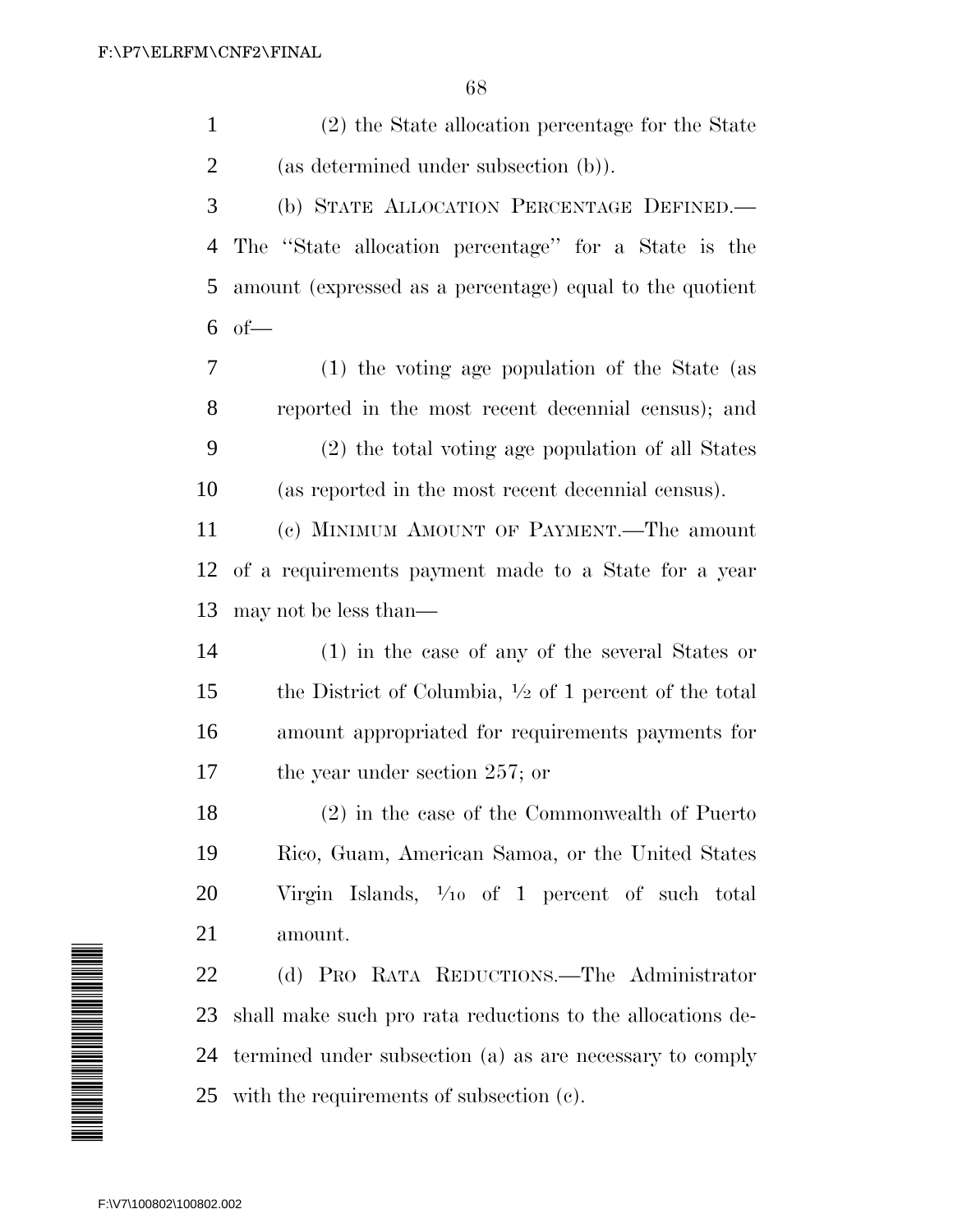(e) CONTINUING AVAILABILITY OF FUNDS AFTER APPROPRIATION.—A requirements payment made to a State under this part shall be available to the State with-out fiscal year limitation.

#### **SEC. 253. CONDITION FOR RECEIPT OF FUNDS.**

 (a) IN GENERAL.—A State is eligible to receive a re- quirements payment for a fiscal year if the chief executive officer of the State, or designee, in consultation and co- ordination with the chief State election official, has filed with the Commission a statement certifying that the State is in compliance with the requirements referred to in sub- section (b). A State may meet the requirement of the pre- vious sentence by filing with the Commission a statement which reads as follows: ''- hereby certifies that it is in compliance with the requirements referred to in section 253(b) of the Help America Vote Act of 2002.'' (with the blank to be filled in with the name of the State involved).

 (b) STATE PLAN REQUIREMENT; CERTIFICATION OF COMPLIANCE WITH APPLICABLE LAWS AND REQUIRE- MENTS.—The requirements referred to in this subsection are as follows:

 (1) The State has filed with the Commission a State plan covering the fiscal year which the State certifies—

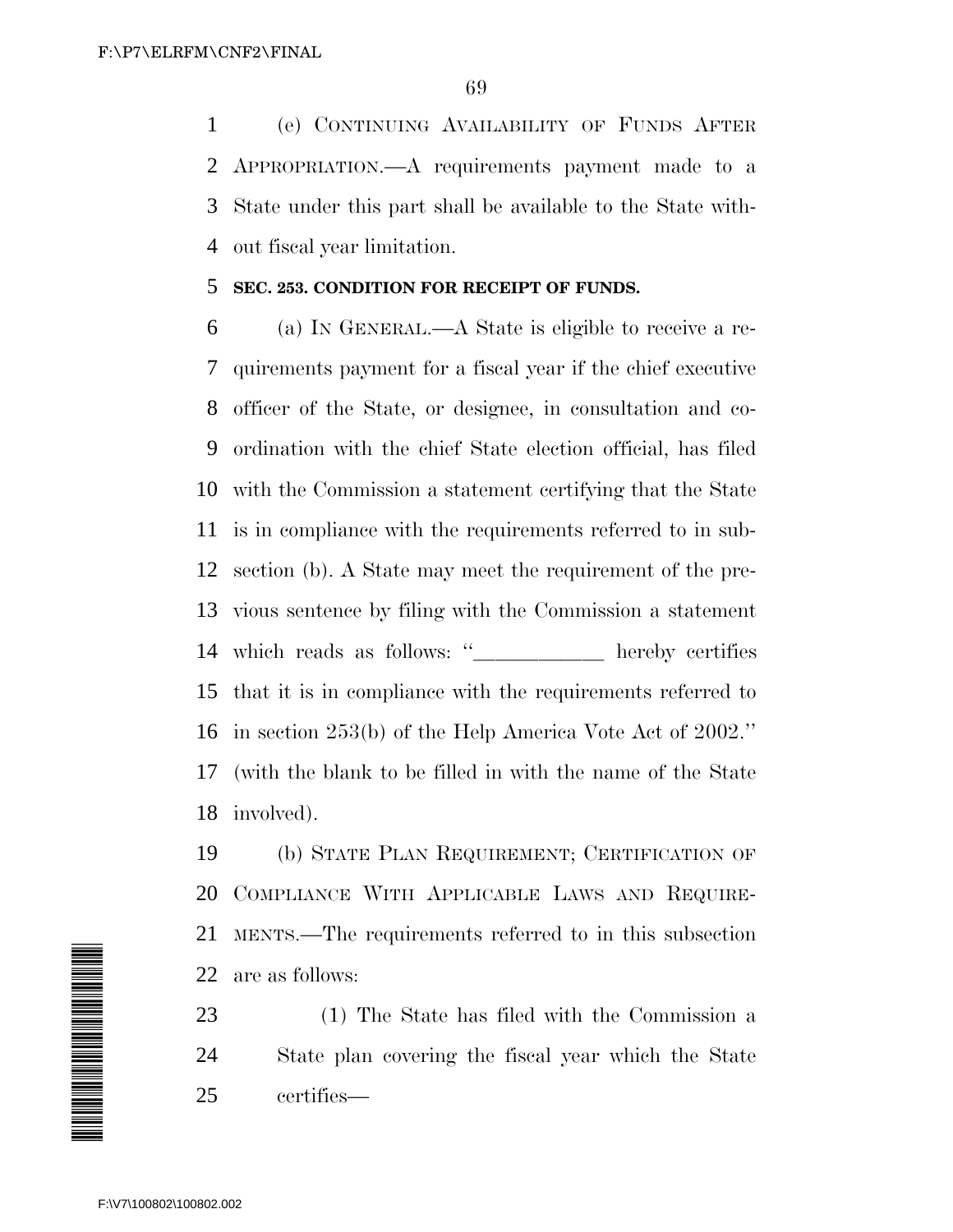| $\mathbf{1}$   | (A) contains each of the elements described              |
|----------------|----------------------------------------------------------|
| $\overline{2}$ | in section 254 with respect to the fiscal year;          |
| 3              | (B) is developed in accordance with section              |
| $\overline{4}$ | $255$ ; and                                              |
| 5              | (C) meets the public notice and comment                  |
| 6              | requirements of section 256.                             |
| 7              | (2) The State has filed with the Commission a            |
| 8              | plan for the implementation of the uniform, non-         |
| 9              | discriminatory administrative complaint procedures       |
| 10             | required under section 402 (or has included such a       |
| 11             | plan in the State plan filed under paragraph $(1)$ ),    |
| 12             | and has such procedures in place for purposes of         |
| 13             | meeting the requirements of such section. If the         |
| 14             | State does not include such an implementation plan       |
| 15             | in the State plan filed under paragraph (1), the re-     |
| 16             | quirements of sections $255(b)$ and $256$ shall apply to |
| 17             | the implementation plan in the same manner as such       |
| 18             | requirements apply to the State plan.                    |
| 19             | (3) The State is in compliance with each of the          |
| 20             | laws described in section 906, as such laws apply        |
|                |                                                          |

with respect to this Act.

 (4) To the extent that any portion of the re- quirements payment is used for activities other than meeting the requirements of title III—

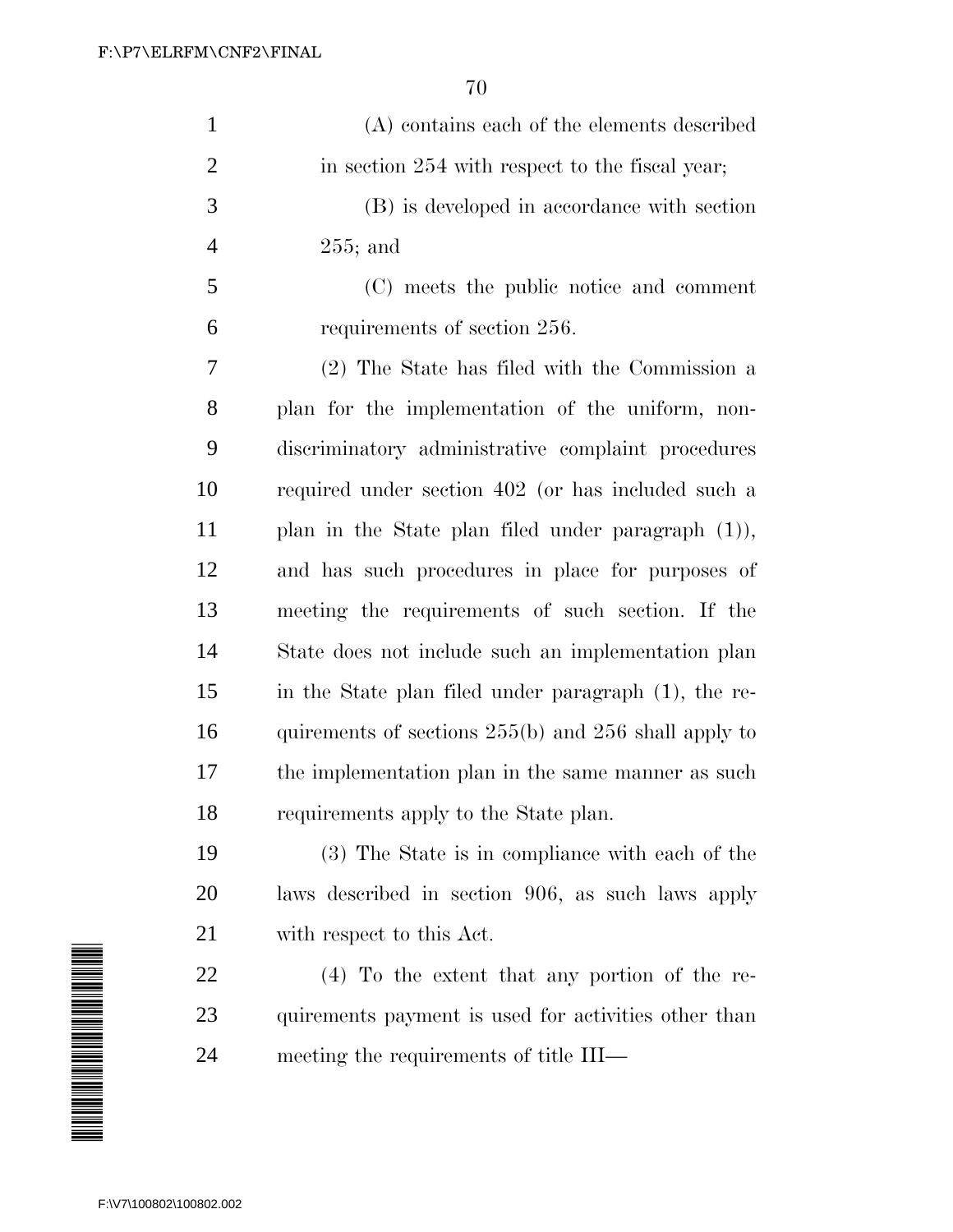(A) the State's proposed uses of the re- quirements payment are not inconsistent with the requirements of title III; and

 (B) the use of the funds under this para- graph is consistent with the requirements of  $6 \qquad \text{section } 251(b).$ 

 (5) The State has appropriated funds for car- rying out the activities for which the requirements payment is made in an amount equal to 5 percent of the total amount to be spent for such activities (taking into account the requirements payment and the amount spent by the State) and, in the case of a State that uses a requirements payment as a reim-14 bursement under section  $251(c)(2)$ , an additional amount equal to the amount of such reimbursement. (c) METHODS OF COMPLIANCE LEFT TO DISCRETION OF STATE.—The specific choices on the methods of com- plying with the elements of a State plan shall be left to the discretion of the State.



20 (d) TIMING FOR FILING OF CERTIFICATION.—A State may not file a statement of certification under sub- section (a) until the expiration of the 45-day period (or, in the case of a fiscal year other than the first fiscal year for which a requirements payment is made to the State under this subtitle, the 30-day period) which begins on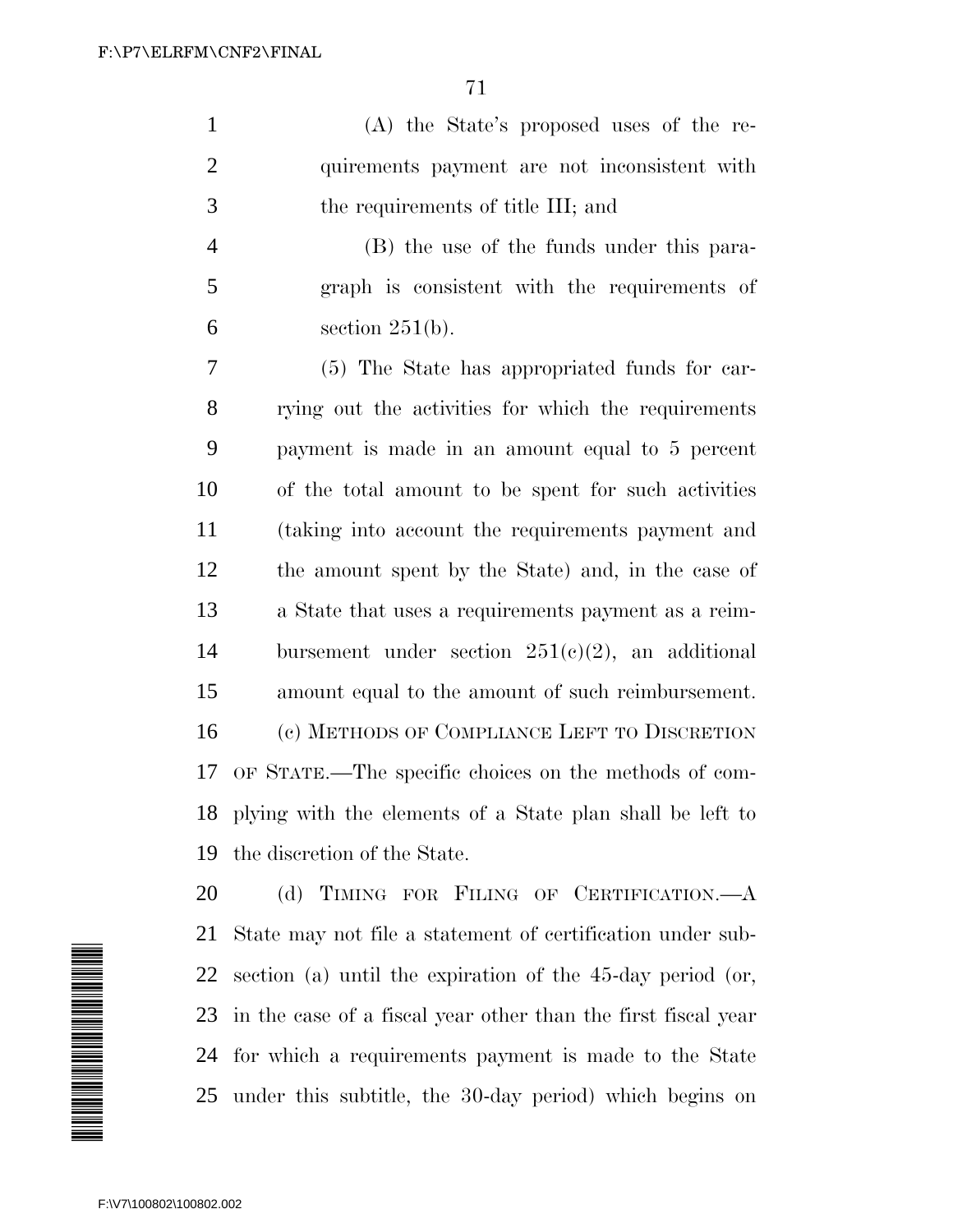the date the State plan under this subtitle is published in the Federal Register pursuant to section 255(b).

 (e) CHIEF STATE ELECTION OFFICIAL DEFINED.— In this subtitle, the ''chief State election official'' of a State is the individual designated by the State under sec- tion 10 of the National Voter Registration Act of 1993 (42 U.S.C. 1973gg–8) to be responsible for coordination of the State's responsibilities under such Act.

### **SEC. 254. STATE PLAN.**

 (a) IN GENERAL.—The State plan shall contain a de-scription of each of the following:

 (1) How the State will use the requirements payment to meet the requirements of title III, and, 14 if applicable under section  $251(a)(2)$ , to carry out other activities to improve the administration of elec-tions.

 (2) How the State will distribute and monitor the distribution of the requirements payment to units of local government or other entities in the State for carrying out the activities described in paragraph (1), including a description of—

 (A) the criteria to be used to determine the eligibility of such units or entities for receiving the payment; and

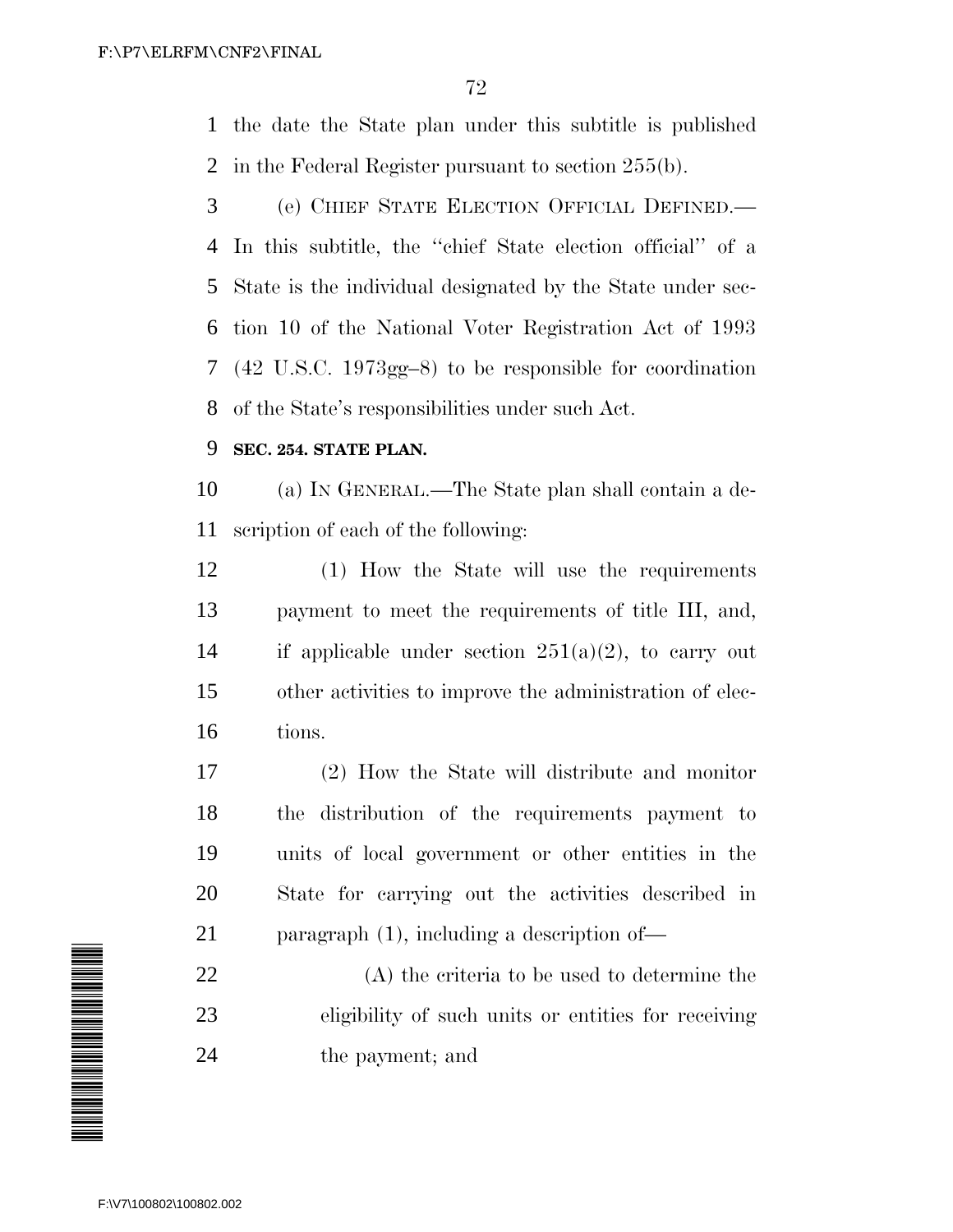| $\mathbf{1}$   | (B) the methods to be used by the State                  |
|----------------|----------------------------------------------------------|
| $\overline{2}$ | to monitor the performance of the units or enti-         |
| 3              | ties to whom the payment is distributed, con-            |
| $\overline{4}$ | sistent with the performance goals and meas-             |
| 5              | ures adopted under paragraph (8).                        |
| 6              | (3) How the State will provide for programs for          |
| 7              | voter education, election official education and train-  |
| 8              | ing, and poll worker training which will assist the      |
| 9              | State in meeting the requirements of title III.          |
| 10             | (4) How the State will adopt voting system               |
| 11             | guidelines and processes which are consistent with       |
| 12             | the requirements of section 301.                         |
| 13             | (5) How the State will establish a fund de-              |
| 14             | scribed in subsection (b) for purposes of admin-         |
| 15             | istering the State's activities under this part, includ- |
| 16             | ing information on fund management.                      |
| 17             | (6) The State's proposed budget for activities           |
| 18             | under this part, based on the State's best estimates     |
| 19             | of the costs of such activities and the amount of        |
| 20             | funds to be made available, including specific infor-    |
| 21             | mation on-                                               |
| 22             | (A) the costs of the activities required to              |
| 23             | be carried out to meet the requirements of title         |
| 24             | Ш;                                                       |
|                |                                                          |

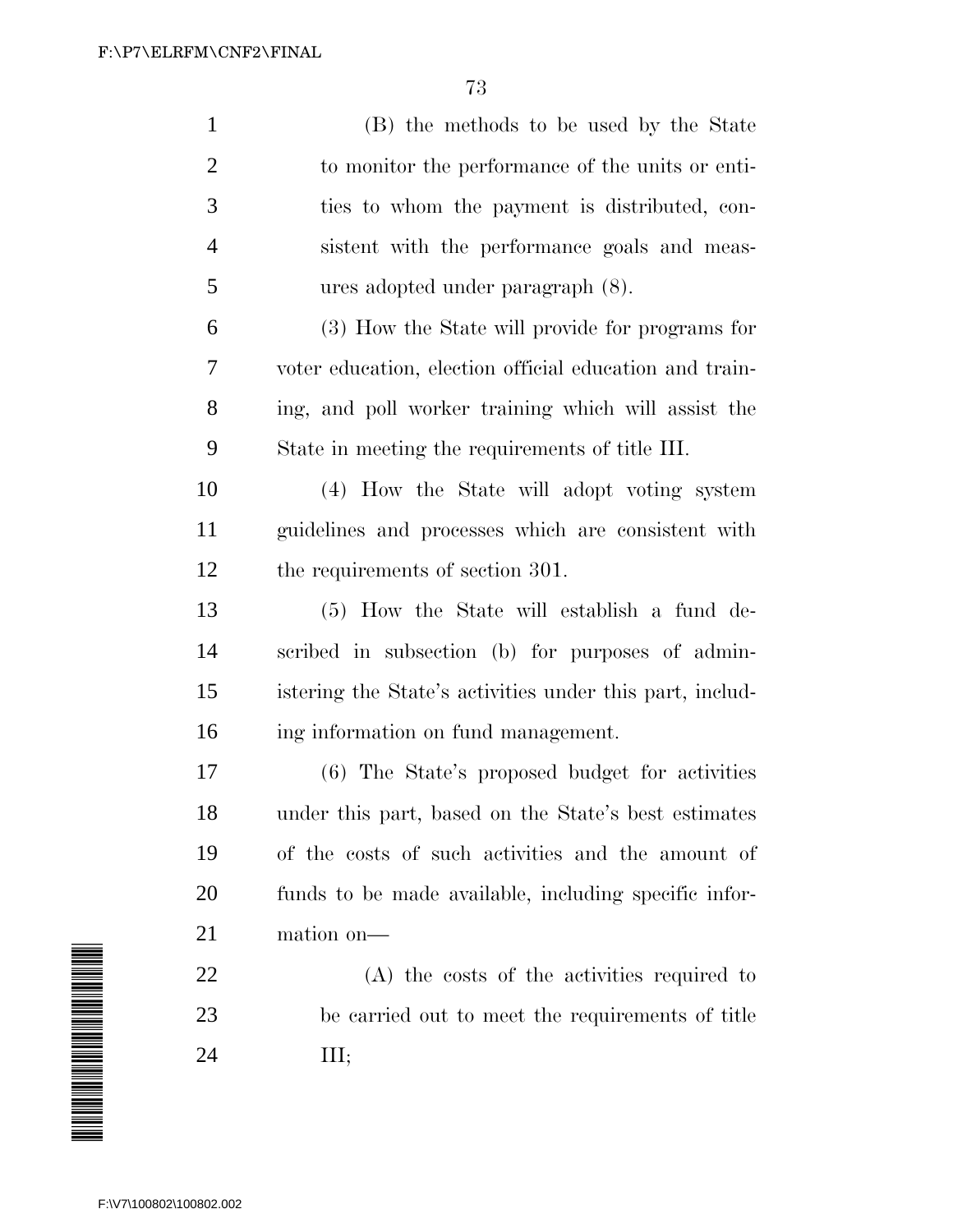(B) the portion of the requirements pay- ment which will be used to carry out activities to meet such requirements; and

 (C) the portion of the requirements pay- ment which will be used to carry out other ac-tivities.

 (7) How the State, in using the requirements payment, will maintain the expenditures of the State for activities funded by the payment at a level that is not less than the level of such expenditures main- tained by the State for the fiscal year ending prior to November 2000.

 (8) How the State will adopt performance goals and measures that will be used by the State to de- termine its success and the success of units of local government in the State in carrying out the plan, in- cluding timetables for meeting each of the elements of the plan, descriptions of the criteria the State will use to measure performance and the process used to develop such criteria, and a description of which offi- cial is to be held responsible for ensuring that each performance goal is met.

 (9) A description of the uniform, nondiscrim- inatory State-based administrative complaint proce-dures in effect under section 402.

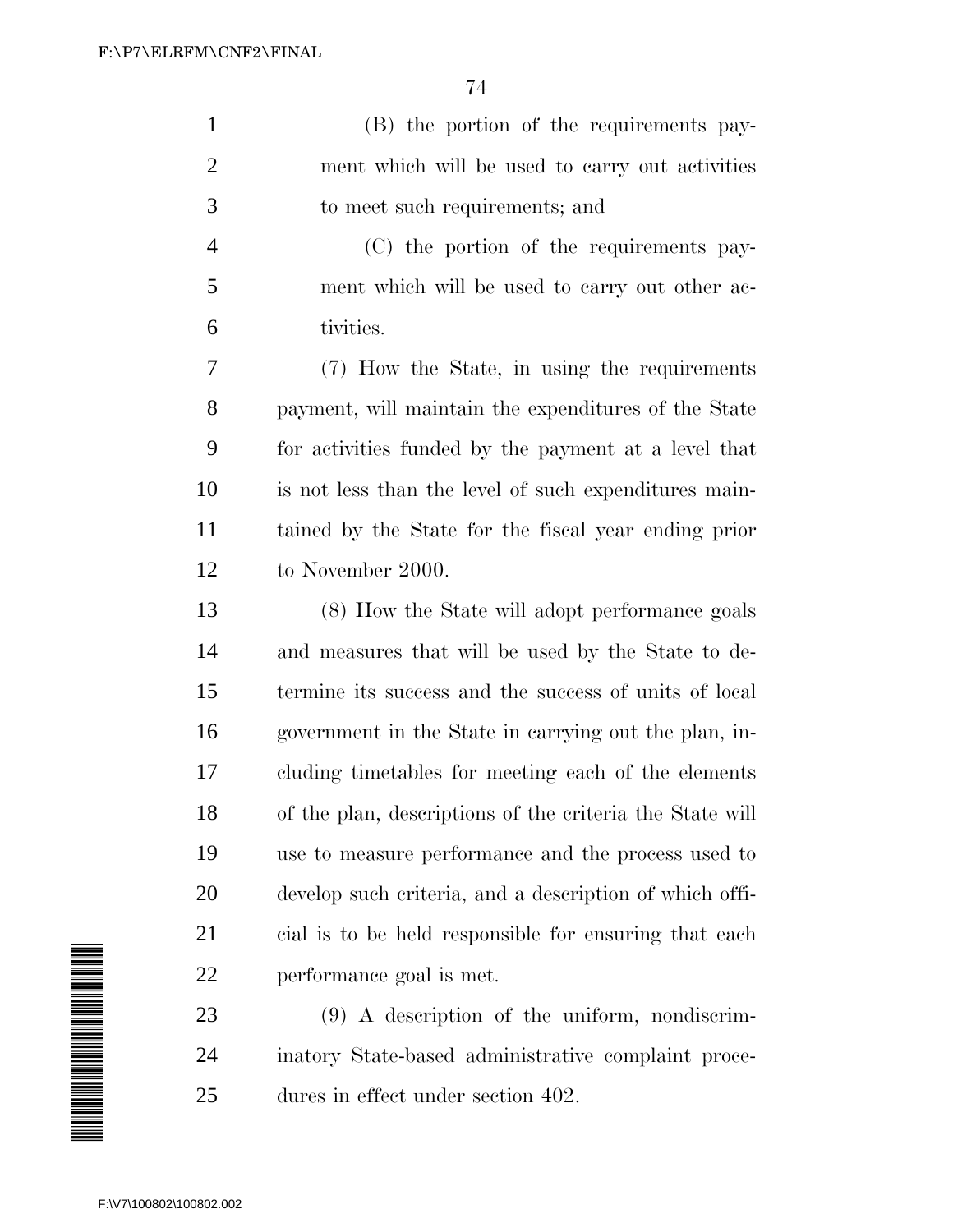| $\mathbf{1}$   | (10) If the State received any payment under           |
|----------------|--------------------------------------------------------|
| $\overline{2}$ | title I, a description of how such payment will affect |
| 3              | the activities proposed to be carried out under the    |
| $\overline{4}$ | plan, including the amount of funds available for      |
| 5              | such activities.                                       |
| 6              | (11) How the State will conduct ongoing man-           |
| 7              | agement of the plan, except that the State may not     |
| 8              | make any material change in the administration of      |
| 9              | the plan unless the change—                            |
| 10             | $(A)$ is developed and published in the Fed-           |
| 11             | eral Register in accordance with section 255 in        |
| 12             | the same manner as the State plan;                     |
| 13             | (B) is subject to public notice and com-               |
| 14             | ment in accordance with section 256 in the             |
| 15             | same manner as the State plan; and                     |
| 16             | (C) takes effect only after the expiration of          |
| 17             | the 30-day period which begins on the date the         |
| 18             | change is published in the Federal Register in         |
| 19             | accordance with subparagraph $(A)$ .                   |
| 20             | $(12)$ In the case of a State with a State plan        |
| 21             | in effect under this subtitle during the previous fis- |
| 22             | cal year, a description of how the plan reflects       |
| 23             | changes from the State plan for the previous fiscal    |
| 24             | year and of how the State succeeded in carrying out    |
| 25             | the State plan for such previous fiscal year.          |

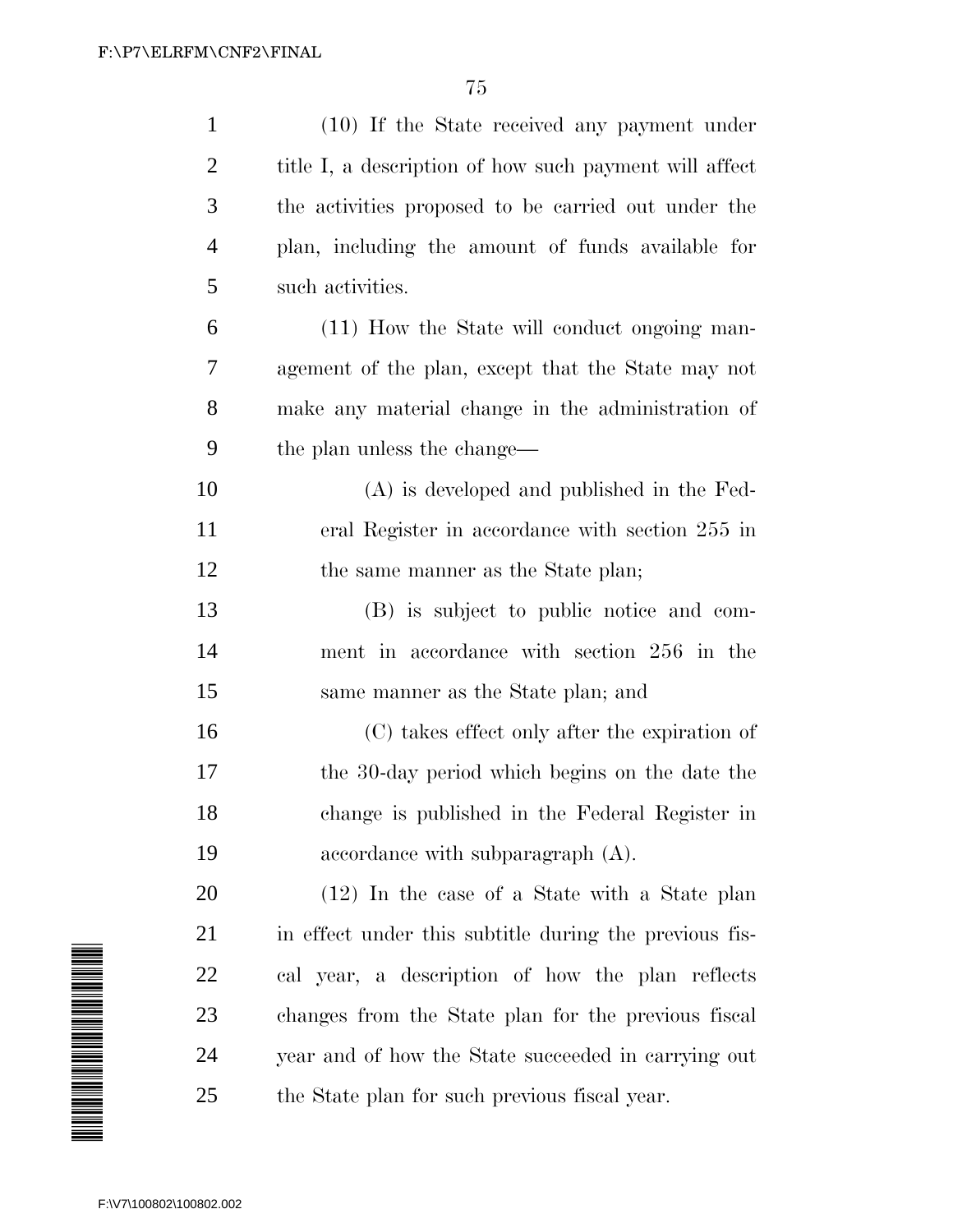| $\mathbf{1}$                                                   | $(13)$ A description of the committee which par-        |
|----------------------------------------------------------------|---------------------------------------------------------|
| $\overline{2}$                                                 | ticipated in the development of the State plan in ac-   |
| 3                                                              | cordance with section 255 and the procedures fol-       |
| $\overline{4}$                                                 | lowed by the committee under such section and sec-      |
| 5                                                              | tion 256.                                               |
| 6                                                              | (b) REQUIREMENTS FOR ELECTION FUND.—                    |
| 7                                                              | (1) ELECTION FUND DESCRIBED.—For pur-                   |
| 8                                                              | poses of subsection $(a)(5)$ , a fund described in this |
| 9                                                              | subsection with respect to a State is a fund which      |
| 10                                                             | is established in the treasury of the State govern-     |
| 11                                                             | ment, which is used in accordance with paragraph        |
| 12                                                             | (2), and which consists of the following amounts:       |
|                                                                | (A) Amounts appropriated or otherwise                   |
|                                                                |                                                         |
|                                                                | made available by the State for carrying out the        |
|                                                                | activities for which the requirements payment is        |
|                                                                | made to the State under this part.                      |
|                                                                | (B) The requirements payment made to                    |
|                                                                | the State under this part.                              |
|                                                                | (C) Such other amounts as may be appro-                 |
|                                                                | priated under law.                                      |
|                                                                | (D) Interest earned on deposits of the                  |
|                                                                | fund.                                                   |
| 13<br>14<br>15<br>16<br>17<br>18<br>19<br>20<br>21<br>22<br>23 | (2) USE OF FUND.—Amounts in the fund shall              |

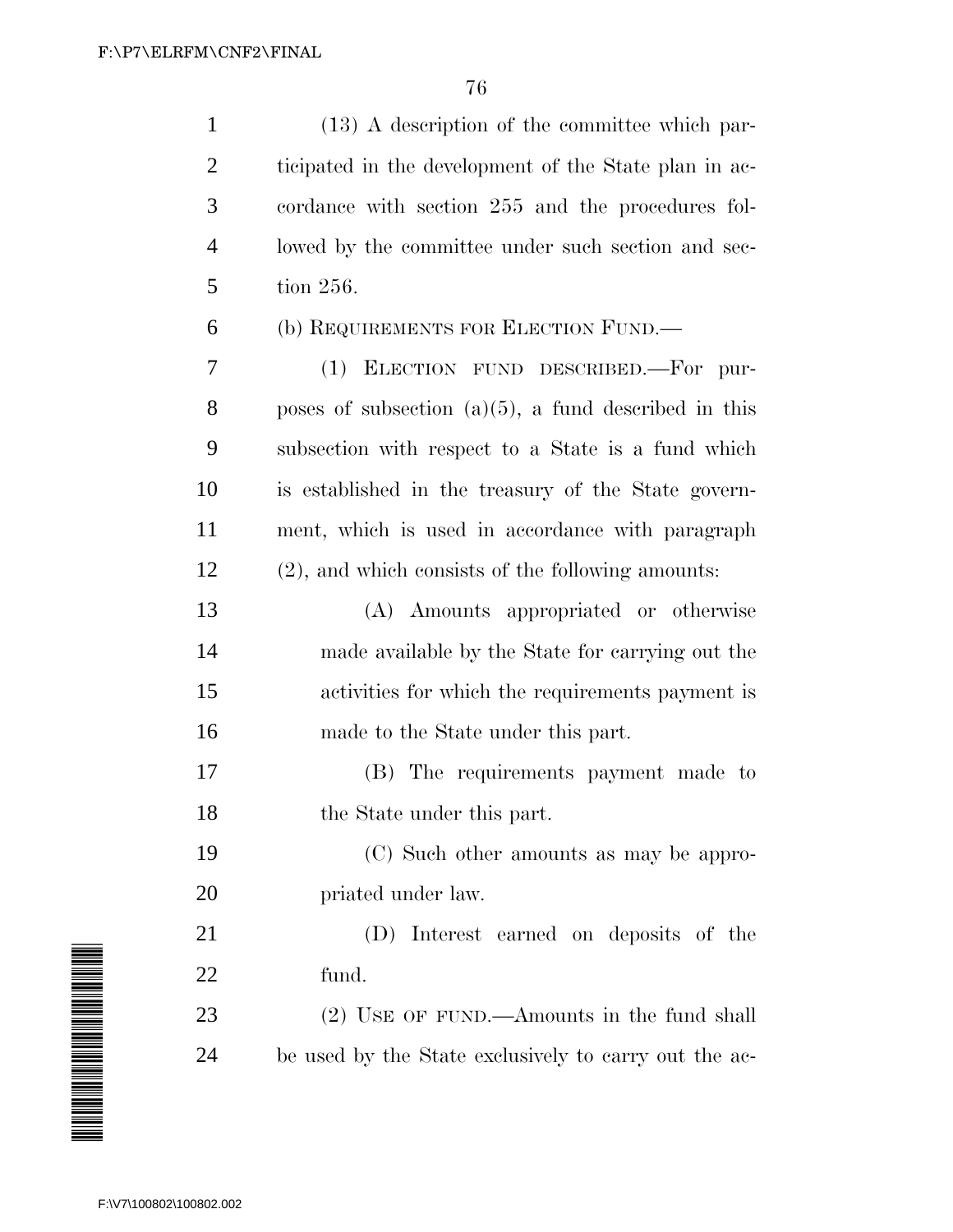- tivities for which the requirements payment is made 2 to the State under this part.
- (3) TREATMENT OF STATES THAT REQUIRE CHANGES TO STATE LAW.—In the case of a State that requires State legislation to establish the fund described in this subsection, the Commission shall defer disbursement of the requirements payment to such State until such time as legislation establishing the fund is enacted.

 (c) PROTECTION AGAINST ACTIONS BASED ON IN-FORMATION IN PLAN.—

 (1) IN GENERAL.—No action may be brought under this Act against a State or other jurisdiction on the basis of any information contained in the State plan filed under this part.

 (2) EXCEPTION FOR CRIMINAL ACTS.—Para- graph (1) may not be construed to limit the liability of a State or other jurisdiction for criminal acts or omissions.

 **SEC. 255. PROCESS FOR DEVELOPMENT AND FILING OF PLAN; PUBLICATION BY COMMISSION.**

 (a) IN GENERAL.—The chief State election official shall develop the State plan under this subtitle through a committee of appropriate individuals, including the chief election officials of the 2 most populous jurisdictions with-

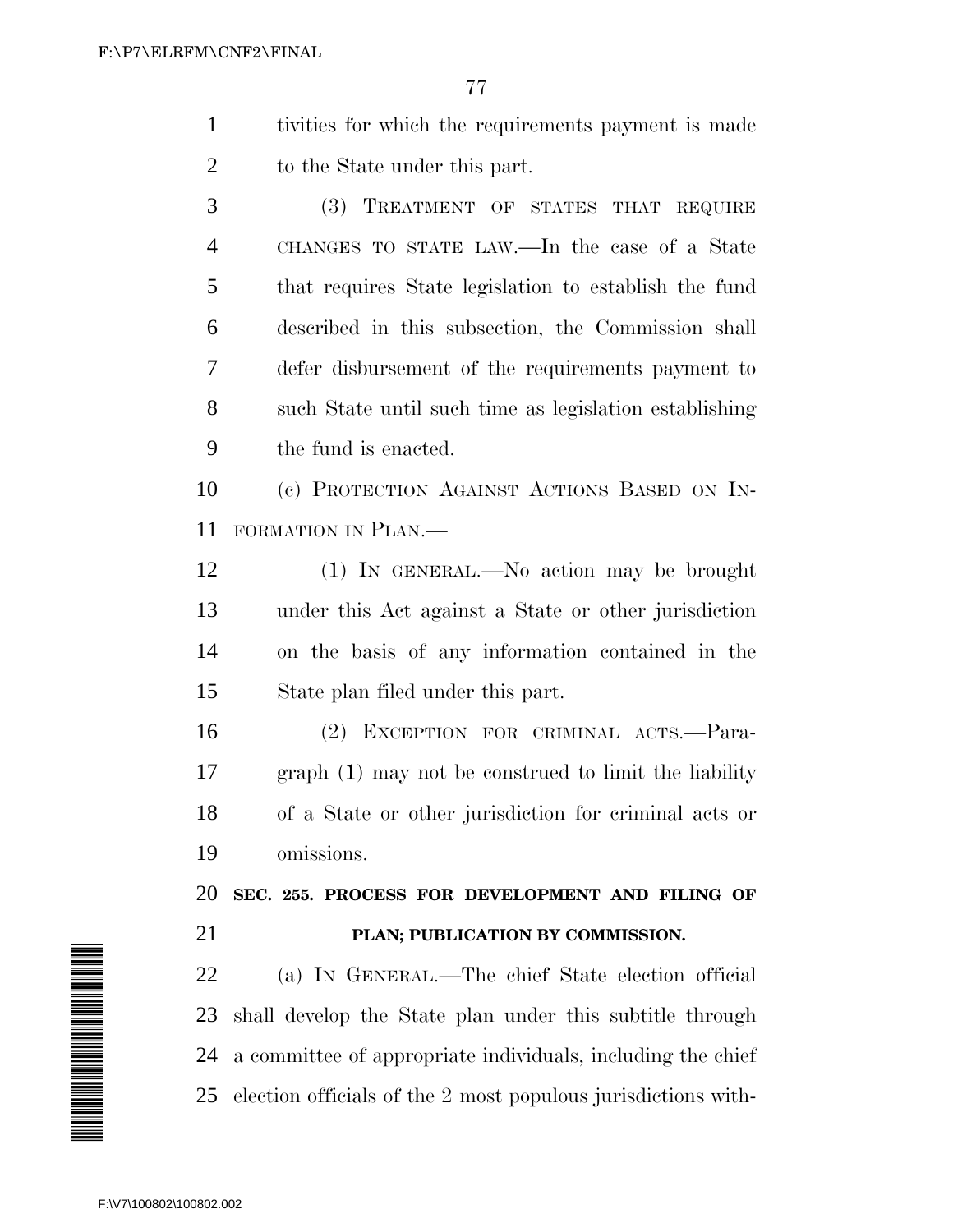in the States, other local election officials, stake holders (including representatives of groups of individuals with disabilities), and other citizens, appointed for such pur-pose by the chief State election official.

 (b) PUBLICATION OF PLAN BY COMMISSION.—After receiving the State plan of a State under this subtitle, the Commission shall cause to have the plan published in the Federal Register.

# **SEC. 256. REQUIREMENT FOR PUBLIC NOTICE AND COM-MENT.**

11 For purposes of section  $251(a)(1)(C)$ , a State plan meets the public notice and comment requirements of this section if—

 (1) not later than 30 days prior to the submis- sion of the plan, the State made a preliminary ver- sion of the plan available for public inspection and comment;

 (2) the State publishes notice that the prelimi-nary version of the plan is so available; and

 (3) the State took the public comments made regarding the preliminary version of the plan into account in preparing the plan which was filed with the Commission.

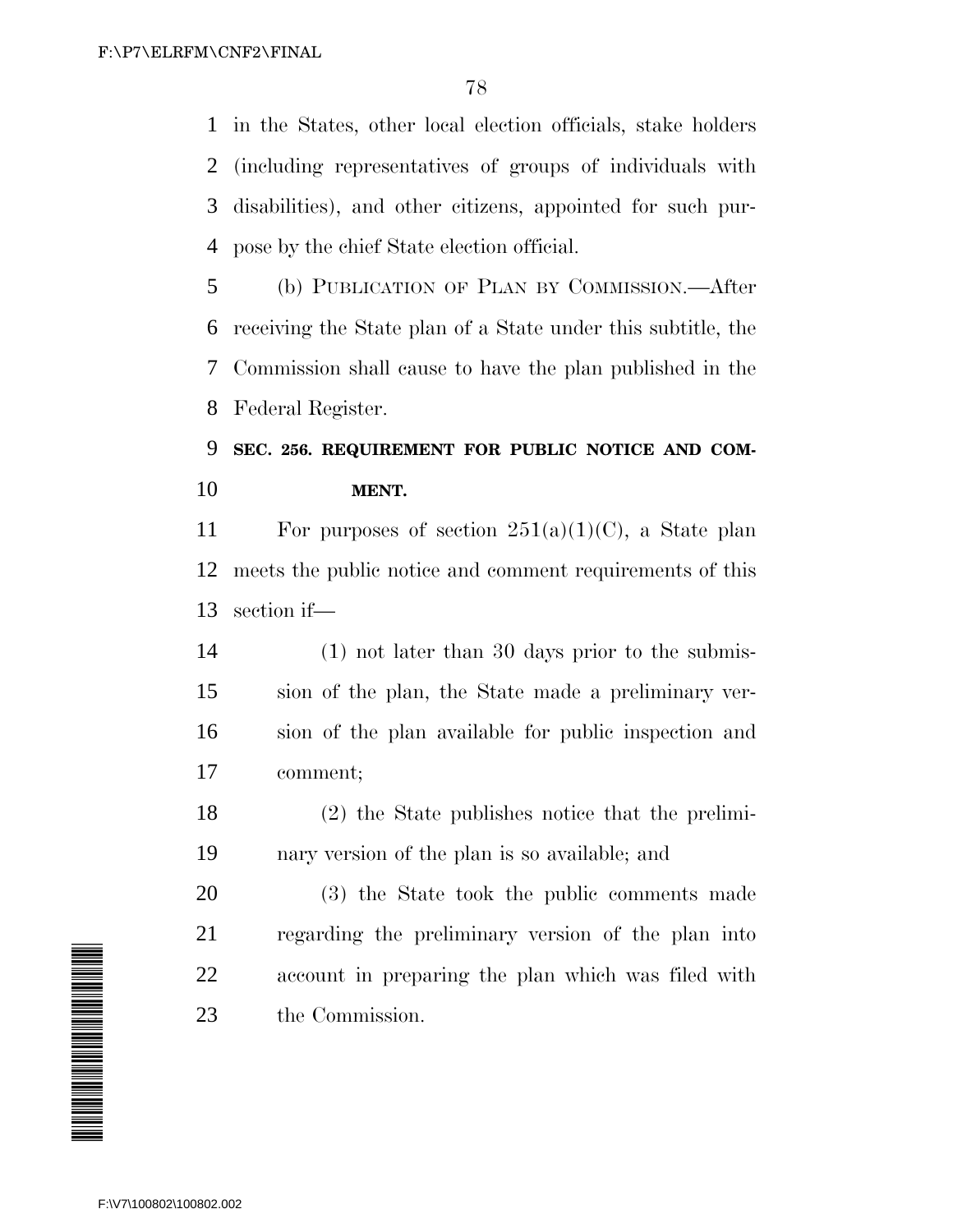## **SEC. 257. AUTHORIZATION OF APPROPRIATIONS.**

 (a) IN GENERAL.—In addition to amounts trans- ferred under section 104(c), there are authorized to be ap- propriated for requirements payments under this part the following amounts:

- 6 (1) For fiscal year 2003,  $$1,400,000,000$ .
- (2) For fiscal year 2004, \$1,000,000,000.
- (3) For fiscal year 2005, \$600,000,000.

 (b) AVAILABILITY.—Any amounts appropriated pur- suant to the authority of subsection (a) shall remain avail-able without fiscal year limitation until expended.

# **SEC. 258. REPORTS.**

 Not later than 6 months after the end of each fiscal year for which a State received a requirements payment under this part, the State shall submit a report to the Commission on the activities conducted with the funds provided during the year, and shall include in the report—

 (1) a list of expenditures made with respect to each category of activities described in section 20  $251(b);$ 

 (2) the number and type of articles of voting equipment obtained with the funds; and

 (3) an analysis and description of the activities funded under this part to meet the requirements of this Act and an analysis and description of how such

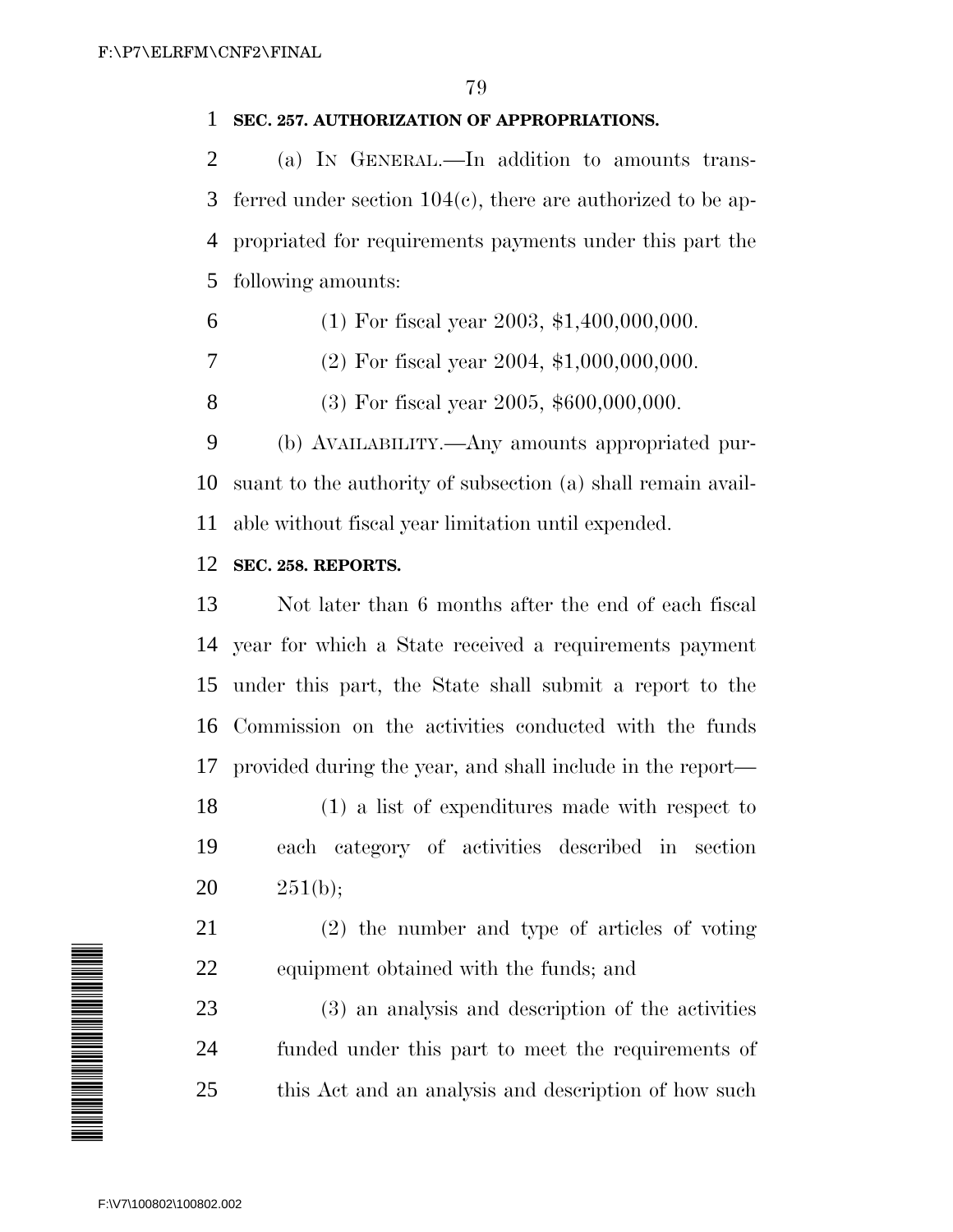activities conform to the State plan under section 254.

# **PART 2—PAYMENTS TO STATES AND UNITS OF LOCAL GOVERNMENT TO ASSURE ACCESS FOR INDIVIDUALS WITH DISABILITIES SEC. 261. PAYMENTS TO STATES AND UNITS OF LOCAL GOV- ERNMENT TO ASSURE ACCESS FOR INDIVID-UALS WITH DISABILITIES.**

 (a) IN GENERAL.—The Secretary of Health and Human Services shall make a payment to each eligible State and each eligible unit of local government (as de-scribed in section 263).

 (b) USE OF FUNDS.—An eligible State and eligible unit of local government shall use the payment received under this part for—

 (1) making polling places, including the path of travel, entrances, exits, and voting areas of each polling facility, accessible to individuals with disabil- ities, including the blind and visually impaired, in a manner that provides the same opportunity for ac- cess and participation (including privacy and inde-pendence) as for other voters; and

 (2) providing individuals with disabilities and the other individuals described in paragraph (1) with information about the accessibility of polling places,

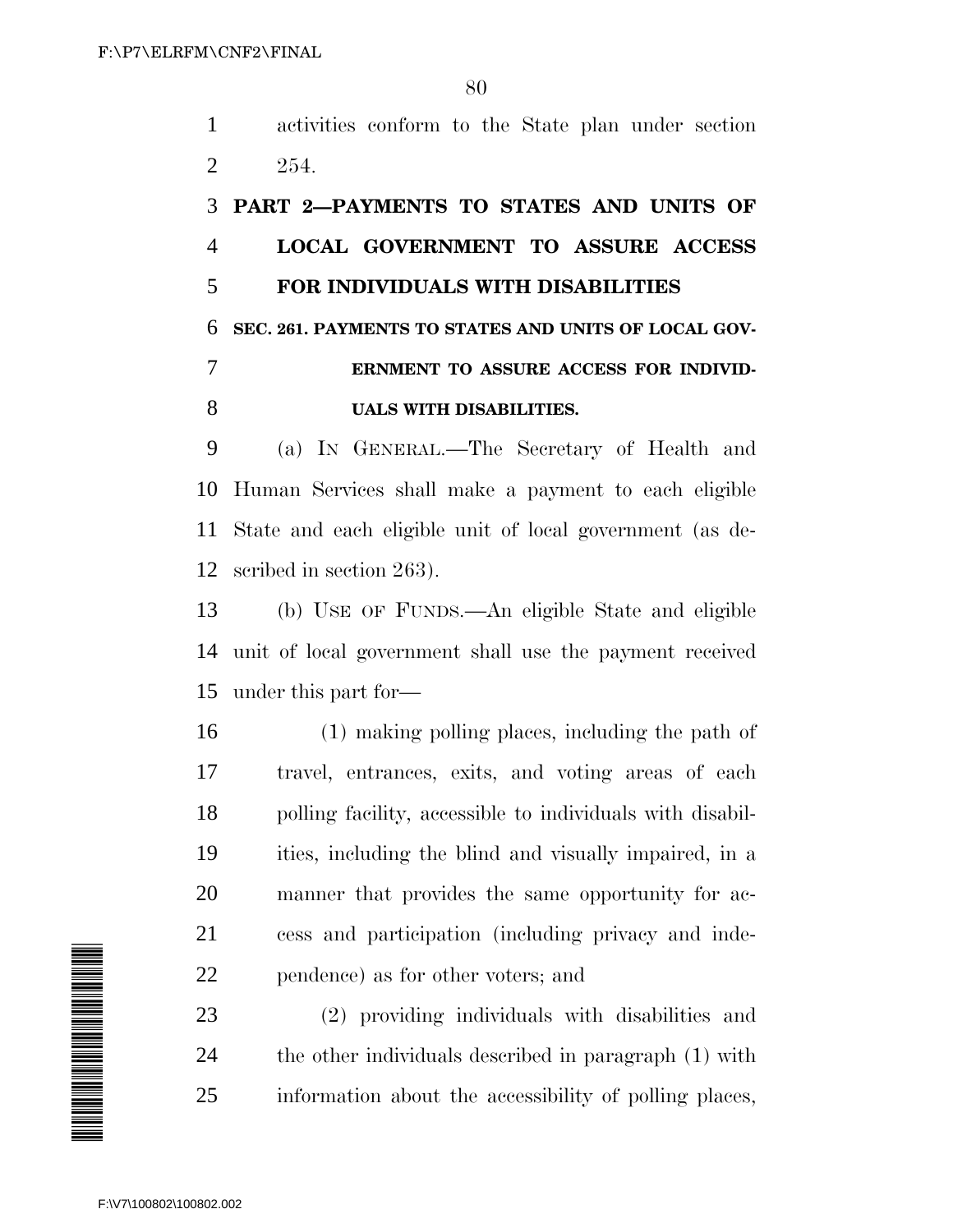including outreach programs to inform the individ- uals about the availability of accessible polling places and training election officials, poll workers, and elec- tion volunteers on how best to promote the access and participation of individuals with disabilities in elections for Federal office.

 (c) SCHEDULE OF PAYMENTS.—As soon as prac- ticable after the date of the enactment of this Act (but in no event later than 6 months thereafter), and not less frequently than once each calendar year thereafter, the Secretary shall make payments under this part.

## **SEC. 262. AMOUNT OF PAYMENT.**

 (a) IN GENERAL.—The amount of a payment made to an eligible State or an eligible unit of local government for a year under this part shall be determined by the Sec-retary.

 (b) CONTINUING AVAILABILITY OF FUNDS AFTER APPROPRIATION.—A payment made to an eligible State or eligible unit of local government under this part shall be available without fiscal year limitation.

## **SEC. 263. REQUIREMENTS FOR ELIGIBILITY.**

 (a) APPLICATION.—Each State or unit of local gov- ernment that desires to receive a payment under this part for a fiscal year shall submit an application for the pay-ment to the Secretary at such time and in such manner

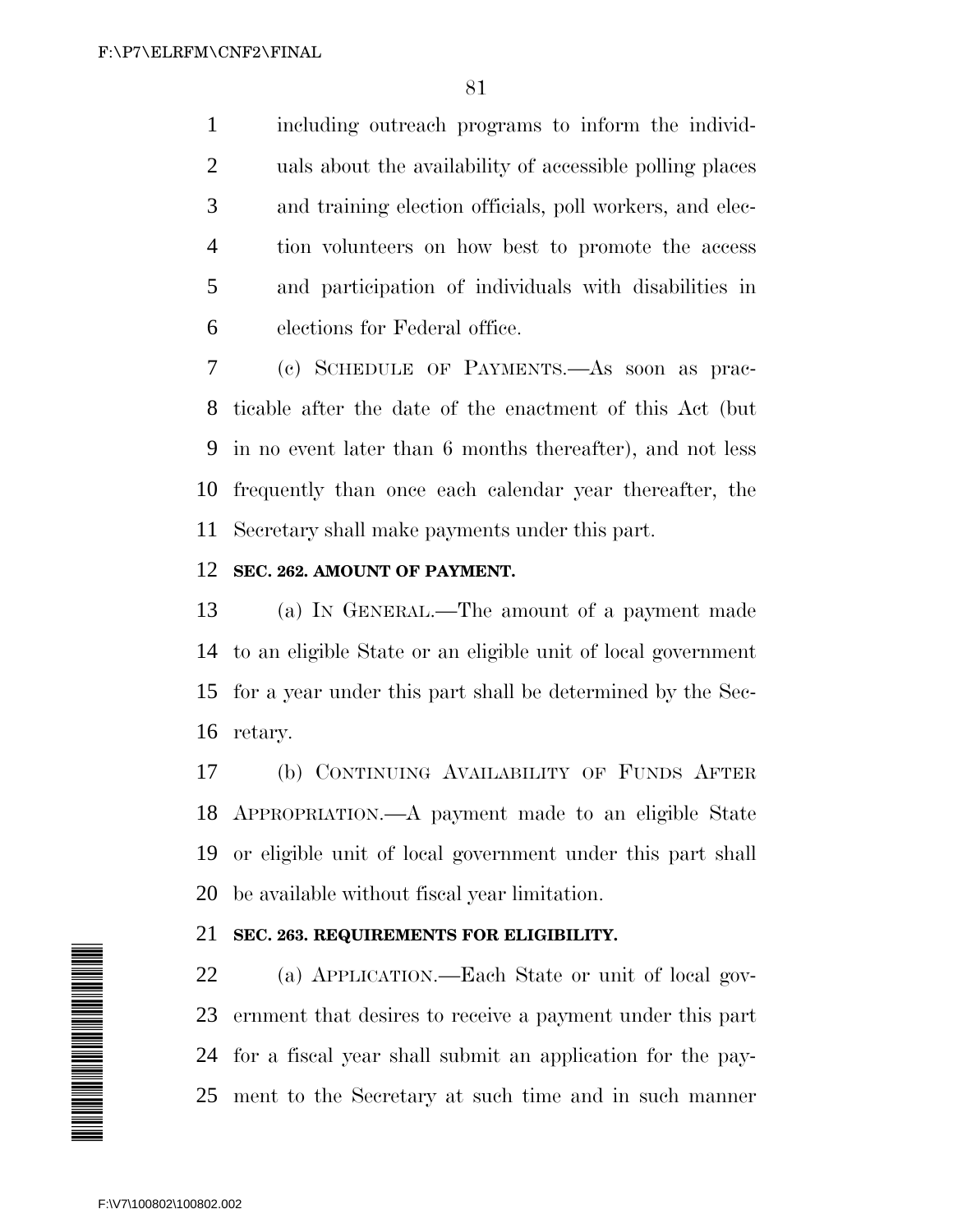and containing such information as the Secretary shall re-quire.

 (b) CONTENTS OF APPLICATION.—Each application submitted under subsection (a) shall—

 (1) describe the activities for which assistance under this section is sought; and

 (2) provide such additional information and cer- tifications as the Secretary determines to be essen- tial to ensure compliance with the requirements of this part.

 (c) PROTECTION AGAINST ACTIONS BASED ON IN-FORMATION IN APPLICATION.—

 (1) IN GENERAL.—No action may be brought under this Act against a State or unit of local gov- ernment on the basis of any information contained in the application submitted under subsection (a).

 (2) EXCEPTION FOR CRIMINAL ACTS.—Para- graph (1) may not be construed to limit the liability of a State or unit of local government for criminal acts or omissions.

# **SEC. 264. AUTHORIZATION OF APPROPRIATIONS.**

 (a) IN GENERAL.—There are authorized to be appro- priated to carry out the provisions of this part the fol-lowing amounts:

(1) For fiscal year 2003, \$50,000,000.

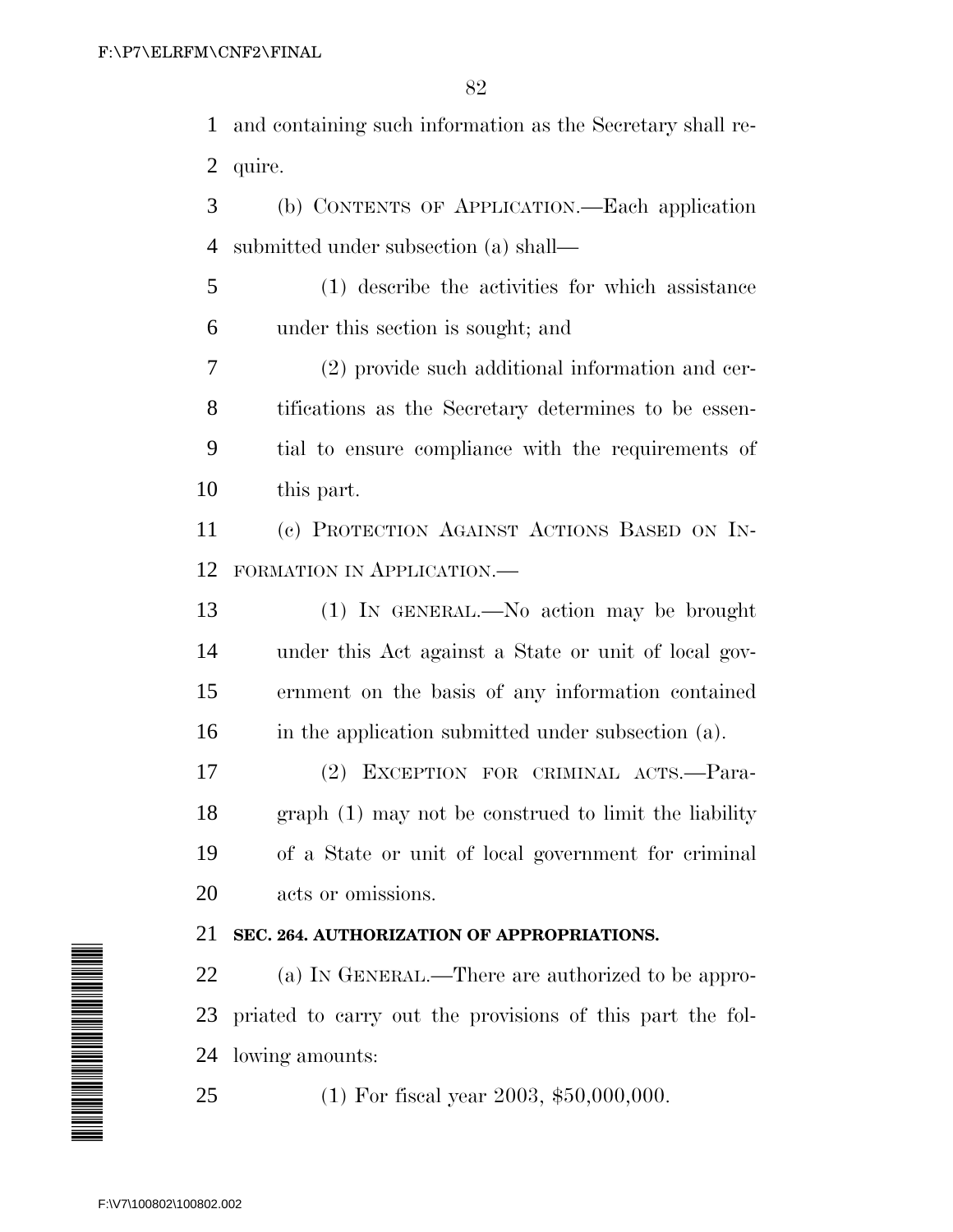(1) For fiscal year 2004, \$25,000,000.

(1) For fiscal year 2005, \$25,000,000.

 (b) AVAILABILITY.—Any amounts appropriated pur- suant to the authority of subsection (a) shall remain avail-able without fiscal year limitation until expended.

## **SEC. 265. REPORTS.**

 (a) REPORTS BY RECIPIENTS.—Not later than the 6 months after the end of each fiscal year for which an eligi- ble State or eligible unit of local government received a payment under this part, the State or unit shall submit a report to the Secretary on the activities conducted with the funds provided during the year, and shall include in the report a list of expenditures made with respect to each category of activities described in section 261(b).

 (b) REPORT BY SECRETARY TO COMMITTEES.—With respect to each fiscal year for which the Secretary makes payments under this part, the Secretary shall submit a report on the activities carried out under this part to the Committee on House Administration of the House of Rep- resentatives and the Committee on Rules and Administra-tion of the Senate.

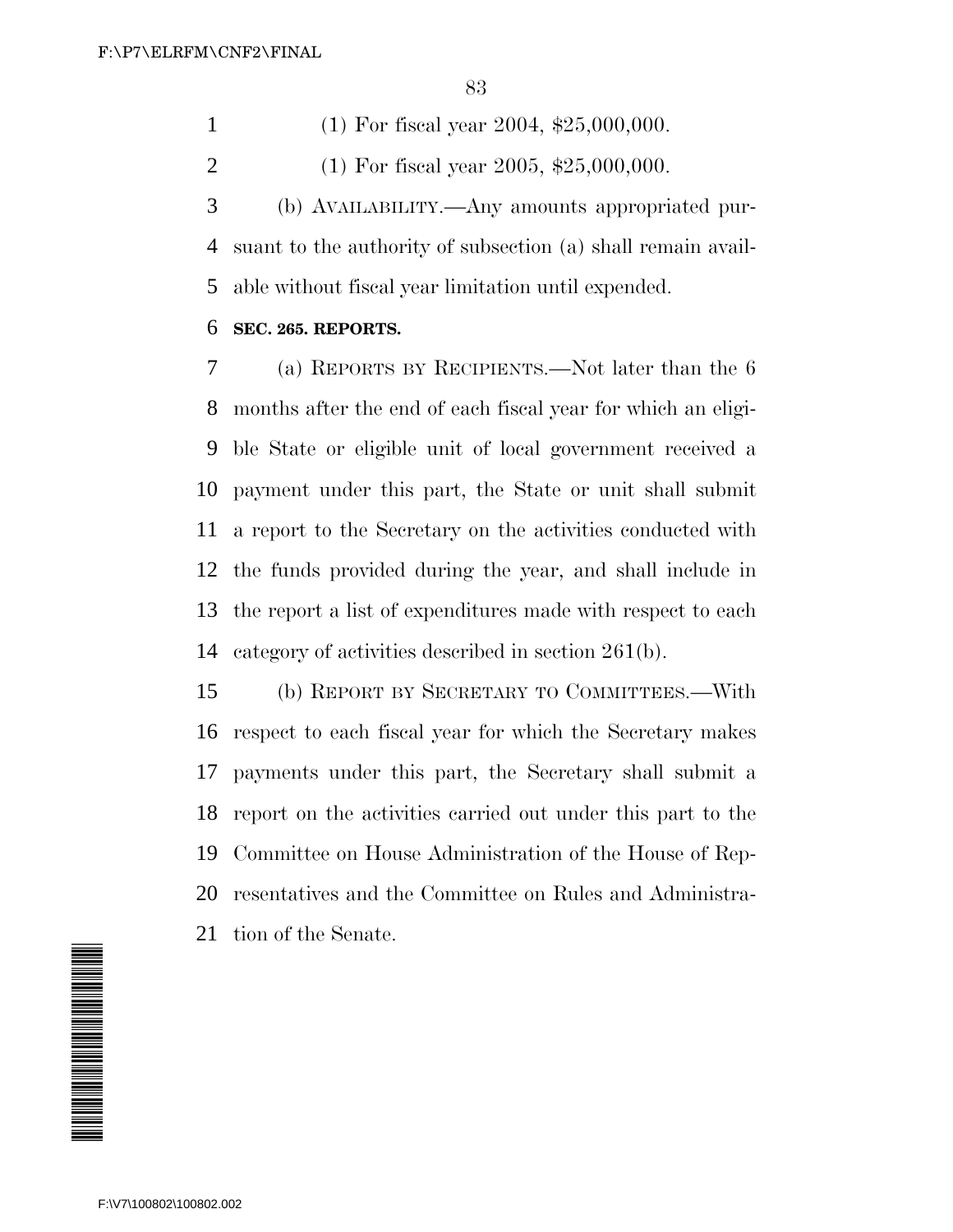# **PART 3—GRANTS FOR RESEARCH ON VOTING TECHNOLOGY IMPROVEMENTS SEC. 271. GRANTS FOR RESEARCH ON VOTING TECH-NOLOGY IMPROVEMENTS.**

 (a) IN GENERAL.—The Commission shall make grants to assist entities in carrying out research and devel- opment to improve the quality, reliability, accuracy, acces- sibility, affordability, and security of voting equipment, election systems, and voting technology.

 (b) ELIGIBILITY.—An entity is eligible to receive a grant under this part if it submits to the Commission (at such time and in such form as the Commission may re-quire) an application containing—

 (1) certifications that the research and develop- ment funded with the grant will take into account the need to make voting equipment fully accessible for individuals with disabilities, including the blind and visually impaired, the need to ensure that such individuals can vote independently and with privacy, and the need to provide alternative language accessi- bility for individuals with limited proficiency in the English language (consistent with the requirements of the Voting Rights Act of 1965); and

 (2) such other information and certifications as the Commission may require.

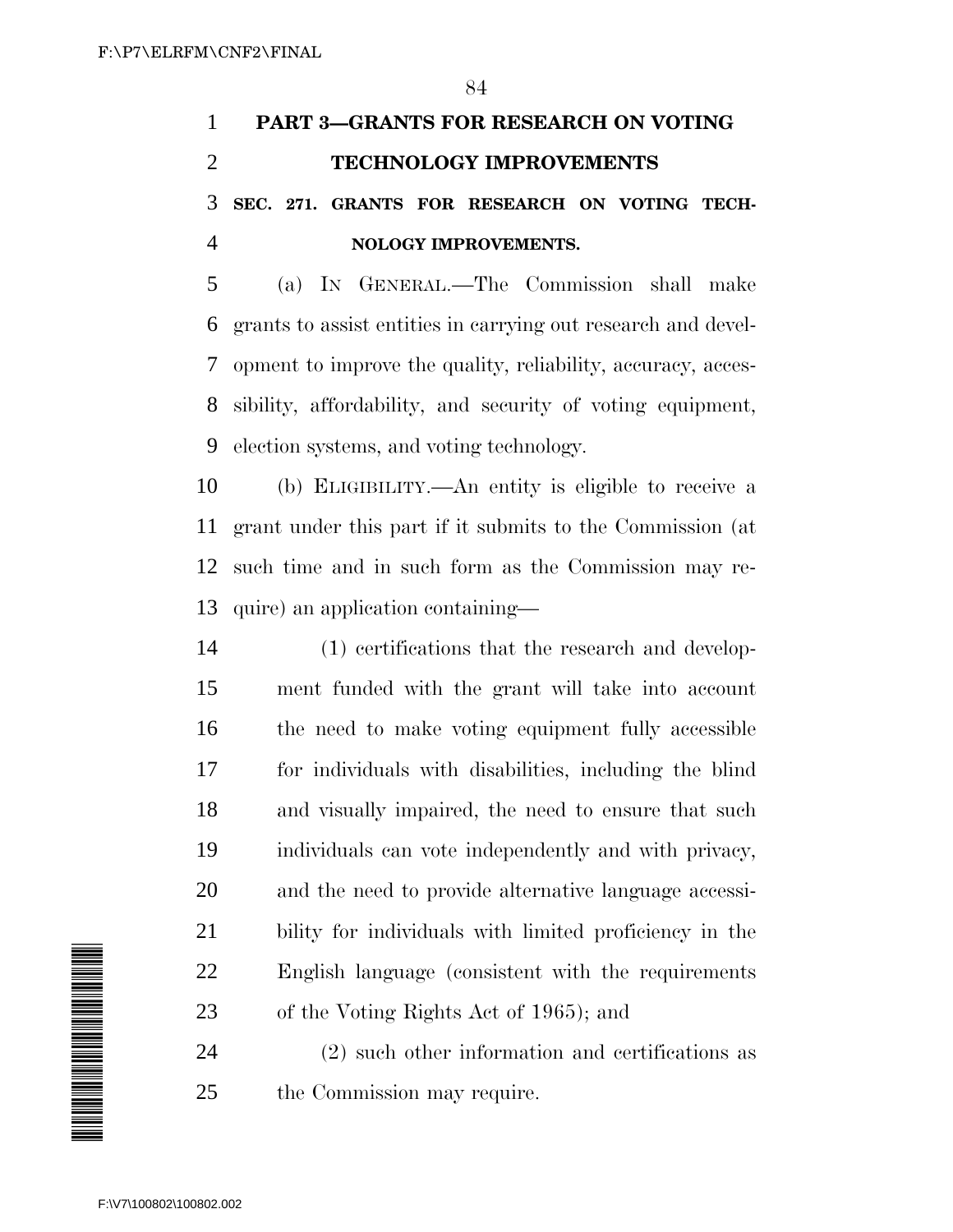(c) APPLICABILITY OF REGULATIONS GOVERNING PATENT RIGHTS IN INVENTIONS MADE WITH FEDERAL ASSISTANCE.—Any invention made by the recipient of a grant under this part using funds provided under this part shall be subject to chapter 18 of title 35, United States Code (relating to patent rights in inventions made with Federal assistance).

 (d) RECOMMENDATION OF TOPICS FOR RE-SEARCH.—

 (1) IN GENERAL.—The Director of the National Institute of Standards and Technology (hereafter in this section referred to as the ''Director'') shall sub- mit to the Commission an annual list of the Direc- tor's suggestions for issues which may be the subject of research funded with grants awarded under this part during the year.

 (2) REVIEW OF GRANT APPLICATIONS RE- CEIVED BY COMMISSION.—The Commission shall submit each application it receives for a grant under this part to the Director, who shall review the appli- cation and provide the Commission with such com-ments as the Director considers appropriate.

23 (3) MONITORING AND ADJUSTMENT OF GRANT ACTIVITIES AT REQUEST OF COMMISSION.—After the Commission has awarded a grant under this part,

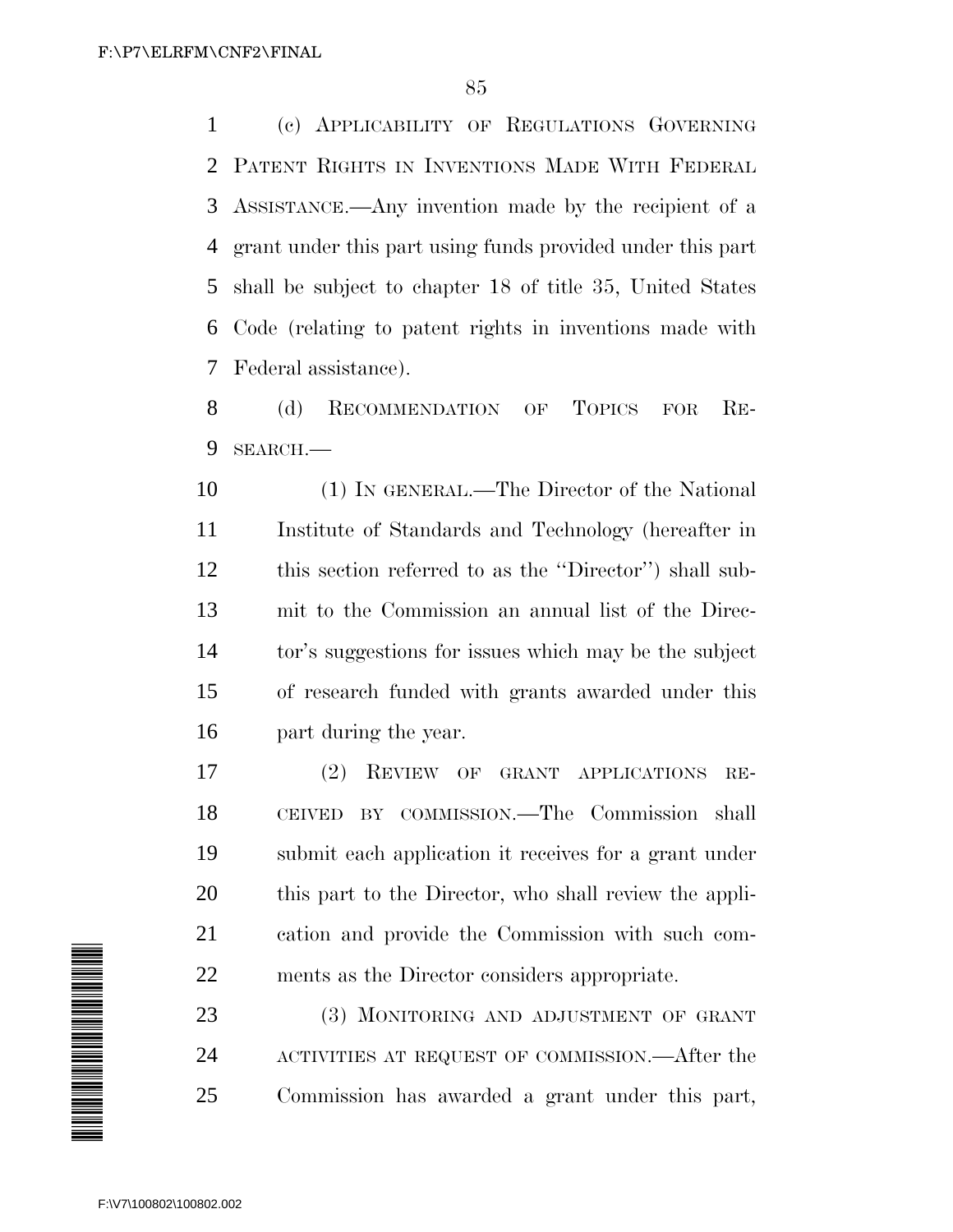| $\mathbf{1}$            | the Commission may request that the Director mon-              |
|-------------------------|----------------------------------------------------------------|
| $\overline{2}$          | itor the grant, and (to the extent permitted under             |
| 3                       | the terms of the grant as awarded) the Director may            |
| $\overline{4}$          | recommend to the Commission that the recipient of              |
| 5                       | the grant modify and adjust the activities carried             |
| 6                       | out under the grant.                                           |
| 7                       | (4) EVALUATION OF GRANTS AT REQUEST OF                         |
| 8                       | COMMISSION.-                                                   |
| 9                       | $(A)$ In GENERAL.—In the case of a grant                       |
| 10                      | for which the Commission submits the applica-                  |
| 11                      | tion to the Director under paragraph (2) or re-                |
| 12                      | quests that the Director monitor the grant                     |
| 13                      | under paragraph (3), the Director shall prepare                |
| 14                      | and submit to the Commission an evaluation of                  |
| 15                      | the grant and the activities carried out under                 |
| 16                      | the grant.                                                     |
| 17                      | (B) INCLUSION IN REPORTS.—The Com-                             |
| 18                      | mission shall include the evaluations submitted                |
| 19                      | under subparagraph $(A)$ for a year in the re-                 |
| 20                      | port submitted for the year under section 207.                 |
| 21                      | (e) PROVISION OF INFORMATION ON PROJECTS.                      |
| 22                      | The Commission may provide to the Technical Guidelines         |
| 23                      | Development Committee under part 3 of subtitle A such          |
|                         | 24 information regarding the activities funded under this part |
|                         |                                                                |
|                         |                                                                |
|                         |                                                                |
| F:\V7\100802\100802.002 |                                                                |

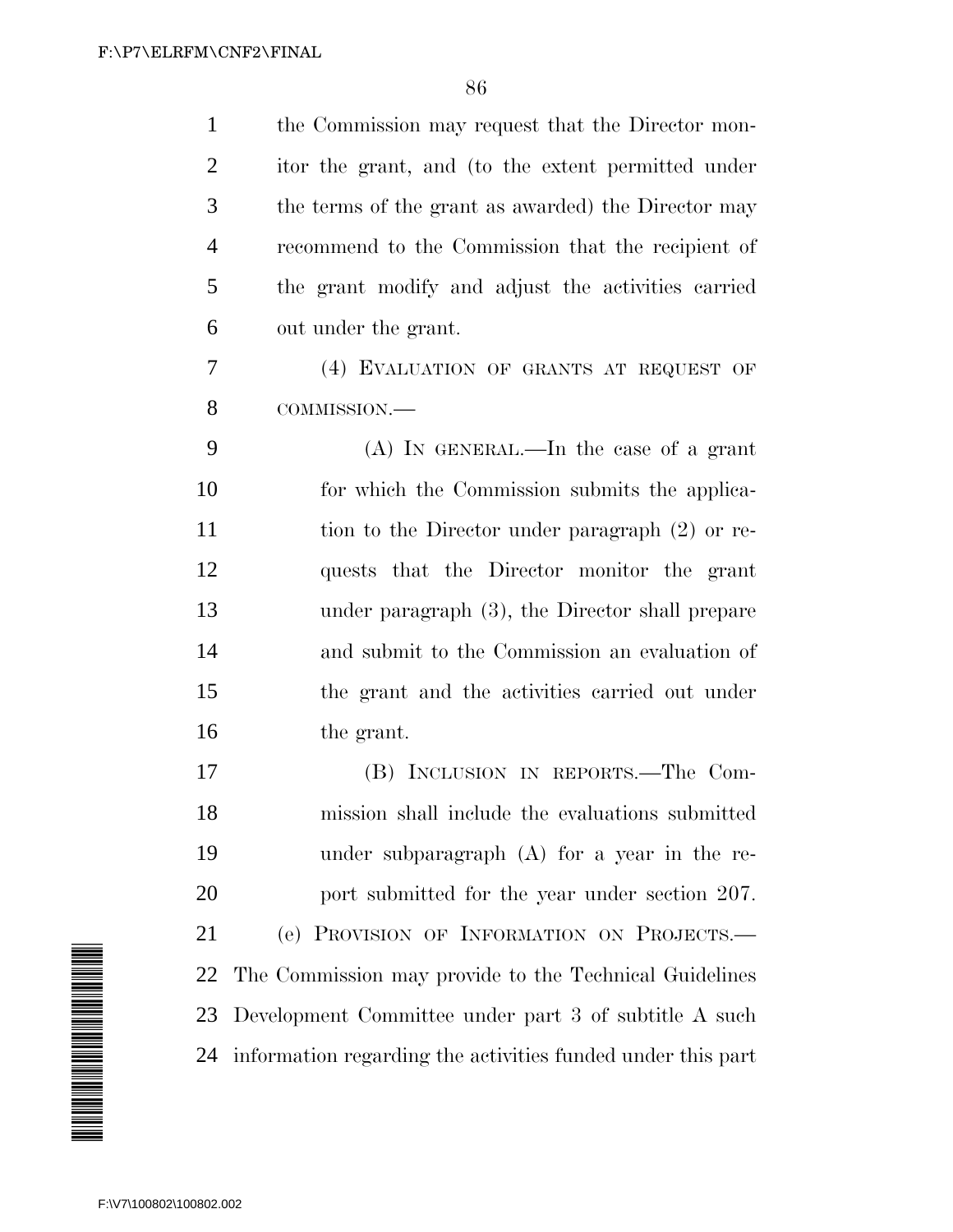as the Commission deems necessary to assist the Com-mittee in carrying out its duties.

# **SEC. 272. REPORT.**

 (a) IN GENERAL.—Each entity which receives a grant under this part shall submit to the Commission a report describing the activities carried out with the funds provided under the grant.

 (b) DEADLINE.—An entity shall submit a report re- quired under subsection (a) not later than 60 days after the end of the fiscal year for which the entity received the grant which is the subject of the report.

## **SEC. 273. AUTHORIZATION OF APPROPRIATIONS.**

 (a) IN GENERAL.—There are authorized to be appro- priated for grants under this part \$20,000,000 for fiscal year 2003.

 (b) AVAILABILITY OF FUNDS.—Amounts appro- priated pursuant to the authorization under this section shall remain available, without fiscal year limitation, until expended.

# **PART 4—PILOT PROGRAM FOR TESTING OF**

**EQUIPMENT AND TECHNOLOGY**

# **SEC. 281. PILOT PROGRAM.**

 (a) IN GENERAL.—The Commission shall make grants to carry out pilot programs under which new tech-nologies in voting systems and equipment are tested and

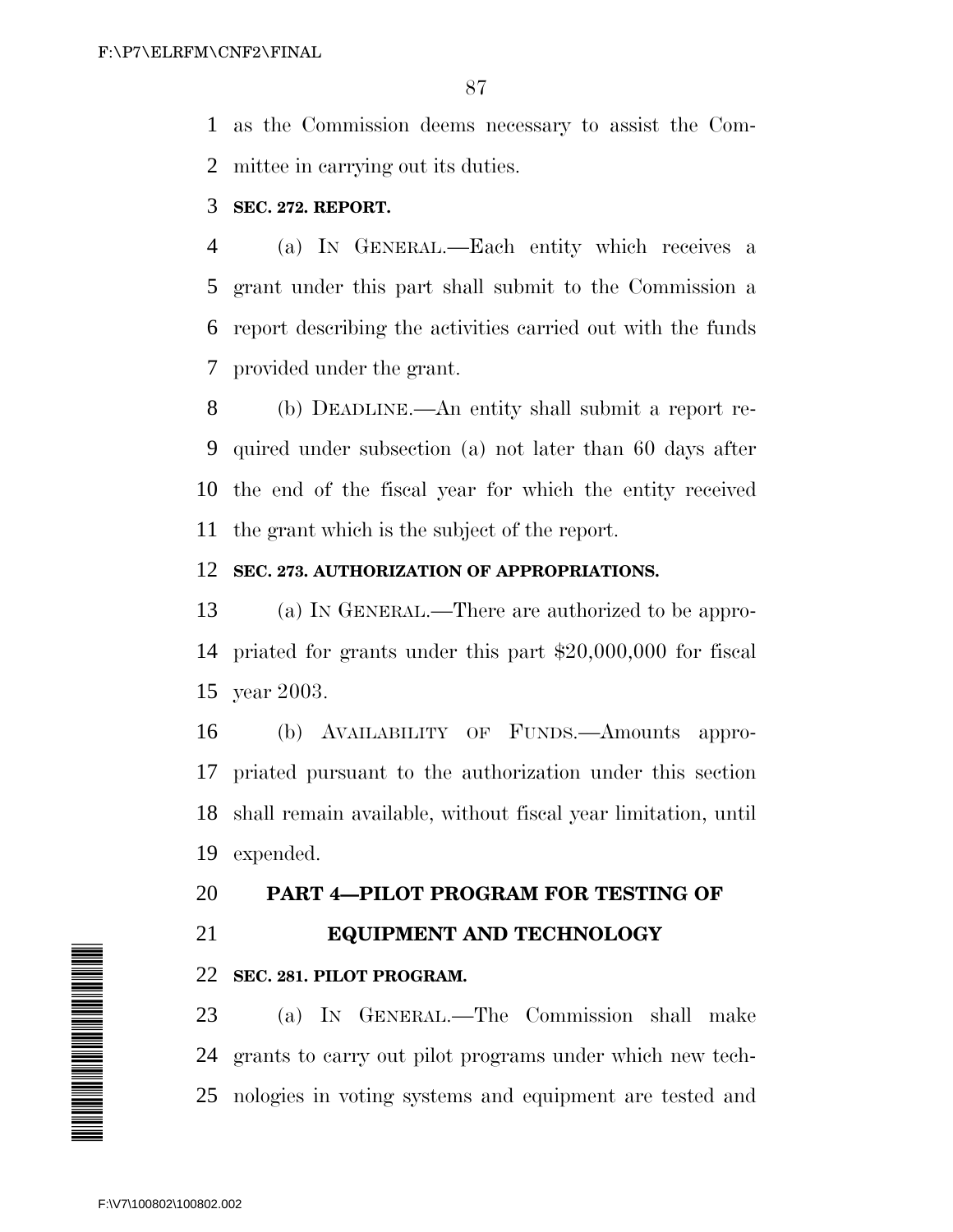implemented on a trial basis so that the results of such tests and trials are reported to Congress.

 (b) ELIGIBILITY.—An entity is eligible to receive a grant under this part if it submits to the Commission (at such time and in such form as the Commission may re-quire) an application containing—

 (1) certifications that the pilot programs funded with the grant will take into account the need to make voting equipment fully accessible for individ- uals with disabilities, including the blind and visually impaired, the need to ensure that such individuals can vote independently and with privacy, and the need to provide alternative language accessibility for individuals with limited proficiency in the English language (consistent with the requirements of the Voting Rights Act of 1965 and the requirements of this Act); and

 (2) such other information and certifications as the Commission may require.

20 (c) RECOMMENDATION OF TOPICS FOR PILOT PRO-GRAMS.—

 (1) IN GENERAL.—The Director of the National Institute of Standards and Technology (hereafter in this section referred to as the ''Director'') shall sub-mit to the Commission an annual list of the Direc-

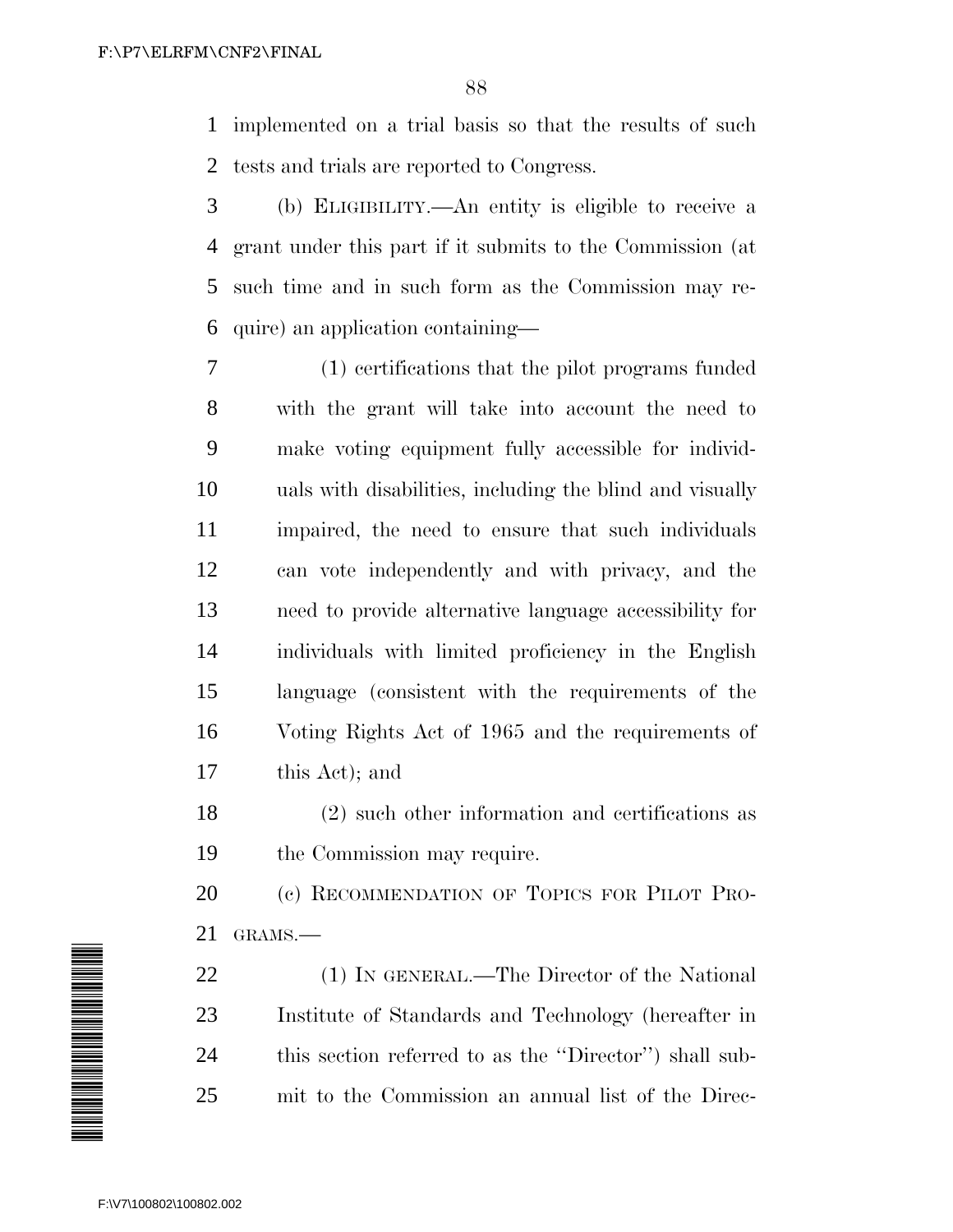tor's suggestions for issues which may be the subject of pilot programs funded with grants awarded under this part during the year.

 (2) REVIEW OF GRANT APPLICATIONS RE- CEIVED BY COMMISSION.—The Commission shall submit each application it receives for a grant under this part to the Director, who shall review the appli- cation and provide the Commission with such com-ments as the Director considers appropriate.

 (3) MONITORING AND ADJUSTMENT OF GRANT ACTIVITIES AT REQUEST OF COMMISSION.—After the Commission has awarded a grant under this part, the Commission may request that the Director mon- itor the grant, and (to the extent permitted under the terms of the grant as awarded) the Director may recommend to the Commission that the recipient of the grant modify and adjust the activities carried out under the grant.

 (4) EVALUATION OF GRANTS AT REQUEST OF COMMISSION.—

 (A) IN GENERAL.—In the case of a grant for which the Commission submits the applica- tion to the Director under paragraph (2) or re- quests that the Director monitor the grant under paragraph (3), the Director shall prepare

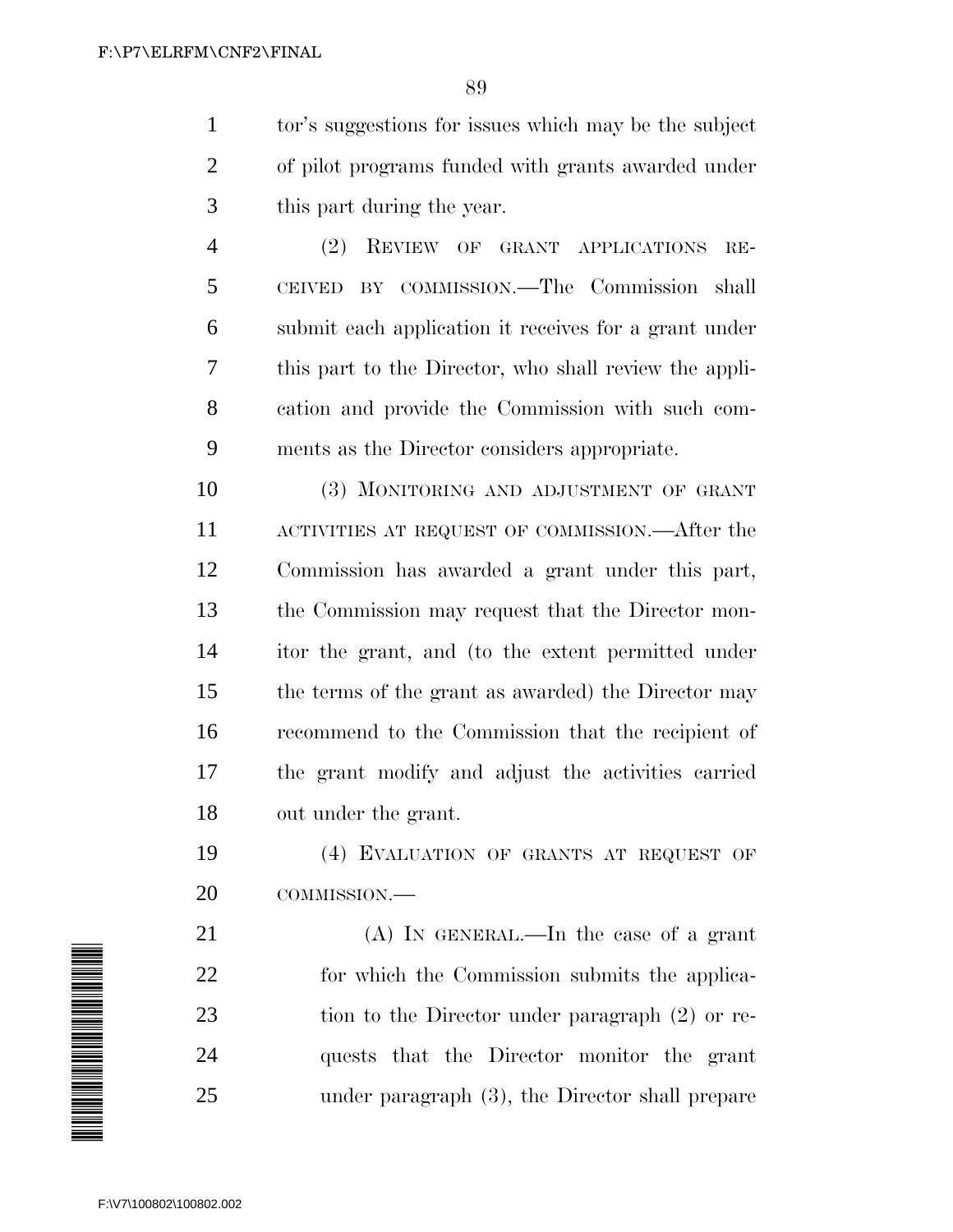and submit to the Commission an evaluation of the grant and the activities carried out under the grant.

 (B) INCLUSION IN REPORTS.—The Com- mission shall include the evaluations submitted under subparagraph (A) for a year in the re- port submitted for the year under section 207. 8 (d) PROVISION OF INFORMATION ON PROJECTS. The Commission may provide to the Technical Guidelines Development Committee under part 3 of subtitle A such information regarding the activities funded under this part as the Commission deems necessary to assist the Com-mittee in carrying out its duties.

## **SEC. 282. REPORT.**

 (a) IN GENERAL.—Each entity which receives a grant under this part shall submit to the Commission a report describing the activities carried out with the funds provided under the grant.

 (b) DEADLINE.—An entity shall submit a report re- quired under subsection (a) not later than 60 days after the end of the fiscal year for which the entity received the grant which is the subject of the report.

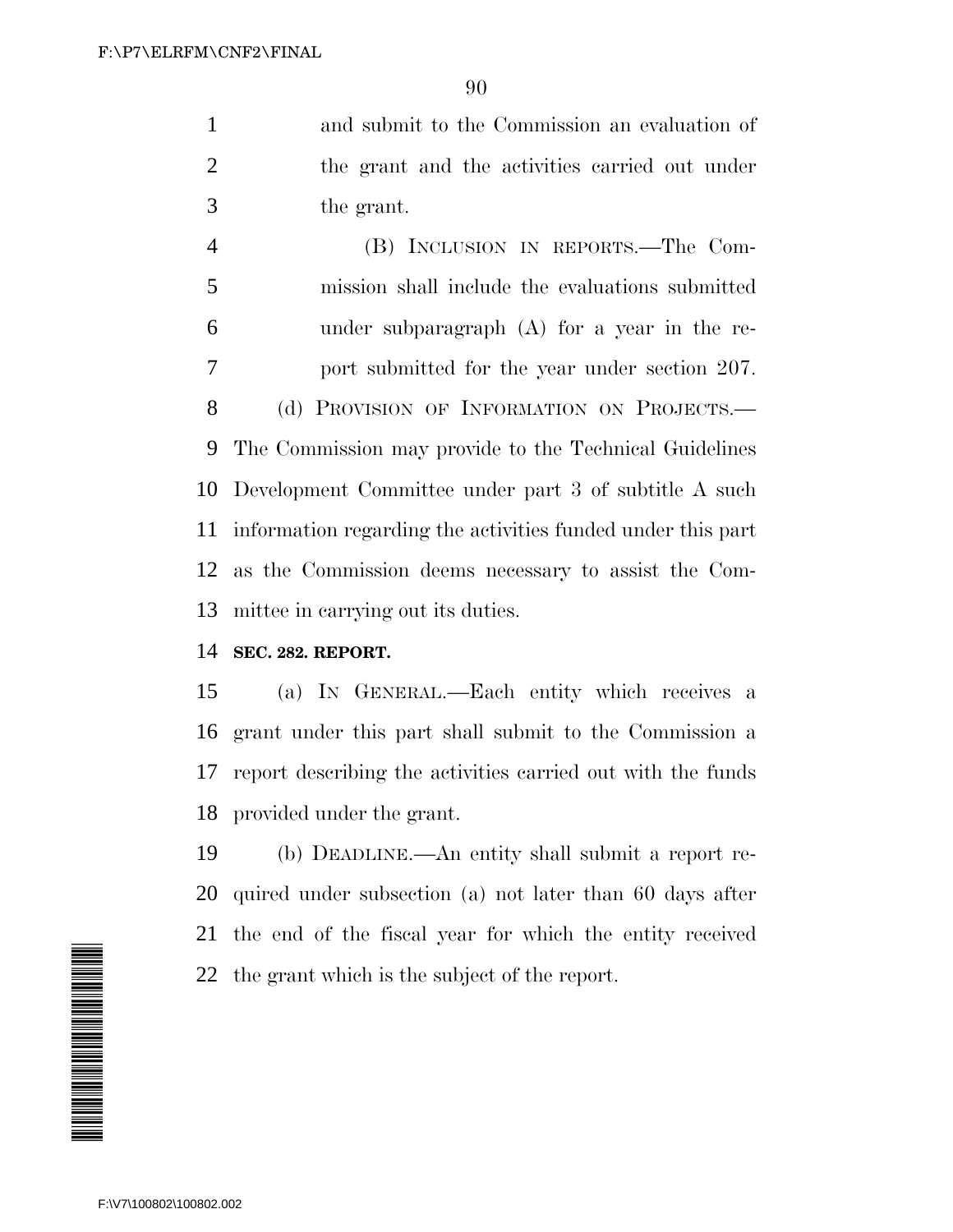## **SEC. 283. AUTHORIZATION OF APPROPRIATIONS.**

 (a) IN GENERAL.—There are authorized to be appro- priated for grants under this part \$10,000,000 for fiscal year 2003.

 (b) AVAILABILITY OF FUNDS.—Amounts appro- priated pursuant to the authorization under this section shall remain available, without fiscal year limitation, until expended.

# **PART 5—PROTECTION AND ADVOCACY SYSTEMS SEC. 291. PAYMENTS FOR PROTECTION AND ADVOCACY SYSTEMS.**

 (a) IN GENERAL.—In addition to any other payments made under this subtitle, the Secretary of Health and Human Services shall pay the protection and advocacy system (as defined in section 102 of the Developmental Disabilities Assistance and Bill of Rights Act of 2000 (42 U.S.C. 15002)) of each State to ensure full participation in the electoral process for individuals with disabilities, in- cluding registering to vote, casting a vote and accessing polling places. In providing such services, protection and advocacy systems shall have the same general authorities as they are afforded under subtitle C of title I of the De- velopmental Disabilities Assistance and Bill of Rights Act of 2000 (42 U.S.C. 15041 et seq.).

 (b) MINIMUM GRANT AMOUNT.—The minimum amount of each grant to a protection and advocacy system

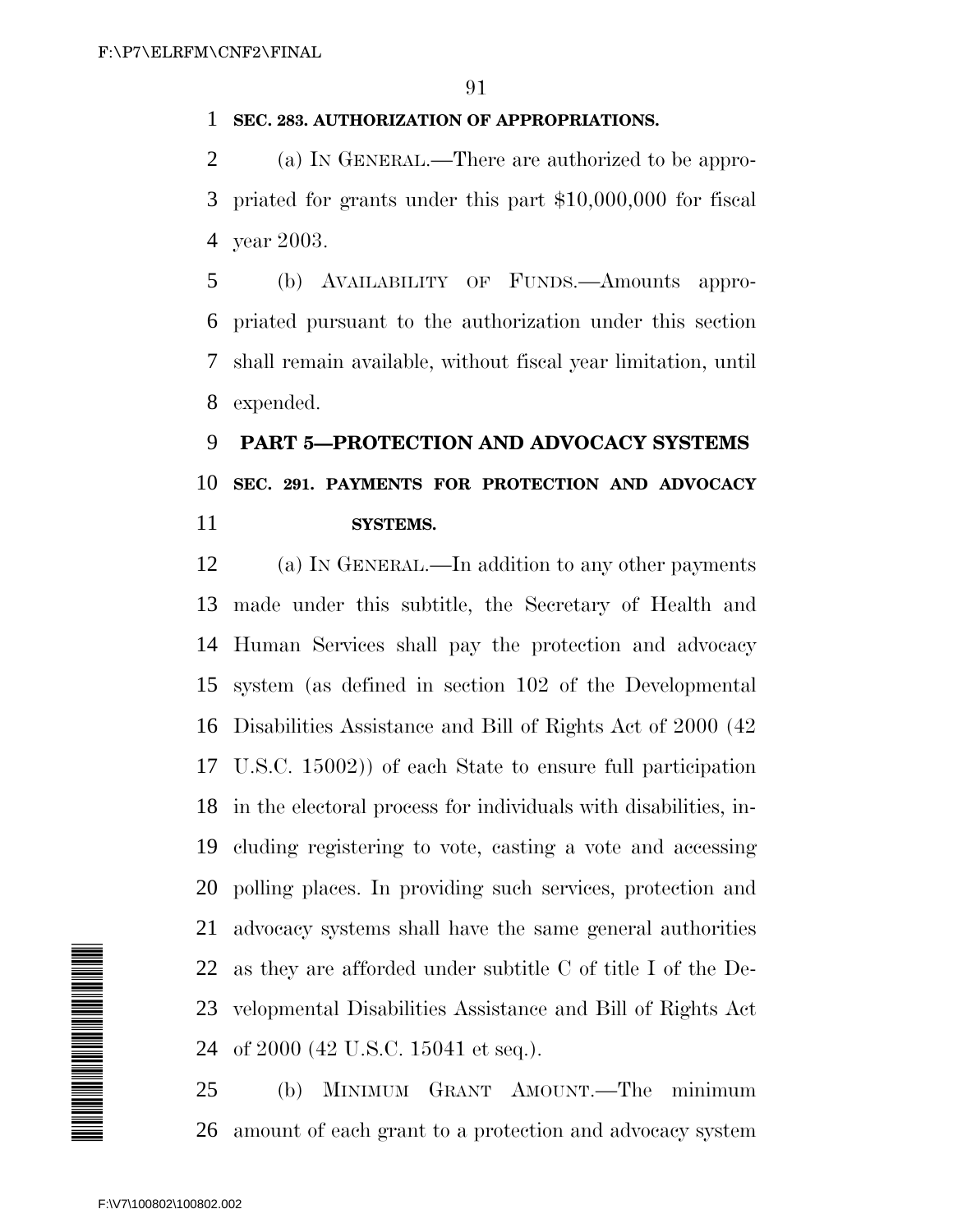shall be determined and allocated as set forth in sub-2 sections (c)(3), (e)(4), (e)(5), (e), and (g) of section 509 of the Rehabilitation Act of 1973 (29 U.S.C. 794e), except that the amount of the grants to systems referred to in 5 subsections  $(c)(3)(B)$  and  $(c)(4)(B)$  of that section shall be not less than \$70,000 and \$35,000, respectively.

 (c) TRAINING AND TECHNICAL ASSISTANCE PRO-GRAM.—

 (1) IN GENERAL.—Not later than 90 days after the date on which the initial appropriation of funds for a fiscal year is made pursuant to the authoriza- tion under section 292, the Secretary shall set aside 7 percent of the amount appropriated under such section and use such portion to make payments to eligible entities to provide training and technical as- sistance with respect to the activities carried out under this section.

 (2) USE OF FUNDS.—A recipient of a payment under this subsection may use the payment to sup- port training in the use of voting systems and tech- nologies, and to demonstrate and evaluate the use of such systems and technologies, by individuals with disabilities (including blindness) in order to assess the availability and use of such systems and tech-nologies for such individuals. At least 1 of the recipi-

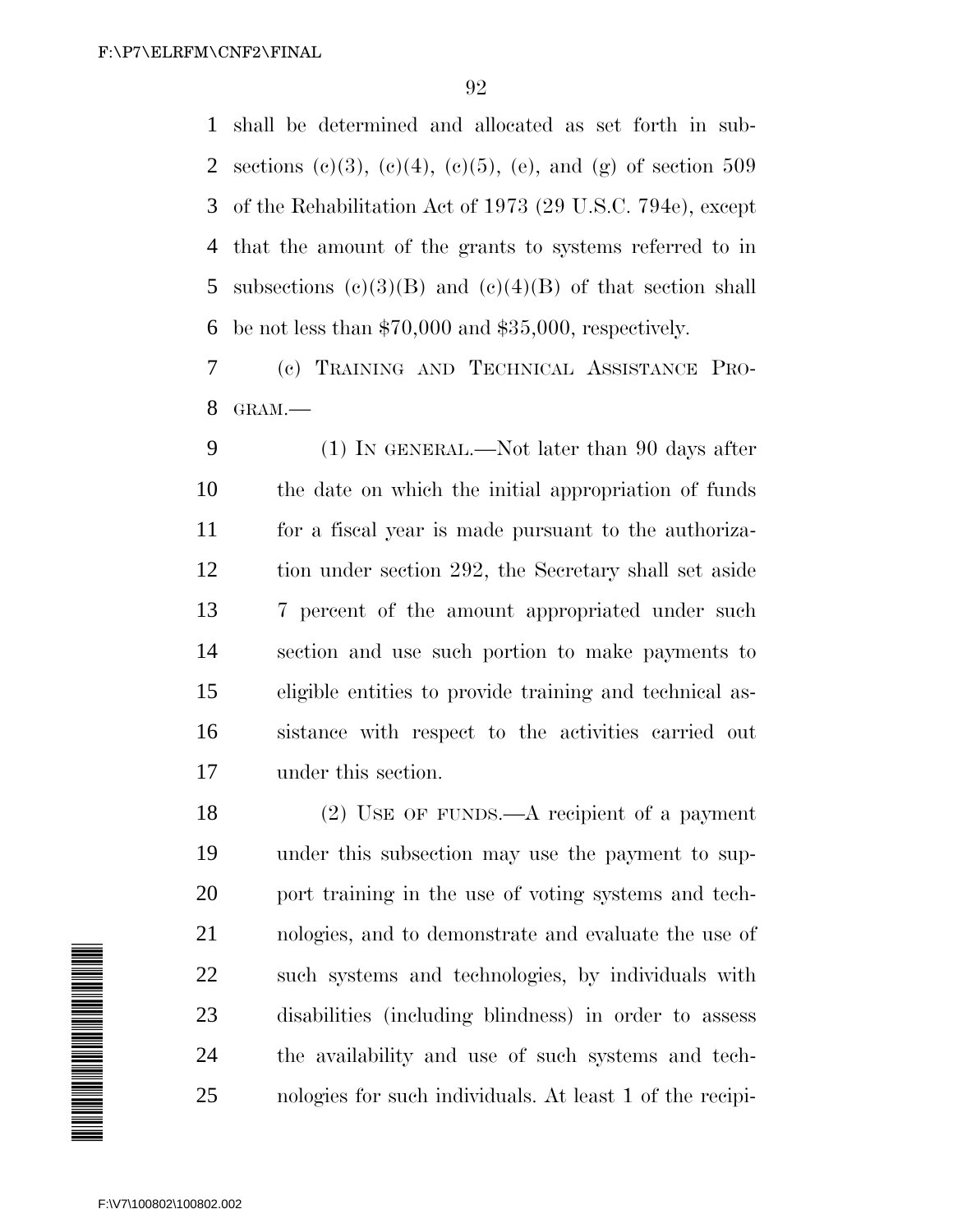|                | ents under this subsection shall use the payment to  |
|----------------|------------------------------------------------------|
| 2              | provide training and technical assistance for non-   |
| 3              | visual access.                                       |
| $\overline{4}$ | (3) ELIGIBILITY.—An entity is eligible to re-        |
| 5              | ceive a payment under this subsection if the entity— |

 (A) is a public or private nonprofit entity with demonstrated experience in voting issues for individuals with disabilities;

 (B) is governed by a board with respect to which the majority of its members are individ- uals with disabilities or family members of such individuals or individuals who are blind; and

 (C) submits to the Secretary an application at such time, in such manner, and containing such information as the Secretary may require.

### **SEC. 292. AUTHORIZATION OF APPROPRIATIONS.**

 (a) IN GENERAL.—In addition to any other amounts authorized to be appropriated under this subtitle, there are authorized to be appropriated \$10,000,000 for each of the fiscal years 2003, 2004, 2005, and 2006, and for each subsequent fiscal year such sums as may be nec- essary, for the purpose of making payments under section 291(a); except that none of the funds provided by this sub- section shall be used to initiate or otherwise participate in any litigation related to election-related disability ac-

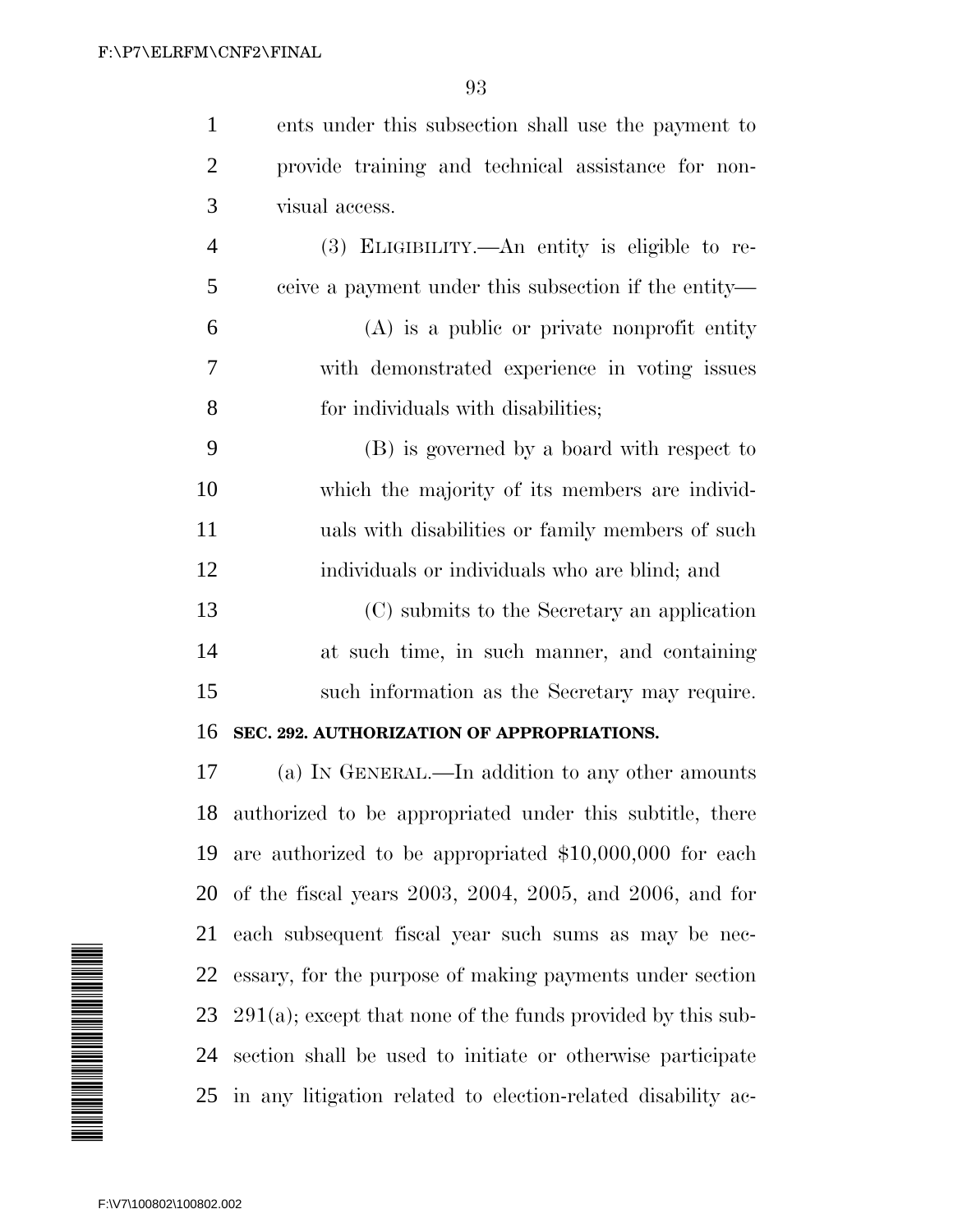cess, notwithstanding the general authorities that the pro- tection and advocacy systems are otherwise afforded under subtitle C of title I of the Developmental Disabilities As- sistance and Bill of Rights Act of 2000 (42 U.S.C. 15041 et seq.).

 (b) AVAILABILITY.—Any amounts appropriated pur- suant to the authority of this section shall remain avail-able until expended.

# **PART 6—NATIONAL STUDENT AND PARENT MOCK ELECTION SEC. 295. NATIONAL STUDENT AND PARENT MOCK ELEC-**

## **TION.**

 (a) IN GENERAL.—The Election Assistance Commis- sion is authorized to award grants to the National Student and Parent Mock Election, a national nonprofit, non- partisan organization that works to promote voter partici- pation in American elections to enable it to carry out voter education activities for students and their parents. Such activities may—

 (1) include simulated national elections at least 21 5 days before the actual election that permit partici- pation by students and parents from each of the 50 States in the United States, its territories, the Dis- trict of Columbia, and United States schools over-seas; and

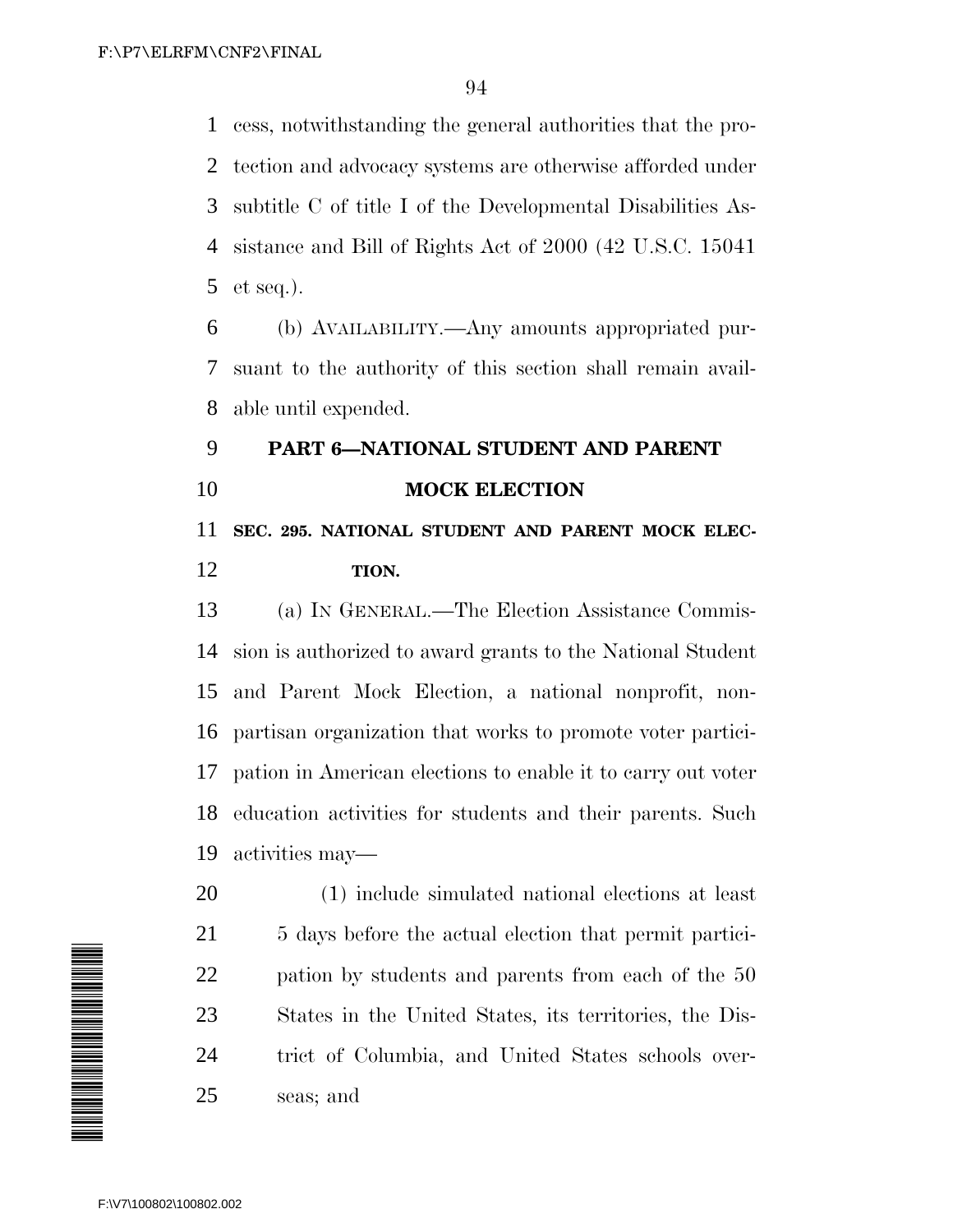| $\mathbf{1}$   | $(2)$ consist of —                                         |
|----------------|------------------------------------------------------------|
| $\overline{2}$ | (A) school forums and local cable call-in                  |
| 3              | shows on the national issues to be voted upon              |
| 4              | in an "issues forum";                                      |
| 5              | (B) speeches and debates before students                   |
| 6              | and parents by local candidates or stand-ins for           |
| 7              | such candidates;                                           |
| 8              | (C) quiz team competitions, mock press                     |
| 9              | conferences, and speech writing competitions;              |
| 10             | (D) weekly meetings to follow the course of                |
| 11             | the campaign; or                                           |
| 12             | (E) school and neighborhood campaigns to                   |
| 13             | increase voter turnout, including newsletters,             |
| 14             | posters, telephone chains, and transportation.             |
| 15             | (b) REQUIREMENT.—The National Student and Par-             |
| 16             | ent Mock Election shall present awards to outstanding      |
| 17             | student and parent mock election projects.                 |
| 18             | SEC. 296. AUTHORIZATION OF APPROPRIATIONS.                 |
| 19             | There are authorized to be appropriated to carry out       |
| 20             | the provisions of this subtitle $$200,000$ for fiscal year |
| 21             | 2003 and such sums as may be necessary for each of the     |
| 22             | 6 succeeding fiscal years.                                 |

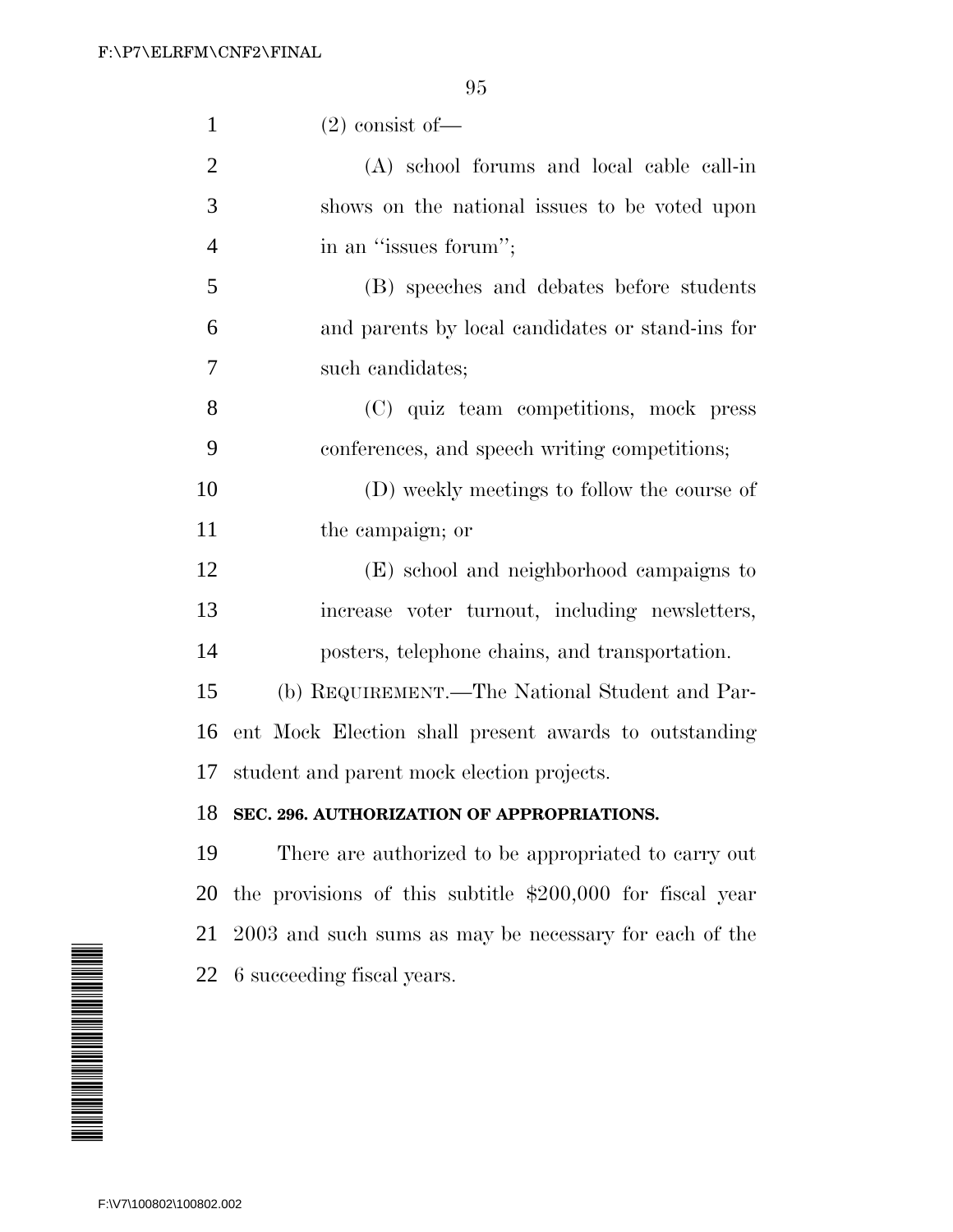# **TITLE III—UNIFORM AND NON- DISCRIMINATORY ELECTION TECHNOLOGY AND ADMINIS- TRATION REQUIREMENTS Subtitle A—Requirements**

# **SEC. 301. VOTING SYSTEMS STANDARDS.**

 (a) REQUIREMENTS.—Each voting system used in an election for Federal office shall meet the following require-ments:

- 10 (1) IN GENERAL.—
- (A) Except as provided in subparagraph (B), the voting system (including any lever vot- ing system, optical scanning voting system, or direct recording electronic system) shall—
- (i) permit the voter to verify (in a pri- vate and independent manner) the votes selected by the voter on the ballot before 18 the ballot is cast and counted;
- (ii) provide the voter with the oppor- tunity (in a private and independent man- ner) to change the ballot or correct any error before the ballot is cast and counted (including the opportunity to correct the error through the issuance of a replace-ment ballot if the voter was otherwise un-

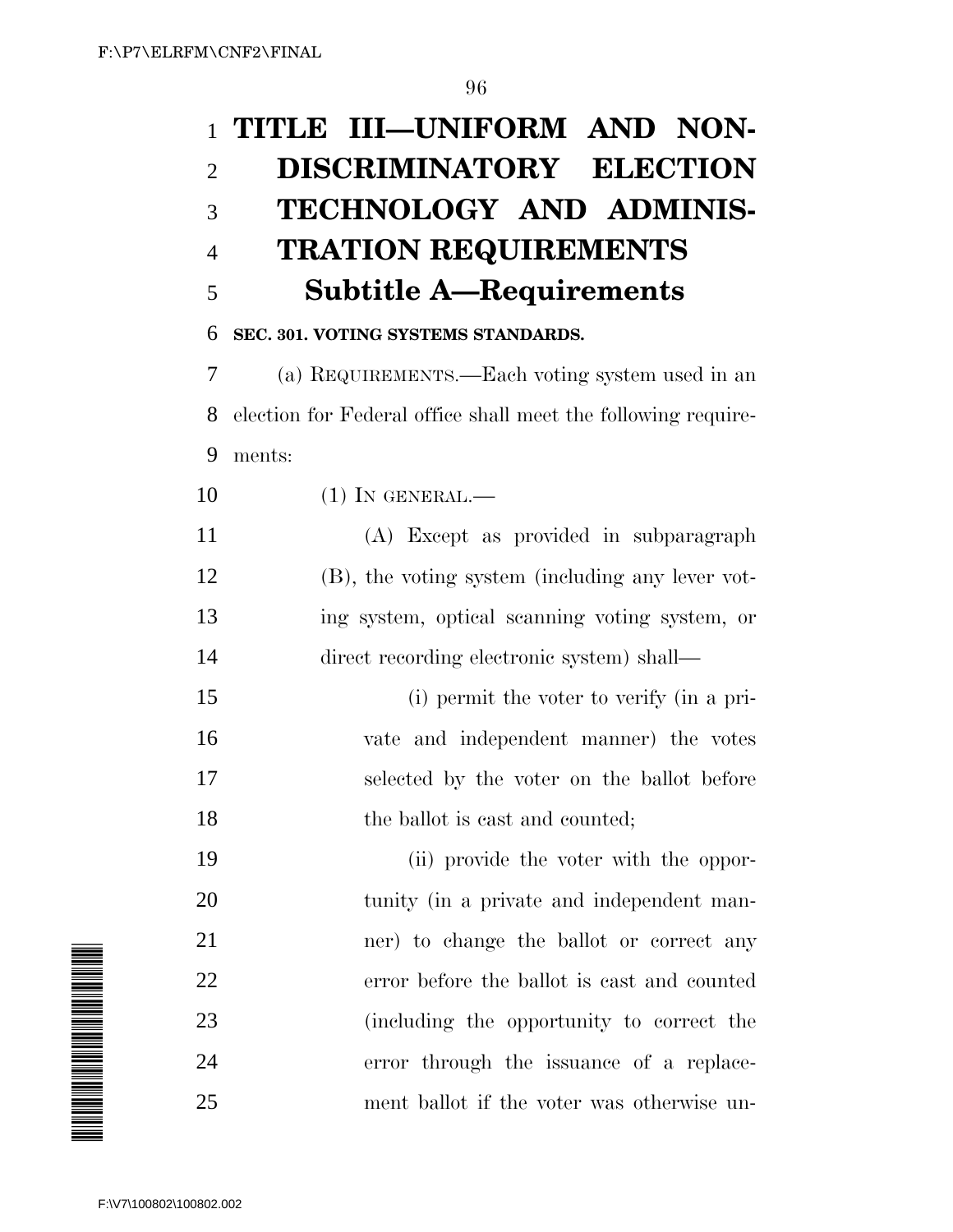| able to change the ballot or correct any          |
|---------------------------------------------------|
| error); and                                       |
| (iii) if the voter selects votes for more         |
| than 1 candidate for a single office—             |
| (I) notify the voter that the voter               |
| has selected more than 1 candidate                |
| for a single office on the ballot;                |
| (II) notify the voter before the                  |
| ballot is cast and counted of the effect          |
| of casting multiple votes for the office;         |
| and                                               |
| (III) provide the voter with the                  |
| opportunity to correct the ballot be-             |
| fore the ballot is cast and counted.              |
| (B) A State or jurisdiction that uses a           |
| paper ballot voting system, a punch card voting   |
| system, or a central count voting system (in-     |
| cluding mail-in absentee ballots and mail-in bal- |
| lots), may meet the requirements of subpara-      |
| graph (A)(iii) by—                                |
| (i) establishing a voter education pro-           |
| gram specific to that voting system that          |
| notifies each voter of the effect of casting      |
| multiple votes for an office; and                 |
|                                                   |

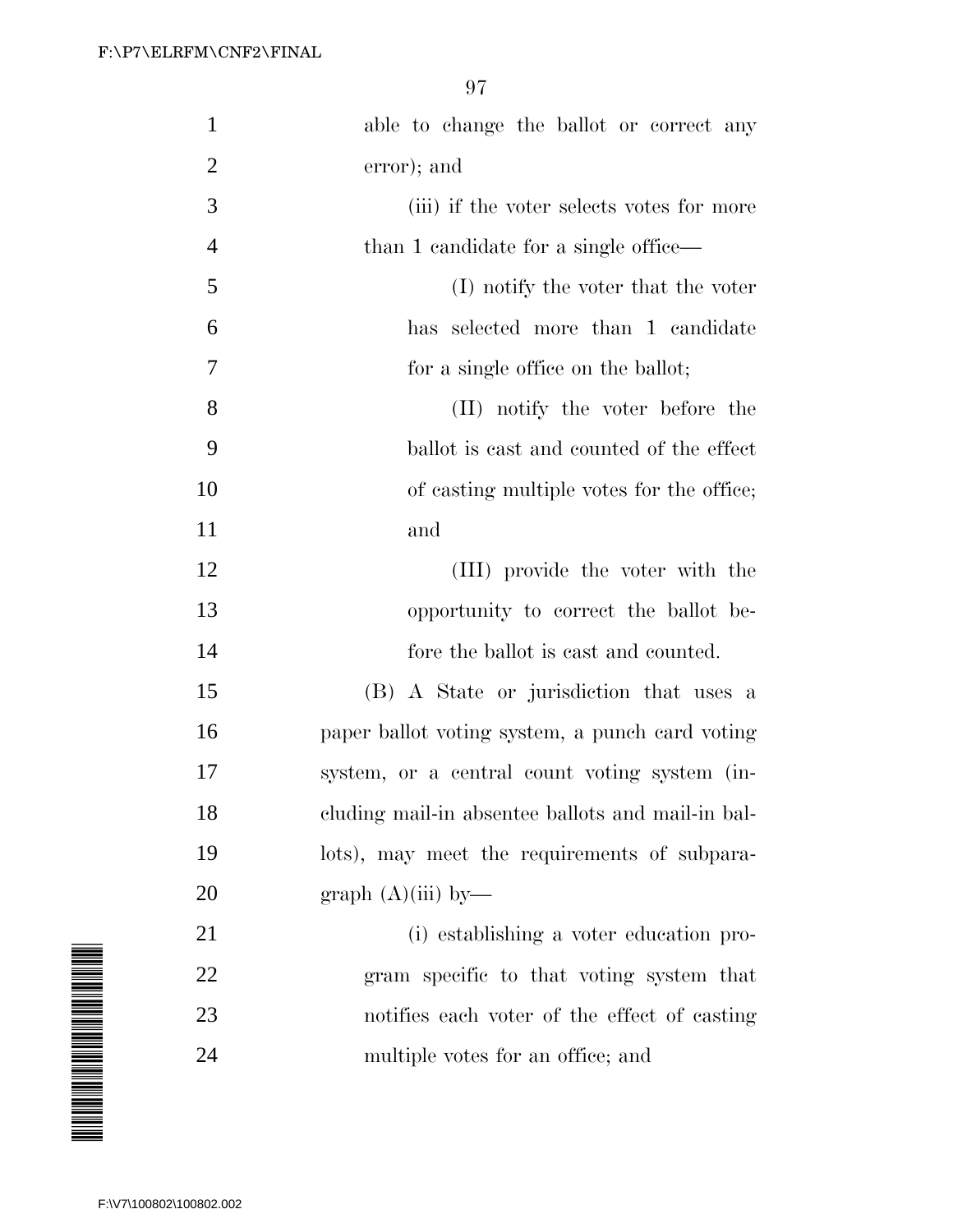| $\mathbf{1}$            | (ii) providing the voter with instruc-          |
|-------------------------|-------------------------------------------------|
| $\overline{2}$          | tions on how to correct the ballot before it    |
| 3                       | is east and counted (including instructions)    |
| 4                       | on how to correct the error through the         |
| 5                       | issuance of a replacement ballot if the         |
| 6                       | voter was otherwise unable to change the        |
| 7                       | ballot or correct any error).                   |
| 8                       | (C) The voting system shall ensure that         |
| 9                       | any notification required under this paragraph  |
| 10                      | preserves the privacy of the voter and the con- |
| 11                      | fidentiality of the ballot.                     |
| 12                      | $(2)$ AUDIT CAPACITY.—                          |
| 13                      | (A) IN GENERAL.—The voting system shall         |
| 14                      | produce a record with an audit capacity for     |
| 15                      | such system.                                    |
| 16                      | (B) MANUAL AUDIT CAPACITY.-                     |
| 17                      | (i) The voting system shall produce a           |
| 18                      | permanent paper record with a manual            |
| 19                      | audit capacity for such system.                 |
| 20                      | (ii) The voting system shall provide            |
| 21                      | the voter with an opportunity to change         |
| 22                      | the ballot or correct any error before the      |
| 23                      | permanent paper record is produced.             |
| 24                      | (iii) The paper record produced under           |
| 25                      | subparagraph (A) shall be available as an       |
|                         |                                                 |
| F:\V7\100802\100802.002 |                                                 |

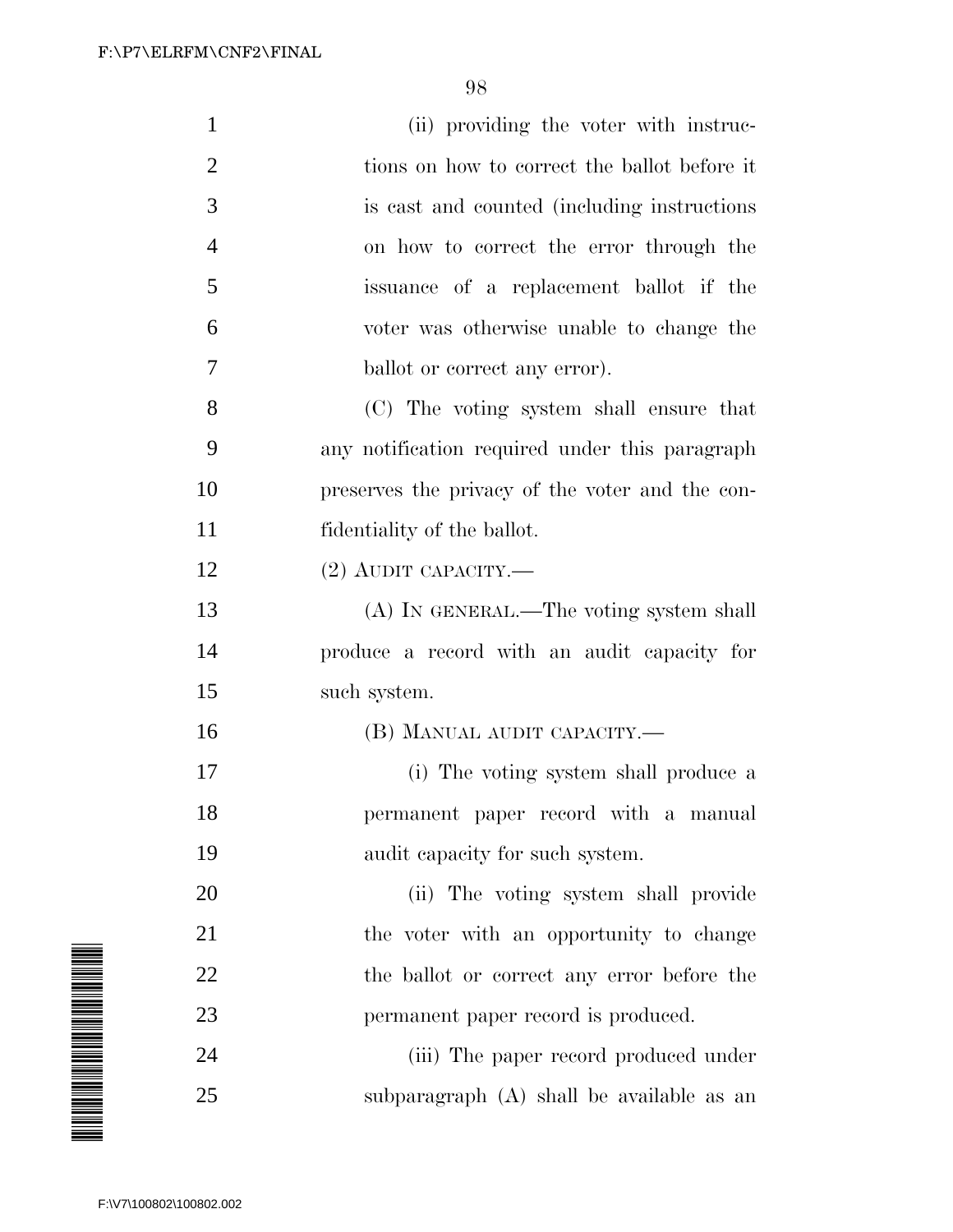| $\mathbf{1}$            | official record for any recount conducted             |
|-------------------------|-------------------------------------------------------|
| $\overline{2}$          | with respect to any election in which the             |
| 3                       | system is used.                                       |
| 4                       | (3) ACCESSIBILITY FOR INDIVIDUALS WITH DIS-           |
| 5                       | ABILITIES.—The voting system shall—                   |
| 6                       | (A) be accessible for individuals with dis-           |
| 7                       | abilities, including nonvisual accessibility for the  |
| 8                       | blind and visually impaired, in a manner that         |
| 9                       | provides the same opportunity for access and          |
| 10                      | participation (including privacy and independ-        |
| 11                      | ence) as for other voters;                            |
| 12                      | (B) satisfy the requirement of subpara-               |
| 13                      | graph (A) through the use of at least 1 direct        |
| 14                      | recording electronic voting system or other vot-      |
| 15                      | ing system equipped for individuals with disabil-     |
| 16                      | ities at each polling place; and                      |
| 17                      | (C) if purchased with funds made available            |
| 18                      | under title II on or after January 1, 2007, meet      |
| 19                      | the voting system standards for disability access     |
| 20                      | (as outlined in this paragraph).                      |
| 21                      | (4) ALTERNATIVE LANGUAGE ACCESSIBILITY.-              |
| 22                      | The voting system shall provide alternative language  |
| 23                      | accessibility pursuant to the requirements of section |
| 24                      | 203 of the Voting Rights Act of 1965 (42 U.S.C.       |
| 25                      | $1973aa-1a$ ).                                        |
|                         |                                                       |
|                         |                                                       |
| F:\V7\100802\100802.002 |                                                       |

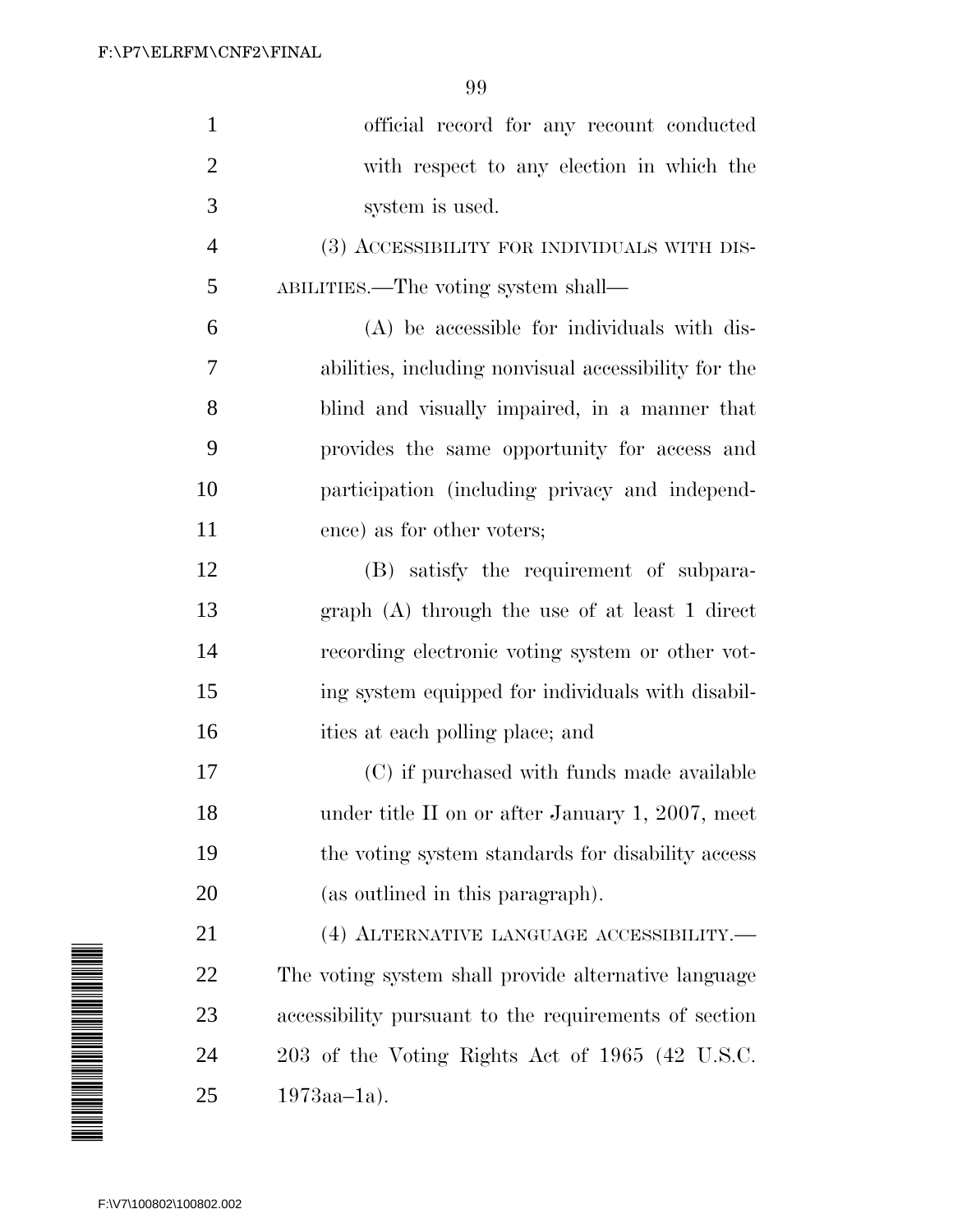(5) ERROR RATES.—The error rate of the vot- ing system in counting ballots (determined by taking into account only those errors which are attributable to the voting system and not attributable to an act of the voter) shall comply with the error rate stand- ards established under section 3.2.1 of the voting systems standards issued by the Federal Election Commission which are in effect on the date of the enactment of this Act.

 (6) UNIFORM DEFINITION OF WHAT CON- STITUTES A VOTE.—Each State shall adopt uniform and nondiscriminatory standards that define what constitutes a vote and what will be counted as a vote for each category of voting system used in the State. (b) VOTING SYSTEM DEFINED.—In this section, the term ''voting system'' means—

 (1) the total combination of mechanical, electromechanical, or electronic equipment (including the software, firmware, and documentation required to program, control, and support the equipment) 21 that is used—

22 (A) to define ballots;

23 (B) to cast and count votes;

 (C) to report or display election results; and

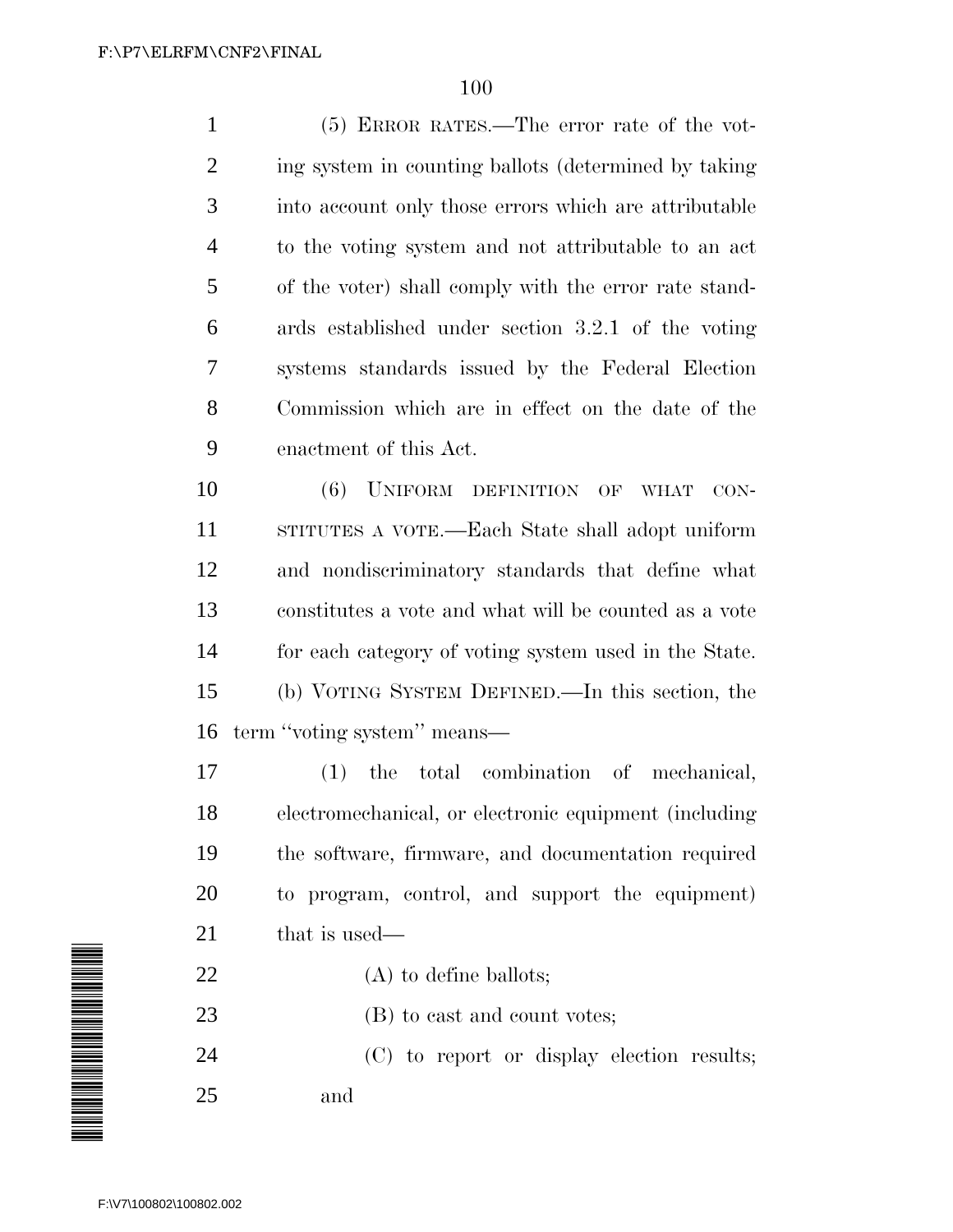| $\mathbf{1}$                                                                                                         | (D) to maintain and produce any audit                  |
|----------------------------------------------------------------------------------------------------------------------|--------------------------------------------------------|
| $\overline{2}$                                                                                                       | trail information; and                                 |
| 3                                                                                                                    | (2) the practices and associated documentation         |
| $\overline{4}$                                                                                                       | $used$ —                                               |
| 5                                                                                                                    | (A) to identify system components and ver-             |
| 6                                                                                                                    | sions of such components;                              |
| 7                                                                                                                    | (B) to test the system during its develop-             |
| 8                                                                                                                    | ment and maintenance;                                  |
| 9                                                                                                                    | (C) to maintain records of system errors               |
| 10                                                                                                                   | and defects;                                           |
| 11                                                                                                                   | (D) to determine specific system changes               |
| 12                                                                                                                   | to be made to a system after the initial quali-        |
| 13                                                                                                                   | fication of the system; and                            |
| 14                                                                                                                   | (E) to make available any materials to the             |
| 15                                                                                                                   | voter (such as notices, instructions, forms, or        |
| 16                                                                                                                   | paper ballots).                                        |
| 17                                                                                                                   | (c) CONSTRUCTION.—                                     |
| 18                                                                                                                   | (1) IN GENERAL.—Nothing in this section shall          |
| 19                                                                                                                   | construed to prohibit a State or jurisdiction<br>be    |
| 20                                                                                                                   | which used a particular type of voting system in the   |
| 21                                                                                                                   | elections for Federal office held in November 2000     |
| 22                                                                                                                   | from using the same type of system after the effec-    |
| A MANA ANG ANG Ang mga matatagpay ng mga matatagpay ng mga matatagpay ng mga matatagpay ng mga matatagpay ng m<br>23 | tive date of this section, so long as the system meets |
| 24                                                                                                                   | or is modified to meet the requirements of this sec-   |
| 25                                                                                                                   | tion.                                                  |
|                                                                                                                      |                                                        |
| F:\V7\100802\100802.002                                                                                              |                                                        |

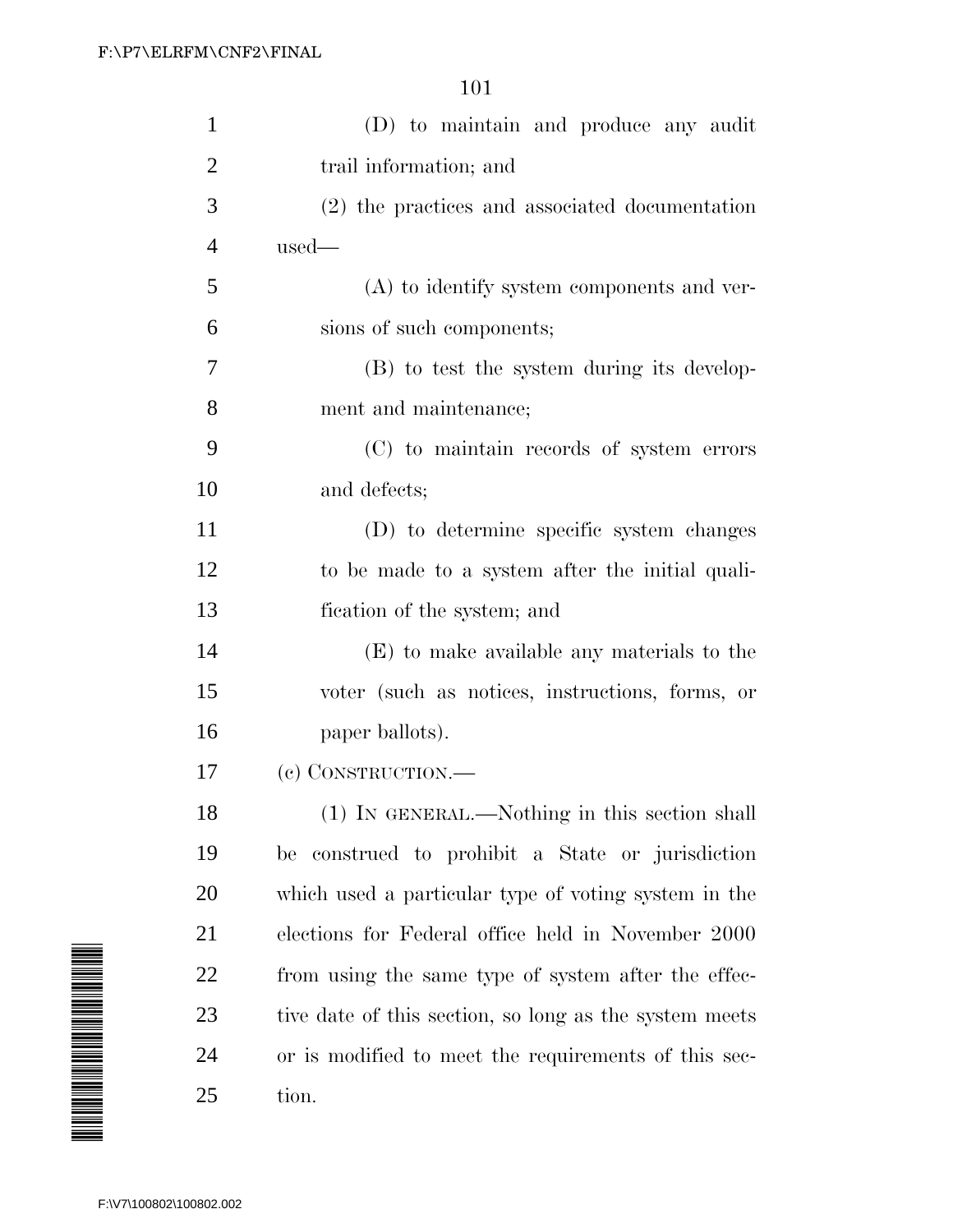(2) PROTECTION OF PAPER BALLOT VOTING 2 SYSTEMS.—For purposes of subsection  $(a)(1)(A)(i)$ , the term ''verify'' may not be defined in a manner that makes it impossible for a paper ballot voting system to meet the requirements of such subsection or to be modified to meet such requirements.

 (d) EFFECTIVE DATE.—Each State and jurisdiction shall be required to comply with the requirements of this section on and after January 1, 2006.

# **SEC. 302. PROVISIONAL VOTING AND VOTING INFORMA-TION REQUIREMENTS.**

 (a) PROVISIONAL VOTING REQUIREMENTS.—If an individual declares that such individual is a registered voter in the jurisdiction in which the individual desires to vote and that the individual is eligible to vote in an election for Federal office, but the name of the individual does not appear on the official list of eligible voters for the polling place or an election official asserts that the individual is not eligible to vote, such individual shall be permitted to cast a provisional ballot as follows:

 (1) An election official at the polling place shall notify the individual that the individual may cast a provisional ballot in that election.

 (2) The individual shall be permitted to cast a provisional ballot at that polling place upon the exe-

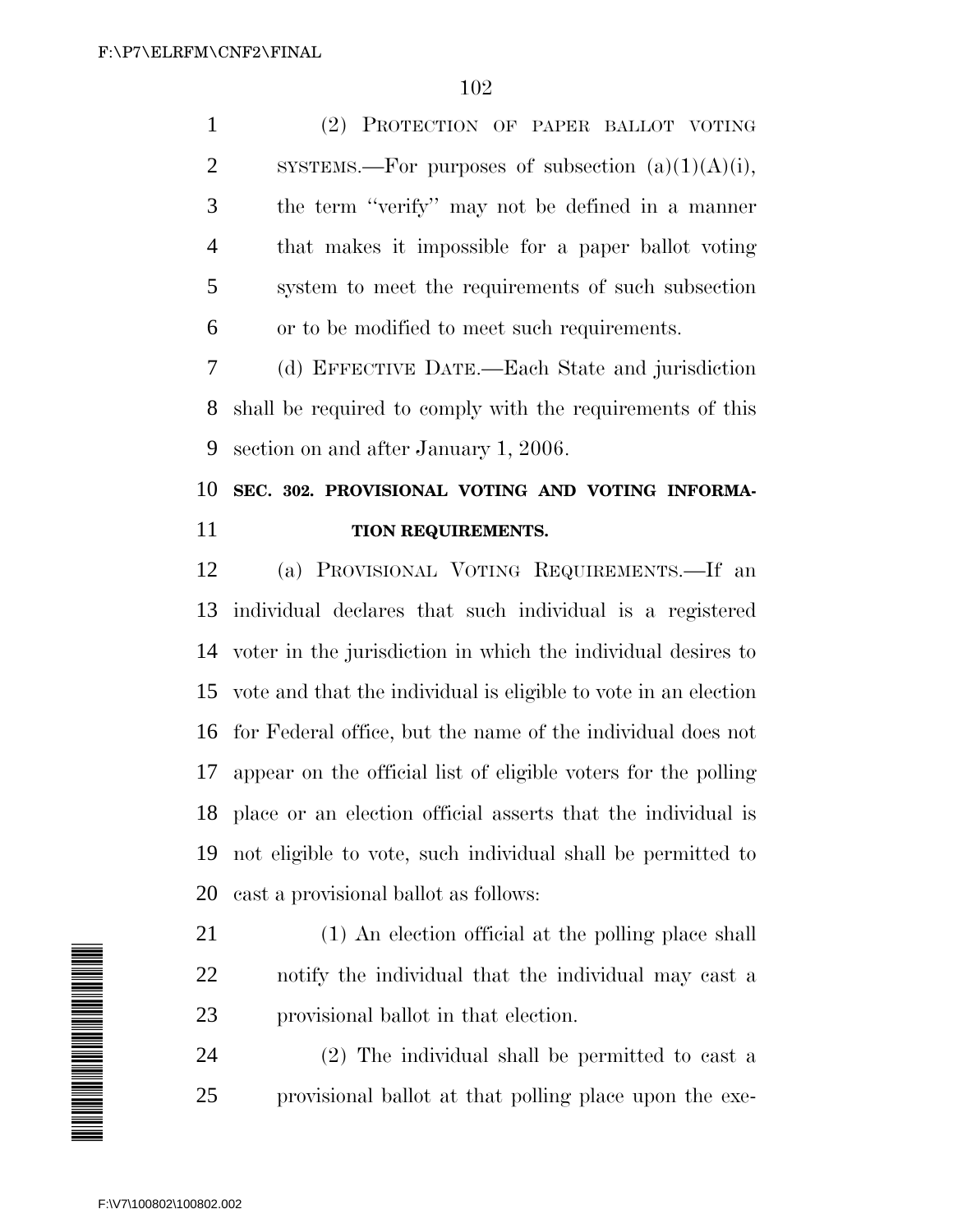| $\mathbf{1}$   | cution of a written affirmation by the individual be-    |
|----------------|----------------------------------------------------------|
| $\overline{2}$ | fore an election official at the polling place stating   |
| 3              | that the individual is—                                  |
| $\overline{4}$ | $(A)$ a registered voter in the jurisdiction in          |
| 5              | which the individual desires to vote; and                |
| 6              | (B) eligible to vote in that election.                   |
| 7              | (3) An election official at the polling place shall      |
| 8              | transmit the ballot cast by the individual or the        |
| 9              | voter information contained in the written affirma-      |
| 10             | tion executed by the individual under paragraph (2)      |
| 11             | to an appropriate State or local election official for   |
| 12             | prompt verification under paragraph (4).                 |
| 13             | (4) If the appropriate State or local election of-       |
| 14             | ficial to whom the ballot or voter information is        |
| 15             | transmitted under paragraph (3) determines that          |
| 16             | the individual is eligible under State law to vote, the  |
| 17             | individual's provisional ballot shall be counted as a    |
| 18             | vote in that election in accordance with State law.      |
| 19             | $(5)(A)$ At the time that an individual casts a          |
| 20             | provisional ballot, the appropriate State or local elec- |
| 21             | tion official shall give the individual written informa- |
| 22             | tion that states that any individual who casts a pro-    |
| 23             | visional ballot will be able to ascertain under the sys- |
| 24             |                                                          |

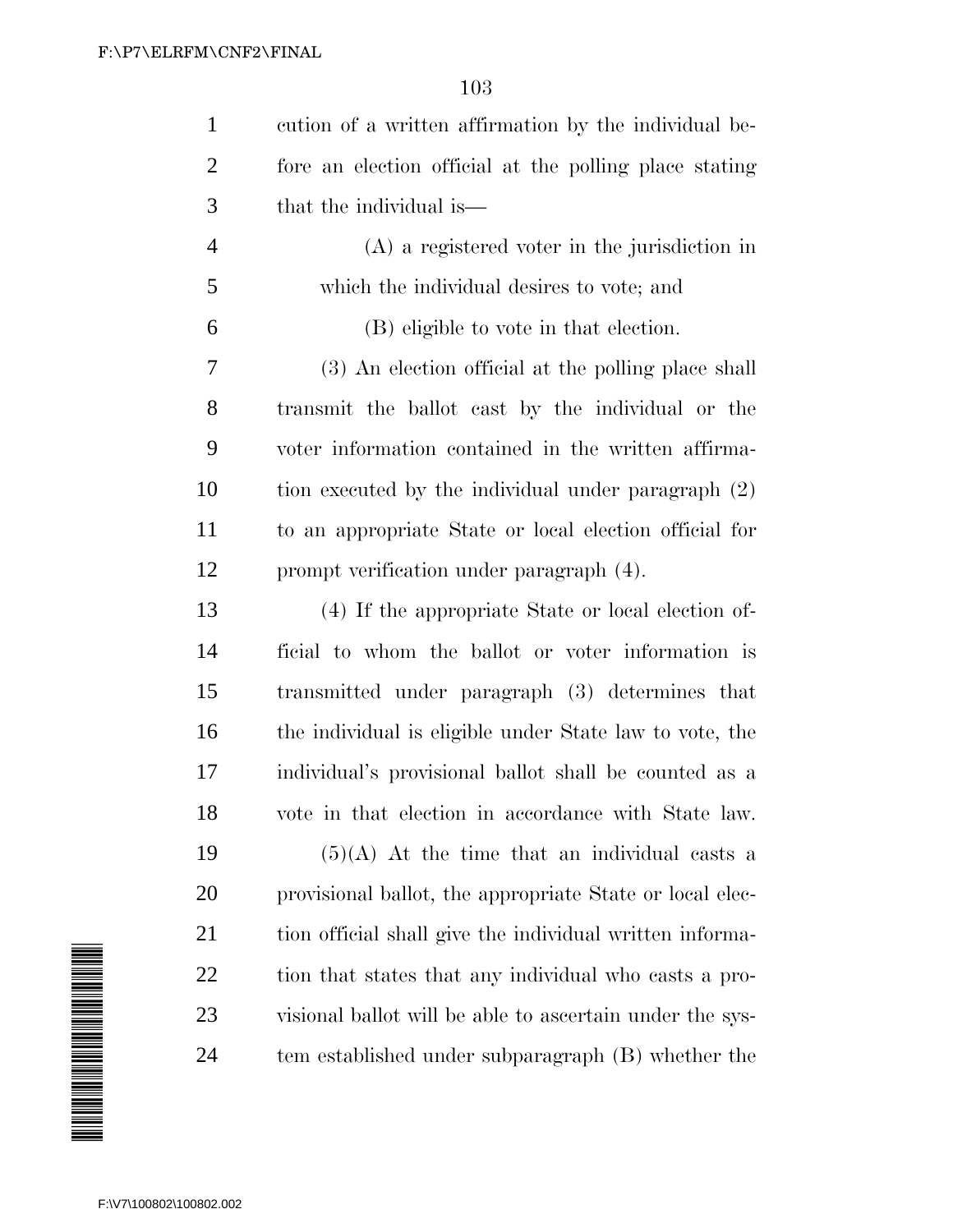vote was counted, and, if the vote was not counted, 2 the reason that the vote was not counted.

 (B) The appropriate State or local election offi- cial shall establish a free access system (such as a toll-free telephone number or an Internet website) that any individual who casts a provisional ballot may access to discover whether the vote of that indi- vidual was counted, and, if the vote was not counted, the reason that the vote was not counted.

 States described in section 4(b) of the National Voter Reg- istration Act of 1993 (42 U.S.C. 1973gg–2(b)) may meet the requirements of this subsection using voter registra- tion procedures established under applicable State law. The appropriate State or local official shall establish and maintain reasonable procedures necessary to protect the security, confidentiality, and integrity of personal informa- tion collected, stored, or otherwise used by the free access system established under paragraph (5)(B). Access to in- formation about an individual provisional ballot shall be restricted to the individual who cast the ballot.

21 (b) VOTING INFORMATION REQUIREMENTS.—

22 (1) PUBLIC POSTING ON ELECTION DAY.—The appropriate State or local election official shall cause voting information to be publicly posted at each poll-

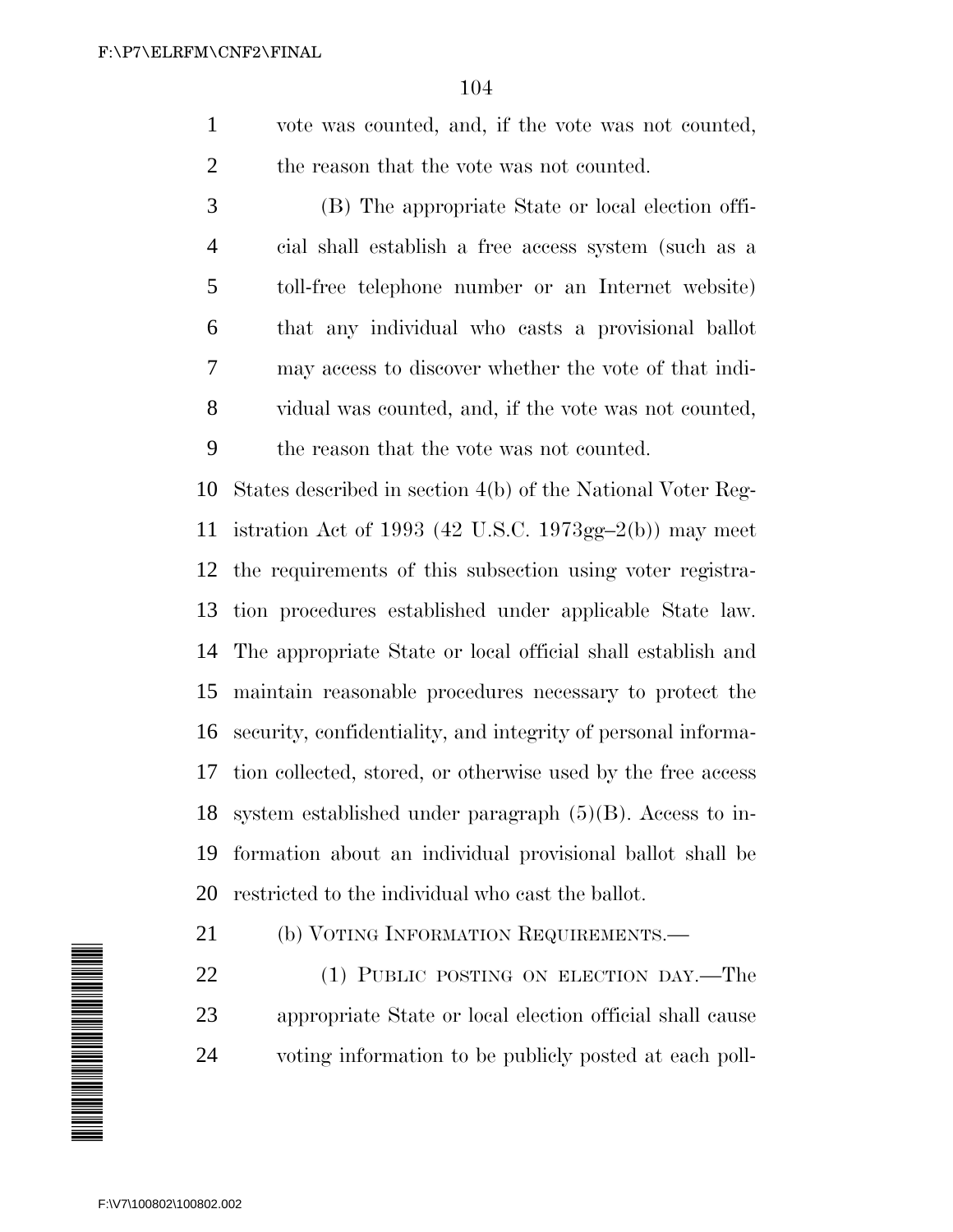| $\mathbf{1}$   | ing place on the day of each election for Federal of- |
|----------------|-------------------------------------------------------|
| $\overline{2}$ | fice.                                                 |
| 3              | (2) VOTING INFORMATION DEFINED. In this               |
| $\overline{4}$ | section, the term "voting information" means—         |
| 5              | (A) a sample version of the ballot that will          |
| 6              | be used for that election;                            |
| 7              | (B) information regarding the date of the             |
| 8              | election and the hours during which polling           |
| 9              | places will be open;                                  |
| 10             | (C) instructions on how to vote, including            |
| 11             | how to cast a vote and how to cast a provisional      |
| 12             | ballot;                                               |
| 13             | (D) instructions for mail-in registrants and          |
| 14             | first-time voters under section $303(b)$ ;            |
| 15             | (E) general information on voting rights              |
| 16             | under applicable Federal and State laws, in-          |
| 17             | cluding information on the right of an indi-          |
| 18             | vidual to cast a provisional ballot and instruc-      |
| 19             | tions on how to contact the appropriate officials     |
| 20             | if these rights are alleged to have been violated;    |
| 21             | and                                                   |
| 22             | (F) general information on Federal and                |
| 23             | State laws regarding prohibitions on acts of          |
| 24             | fraud and misrepresentation.                          |

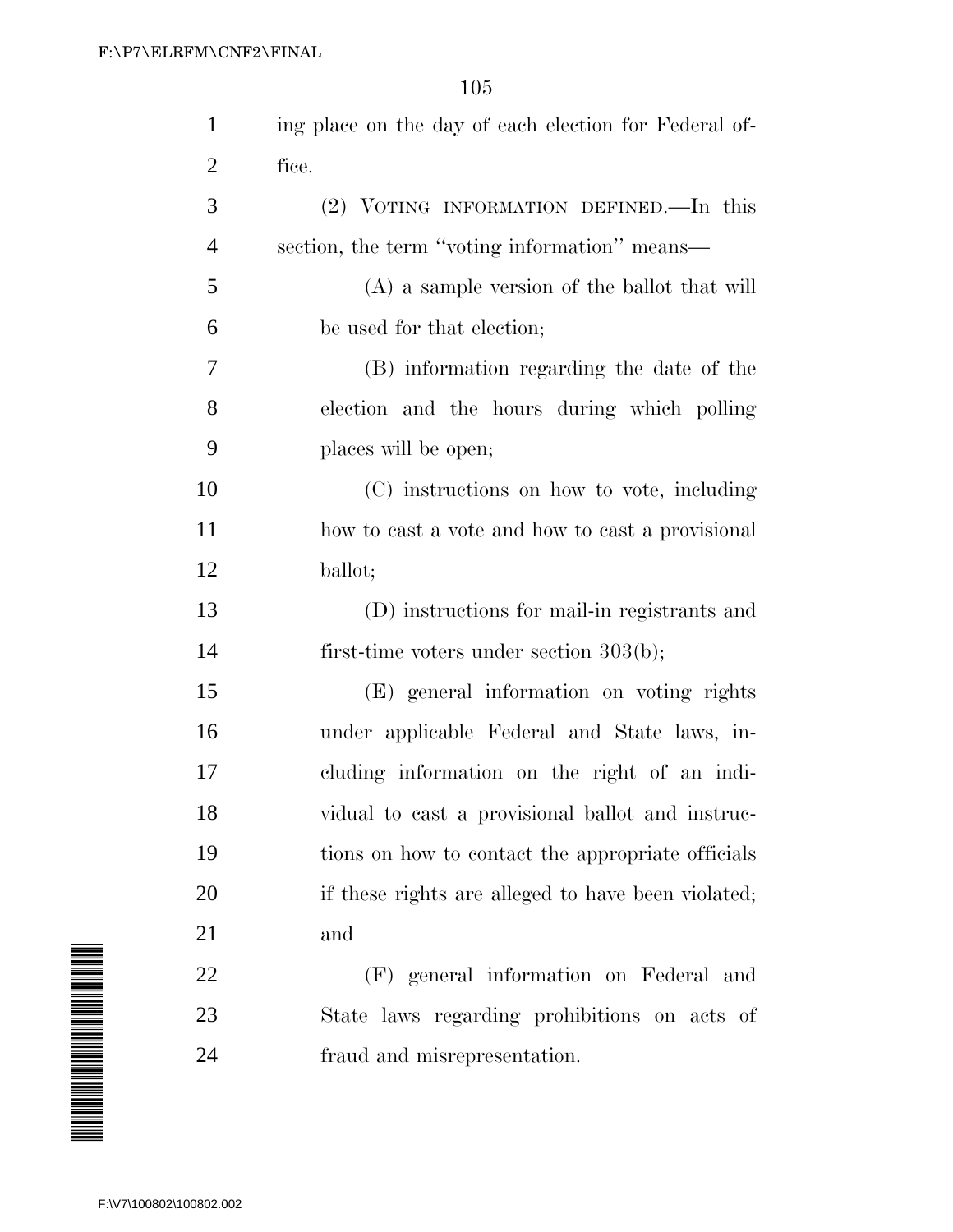(c) VOTERS WHO VOTE AFTER THE POLLS CLOSE.— Any individual who votes in an election for Federal office as a result of a Federal or State court order or any other order extending the time established for closing the polls by a State law in effect 10 days before the date of that election may only vote in that election by casting a provi- sional ballot under subsection (a). Any such ballot cast under the preceding sentence shall be separated and held apart from other provisional ballots cast by those not af-fected by the order.

 (d) EFFECTIVE DATE FOR PROVISIONAL VOTING AND VOTING INFORMATION.—Each State and jurisdiction shall be required to comply with the requirements of this section on and after January 1, 2004.

 **SEC. 303. COMPUTERIZED STATEWIDE VOTER REGISTRA- TION LIST REQUIREMENTS AND REQUIRE- MENTS FOR VOTERS WHO REGISTER BY MAIL.**

 (a) COMPUTERIZED STATEWIDE VOTER REGISTRA-TION LIST REQUIREMENTS.—

21 (1) IMPLEMENTATION.—

 (A) IN GENERAL.—Except as provided in subparagraph (B), each State, acting through the chief State election official, shall implement, in a uniform and nondiscriminatory manner, a

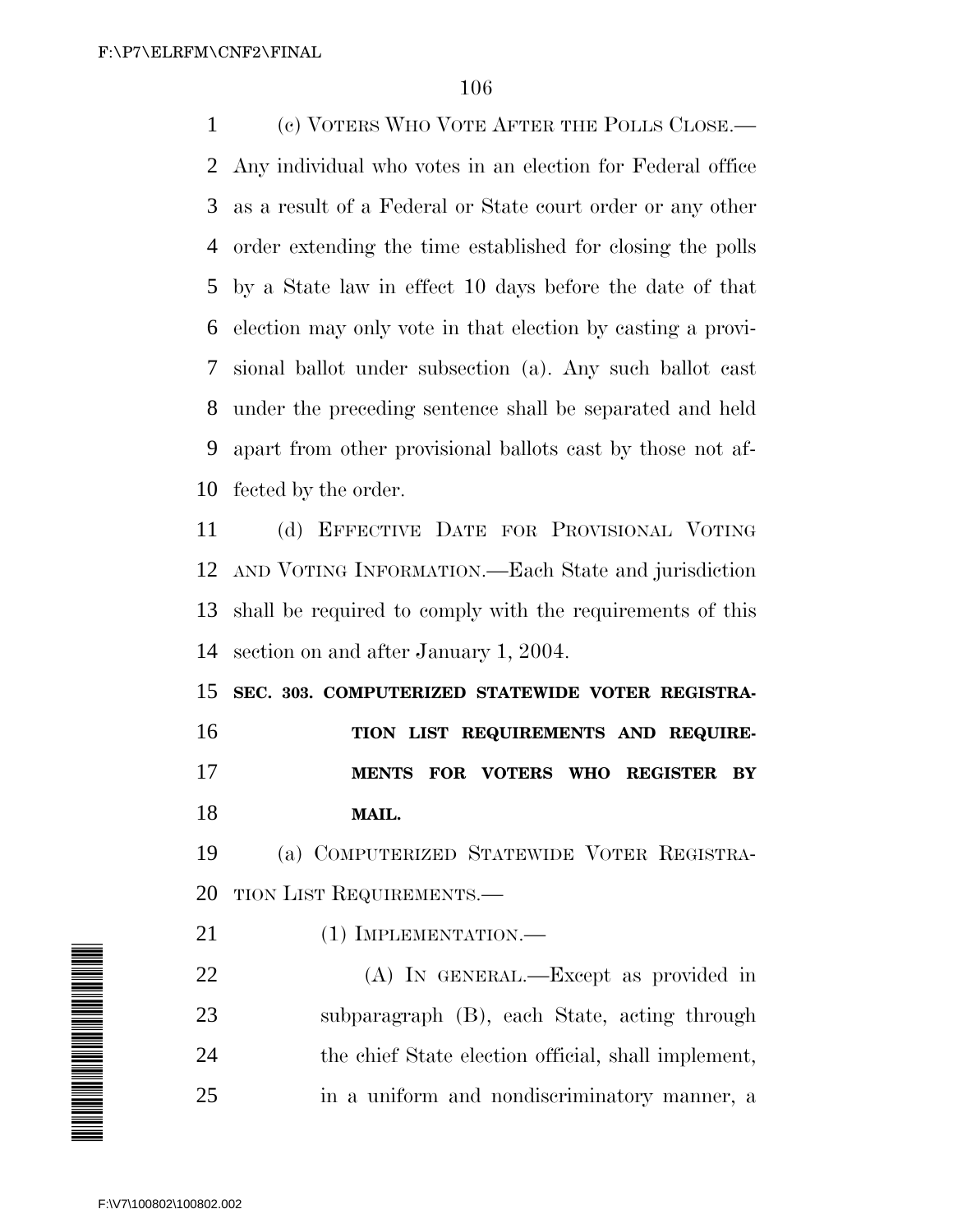| $\mathbf{1}$   | single, uniform, official, centralized, interactive |
|----------------|-----------------------------------------------------|
| $\overline{2}$ | computerized statewide voter registration list      |
| 3              | defined, maintained, and administered at the        |
| $\overline{4}$ | State level that contains the name and registra-    |
| 5              | tion information of every legally registered voter  |
| 6              | in the State and assigns a unique identifier to     |
| $\overline{7}$ | each legally registered voter in the State (in      |
| 8              | this subsection referred to as the "computerized"   |
| 9              | list"), and includes the following:                 |
| 10             | (i) The computerized list shall serve               |
| 11             | as the single system for storing and man-           |
| 12             | aging the official list of registered voters        |
| 13             | throughout the State.                               |
| 14             | (ii) The computerized list contains the             |
| 15             | name and registration information of every          |
| 16             | legally registered voter in the State.              |
| 17             | (iii) Under the computerized list, a                |
| 18             | unique identifier is assigned to each legally       |
| 19             | registered voter in the State.                      |
| 20             | (iv) The computerized list shall be co-             |
| 21             | ordinated with other agency databases               |
| 22             | within the State.                                   |
| 23             | (v) Any election official in the State,             |
| 24             | including any local election official, may          |
| 25             | obtain immediate electronic access to the           |

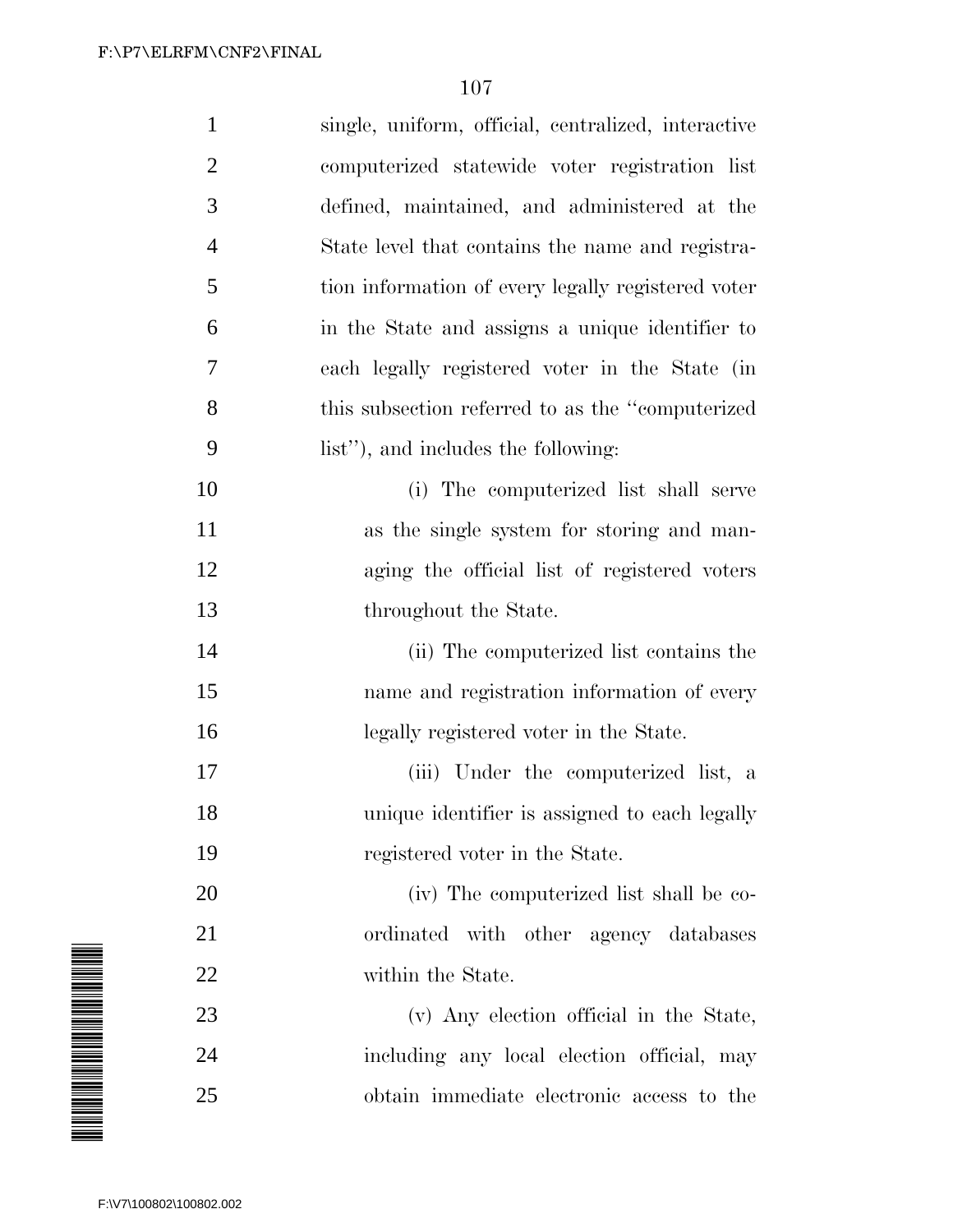| $\mathbf 1$                            | information contained in the computerized          |
|----------------------------------------|----------------------------------------------------|
| 2                                      | list.                                              |
| 3                                      | (vi) All voter registration information            |
| 4                                      | obtained by any local election official in the     |
| 5                                      | State shall be electronically entered into         |
| 6                                      | the computerized list on an expedited basis        |
| 7                                      | at the time the information is provided to         |
| 8                                      | the local official.                                |
| 9                                      | (vii) The chief State election official            |
| 10                                     | shall provide such support as may be re-           |
| 11                                     | quired so that local election officials are        |
| 12                                     | able to enter information as described in          |
| 13                                     | clause (vi).                                       |
| 14                                     | (viii) The computerized list shall serve           |
| 15                                     | as the official voter registration list for the    |
| 16                                     | conduct of all elections for Federal office        |
| 17                                     | in the State.                                      |
| 18                                     | (B) EXCEPTION.—The requirement under               |
| 19                                     | subparagraph (A) shall not apply to a State in     |
| 20                                     | which, under a State law in effect continuously    |
| 21                                     | on and after the date of the enactment of this     |
| 22                                     | Act, there is no voter registration requirement    |
| 23                                     | for individuals in the State with respect to elec- |
| A MARTIN AN DI BIRTHA MARTIN ANN<br>24 | tions for Federal office.                          |
| 25                                     | (2) COMPUTERIZED LIST MAINTENANCE.—                |
|                                        |                                                    |
| F:\V7\100802\100802.002                |                                                    |

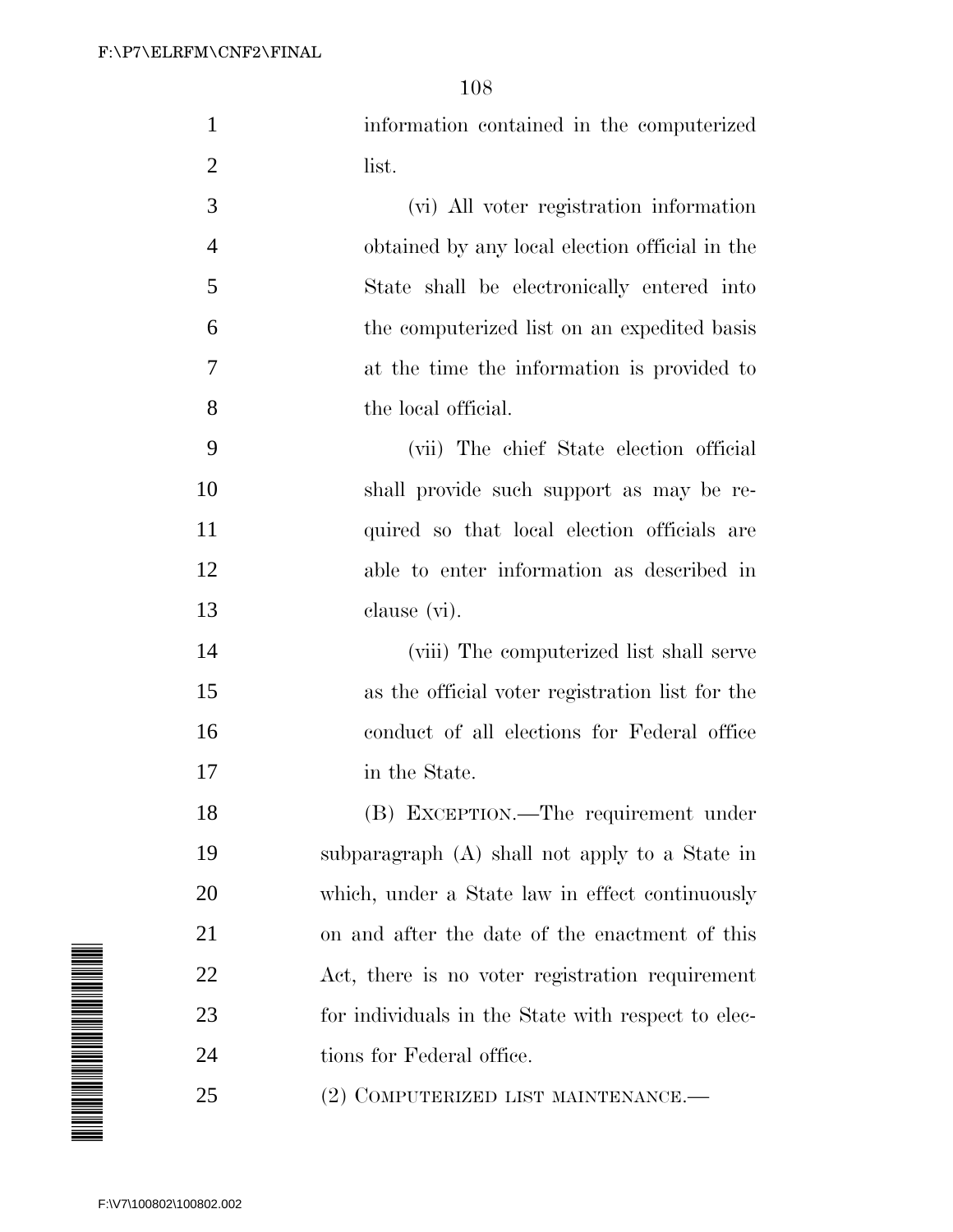| $\mathbf{1}$   | (A) IN GENERAL.—The appropriate State               |
|----------------|-----------------------------------------------------|
| $\overline{2}$ | or local election official shall perform list main- |
| 3              | tenance with respect to the computerized list on    |
| $\overline{4}$ | a regular basis as follows:                         |
| 5              | (i) If an individual is to be removed               |
| 6              | from the computerized list, such individual         |
| 7              | shall be removed in accordance with the             |
| 8              | provisions of the National Voter Registra-          |
| 9              | tion Act of 1993 (42 U.S.C. 1973gg et               |
| 10             | seq.), including subsections (a)(4), (c)(2),        |
| 11             | (d), and (e) of section 8 of such Act $(42)$        |
| 12             | $U.S.C. 1973gg-6$ ).                                |
| 13             | (ii) For purposes of removing names                 |
| 14             | of ineligible voters from the official list of      |
| 15             | eligible voters—                                    |
| 16             | (I) under section $8(a)(3)(B)$ of                   |
| 17             | such Act (42 U.S.C. 1973gg-                         |
| 18             | $6(a)(3)(B)$ , the State shall coordinate           |
| 19             | the computerized list with State agen-              |
| 20             | cy records on felony status; and                    |
| 21             | (II) by reason of the death of the                  |
| 22             | registrant under section $8(a)(4)(A)$ of            |
| 23             | Act (42 U.S.C. 1973gg-<br>such                      |
| 24             | $6(a)(4)(A)$ , the State shall coordinate           |

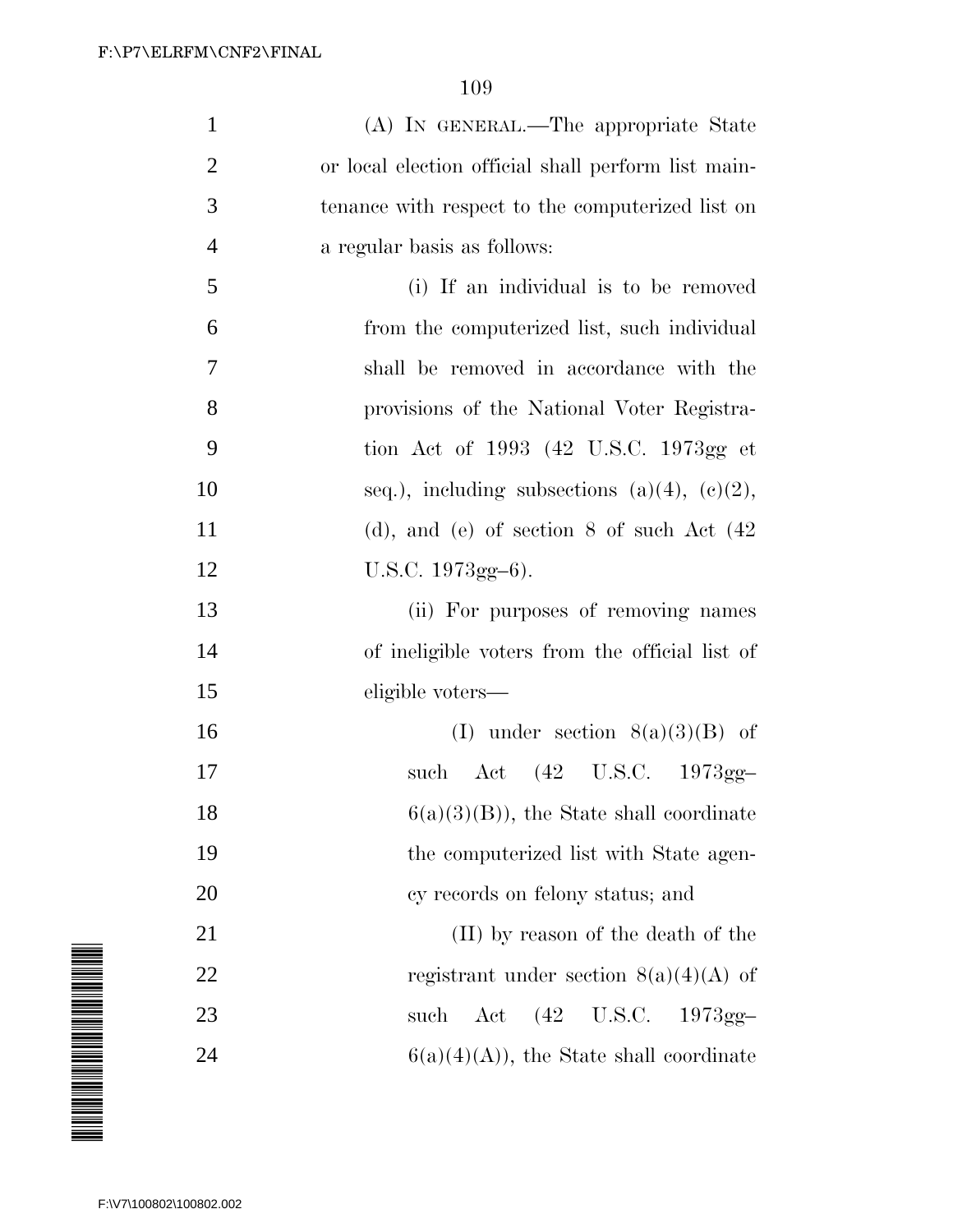| $\mathbf{1}$   | the computerized list with State agen-              |
|----------------|-----------------------------------------------------|
| $\overline{2}$ | cy records on death.                                |
| 3              | (iii) Notwithstanding the preceding                 |
| $\overline{4}$ | provisions of this subparagraph, if a State         |
| 5              | is described in section $4(b)$ of the National      |
| 6              | Voter Registration Act of 1993 (42 U.S.C.           |
| $\overline{7}$ | $1973gg-2(b)$ , that State shall remove the         |
| 8              | names of ineligible voters from the comput-         |
| 9              | erized list in accordance with State law.           |
| 10             | (B) CONDUCT.—The list maintenance per-              |
| 11             | formed under subparagraph (A) shall be con-         |
| 12             | ducted in a manner that ensures that—               |
| 13             | (i) the name of each registered voter               |
| 14             | appears in the computerized list;                   |
| 15             | (ii) only voters who are not registered             |
| 16             | or who are not eligible to vote are removed         |
| 17             | from the computerized list; and                     |
| 18             | (iii) duplicate names are eliminated                |
| 19             | from the computerized list.                         |
| 20             | (3) TECHNOLOGICAL SECURITY OF COMPUTER-             |
| 21             | IZED LIST.—The appropriate State or local official  |
| 22             | shall provide adequate technological security meas- |
| 23             | ures to prevent the unauthorized access to the com- |
| 24             | puterized list established under this section.      |

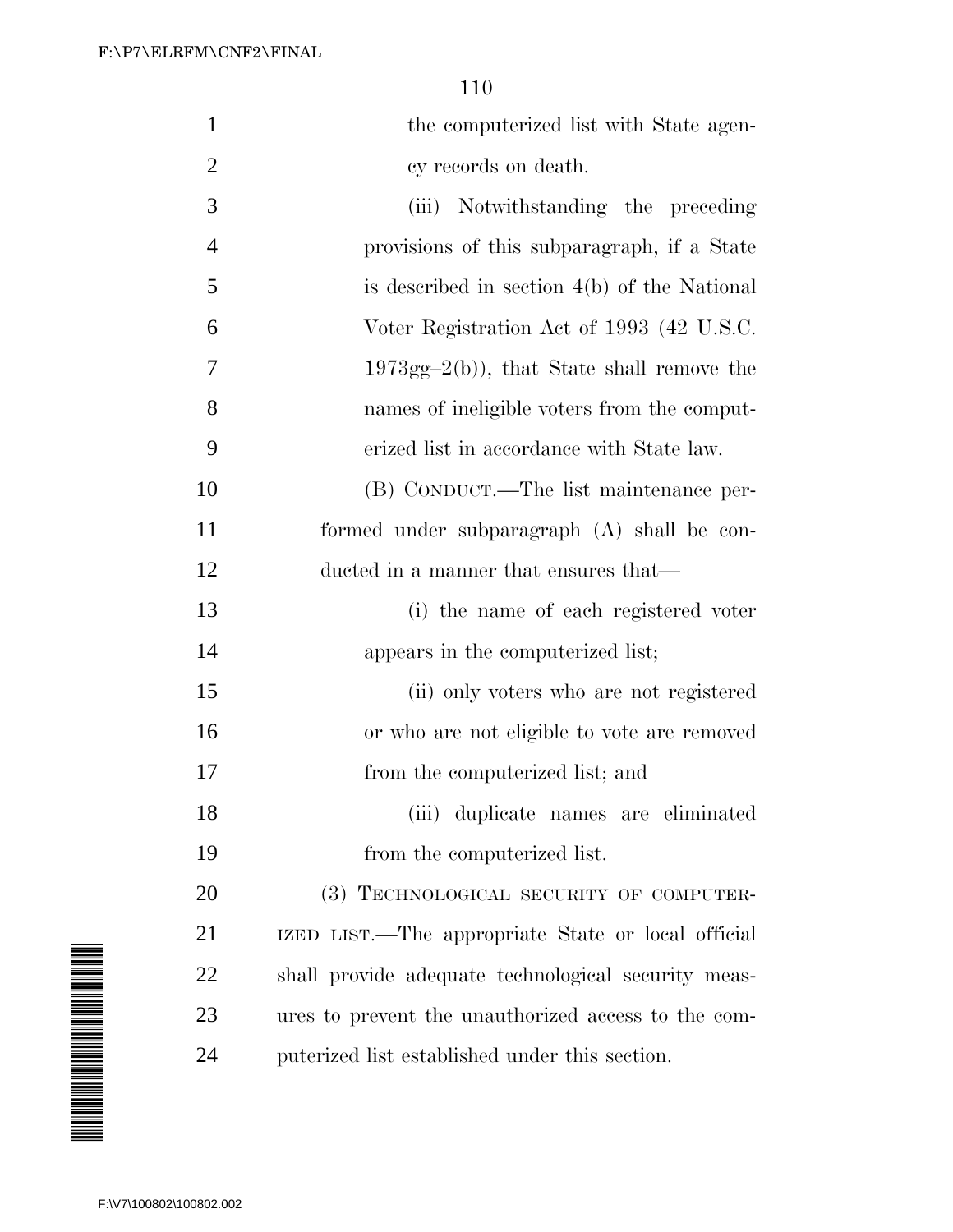(4) MINIMUM STANDARD FOR ACCURACY OF STATE VOTER REGISTRATION RECORDS.—The State election system shall include provisions to ensure that voter registration records in the State are accu- rate and are updated regularly, including the fol-lowing:

 (A) A system of file maintenance that makes a reasonable effort to remove registrants who are ineligible to vote from the official list of eligible voters. Under such system, consistent with the National Voter Registration Act of 1993 (42 U.S.C. 1973gg et seq.), registrants who have not responded to a notice and who have not voted in 2 consecutive general elec- tions for Federal office shall be removed from 16 the official list of eligible voters, except that no registrant may be removed solely by reason of a failure to vote.

 (B) Safeguards to ensure that eligible vot- ers are not removed in error from the official 21 list of eligible voters.

22 (5) VERIFICATION OF VOTER REGISTRATION IN-FORMATION.—

 (A) REQUIRING PROVISION OF CERTAIN 25 INFORMATION BY APPLICANTS.—

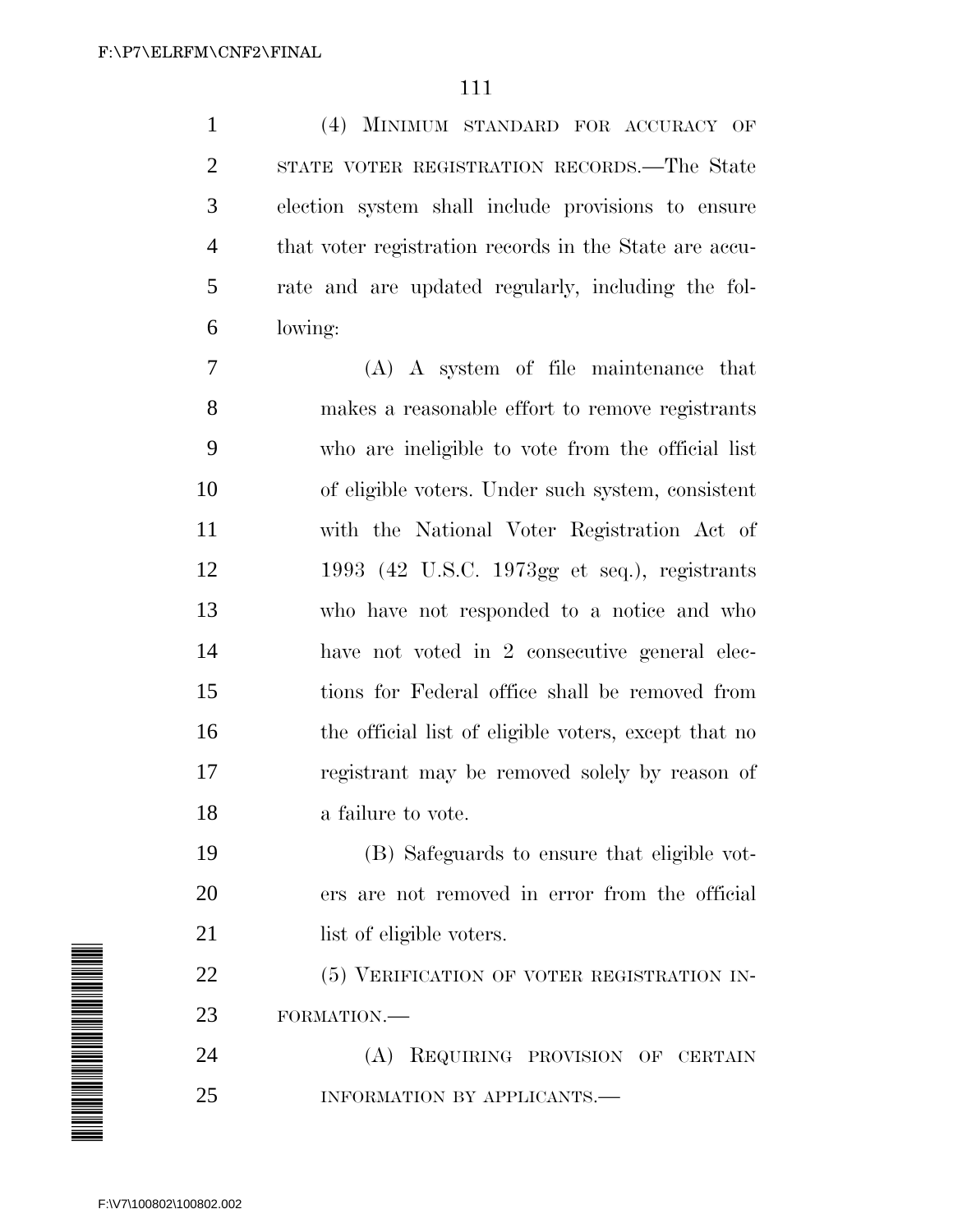| $\mathbf{1}$                                                                                                                | (i) IN GENERAL.—Except as provided           |
|-----------------------------------------------------------------------------------------------------------------------------|----------------------------------------------|
| $\overline{2}$                                                                                                              | in clause (ii), notwithstanding any other    |
| 3                                                                                                                           | provision of law, an application for voter   |
| 4                                                                                                                           | registration for an election for Federal of- |
| 5                                                                                                                           | fice may not be accepted or processed by     |
| 6                                                                                                                           | a State unless the application includes—     |
| 7                                                                                                                           | (I) in the case of an applicant              |
| 8                                                                                                                           | who has been issued a current and            |
| 9                                                                                                                           | valid driver's license, the applicant's      |
| 10                                                                                                                          | driver's license number; or                  |
| 11                                                                                                                          | (II) in the case of any other ap-            |
| 12                                                                                                                          | plicant (other than an applicant to          |
| 13                                                                                                                          | whom clause (ii) applies), the last 4        |
| 14                                                                                                                          | digits of the applicant's social security    |
| 15                                                                                                                          | number.                                      |
| 16                                                                                                                          | (ii) SPECIAL RULE FOR APPLICANTS             |
| 17                                                                                                                          | WITHOUT DRIVER'S LICENSE OR SOCIAL           |
| 18                                                                                                                          | SECURITY NUMBER.—If an applicant for         |
| 19                                                                                                                          | voter registration for an election for Fed-  |
| 20                                                                                                                          | eral office has not been issued a current    |
| 21                                                                                                                          | and valid driver's license or a social secu- |
| 22                                                                                                                          | rity number, the State shall assign the ap-  |
| <b>RIA MANAGERIA DE MANAGERIA DE LA BAGADA DE LA BAGADA DE LA BAGADA DE LA BAGADA DE LA BAGADA DE LA BAGADA DE LA</b><br>23 | plicant a number which will serve to iden-   |
| 24                                                                                                                          | tify the applicant for voter registration    |
| 25                                                                                                                          | purposes. To the extent that the State has   |
|                                                                                                                             |                                              |
| F:\V7\100802\100802.002                                                                                                     |                                              |

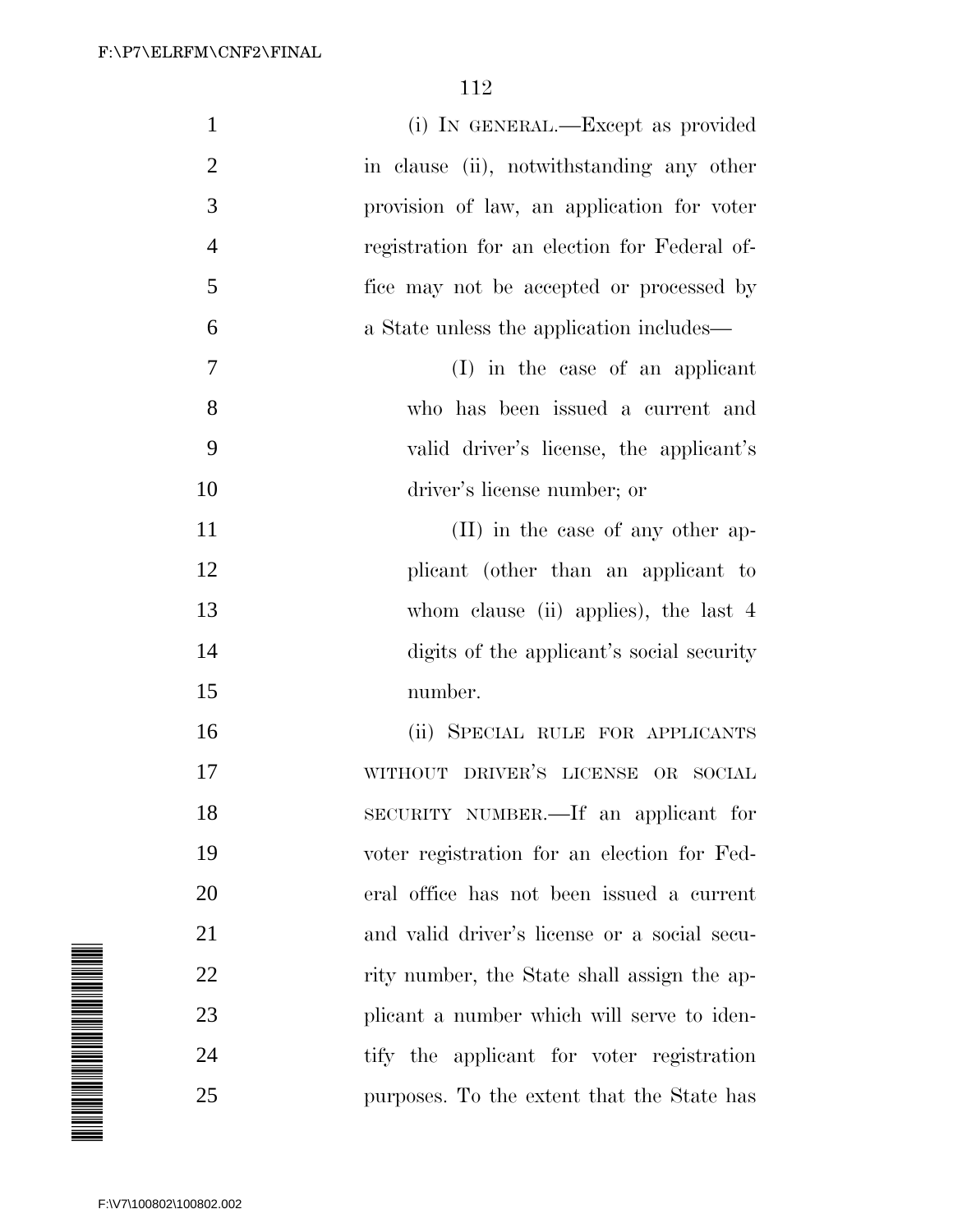| $\mathbf{1}$   | a computerized list in effect under this     |
|----------------|----------------------------------------------|
| $\overline{2}$ | subsection and the list assigns unique iden- |
| 3              | tifying numbers to registrants, the number   |
| $\overline{4}$ | assigned under this clause shall be the      |
| 5              | unique identifying number assigned under     |
| 6              | the list.                                    |
| 7              | (iii) DETERMINATION OF VALIDITY OF           |
| 8              | NUMBERS PROVIDED.—The State shall de-        |
| 9              | termine whether the information provided     |
| 10             | by an individual is sufficient to meet the   |
| 11             | requirements of this subparagraph, in ac-    |
| 12             | cordance with State law.                     |
| 13             | (B) REQUIREMENTS FOR STATE OFFI-             |
| 14             | $CHALS.$                                     |
| 15             | (i) SHARING INFORMATION IN DATA-             |
| 16             | BASES.—The chief State election official     |
| 17             | and the official responsible for the State   |
| 18             | motor vehicle authority of a State shall     |
| 19             | enter into an agreement to match informa-    |
| 20             | tion in the database of the statewide voter  |
| 21             | registration system with information in the  |
|                |                                              |
| 22             | database of the motor vehicle authority to   |
| 23             | the extent required to enable each such of-  |

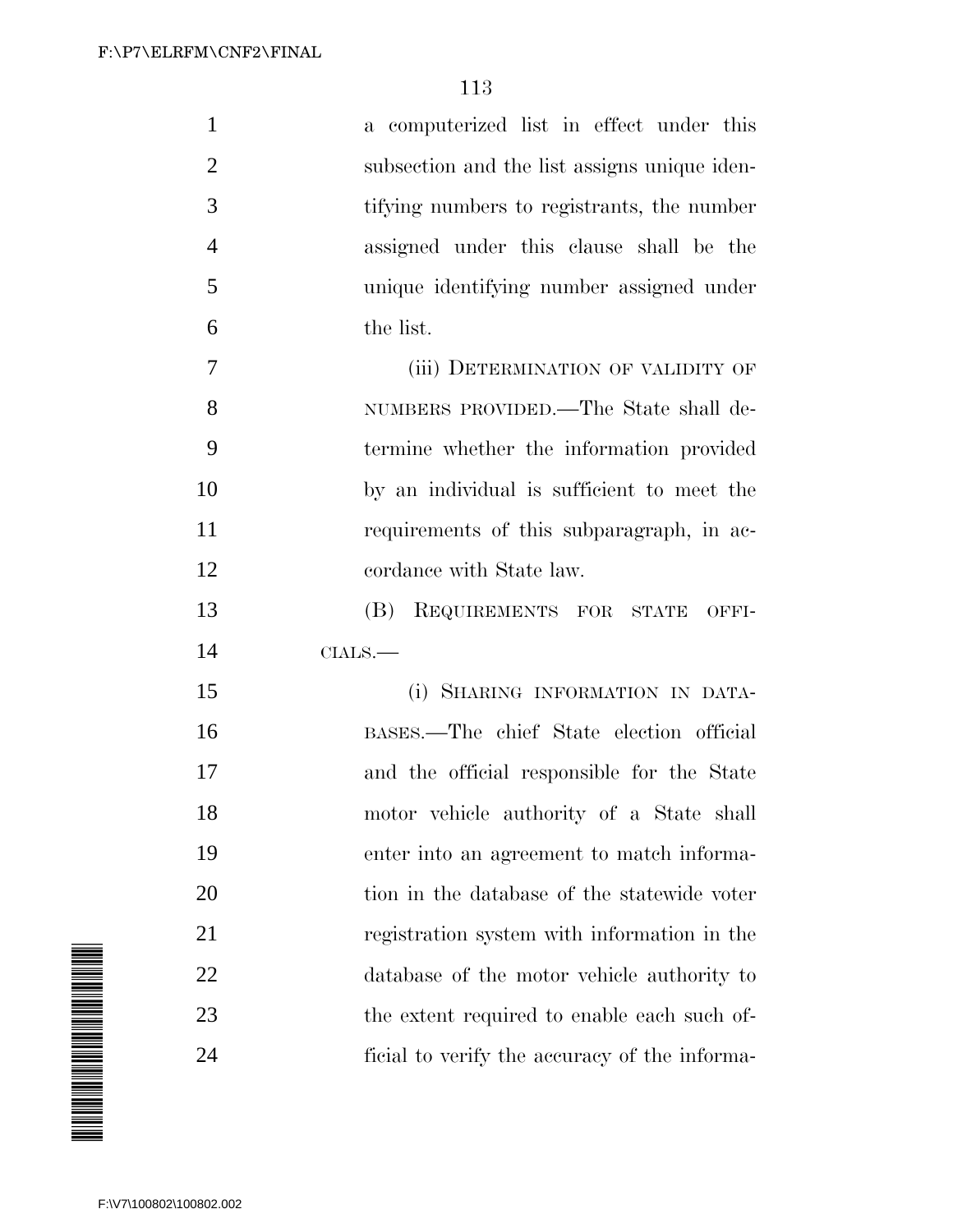1 tion provided on applications for voter reg-istration.

 (ii) AGREEMENTS WITH COMMIS- SIONER OF SOCIAL SECURITY.—The offi- cial responsible for the State motor vehicle authority shall enter into an agreement with the Commissioner of Social Security 8 under section  $205(r)(8)$  of the Social Secu- rity Act (as added by subparagraph (C)). 10 (C) ACCESS TO FEDERAL INFORMATION.— Section 205(r) of the Social Security Act (42 12 U.S.C.  $405(r)$  is amended by adding at the end the following new paragraph:

 ''(8)(A) The Commissioner of Social Security shall, upon the request of the official responsible for a State driver's license agency pursuant to the Help America Vote Act of 2002—

18 ''(i) enter into an agreement with such official for the purpose of verifying applicable information, so long as the requirements of subparagraphs (A) and (B) of paragraph (3) are met; and

22  $\frac{1}{2}$   $\frac{1}{2}$   $\frac{1}{2}$  include in such agreement safeguards to assure the maintenance of the confidentiality of any applicable information disclosed and procedures to

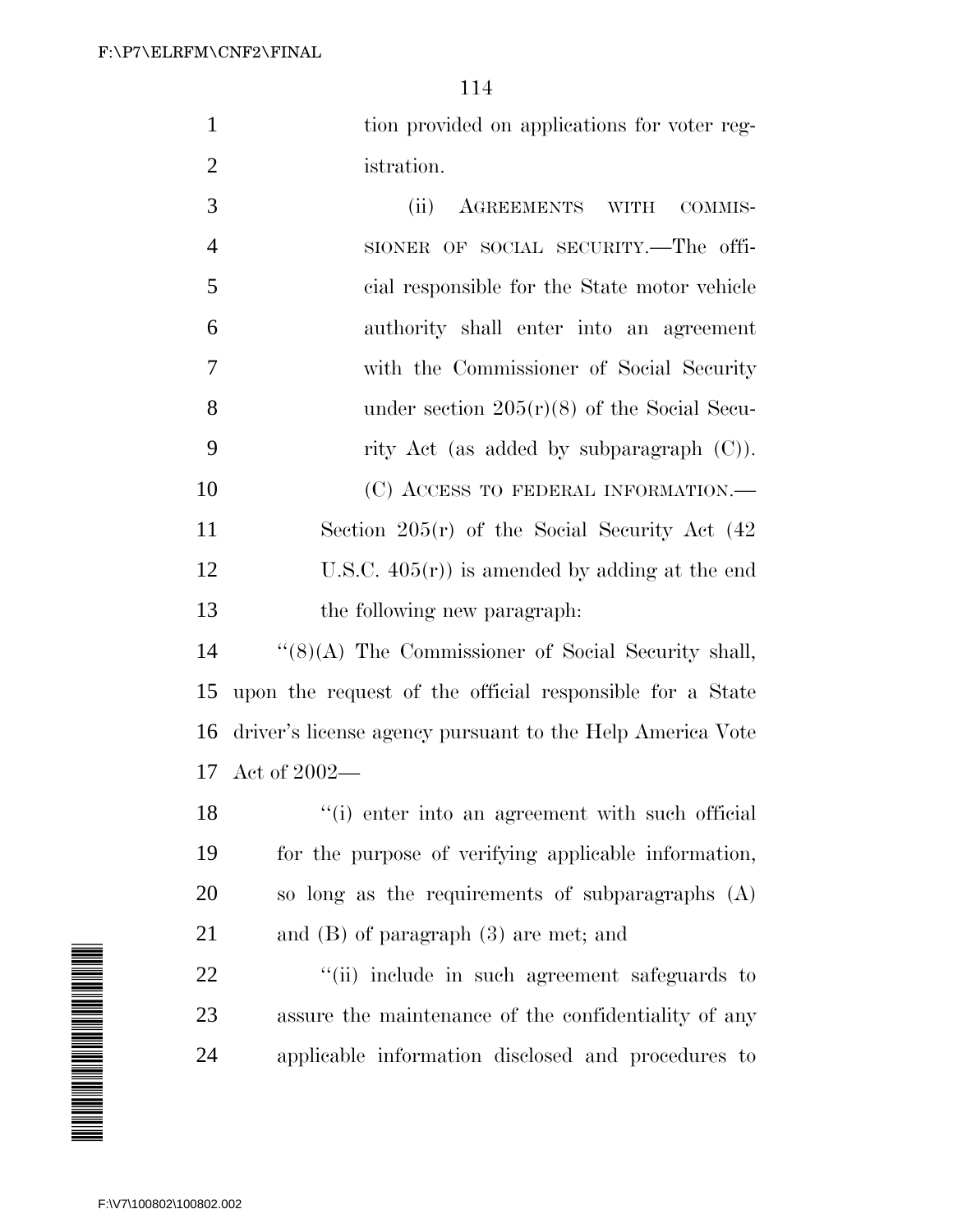permit such agency to use the applicable information for the purpose of maintaining its records.

 ''(B) Information provided pursuant to an agreement under this paragraph shall be provided at such time, in such place, and in such manner as the Commissioner de-termines appropriate.

 ''(C) The Commissioner shall develop methods to ver- ify the accuracy of information provided by the agency with respect to applications for voter registration, for whom the last 4 digits of a social security number are pro-vided instead of a driver's license number.

12  $\qquad$  "(D) For purposes of this paragraph—

13 ''(i) the term 'applicable information' means in-formation regarding whether—

 $\frac{1}{2}$  (I) the name (including the first name and any family forename or surname), the date of birth (including the month, day, and year), and social security number of an individual pro- vided to the Commissioner match the informa- tion contained in the Commissioner's records, and

22  $\text{``(II)}$  such individual is shown on the records of the Commissioner as being deceased; and

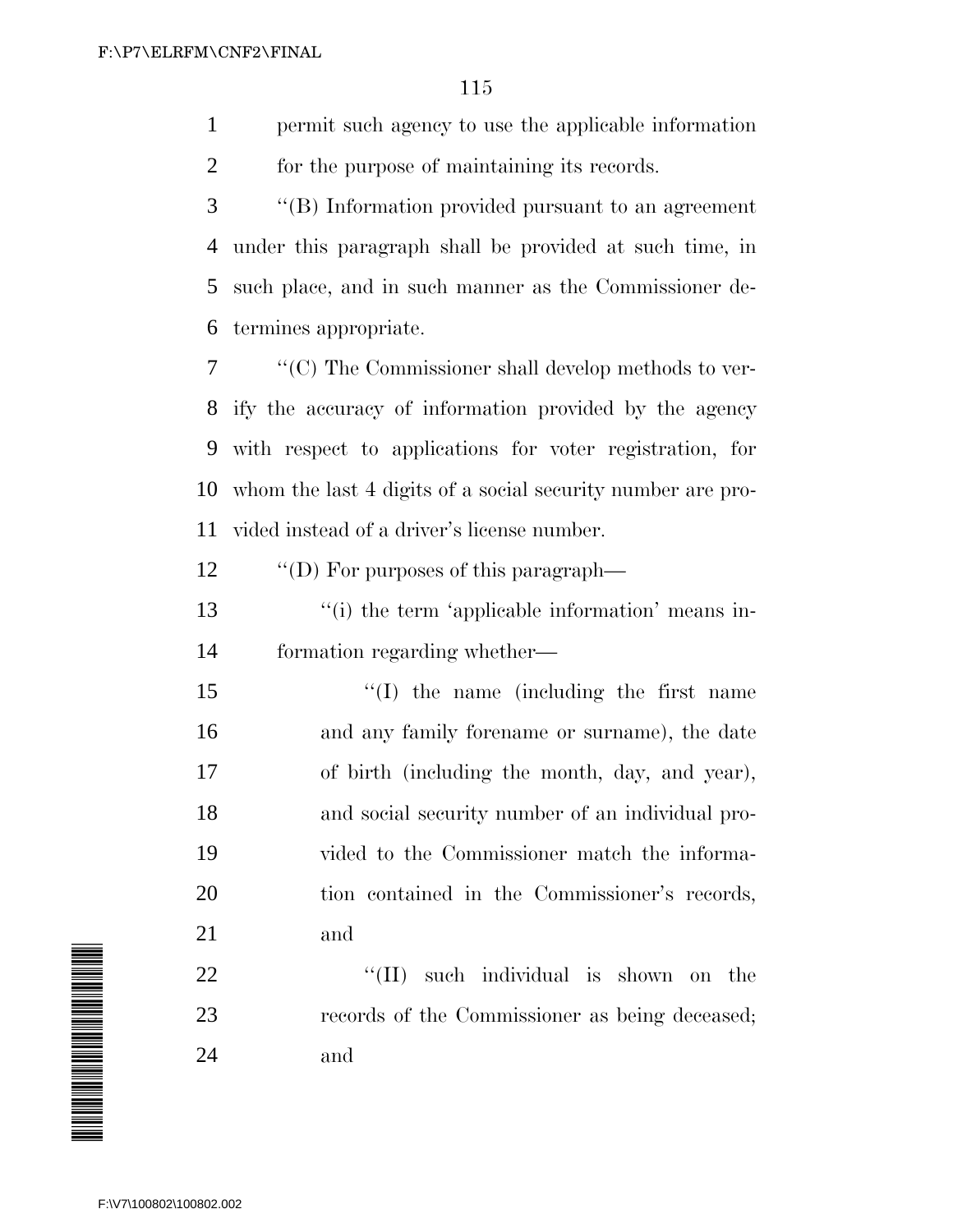1 "(ii) the term 'State driver's license agency' means the State agency which issues driver's li- censes to individuals within the State and maintains records relating to such licensure.

 ''(E) Nothing in this paragraph may be construed to require the provision of applicable information with regard to a request for a record of an individual if the Commis- sioner determines there are exceptional circumstances warranting an exception (such as safety of the individual or interference with an investigation).

 ''(F) Applicable information provided by the Commis- sion pursuant to an agreement under this paragraph or by an individual to any agency that has entered into an agreement under this paragraph shall be considered as strictly confidential and shall be used only for the pur- poses described in this paragraph and for carrying out an agreement under this paragraph. Any officer or employee or former officer or employee of a State, or any officer or employee or former officer or employee of a contractor of a State who, without the written authority of the Com- missioner, publishes or communicates any applicable infor- mation in such individual's possession by reason of such employment or position as such an officer, shall be guilty of a felony and upon conviction thereof shall be fined or imprisoned, or both, as described in section 208.''.

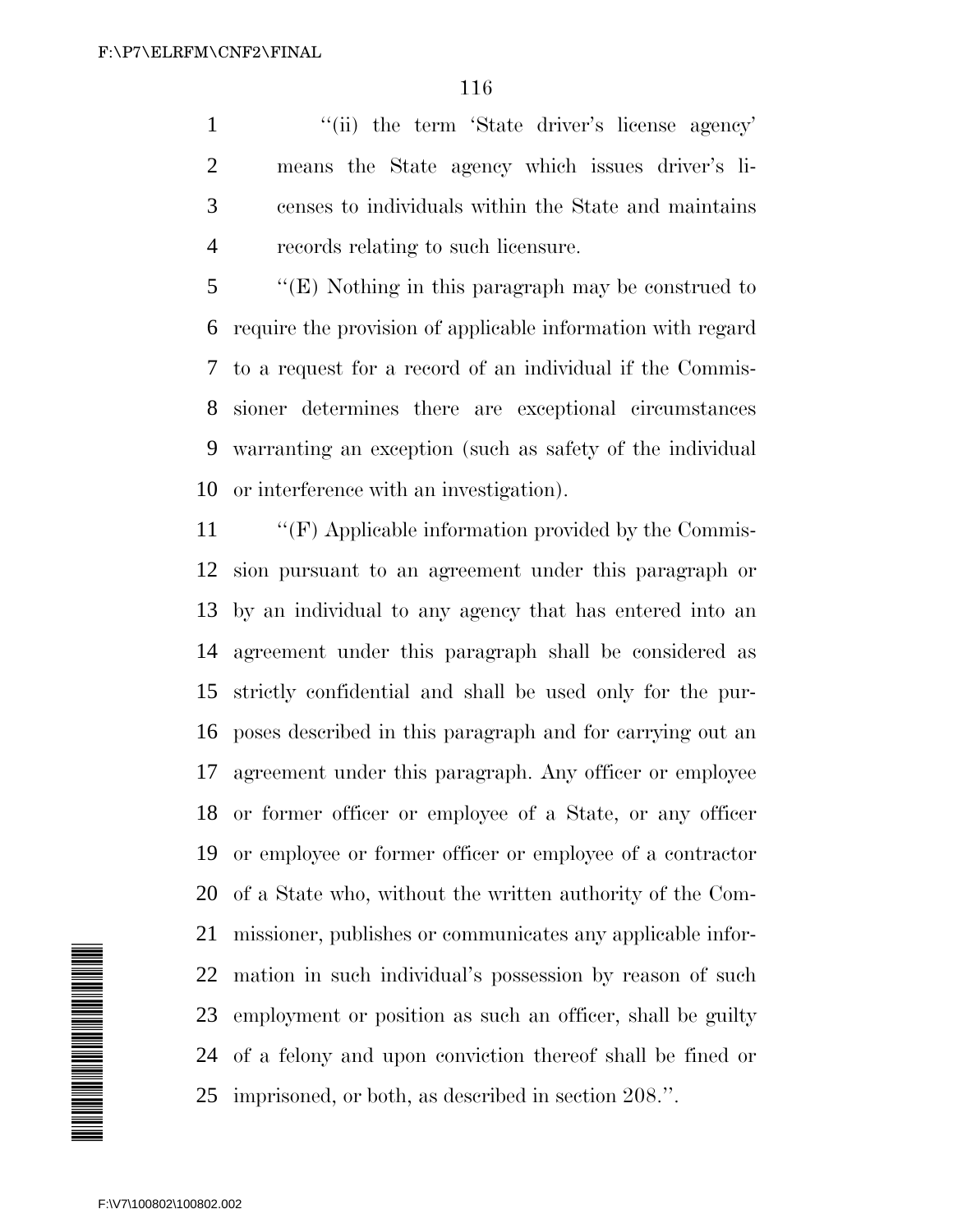| $\mathbf{1}$   | (D)<br><b>SPECIAL</b><br>RULE<br>FOR<br><b>CERTAIN</b>           |
|----------------|------------------------------------------------------------------|
| $\overline{2}$ | STATES.—In the case of a State which is per-                     |
| 3              | mitted to use social security numbers, and pro-                  |
| $\overline{4}$ | vides for the use of social security numbers, on                 |
| 5              | applications for voter registration, in accord-                  |
| 6              | ance with section 7 of the Privacy Act of 1974                   |
| 7              | $(5 \text{ U.S.C. } 552a \text{ note})$ , the provisions of this |
| 8              | paragraph shall be optional.                                     |
| 9              | (b) REQUIREMENTS FOR VOTERS WHO REGISTER BY                      |
| 10             | $M$ AIL. $-$                                                     |
| 11             | (1) IN GENERAL.—Notwithstanding section $6(e)$                   |
| 12             | of the National Voter Registration Act of 1993 (42               |
| 13             | U.S.C. 1973gg-4 $(e)$ ) and subject to paragraph $(3)$ ,         |
| 14             | a State shall, in a uniform and nondiscriminatory                |
| 15             | manner, require an individual to meet the require-               |
| 16             | ments of paragraph $(2)$ if—                                     |
| 17             | (A) the individual registered to vote in a                       |
| 18             | jurisdiction by mail; and                                        |
| 19             | $(B)(i)$ the individual has not previously                       |
| 20             | voted in an election for Federal office in the                   |
| 21             | State; or                                                        |
| 22             | (ii) the individual has not previously voted                     |
| 23             | in such an election in the jurisdiction and the                  |
| 24             | jurisdiction is located in a State that does not                 |
|                |                                                                  |

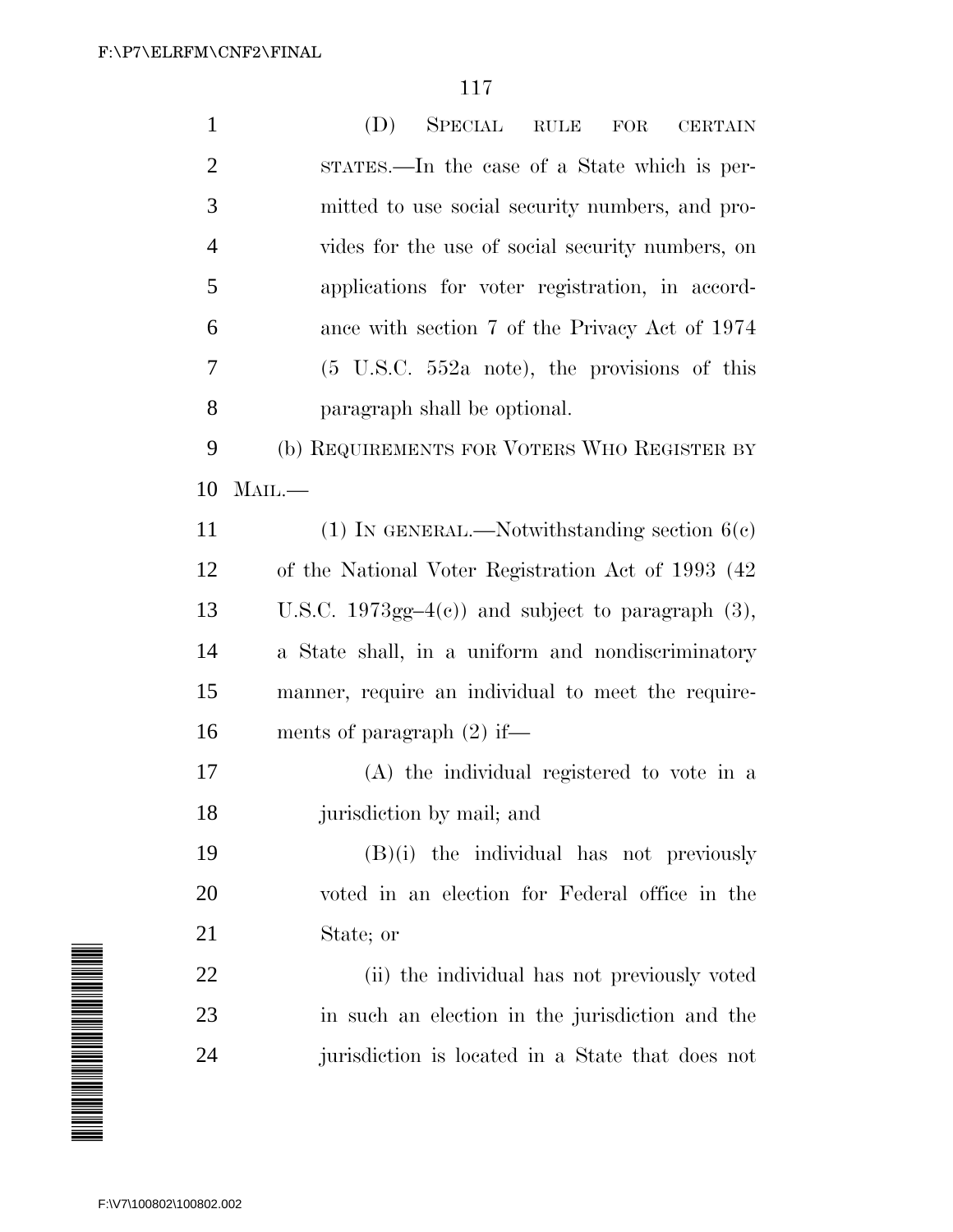|                         | $\mathbf 1$    | have a computerized list that complies with the |
|-------------------------|----------------|-------------------------------------------------|
|                         | $\overline{2}$ | requirements of subsection (a).                 |
|                         | 3              | $(2)$ REQUIREMENTS.—                            |
|                         | 4              | $(A)$ In GENERAL.—An individual meets the       |
|                         | 5              | requirements of this paragraph if<br>the        |
|                         | 6              | individual-                                     |
|                         | 7              | (i) in the case of an individual who            |
|                         | 8              | votes in person—                                |
|                         | 9              | (I) presents to the appropriate                 |
|                         | 10             | State or local election official a cur-         |
|                         | 11             | rent and valid photo identification; or         |
|                         | 12             | (II) presents to the appropriate                |
|                         | 13             | State or local election official a copy         |
|                         | 14             | of a current utility bill, bank state-          |
|                         | 15             | ment, government check, paycheck, or            |
|                         | 16             | government document<br>that<br>other            |
|                         | 17             | shows the name and address of the               |
|                         | 18             | voter; or                                       |
|                         | 19             | (ii) in the case of an individual who           |
|                         | 20             | votes by mail, submits with the ballot—         |
|                         | 21             | (I) a copy of a current and valid               |
|                         | 22             | photo identification; or                        |
|                         | 23             | (II) a copy of a current utility                |
|                         | 24             | bill,<br>bank<br>statement, government          |
|                         | 25             | check, paycheck, or other government            |
|                         |                |                                                 |
| F:\V7\100802\100802.002 |                |                                                 |

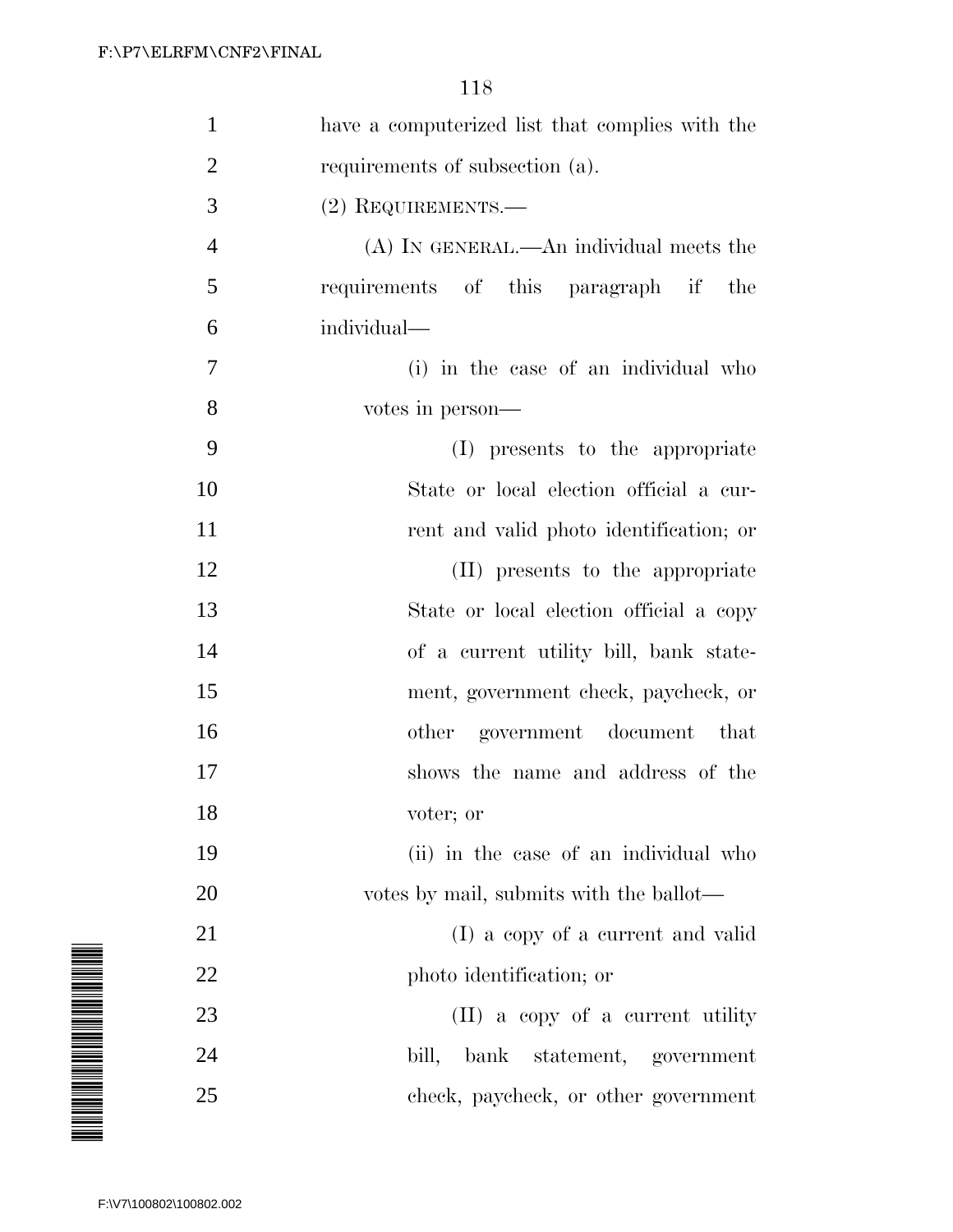| $\mathbf{1}$   | document that shows the name and                 |
|----------------|--------------------------------------------------|
| $\overline{2}$ | address of the voter.                            |
| 3              | (B) FAIL-SAFE VOTING.—                           |
| $\overline{4}$ | (i) IN PERSON.—An individual who                 |
| $\mathfrak{S}$ | desires to vote in person, but who does not      |
| 6              | meet the requirements of subparagraph            |
| 7              | $(A)(i)$ , may cast a provisional ballot under   |
| 8              | section $302(a)$ .                               |
| 9              | (ii) BY MAIL.—An individual who de-              |
| 10             | sires to vote by mail but who does not           |
| 11             | meet the requirements of subparagraph            |
| 12             | $(A)(ii)$ may cast such a ballot by mail and     |
| 13             | the ballot shall be counted as a provisional     |
| 14             | ballot in accordance with section $302(a)$ .     |
| 15             | (3) INAPPLICABILITY.—Paragraph (1) shall not     |
| 16             | apply in the case of a person—                   |
| 17             | (A) who registers to vote by mail under          |
| 18             | section 6 of the National Voter Registration Act |
| 19             | of $1993$ (42 U.S.C. 1973gg-4) and submits as    |
| 20             | part of such registration either—                |
| 21             | (i) a copy of a current and valid photo          |
| 22             | identification; or                               |
| 23             | (ii) a copy of a current utility bill,           |
| 24             | bank statement, government check, pay-           |

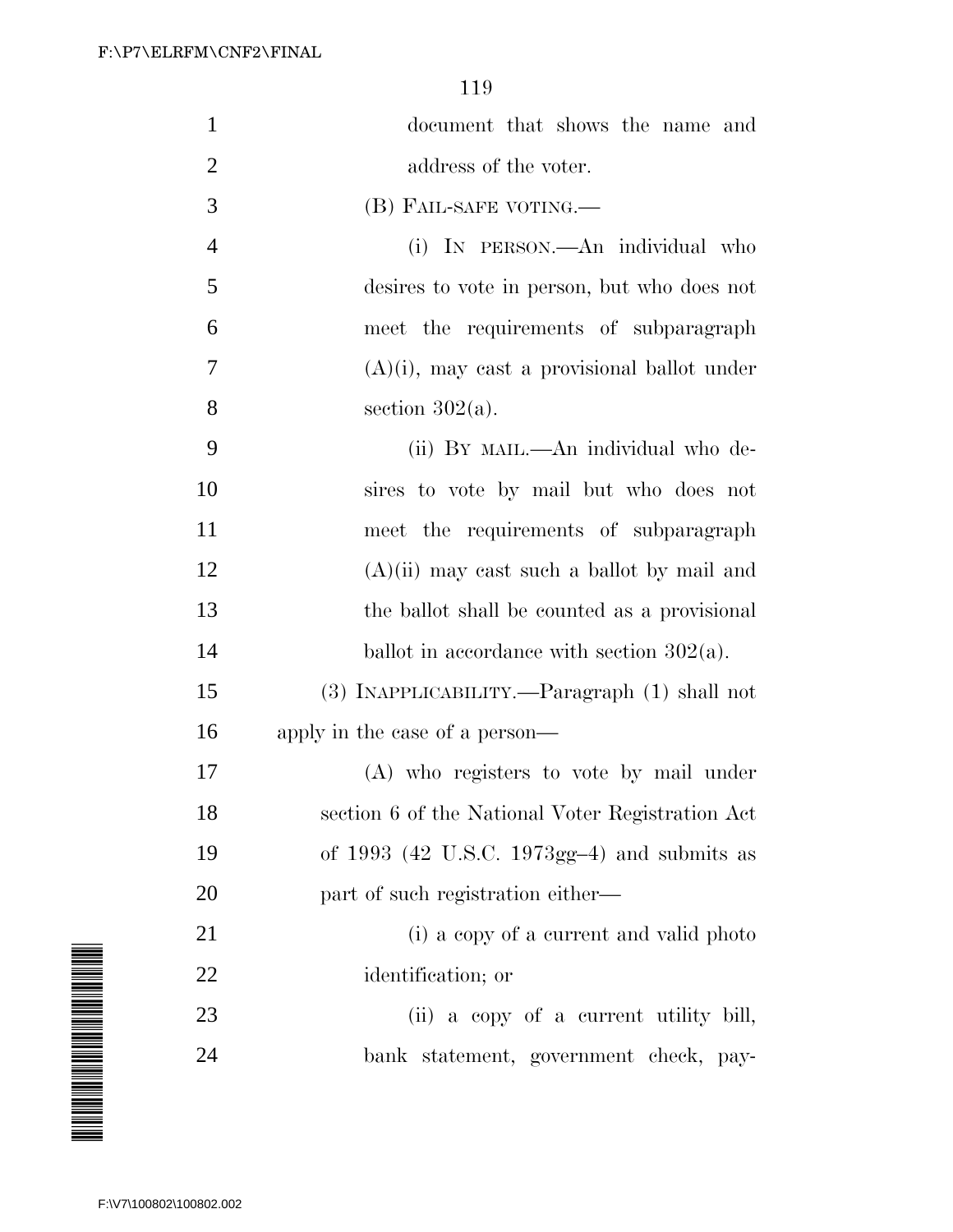| $\mathbf{1}$   | check, or government document that shows         |
|----------------|--------------------------------------------------|
| $\overline{2}$ | the name and address of the voter;               |
| 3              | $(B)(i)$ who registers to vote by mail under     |
| $\overline{4}$ | section 6 of the National Voter Registration Act |
| 5              | of $1993$ (42 U.S.C. $1973gg-4$ ) and submits    |
| 6              | with such registration either—                   |
| 7              | (I) a driver's license number; or                |
| 8              | (II) at least the last 4 digits of the in-       |
| 9              | dividual's social security number; and           |
| 10             | (ii) with respect to whom a State or local       |
| 11             | election official matches the information sub-   |
| 12             | mitted under clause (i) with an existing State   |
| 13             | identification record bearing the same number,   |
| 14             | name and date of birth as provided in such reg-  |
| 15             | istration; or                                    |
| 16             | $(C)$ who is—                                    |
| 17             | (i) entitled to vote by absentee ballot          |
| 18             | under the Uniformed and Overseas Citi-           |
| 19             | zens Absentee Voting Act (42 U.S.C.              |
| 20             | 1973ff-1 et seq.);                               |
| 21             | (ii) provided the right to vote other-           |
| 22             | than in person under<br>wise<br>section          |
| 23             | $3(b)(2)(B)(ii)$ of the Voting Accessibility     |
| 24             | for the Elderly and Handicapped Act (42)         |
| 25             | U.S.C. 1973ee–1(b)(2)(B)(ii)); or                |

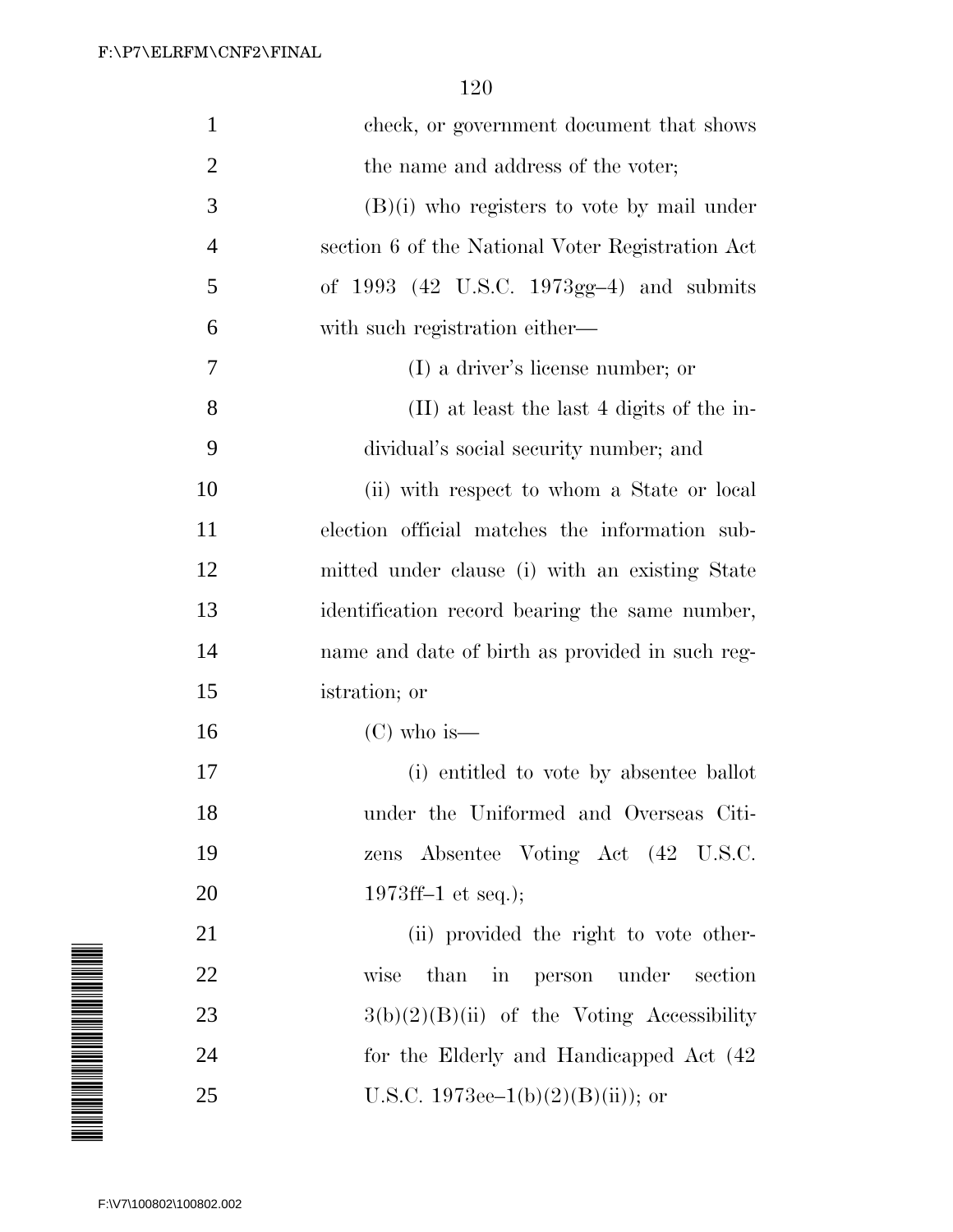|                                                                                                                                                                                                                                | $\mathbf{1}$            |                                                      |
|--------------------------------------------------------------------------------------------------------------------------------------------------------------------------------------------------------------------------------|-------------------------|------------------------------------------------------|
|                                                                                                                                                                                                                                |                         | (iii) entitled to vote otherwise than in             |
|                                                                                                                                                                                                                                | $\overline{2}$          | person under any other Federal law.                  |
|                                                                                                                                                                                                                                | 3                       | <b>CONTENTS</b><br>(4)<br>OF<br>MAIL-IN REGISTRATION |
|                                                                                                                                                                                                                                | 4                       | FORM.                                                |
|                                                                                                                                                                                                                                | 5                       | (A) IN GENERAL.—The mail voter reg-                  |
|                                                                                                                                                                                                                                | 6                       | istration form developed under section 6 of the      |
|                                                                                                                                                                                                                                | 7                       | National Voter Registration Act of 1993 (42)         |
|                                                                                                                                                                                                                                | 8                       | U.S.C. $1973gg-4$ ) shall include the following:     |
|                                                                                                                                                                                                                                | 9                       | (i) The question "Are you a citizen of               |
|                                                                                                                                                                                                                                | 10                      | the United States of America?" and boxes             |
|                                                                                                                                                                                                                                | 11                      | for the applicant to check to indicate               |
|                                                                                                                                                                                                                                | 12                      | whether the applicant is or is not a citizen         |
|                                                                                                                                                                                                                                | 13                      | of the United States.                                |
|                                                                                                                                                                                                                                | 14                      | (ii) The question "Will you be 18                    |
|                                                                                                                                                                                                                                | 15                      | years of age on or before election day?"             |
|                                                                                                                                                                                                                                | 16                      | and boxes for the applicant to check to in-          |
|                                                                                                                                                                                                                                | 17                      | dicate whether or not the applicant will be          |
|                                                                                                                                                                                                                                | 18                      | 18 years of age or older on election day.            |
|                                                                                                                                                                                                                                | 19                      | (iii) The statement "If you checked"                 |
|                                                                                                                                                                                                                                | 20                      | 'no' in response to either of these ques-            |
|                                                                                                                                                                                                                                | 21                      | tions, do not complete this form.".                  |
| N NA MANA NA MARATA NA MARATA NA MARATA NA MARATA NA MARATA NA MARATA NA MARATA NA MARATA NA MARATA NA MARATA<br>Na marata na marata na marata na marata na marata na marata na marata na marata na marata na marata na marata | 22                      | (iv) A statement informing the indi-                 |
|                                                                                                                                                                                                                                | 23                      | vidual that if the form is submitted by              |
|                                                                                                                                                                                                                                | 24                      | mail and the individual is registering for           |
|                                                                                                                                                                                                                                | 25                      | the first time, the appropriate information          |
|                                                                                                                                                                                                                                |                         |                                                      |
|                                                                                                                                                                                                                                |                         |                                                      |
|                                                                                                                                                                                                                                | F:\V7\100802\100802.002 |                                                      |

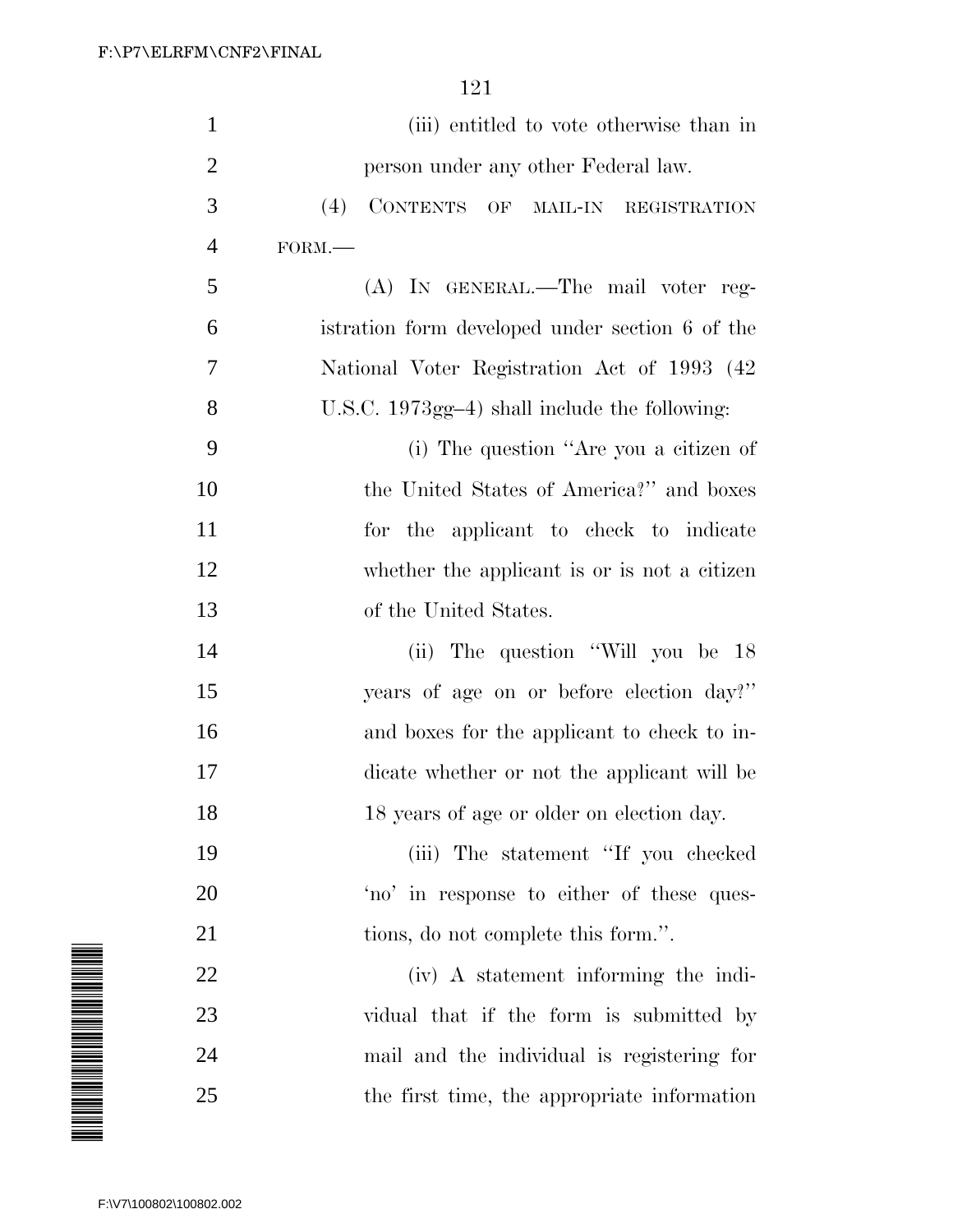required under this section must be sub- mitted with the mail-in registration form in order to avoid the additional identifica- tion requirements upon voting for the first time.

 (B) INCOMPLETE FORMS.—If an applicant for voter registration fails to answer the ques- tion included on the mail voter registration 9 form pursuant to subparagraph  $(A)(i)$ , the reg- istrar shall notify the applicant of the failure and provide the applicant with an opportunity to complete the form in a timely manner to allow for the completion of the registration form prior to the next election for Federal of-fice (subject to State law).

 (5) CONSTRUCTION.—Nothing in this sub- section shall be construed to require a State that was not required to comply with a provision of the National Voter Registration Act of 1993 (42 U.S.C. 1973gg et seq.) before the date of the enactment of 21 this Act to comply with such a provision after such date.

 (c) PERMITTED USE OF LAST 4 DIGITS OF SOCIAL SECURITY NUMBERS.—The last 4 digits of a social secu-25 rity number described in subsections  $(a)(5)(A)(i)(II)$  and

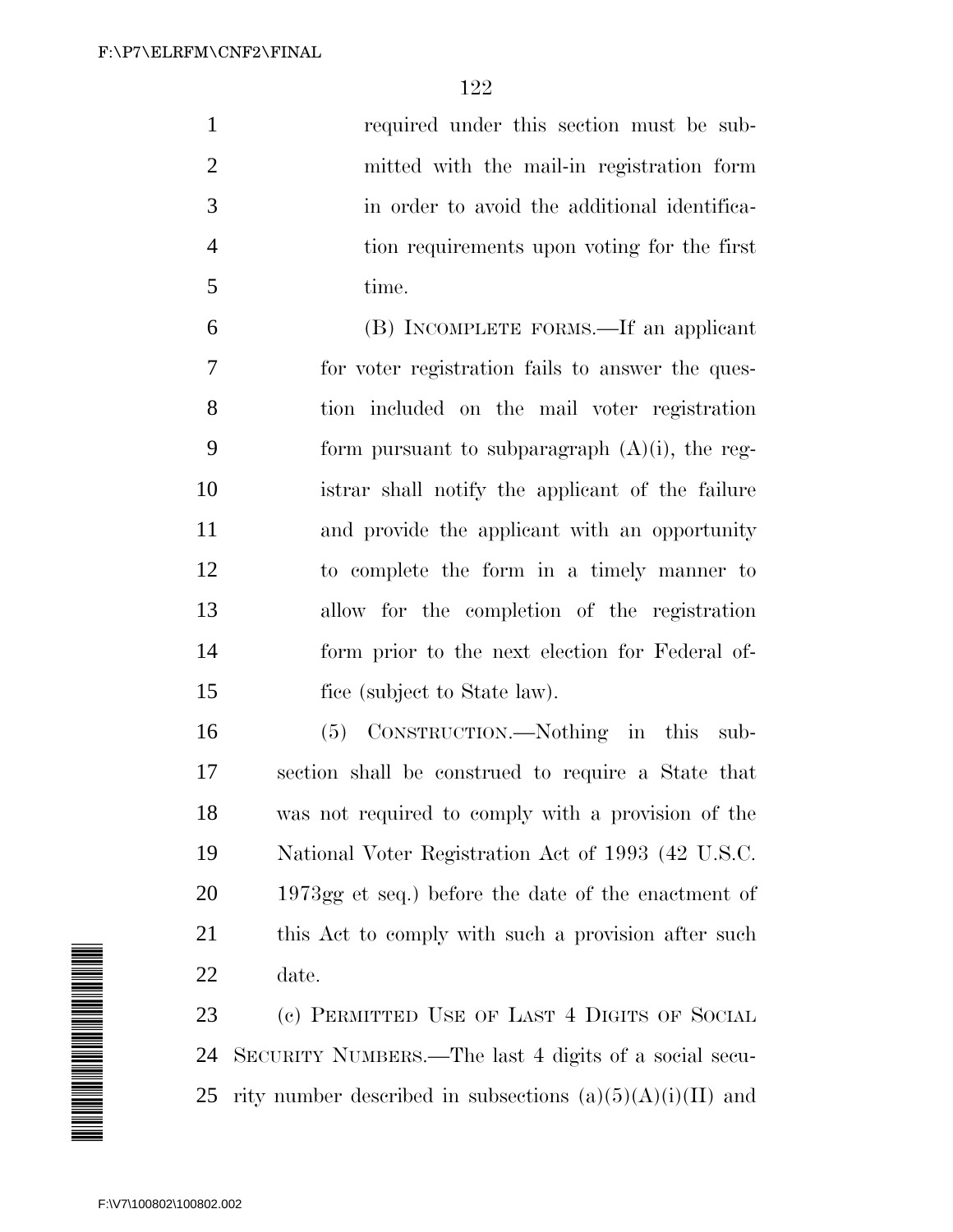| $\mathbf{1}$   | $(b)(3)(B)(i)(II)$ shall not be considered to be a social secu- |
|----------------|-----------------------------------------------------------------|
| $\overline{2}$ | rity number for purposes of section 7 of the Privacy Act        |
| 3              | of 1974 (5 U.S.C. 552a note).                                   |
| 4              | (d) EFFECTIVE DATE.-                                            |
| 5              | (1) COMPUTERIZED STATEWIDE VOTER REG-                           |
| 6              | ISTRATION LIST REQUIREMENTS.-                                   |
| 7              | (A) IN GENERAL.—Except as provided in                           |
| 8              | subparagraph (B), each State and jurisdiction                   |
| 9              | shall be required to comply with the require-                   |
| 10             | ments of subsection (a) on and after January 1,                 |
| 11             | 2004.                                                           |
| 12             | (B) WAIVER.—If a State or jurisdiction                          |
| 13             | certifies to the Commission not later than Jan-                 |
| 14             | uary 1, 2004, that the State or jurisdiction will               |
| 15             | not meet the deadline described in subpara-                     |
| 16             | graph (A) for good cause and includes in the                    |
| 17             | certification the reasons for the failure to meet               |
| 18             | such deadline, subparagraph (A) shall apply to                  |
| 19             | the State or jurisdiction as if the reference in                |
| 20             | such subparagraph to "January 1, 2004" were                     |
| 21             | a reference to "January 1, 2006".                               |
| 22             | (2) REQUIREMENT FOR VOTERS WHO REGISTER                         |
| 23             | BY MAIL.-                                                       |
| 24             | (A) IN GENERAL.—Each State and juris-                           |
| 25             | diction shall be required to comply with the re-                |

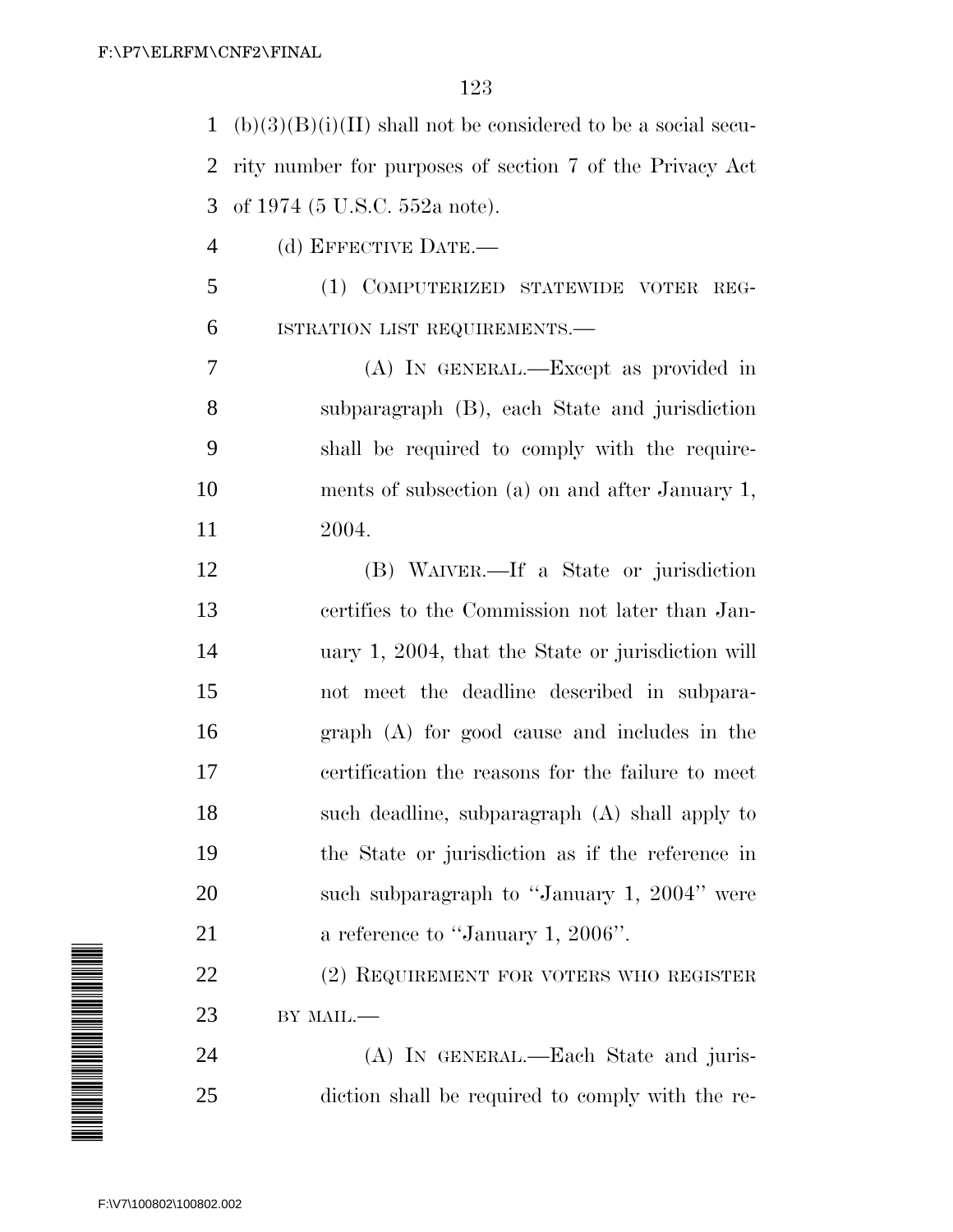1 quirements of subsection (b) on and after Janu- ary 1, 2004, and shall be prepared to receive registration materials submitted by individuals described in subparagraph (B) on and after the date described in such subparagraph. (B) APPLICABILITY WITH RESPECT TO IN-

 DIVIDUALS.—The provisions of subsection (b) shall apply to any individual who registers to vote on or after January 1, 2003.

#### **SEC. 304. MINIMUM REQUIREMENTS.**

 The requirements established by this title are min- imum requirements and nothing in this title shall be con- strued to prevent a State from establishing election tech- nology and administration requirements that are more strict than the requirements established under this title so long as such State requirements are not inconsistent with the Federal requirements under this title or any law described in section 906.

# **SEC. 305. METHODS OF IMPLEMENTATION LEFT TO DIS-CRETION OF STATE.**

 The specific choices on the methods of complying with the requirements of this title shall be left to the dis-cretion of the State.

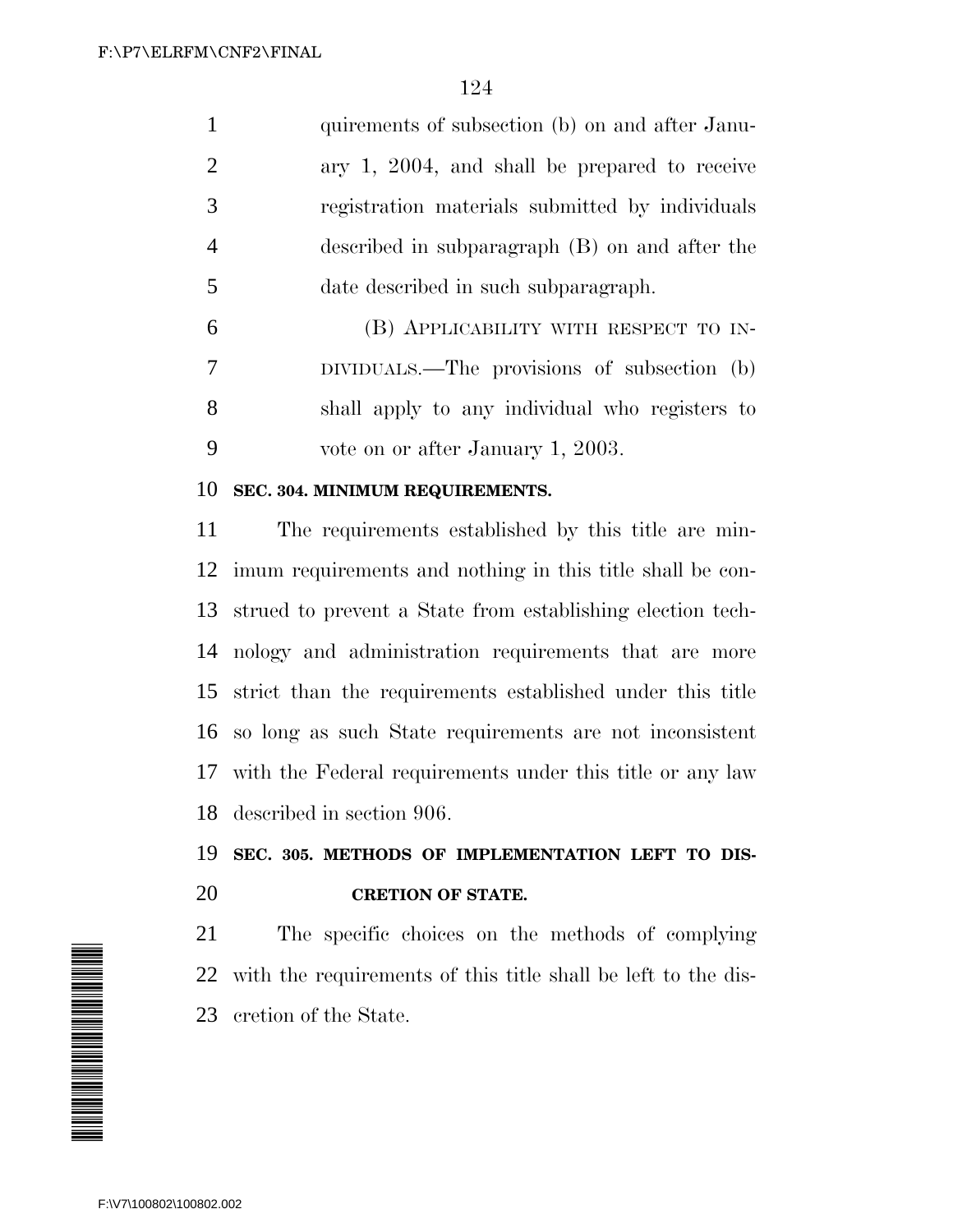# **Subtitle B—Voluntary Guidance SEC. 311. ADOPTION OF VOLUNTARY GUIDANCE BY COM-MISSION.**

 (a) IN GENERAL.—To assist States in meeting the requirements of subtitle A, the Commission shall adopt voluntary guidance consistent with such requirements in accordance with the procedures described in section 312. (b) DEADLINES.—The Commission shall adopt the recommendations under this section not later than—

 (1) in the case of the recommendations with re-spect to section 301, January 1, 2004;

 (2) in the case of the recommendations with re-spect to section 302, October 1, 2003; and

 (3) in the case of the recommendations with re-spect to section 303, October 1, 2003.

 (c) QUADRENNIAL UPDATE.—The Commission shall review and update recommendations adopted with respect to section 301 no less frequently than once every 4 years.

### **SEC. 312. PROCESS FOR ADOPTION.**

 The adoption of the voluntary guidance under this subtitle shall be carried out by the Commission in a man-ner that provides for each of the following:

 (1) Publication of notice of the proposed rec-ommendations in the Federal Register.

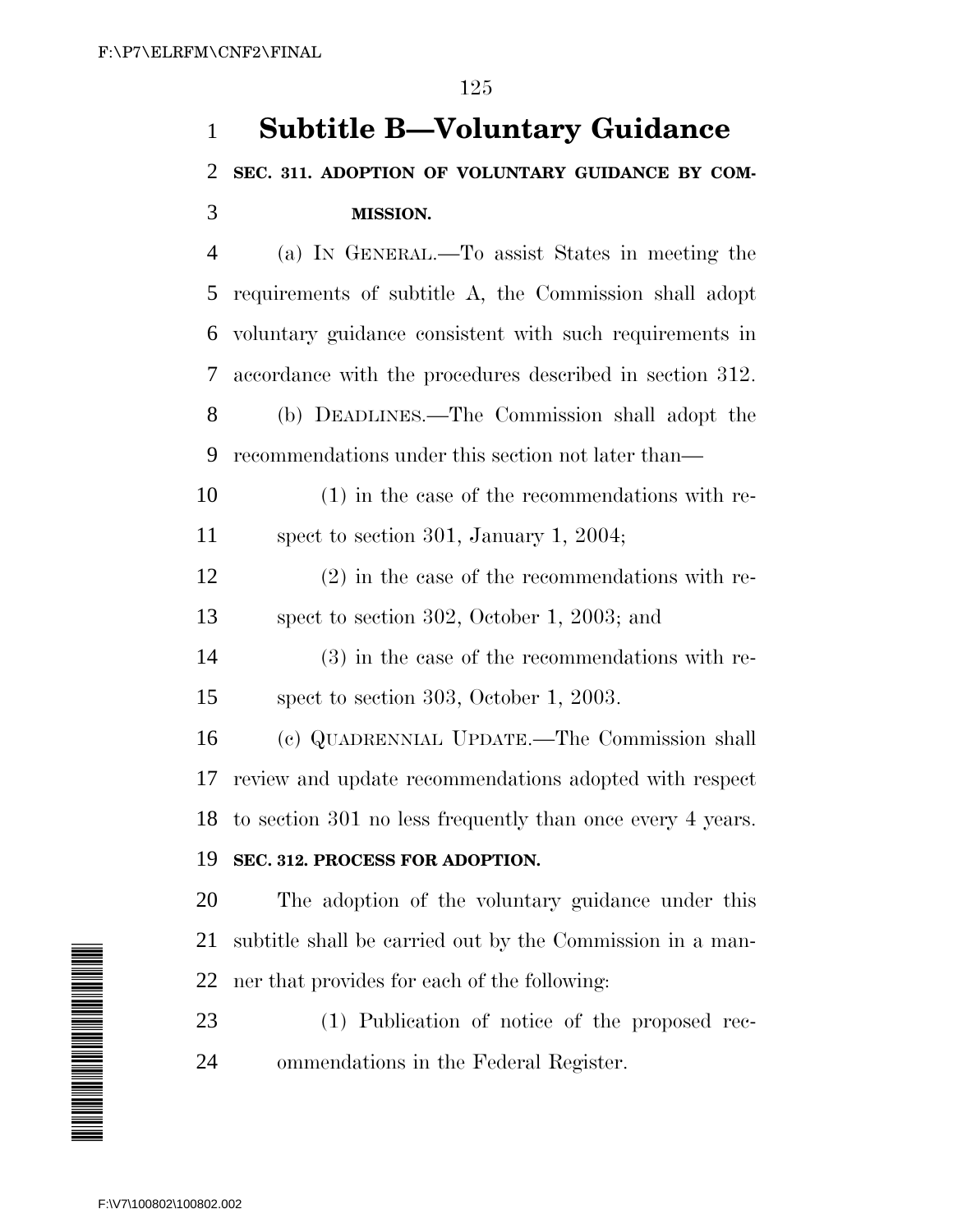(2) An opportunity for public comment on the proposed recommendations.

 (3) An opportunity for a public hearing on the record.

 (4) Publication of the final recommendations in the Federal Register.

# **TITLE IV—ENFORCEMENT**

 **SEC. 401. ACTIONS BY THE ATTORNEY GENERAL FOR DE-CLARATORY AND INJUNCTIVE RELIEF.**

 The Attorney General may bring a civil action against any State or jurisdiction in an appropriate United States District Court for such declaratory and injunctive relief (including a temporary restraining order, a permanent or temporary injunction, or other order) as may be necessary to carry out the uniform and nondiscriminatory election technology and administration requirements under sec-tions 301, 302, and 303.

**SEC. 402. ESTABLISHMENT OF STATE-BASED ADMINISTRA-**

 **TIVE COMPLAINT PROCEDURES TO REMEDY GRIEVANCES.**

 (a) ESTABLISHMENT OF STATE-BASED ADMINISTRA- TIVE COMPLAINT PROCEDURES TO REMEDY GRIEV-ANCES.—

24 (1) ESTABLISHMENT OF PROCEDURES AS CON-DITION OF RECEIVING FUNDS.—If a State receives

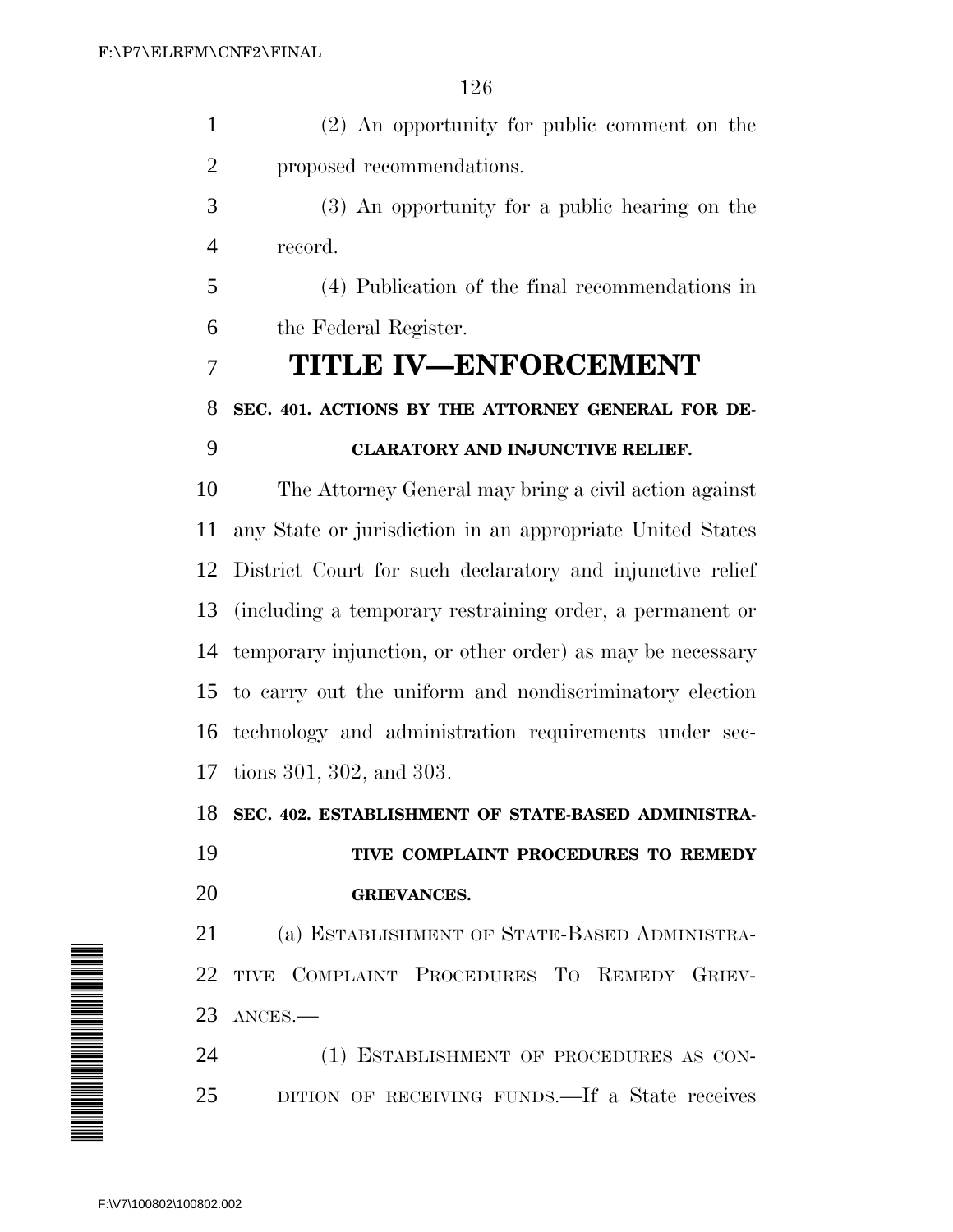|                                                                                                                | $\mathbf{1}$   | any payment under a program under this Act, the    |
|----------------------------------------------------------------------------------------------------------------|----------------|----------------------------------------------------|
|                                                                                                                | $\overline{2}$ | State shall be required to establish and maintain  |
|                                                                                                                | 3              | State-based administrative complaint procedures    |
|                                                                                                                | $\overline{4}$ | which meet the requirements of paragraph $(2)$ .   |
|                                                                                                                | 5              | REQUIREMENTS FOR PROCEDURES.-The<br>(2)            |
|                                                                                                                | 6              | requirements of this paragraph are as follows:     |
|                                                                                                                | 7              | (A) The procedures shall be uniform and            |
|                                                                                                                | 8              | nondiscriminatory.                                 |
|                                                                                                                | 9              | (B) Under the procedures, any person who           |
|                                                                                                                | 10             | believes that there is a violation of any provi-   |
|                                                                                                                | 11             | sion of title III (including a violation which has |
|                                                                                                                | 12             | occurred, is occurring, or is about to occur)      |
|                                                                                                                | 13             | may file a complaint.                              |
|                                                                                                                | 14             | (C) Any complaint filed under the proce-           |
|                                                                                                                | 15             | dures shall be in writing and notarized, and       |
|                                                                                                                | 16             | signed and sworn by the person filing the com-     |
|                                                                                                                | 17             | plaint.                                            |
|                                                                                                                | 18             | (D) The State may consolidate complaints           |
|                                                                                                                | 19             | filed under subparagraph (B).                      |
|                                                                                                                | 20             | (E) At the request of the complainant,             |
|                                                                                                                | 21             | there shall be a hearing on the record.            |
| A MANA A MANA A MANA A MANA A MANA A MANA A MANA A MANA A MANA A MANA A MANA A MANA A MANA A MANA A MANA A MAN | 22             | (F) If, under the procedures, the State de-        |
|                                                                                                                | 23             | termines that there is a violation of any provi-   |
|                                                                                                                | 24             | sion of title III, the State shall provide the ap- |
|                                                                                                                | 25             | propriate remedy.                                  |
|                                                                                                                |                |                                                    |
| F:\V7\100802\100802.002                                                                                        |                |                                                    |

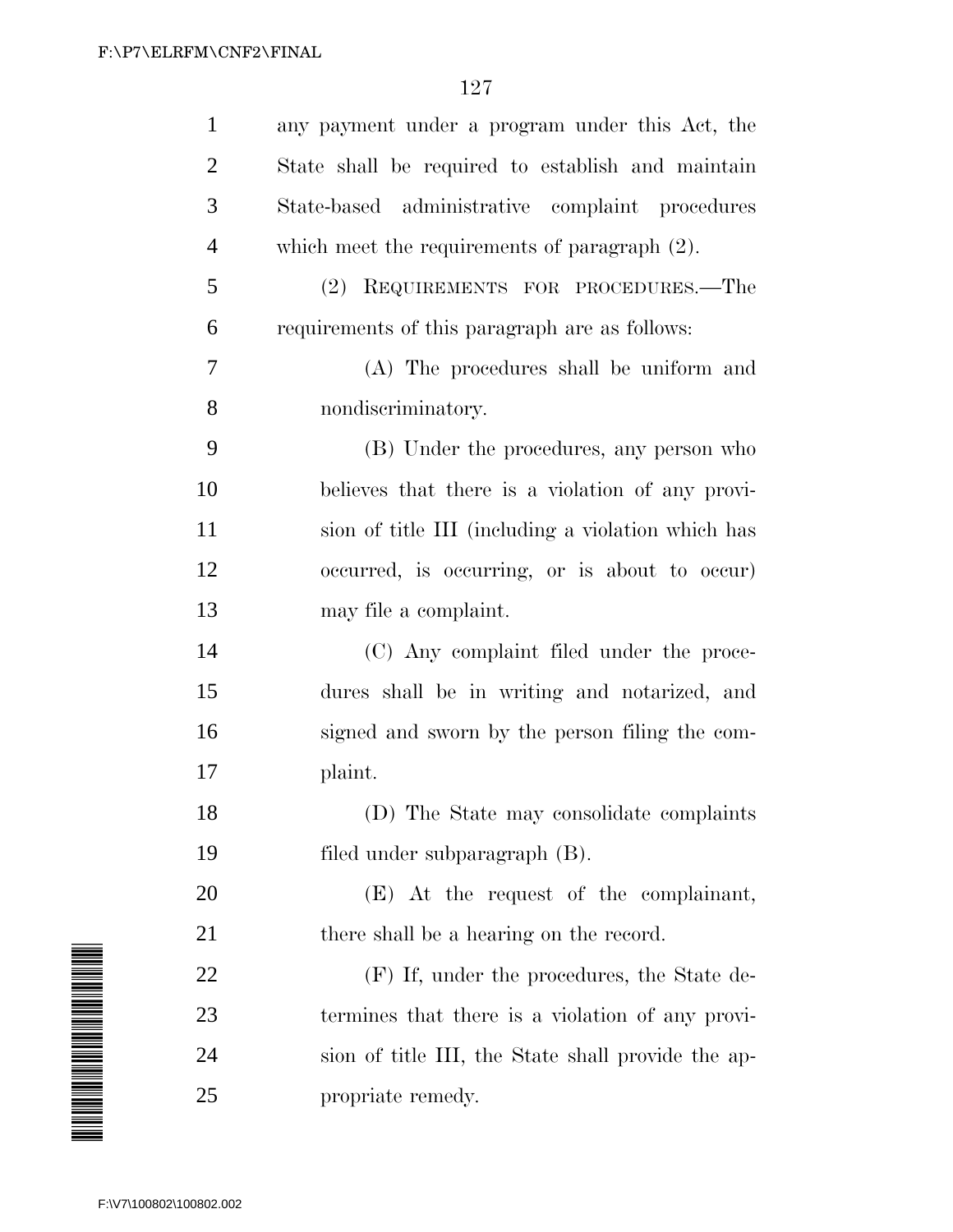(G) If, under the procedures, the State de- termines that there is no violation, the State shall dismiss the complaint and publish the re-sults of the procedures.

 (H) The State shall make a final deter- mination with respect to a complaint prior to the expiration of the 90-day period which be- gins on the date the complaint is filed, unless the complainant consents to a longer period for making such a determination.

 (I) If the State fails to meet the deadline applicable under subparagraph (H), the com- plaint shall be resolved within 60 days under al- ternative dispute resolution procedures estab- lished for purposes of this section. The record and other materials from any proceedings con- ducted under the complaint procedures estab- lished under this section shall be made available for use under the alternative dispute resolution procedures.

 (b) REQUIRING ATTORNEY GENERAL APPROVAL OF COMPLIANCE PLAN FOR STATES NOT RECEIVING FUNDS.—

24 (1) IN GENERAL.—Not later than January 1, 2004, each nonparticipating State shall elect—

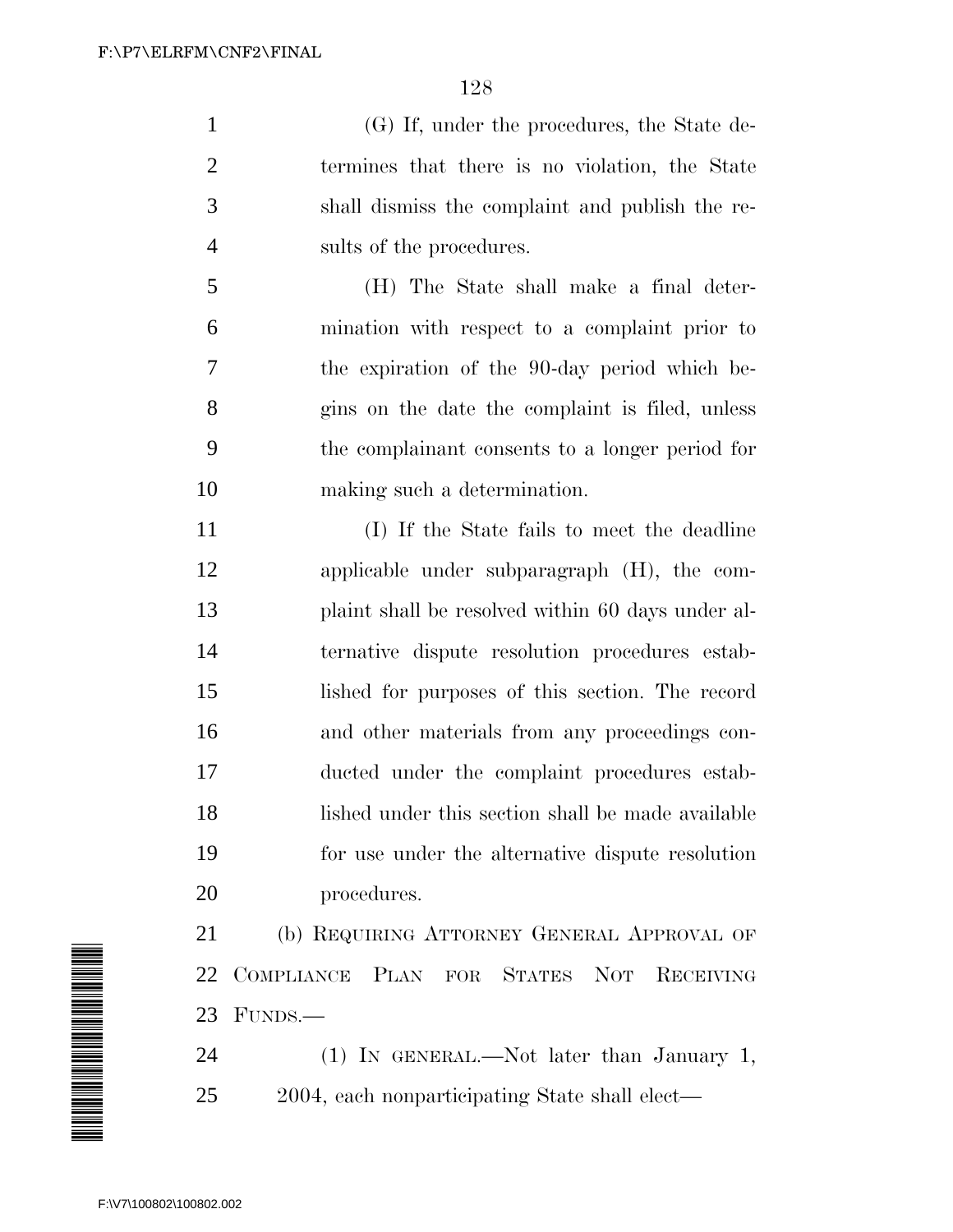(A) to certify to the Commission that the State meets the requirements of subsection (a) in the same manner as a State receiving a pay-ment under this Act; or

 (B) to submit a compliance plan to the At- torney General which provides detailed informa- tion on the steps the State will take to ensure that it meets the requirements of title III.

 (2) STATES WITHOUT APPROVED PLAN DEEMED OUT OF COMPLIANCE.—A nonparticipating State (other than a State which makes the election de-12 scribed in paragraph  $(1)(A)$  shall be deemed to not meet the requirements of title III if the Attorney General has not approved a compliance plan sub-mitted by the State under this subsection.

 (3) NONPARTICIPATING STATE DEFINED.—In this section, a ''nonparticipating State'' is a State which, during 2003, does not notify any office which is responsible for making payments to States under any program under this Act of its intent to partici-pate in, and receive funds under, the program.

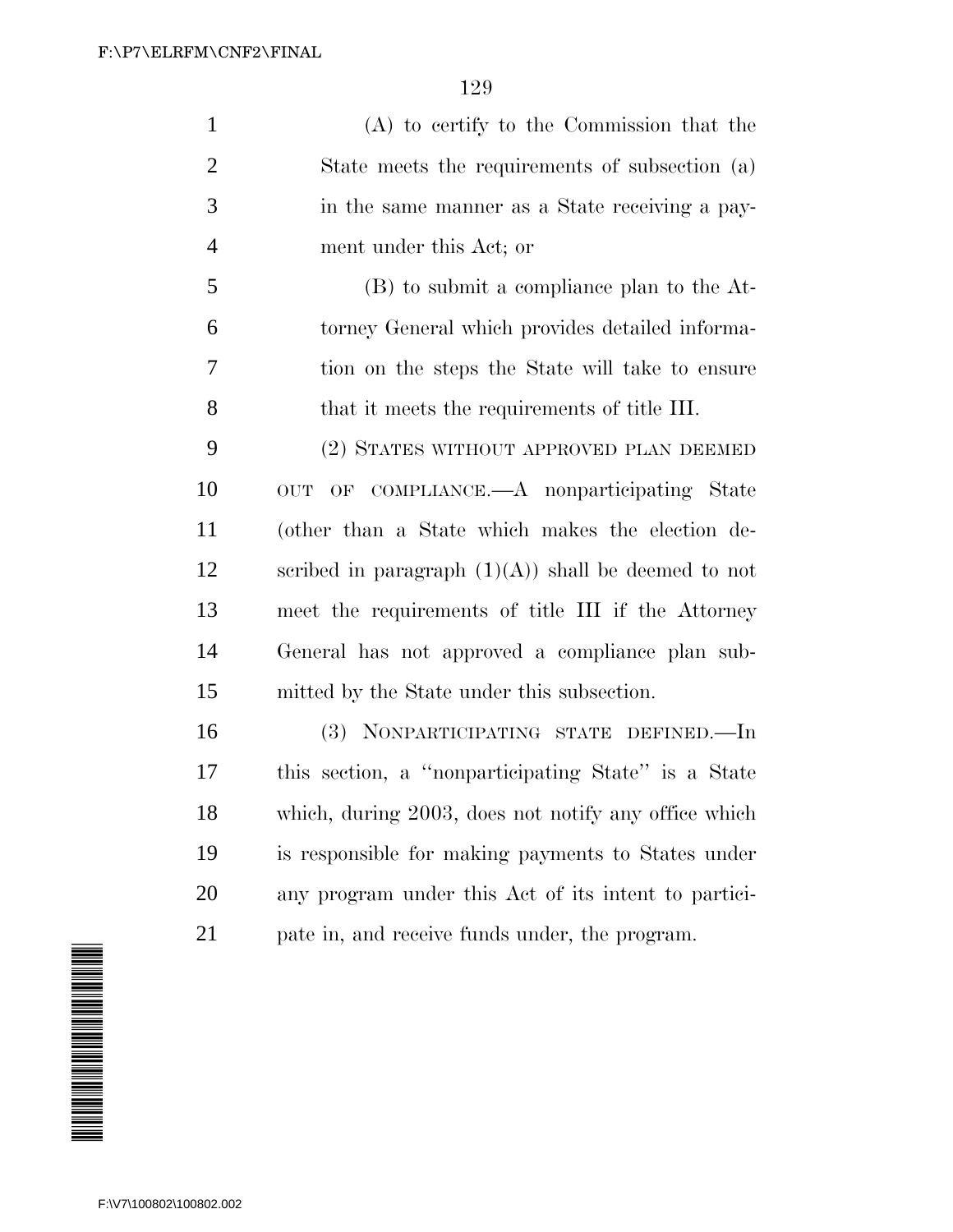# **TITLE V—HELP AMERICA VOTE COLLEGE PROGRAM**

#### **SEC. 501. ESTABLISHMENT OF PROGRAM.**

 (a) IN GENERAL.—Not later than 1 year after the appointment of its members, the Election Assistance Com- mission shall develop a program to be known as the ''Help America Vote College Program'' (hereafter in this title re-ferred to as the ''Program'').

 (b) PURPOSES OF PROGRAM.—The purpose of the Program shall be—

 (1) to encourage students enrolled at institu- tions of higher education (including community col- leges) to assist State and local governments in the administration of elections by serving as nonpartisan poll workers or assistants; and

 (2) to encourage State and local governments to use the services of the students participating in the Program.

#### **SEC. 502. ACTIVITIES UNDER PROGRAM.**

 (a) IN GENERAL.—In carrying out the Program, the Commission (in consultation with the chief election official of each State) shall develop materials, sponsor seminars and workshops, engage in advertising targeted at stu-dents, make grants, and take such other actions as it con-

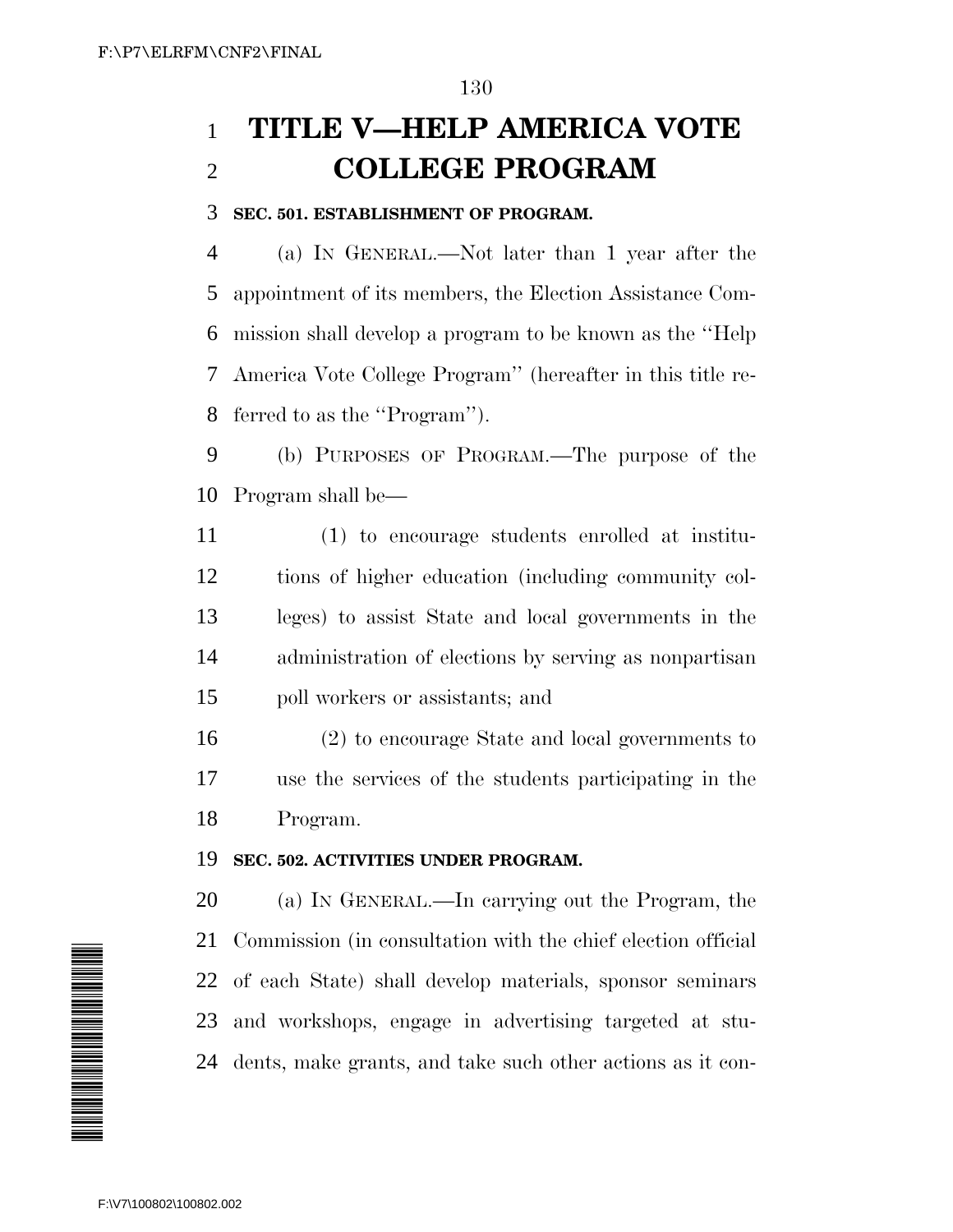siders appropriate to meet the purposes described in sec-tion 501(b).

 (b) REQUIREMENTS FOR GRANT RECIPIENTS.—In making grants under the Program, the Commission shall ensure that the funds provided are spent for projects and activities which are carried out without partisan bias or without promoting any particular point of view regarding any issue, and that each recipient is governed in a bal- anced manner which does not reflect any partisan bias. (c) COORDINATION WITH INSTITUTIONS OF HIGHER EDUCATION.—The Commission shall encourage institu- tions of higher education (including community colleges) to participate in the Program, and shall make all nec- essary materials and other assistance (including materials and assistance to enable the institution to hold workshops and poll worker training sessions) available without charge to any institution which desires to participate in the Pro-gram.

#### **SEC. 503. AUTHORIZATION OF APPROPRIATIONS.**

 In addition to any funds authorized to be appro- priated to the Commission under section 210, there are authorized to be appropriated to carry out this title—

(1) \$5,000,000 for fiscal year 2003; and

 (2) such sums as may be necessary for each succeeding fiscal year.

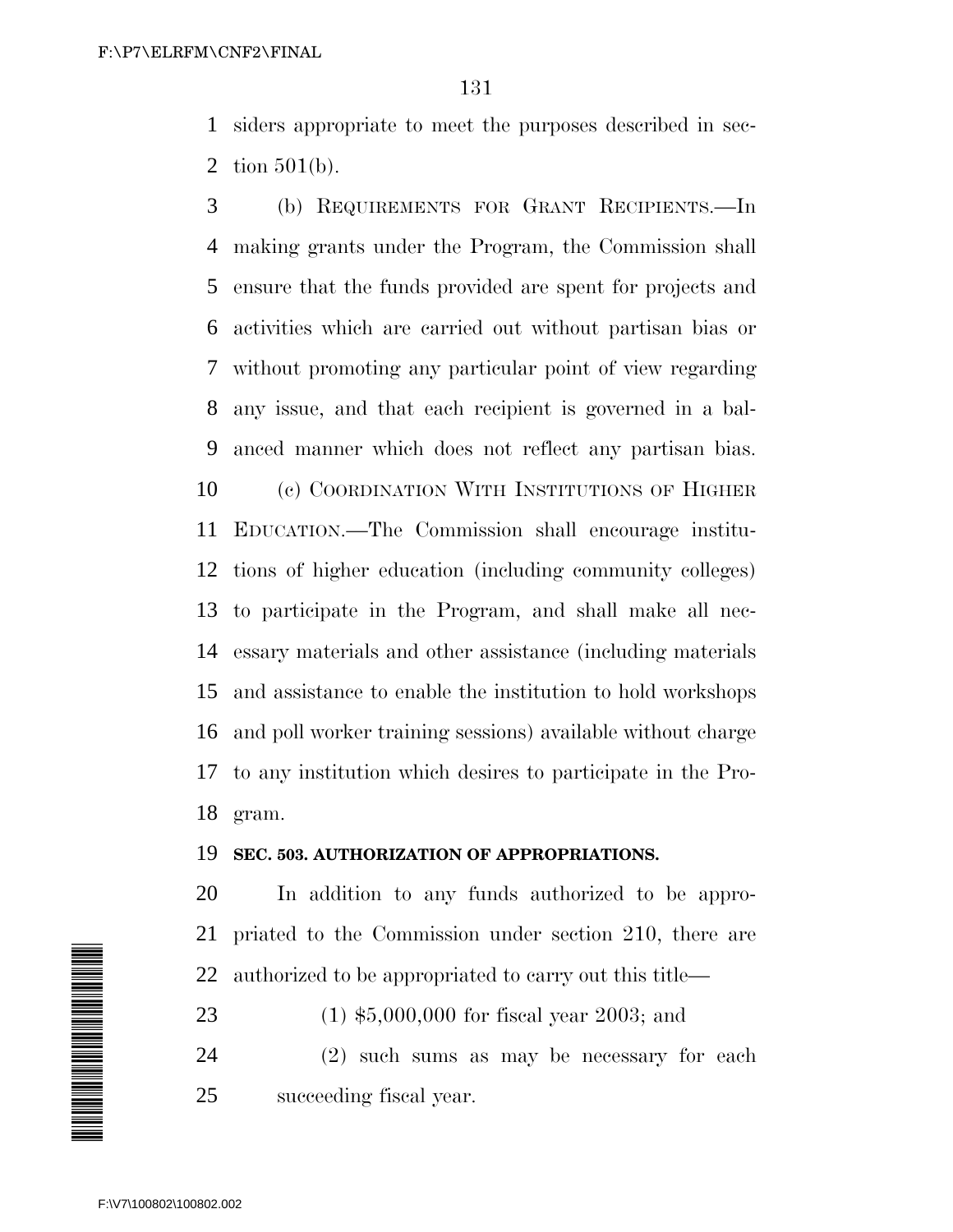# 1 **TITLE VI—HELP AMERICA VOTE** 2 **FOUNDATION**

#### 3 **SEC. 601. HELP AMERICA VOTE FOUNDATION.**

- 4 (a) IN GENERAL.—Part B of subtitle II of title 36,
- 5 United States Code, is amended by inserting after chapter
- 6 1525 the following:

# 7 **''CHAPTER 1526—HELP AMERICA VOTE** 8 **FOUNDATION**

''Sec.

- ''152601. Organization.
- ''152602. Purposes.
- ''152603. Board of directors.
- ''152604. Officers and employees.
- ''152605. Powers.
- ''152606. Principal office.
- ''152607. Service of process.
- ''152608. Annual audit.
- ''152609. Civil action by Attorney General for equitable relief.
- ''152610. Immunity of United States Government.
- ''152611. Authorization of appropriations.
- ''152612. Annual report.

## 9 **''§ 152601. Organization**

- 10 ''(a) FEDERAL CHARTER.—The Help America Vote 11 Foundation (in this chapter, the 'foundation') is a feder-
- 12 ally chartered corporation.
- 13 ''(b) NATURE OF FOUNDATION.—The foundation is
- 14 a charitable and nonprofit corporation and is not an agen-
- 15 cy or establishment of the United States Government.
- 16 ''(c) PERPETUAL EXISTENCE.—Except as otherwise
- 17 provided, the foundation has perpetual existence.

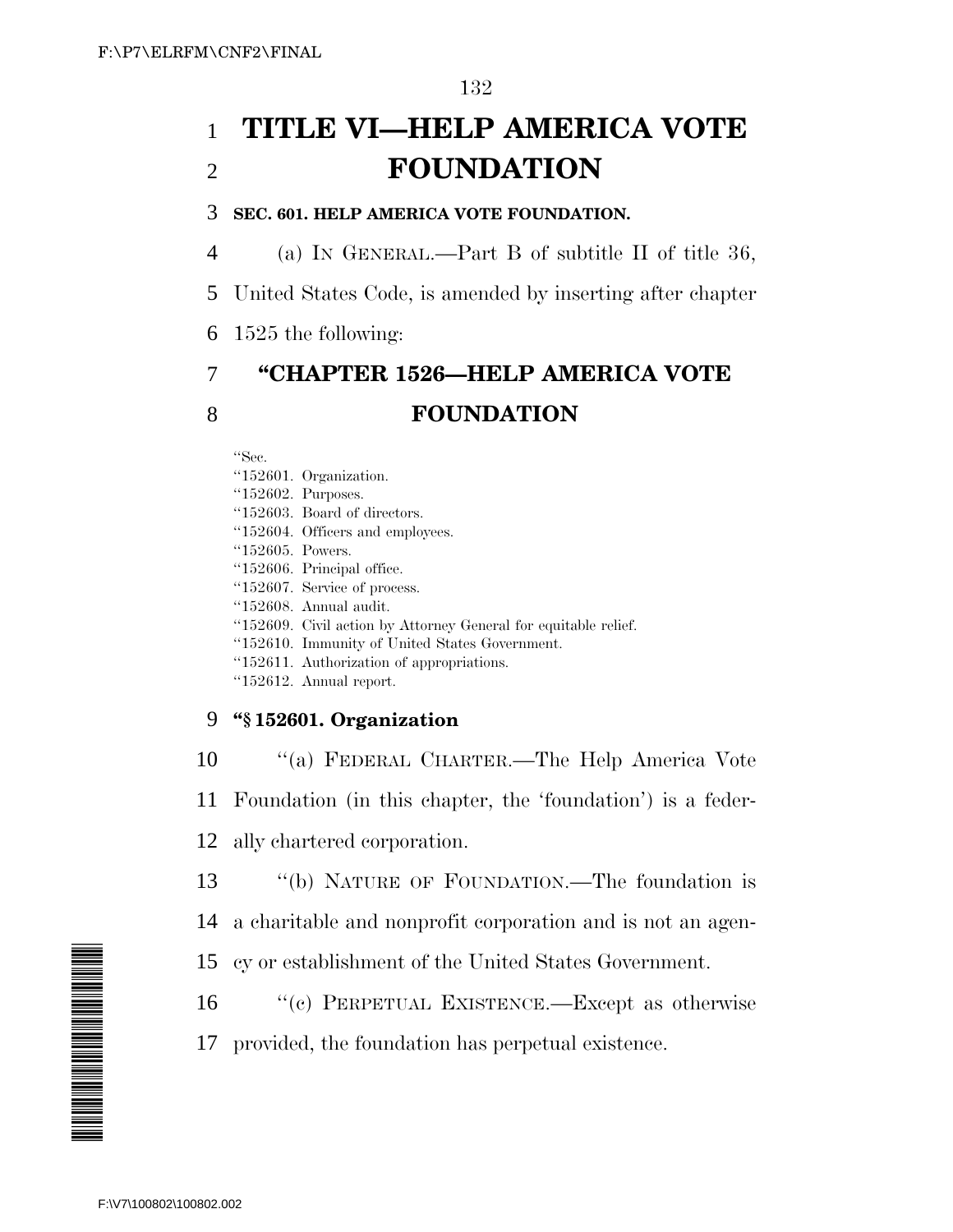#### **''§ 152602. Purposes**

2  $\gamma$  (a) In GENERAL.—The purposes of the foundation are to—

 $\frac{4}{1}$  mobilize secondary school students (includ- ing students educated in the home) in the United States to participate in the election process in a non- partisan manner as poll workers or assistants (to the extent permitted under applicable State law);

 ''(2) place secondary school students (including students educated in the home) as nonpartisan poll workers or assistants to local election officials in precinct polling places across the United States (to the extent permitted under applicable State law); and

 ''(3) establish cooperative efforts with State and local election officials, local educational agencies, su- perintendents and principals of public and private secondary schools, and other appropriate nonprofit charitable and educational organizations exempt from taxation under section 501(a) of the Internal Revenue Code of 1986 as an organization described 22 in section  $501(e)(3)$  of such Code to further the pur-poses of the foundation.

 ''(b) REQUIRING ACTIVITIES TO BE CARRIED OUT ON NONPARTISAN BASIS.—The foundation shall carry out its purposes without partisan bias or without promoting

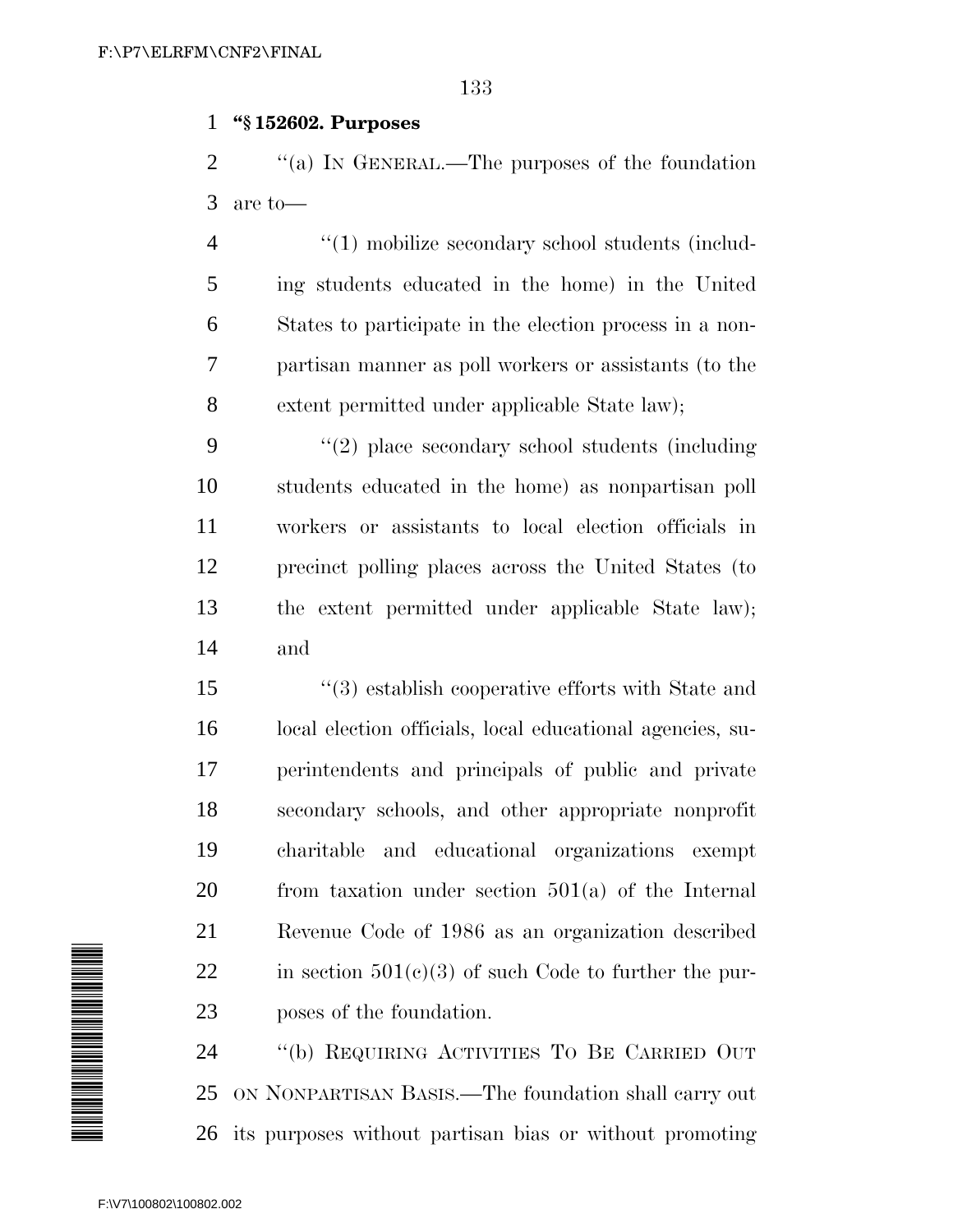any particular point of view regarding any issue, and shall ensure that each participant in its activities is governed in a balanced manner which does not reflect any partisan bias.

 ''(c) CONSULTATION WITH STATE ELECTION OFFI- CIALS.—The foundation shall carry out its purposes under this section in consultation with the chief election officials of the States, the District of Columbia, the Commonwealth of Puerto Rico, Guam, American Samoa, and the United States Virgin Islands.

### **''§ 152603. Board of directors**

12 "(a) GENERAL.—The board of directors is the gov-erning body of the foundation.

 ''(b) MEMBERS AND APPOINTMENT.—(1) The board consists of 12 directors, who shall be appointed not later than 60 days after the date of the enactment of this chap-ter as follows:

18  $\langle (A) 4$  directors (of whom not more than 2 may be members of the same political party) shall be ap-pointed by the President.

21 ''(B) 2 directors shall be appointed by the Speaker of the House of Representatives.

23  $\langle ^{\prime}(C) \rangle$  2 directors shall be appointed by the Mi-nority Leader of the House of Representatives.

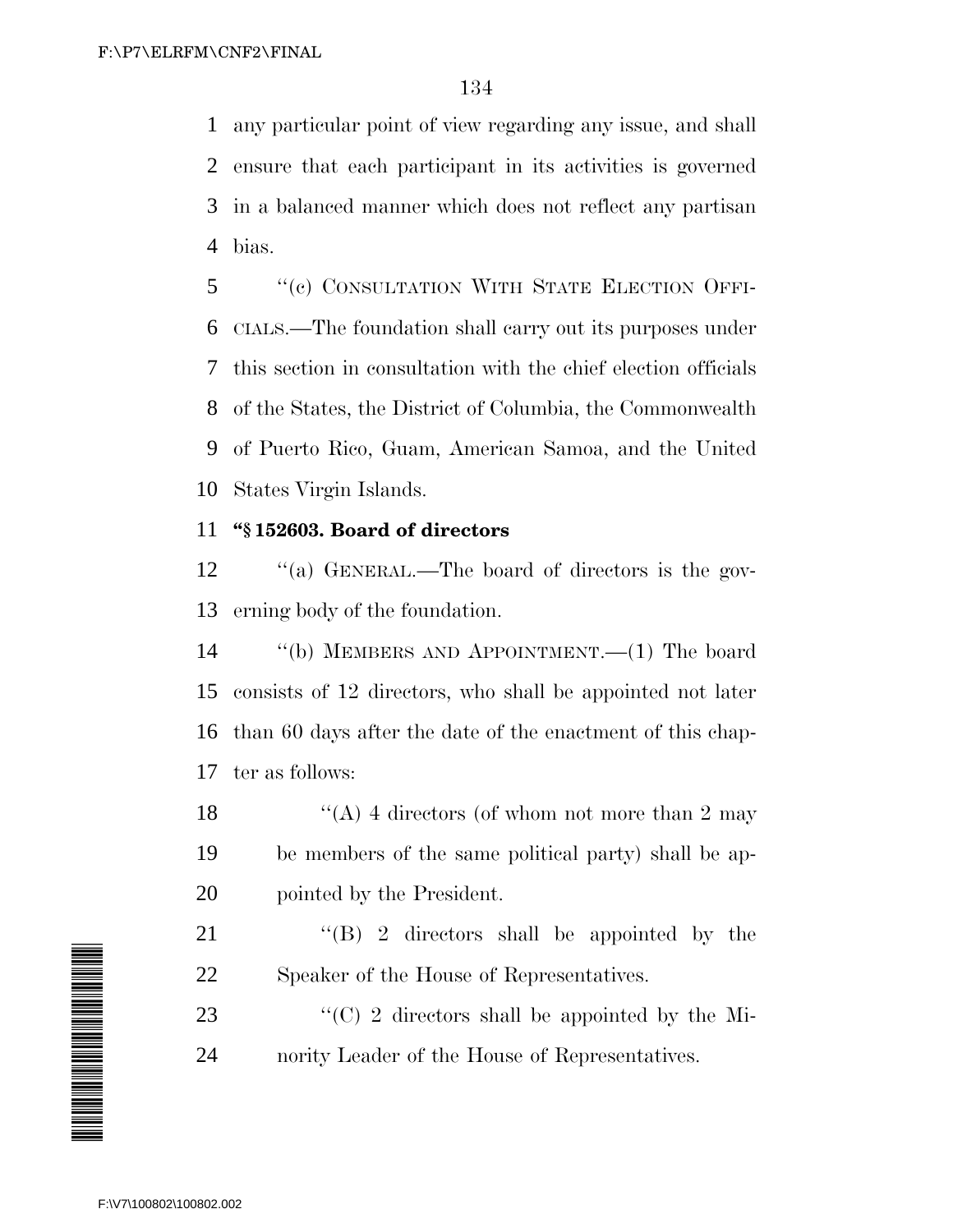- 1  $\langle (D) \rangle$  2 directors shall be appointed by the Ma-jority Leader of the Senate.
- ''(E) 2 directors shall be appointed by the Mi-nority Leader of the Senate.

 ''(2) In addition to the directors described in para- graph (1), the chair and ranking minority member of the Committee on House Administration of the House of Rep- resentatives (or their designees) and the chair and ranking minority member of the Committee on Rules and Adminis- tration of the Senate (or their designees) shall each serve as an ex officio nonvoting member of the board.

 ''(3) A director is not an employee of the Federal Government and appointment to the board does not con- stitute appointment as an officer or employee of the United States Government for the purpose of any law of the United States (except as may otherwise be provided in this chapter).

18 ''(4) The terms of office of the directors are 4 years. ''(5) A vacancy on the board shall be filled in the manner in which the original appointment was made.

 $\cdot$  "(c) CHAIR.—The directors shall select 1 of the direc- tors as the chair of the board. The individual selected may not be a current or former holder of any partisan elected office or a current or former officer of any national com-mittee of a political party.

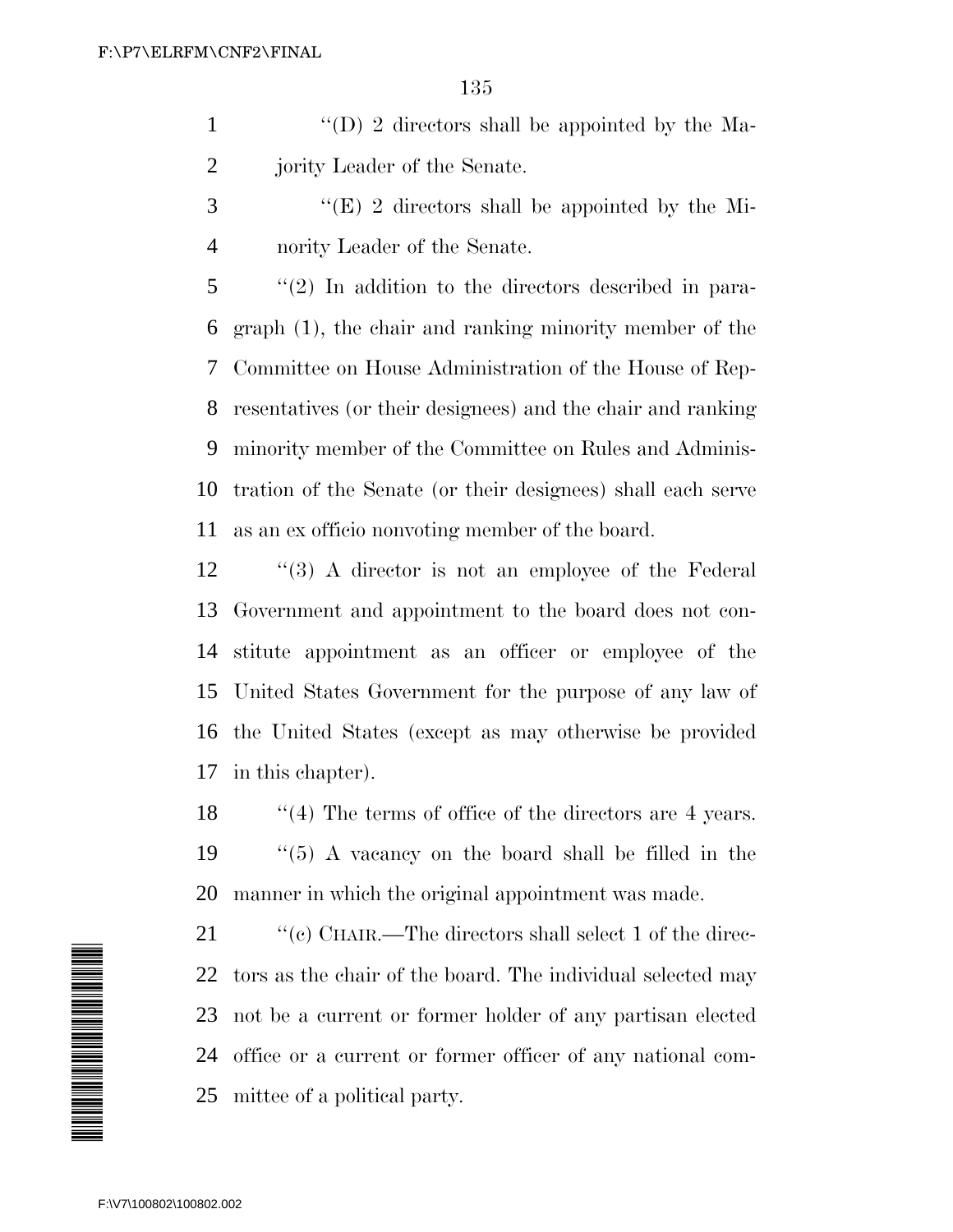''(d) QUORUM.—The number of directors constituting a quorum of the board shall be established under the by-laws of the foundation.

 ''(e) MEETINGS.—The board shall meet at the call of the chair of the board for regularly scheduled meetings, except that the board shall meet not less often than annu-ally.

8 "(f) REIMBURSEMENT OF EXPENSES.—Directors shall serve without compensation but may receive travel expenses, including per diem in lieu of subsistence, in ac-cordance with sections 5702 and 5703 of title 5.

 ''(g) LIABILITY OF DIRECTORS.—Directors are not personally liable, except for gross negligence.

### **''§ 152604. Officers and employees**

15 "(a) APPOINTMENT OF OFFICERS AND EMPLOY- EES.—The board of directors appoints, removes, and re-places officers and employees of the foundation.

18 "(b) STATUS AND COMPENSATION OF EMPLOYEES.—

19 "(1) IN GENERAL.—Officers and employees of the foundation—

21 ''(A) are not employees of the Federal Government (except as may otherwise be pro-23 vided in this chapter);

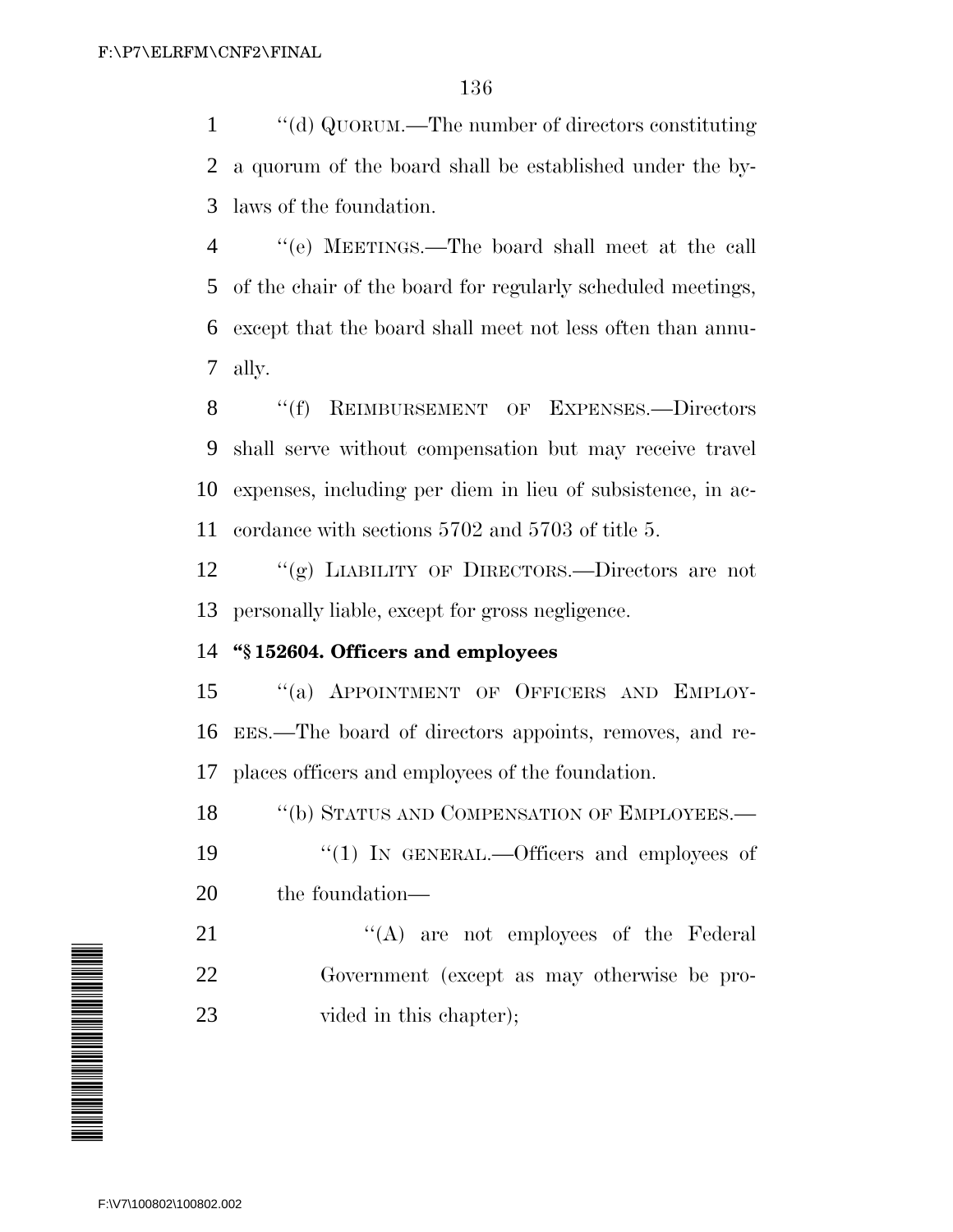| $\mathbf{1}$   | "(B) shall be appointed and removed with-                |
|----------------|----------------------------------------------------------|
| $\overline{2}$ | out regard to the provisions of title 5 governing        |
| 3              | appointments in the competitive service; and             |
| $\overline{4}$ | " $(C)$ may be paid without regard to chap-              |
| 5              | ter 51 and subchapter III of chapter 53 of title         |
| 6              | 5.                                                       |
| 7              | "(2) AVAILABILITY OF FEDERAL EMPLOYEE                    |
| 8              | RATES FOR TRAVEL.-For purposes of any schedules          |
| 9              | of rates negotiated by the Administrator of General      |
| 10             | Services for the use of employees of the Federal         |
| 11             | Government who travel on official business, officers     |
| 12             | and employees of the foundation who travel while en-     |
| 13             | gaged in the performance of their duties under this      |
| 14             | chapter shall be deemed to be employees of the Fed-      |
| 15             | eral Government.                                         |
| 16             | "§152605. Powers                                         |
| 17             | "(a) IN GENERAL.—The foundation may—                     |
| 18             | $\cdot\cdot(1)$ adopt a constitution and bylaws;         |
| 19             | $\lq(2)$ adopt a seal which shall be judicially no-      |
| 20             | ticed; and                                               |
| 21             | $\cdot$ (3) do any other act necessary to carry out      |
| 22             | this chapter.                                            |
| 23             | "(b) POWERS AS TRUSTEE.—To carry out its pur-            |
| 24             | poses, the foundation has the usual powers of a corpora- |

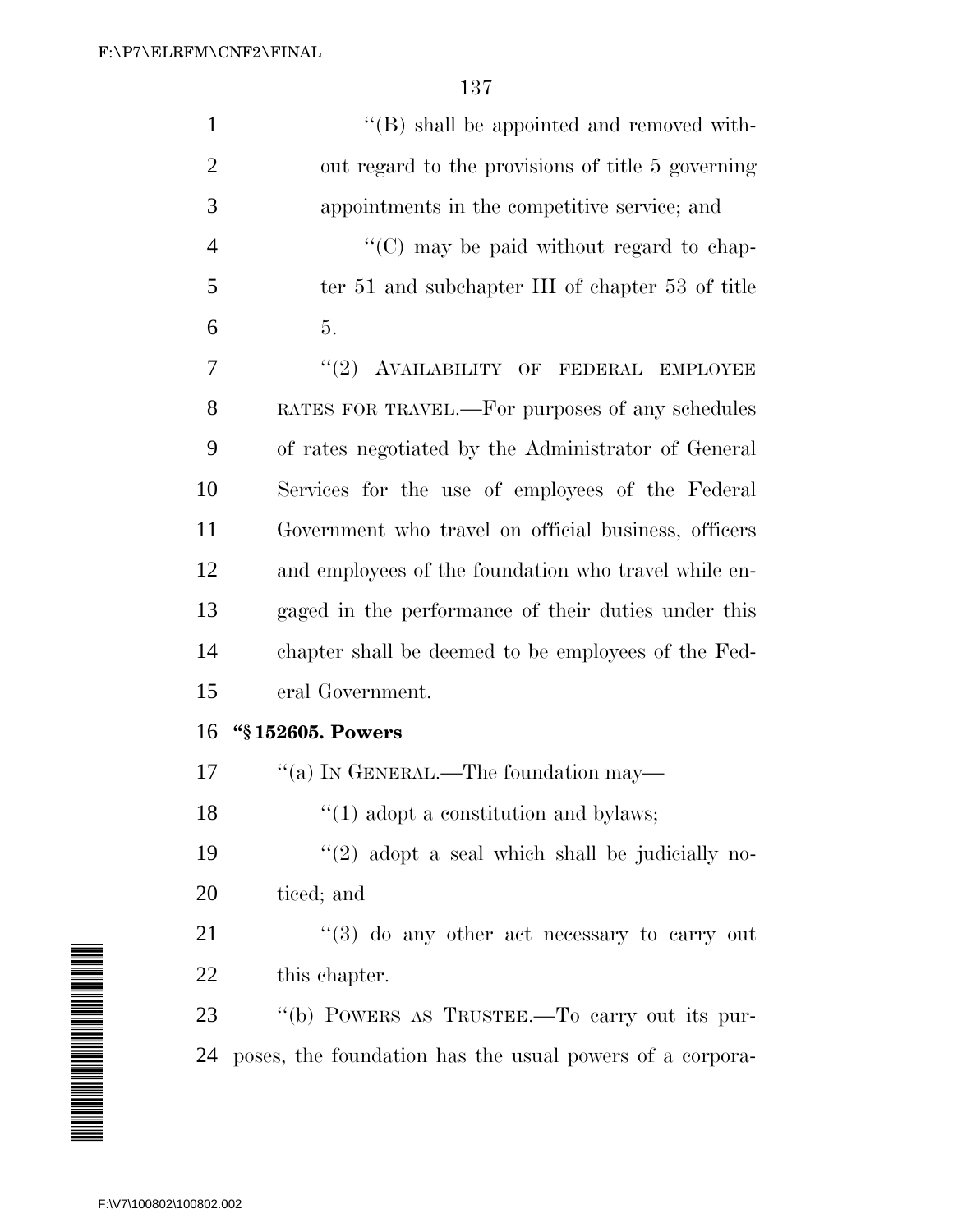tion acting as a trustee in the District of Columbia, includ-ing the power—

| 3              | $\lq(1)$ to accept, receive, solicit, hold, administer,       |
|----------------|---------------------------------------------------------------|
| $\overline{4}$ | and use any gift, devise, or bequest, either absolutely       |
| 5              | or in trust, of property or any income from or other          |
| 6              | interest in property;                                         |
| 7              | $\lq(2)$ to acquire property or an interest in prop-          |
| 8              | erty by purchase or exchange;                                 |
| 9              | $\cdot\cdot$ (3) unless otherwise required by an instrument   |
| 10             | of transfer, to sell, donate, lease, invest, or otherwise     |
| 11             | dispose of any property or income from property;              |
| 12             | $\cdot$ (4) to borrow money and issue instruments of          |
| 13             | indebtedness;                                                 |
| 14             | $\lq\lq(5)$ to make contracts and other arrangements          |
| 15             | with public agencies and private organizations and            |
| 16             | persons and to make payments necessary to carry               |
| $17\,$         | out its functions;                                            |
| 18             | $\lq\lq(6)$ to sue and be sued; and                           |
| 19             | $\lq(7)$ to do any other act necessary and proper             |
| 20             | to carry out the purposes of the foundation.                  |
| 21             | "(c) ENCUMBERED OR RESTRICTED GIFTS.-A gift,                  |
| 22             | devise, or bequest may be accepted by the foundation even     |
| 23             | though it is encumbered, restricted, or subject to beneficial |
| 24             | interests of private persons, if any current or future inter- |
| 25             | est is for the benefit of the foundation.                     |

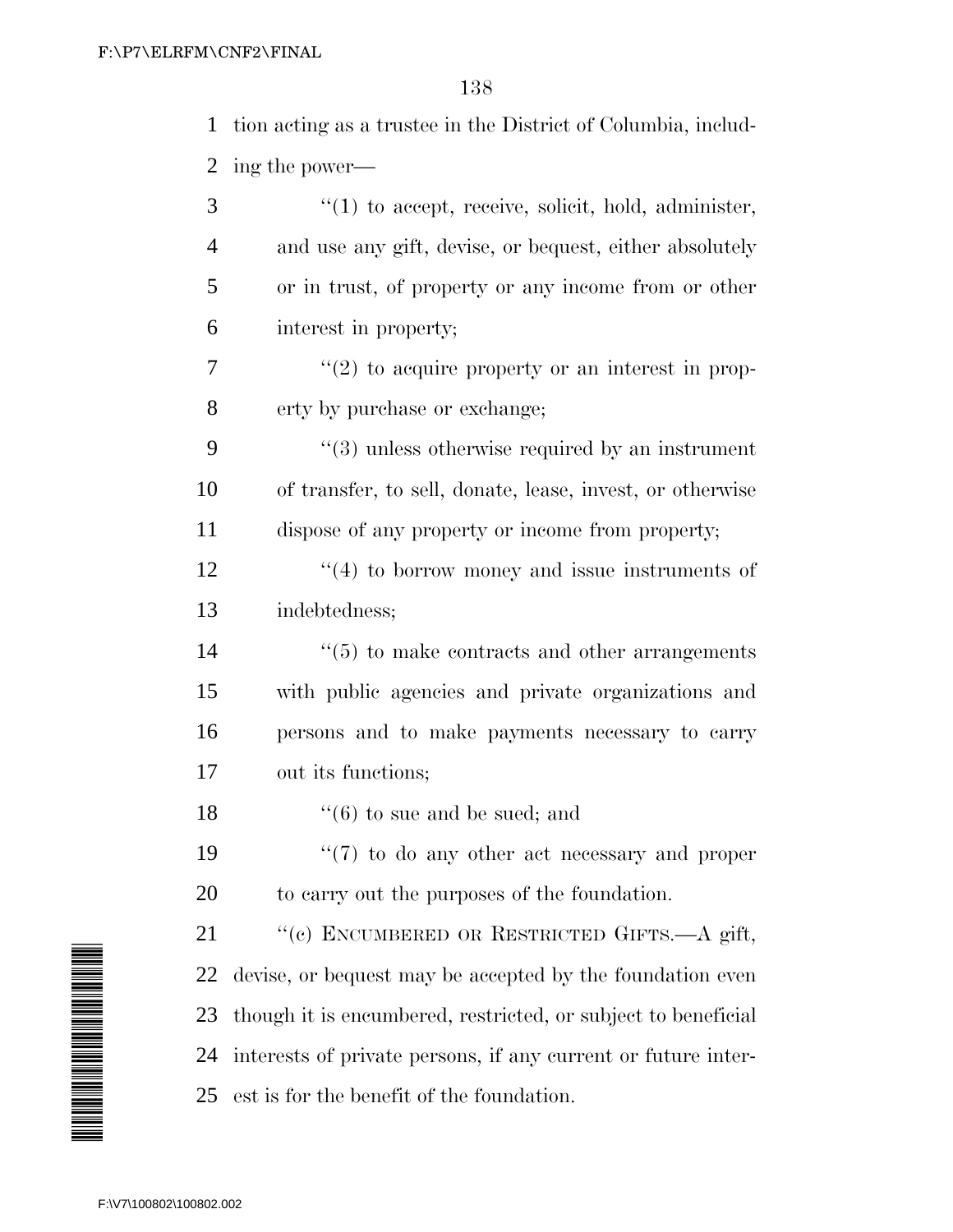''(d) CONTRACTS.—The foundation may enter into such contracts with public and private entities as it con-siders appropriate to carry out its purposes.

 ''(e) ANNUAL CONFERENCE IN WASHINGTON MET- ROPOLITAN AREA.—During each year (beginning with 2003), the foundation may sponsor a conference in the Washington, D.C. metropolitan area to honor secondary school students and other individuals who have served (or plan to serve) as poll workers and assistants and who have otherwise participated in the programs and activities of the foundation.

### **''§ 152606. Principal office**

 ''The principal office of the foundation shall be in the District of Columbia unless the board of directors deter- mines otherwise. However, the foundation may conduct business throughout the States, territories, and posses-sions of the United States.

### **''§ 152607. Service of process**

 ''The foundation shall have a designated agent to re- ceive service of process for the foundation. Notice to or service on the agent, or mailed to the business address of the agent, is notice to or service on the foundation.

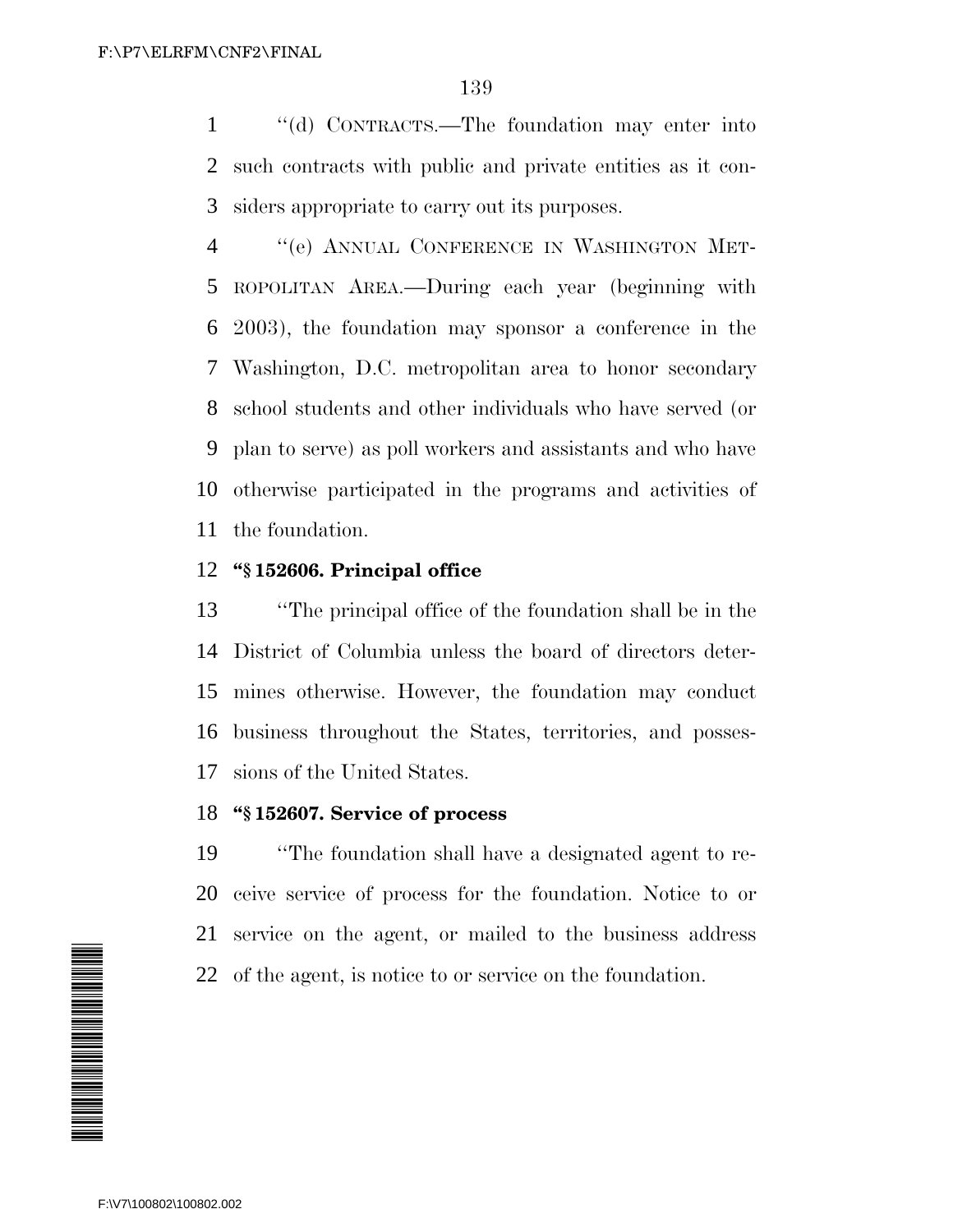### **''§ 152608. Annual audit**

 ''The foundation shall enter into a contract with an independent auditor to conduct an annual audit of the foundation.

# **''§ 152609. Civil action by Attorney General for equi-table relief**

 ''The Attorney General may bring a civil action in the United States District Court for the District of Colum-bia for appropriate equitable relief if the foundation—

10  $\frac{10}{10}$  engages or threatens to engage in any act, practice, or policy that is inconsistent with the pur-poses in section 152602 of this title; or

13  $\frac{1}{2}$  refuses, fails, or neglects to carry out its obligations under this chapter or threatens to do so.

### **''§ 152610. Immunity of United States Government**

 ''The United States Government is not liable for any debts, defaults, acts, or omissions of the foundation. The full faith and credit of the Government does not extend to any obligation of the foundation.

## **''§ 152611. Authorization of appropriations**

 ''There are authorized to be appropriated to the foun-dation for carrying out the purposes of this chapter—

''(1) \$5,000,000 for fiscal year 2003; and

24  $(2)$  such sums as may be necessary for each succeeding fiscal year.

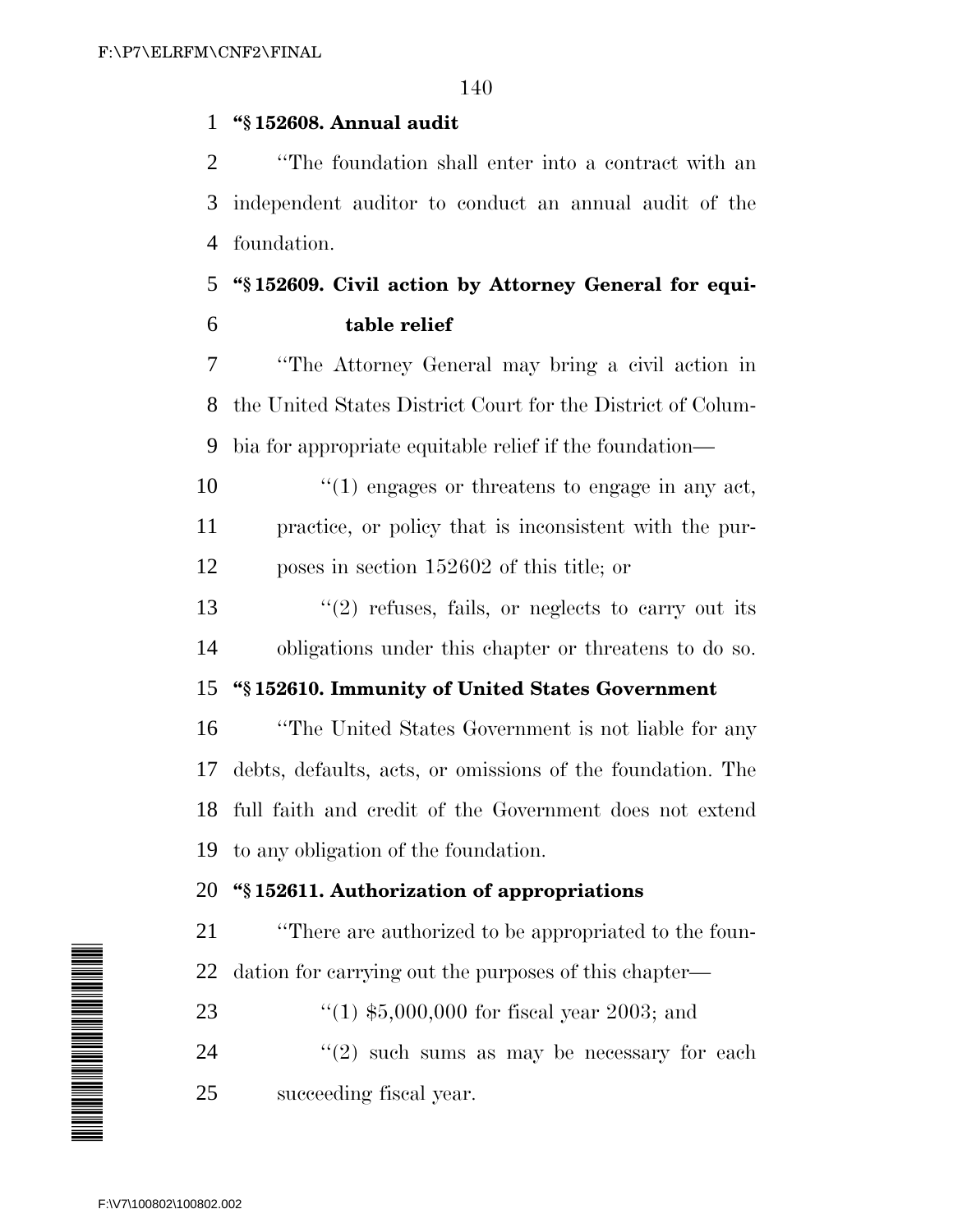#### **''§ 152612. Annual report**

 ''As soon as practicable after the end of each fiscal year, the foundation shall submit a report to the Commis- sion, the President, and Congress on the activities of the foundation during the prior fiscal year, including a com- plete statement of its receipts, expenditures, and invest- ments. Such report shall contain information gathered from participating secondary school students describing the nature of the work they performed in assisting local election officials and the value they derived from the expe- rience of educating participants about the electoral proc-ess.''.

 (b) CLERICAL AMENDMENT.—The table of chapters for part B of subtitle II of title 36, United States Code, is amended by inserting after the item relating to chapter 1525 the following new item:

**''1526. Help America Vote Foundation** ......................................**152601''.**

# **TITLE VII—VOTING RIGHTS OF**

# **MILITARY MEMBERS AND OVERSEAS CITIZENS**

#### **SEC. 701. VOTING ASSISTANCE PROGRAMS.**

 (a) ISSUES CONSIDERED IN ASSESSMENTS OF MILI- TARY DEPARTMENT COMPLIANCE.—Subsection (e) of sec- tion 1566 of title 10, United States Code, as added by section 1602(a) of the National Defense Authorization Act

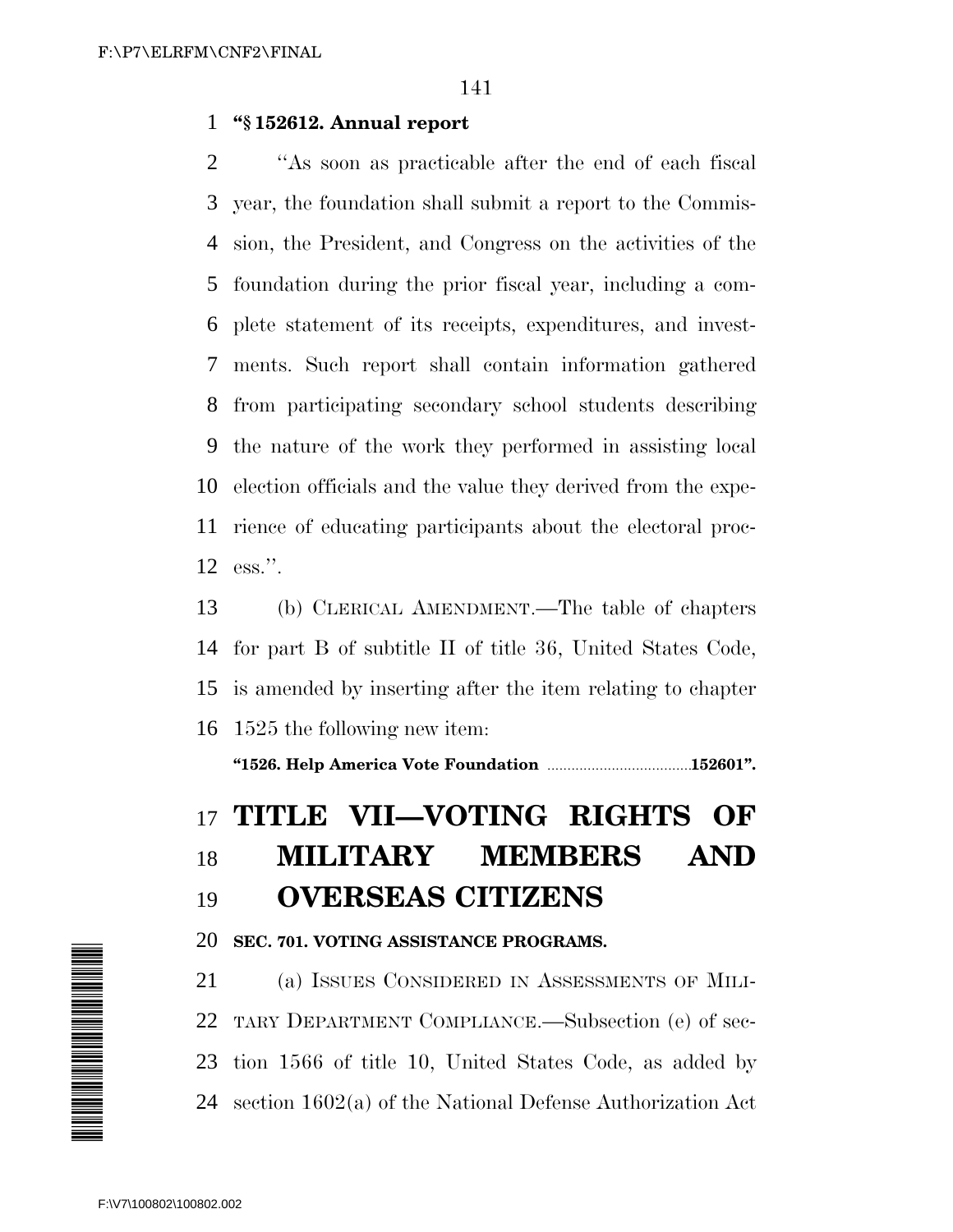for Fiscal Year 2002 (Public Law 107–107; 115 Stat. 1274), is amended—

- (1) by striking ''The Secretary'' and inserting 4 ''(1) The Secretary''; and
- (2) by adding at the end the following new paragraphs:

 ''(2) Under regulations and procedures (including di- rectives) prescribed by the Secretary, a member of the Armed Forces appointed or assigned to duty as a voting assistance officer shall, to the maximum extent prac- ticable, be given the time and resources needed to perform the member's duties as a voting assistance officer during the period in advance of a general election when members and their dependents are preparing and submitting absen-tee ballots.''.

 (b) POSTMARKING OF OVERSEAS VOTING MATE-17 RIALS.—Subsection  $(g)(2)$  of such section is amended by adding at the end the following: ''The Secretary shall en- sure that voting materials are transmitted expeditiously by military postal authorities at all times. The Secretary shall, to the maximum extent practicable, implement measures to ensure that a postmark or other official proof of mailing date is provided on each absentee ballot col- lected at any overseas location or vessel at sea whenever the Department of Defense is responsible for collecting

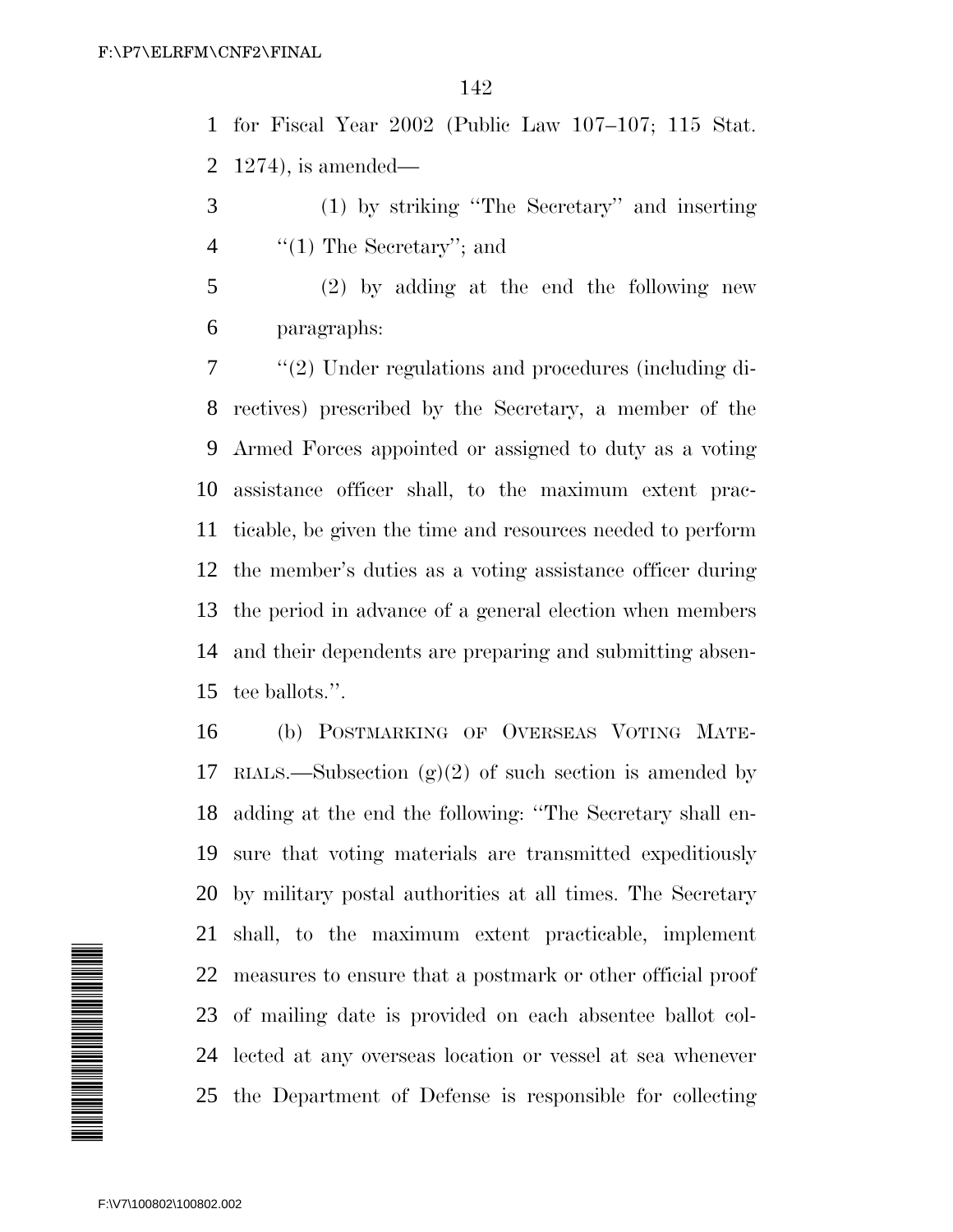mail for return shipment to the United States. The Sec- retary shall ensure that the measures implemented under the preceding sentence do not result in the delivery of ab- sentee ballots to the final destination of such ballots after the date on which the election for Federal office is held. Not later than the date that is 6 months after the date of the enactment of the Help America Vote Act of 2002, the Secretary shall submit to Congress a report describing the measures to be implemented to ensure the timely transmittal and postmarking of voting materials and iden- tifying the persons responsible for implementing such measures.''.

 (c) PROVIDING NOTICE OF DEADLINES AND RE- QUIREMENTS.—Such section is amended by adding at the end the following new subsection:

16 "(h) NOTICE OF DEADLINES AND REQUIREMENTS.— The Secretary of each military department, utilizing the voting assistance officer network established for each mili- tary installation, shall, to the maximum extent practicable, provide notice to members of the Armed Forces stationed at that installation of the last date before a general Fed- eral election for which absentee ballots mailed from a post- al facility located at that installation can reasonably be expected to be timely delivered to the appropriate State and local election officials.''.

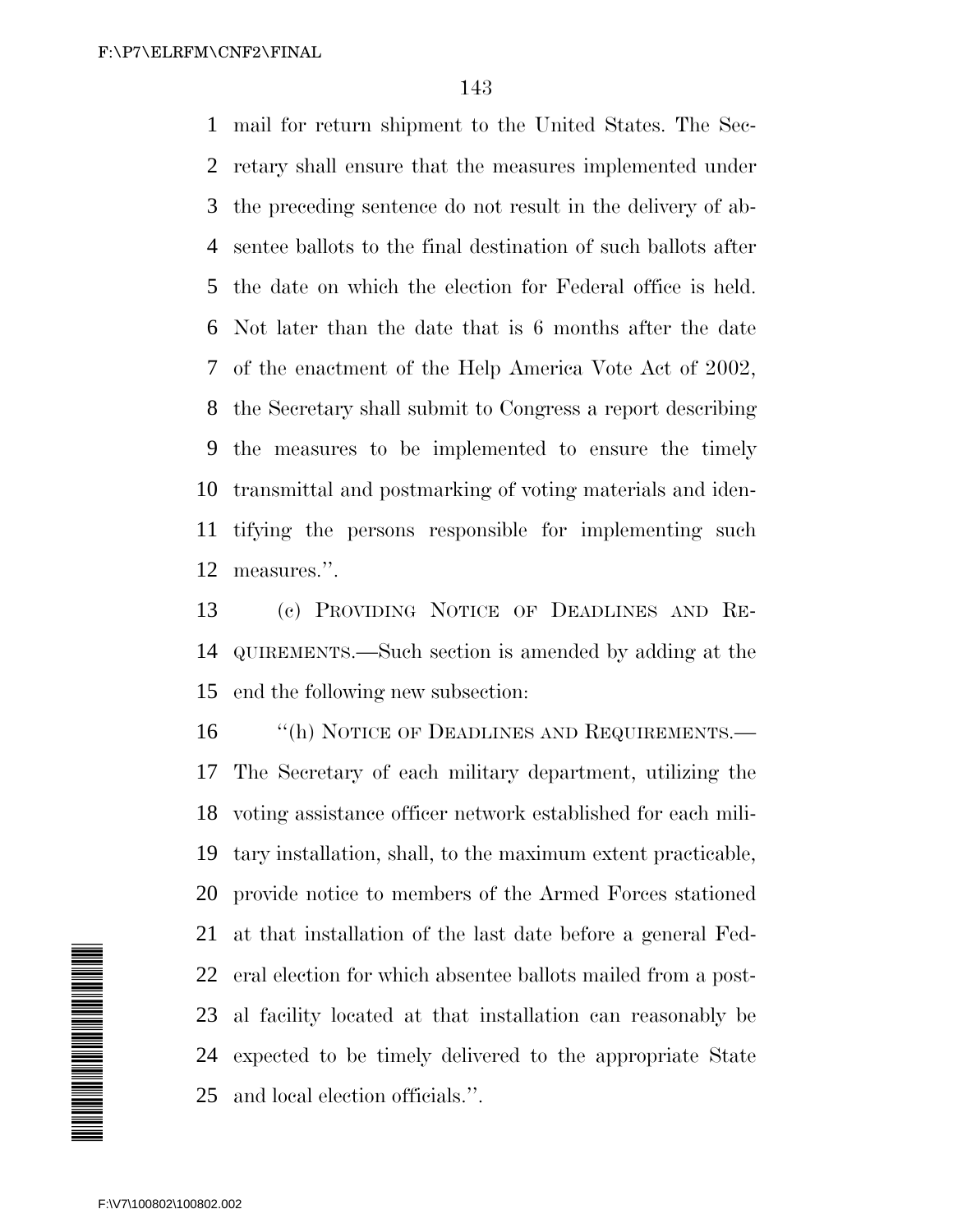(d) REGISTRATION AND VOTING INFORMATION FOR MEMBERS AND DEPENDENTS.—Such section is further amended by adding at the end the following new sub-section:

 ''(i) REGISTRATION AND VOTING INFORMATION FOR MEMBERS AND DEPENDENTS.—(1) The Secretary of each military department, using a variety of means including both print and electronic media, shall, to the maximum extent practicable, ensure that members of the Armed Forces and their dependents who are qualified to vote have ready access to information regarding voter registration requirements and deadlines (including voter registration), absentee ballot application requirements and deadlines, and the availability of voting assistance officers to assist members and dependents to understand and comply with these requirements.

17 ''(2) The Secretary of each military department shall make the national voter registration form prepared for purposes of the Uniformed and Overseas Citizens Absen- tee Voting Act by the Federal Election Commission avail- able so that each person who enlists shall receive such form at the time of the enlistment, or as soon thereafter as practicable.

24 ''(3) Where practicable, a special day or days shall be designated at each military installation for the purpose

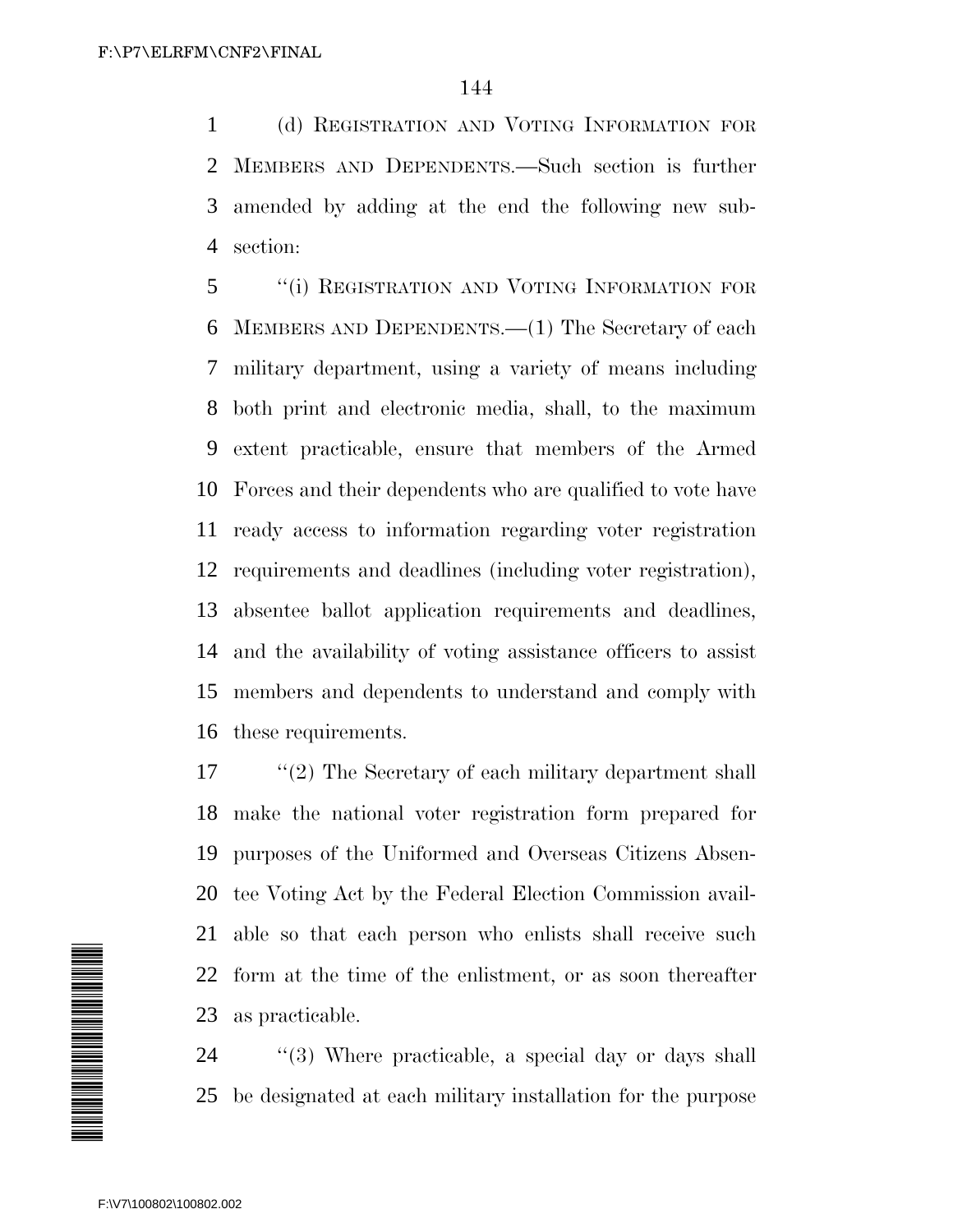of informing members of the Armed Forces and their de- pendents of election timing, registration requirements, and voting procedures.''.

 **SEC. 702. DESIGNATION OF SINGLE STATE OFFICE TO PRO- VIDE INFORMATION ON REGISTRATION AND ABSENTEE BALLOTS FOR ALL VOTERS IN STATE.**

 Section 102 of the Uniformed and Overseas Citizens Absentee Voting Act (42 U.S.C. 1973ff–1) is amended— 10 (1) by inserting "(a) IN GENERAL.—" before **''Each State''**; and

 (2) by adding at the end the following new sub-section:

 ''(b) DESIGNATION OF SINGLE STATE OFFICE TO PROVIDE INFORMATION ON REGISTRATION AND ABSEN- TEE BALLOT PROCEDURES FOR ALL VOTERS IN STATE.—

18 "(1) IN GENERAL.—Each State shall designate a single office which shall be responsible for pro- viding information regarding voter registration pro- cedures and absentee ballot procedures to be used by absent uniformed services voters and overseas voters with respect to elections for Federal office (including procedures relating to the use of the Federal write-in absentee ballot) to all absent uniformed services

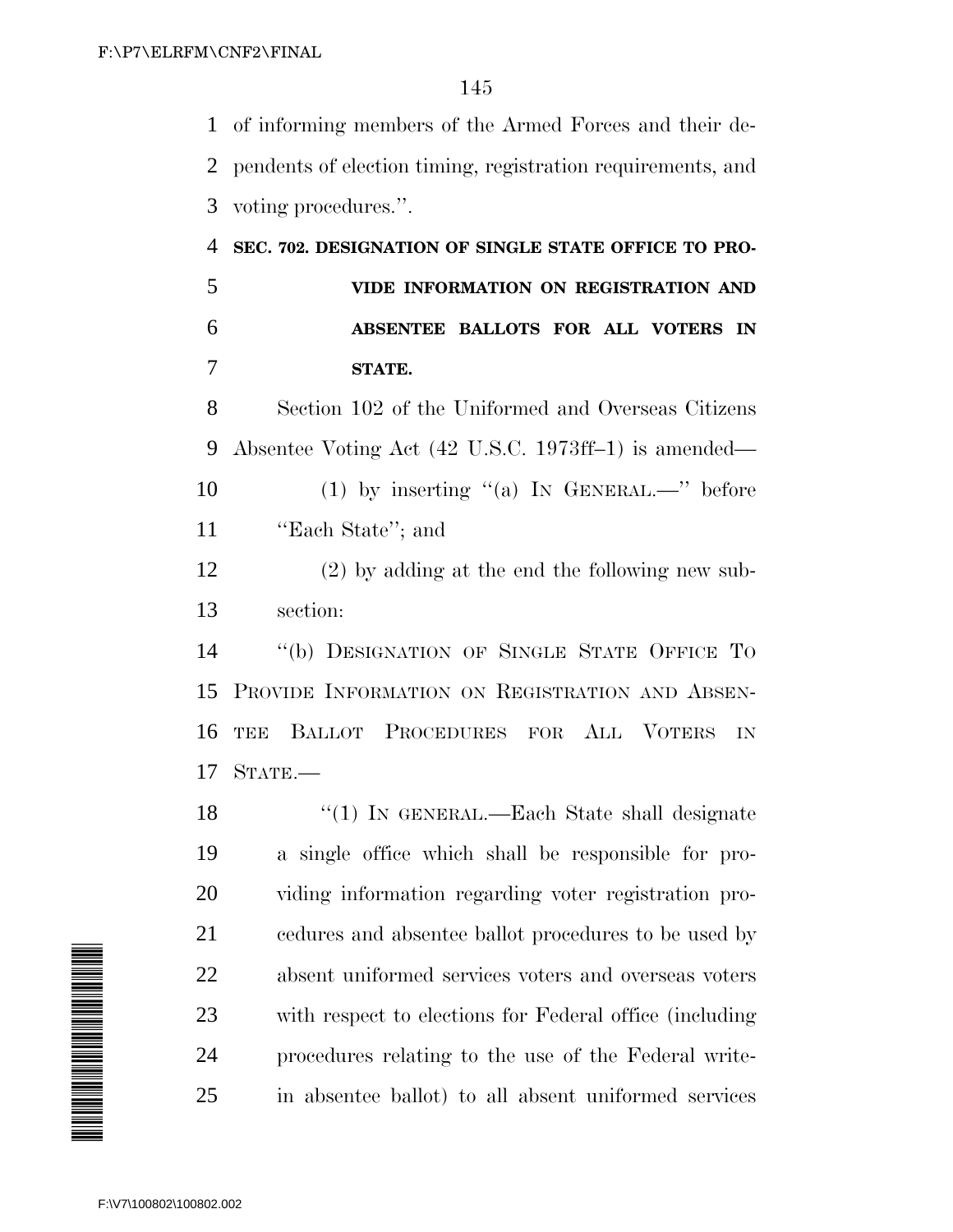| voters and overseas voters who wish to register to |
|----------------------------------------------------|
| vote or vote in any jurisdiction in the State.     |

3 "(2) RECOMMENDATION REGARDING USE OF OFFICE TO ACCEPT AND PROCESS MATERIALS.— Congress recommends that the State office des- ignated under paragraph (1) be responsible for car- rying out the State's duties under this Act, including accepting valid voter registration applications, absen- tee ballot applications, and absentee ballots (includ- ing Federal write-in absentee ballots) from all absent uniformed services voters and overseas voters who wish to register to vote or vote in any jurisdiction in the State.''.

#### **SEC. 703. REPORT ON ABSENTEE BALLOTS TRANSMITTED**

#### **AND RECEIVED AFTER GENERAL ELECTIONS.**

 (a) IN GENERAL.—Section 102 of the Uniformed and Overseas Citizens Absentee Voting Act (42 U.S.C. 1973ff– 1), as amended by section 702, is amended by adding at the end the following new subsection:

20 "(c) REPORT ON NUMBER OF ABSENTEE BALLOTS TRANSMITTED AND RECEIVED.—Not later than 90 days after the date of each regularly scheduled general election for Federal office, each State and unit of local government which administered the election shall (through the State, in the case of a unit of local government) submit a report

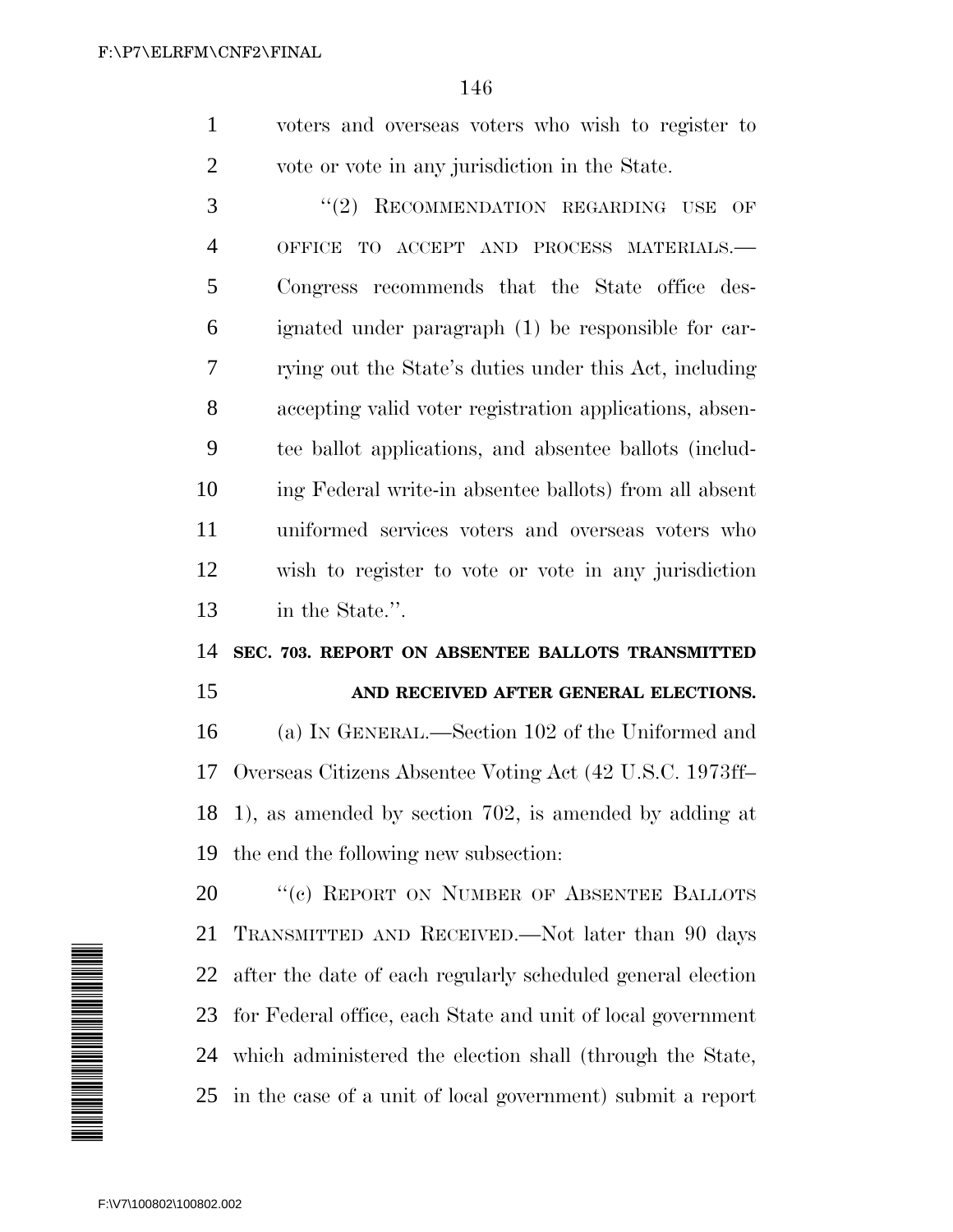to the Election Assistance Commission (established under the Help America Vote Act of 2002) on the combined number of absentee ballots transmitted to absent uni- formed services voters and overseas voters for the election and the combined number of such ballots which were re- turned by such voters and cast in the election, and shall make such report available to the general public.''.

8 (b) DEVELOPMENT OF STANDARDIZED FORMAT FOR REPORTS.—The Election Assistance Commission, working with the Election Assistance Commission Board of Advi- sors and the Election Assistance Commission Standards Board, shall develop a standardized format for the reports submitted by States and units of local government under section 102(c) of the Uniformed and Overseas Citizens Absentee Voting Act (as added by subsection (a)), and shall make the format available to the States and units of local government submitting such reports.

#### **SEC. 704. EXTENSION OF PERIOD COVERED BY SINGLE AB-**

#### **SENTEE BALLOT APPLICATION.**



 Section 104(a) of the Uniformed and Overseas Citi- zens Absentee Voting Act (42 U.S.C. 1973ff–1), as amended by section 1606(b) of the National Defense Au- thorization Act for Fiscal Year 2002 (Public Law 107– 107; 115 Stat. 1279), is amended by striking ''during that year,'' and all that follows and inserting the following: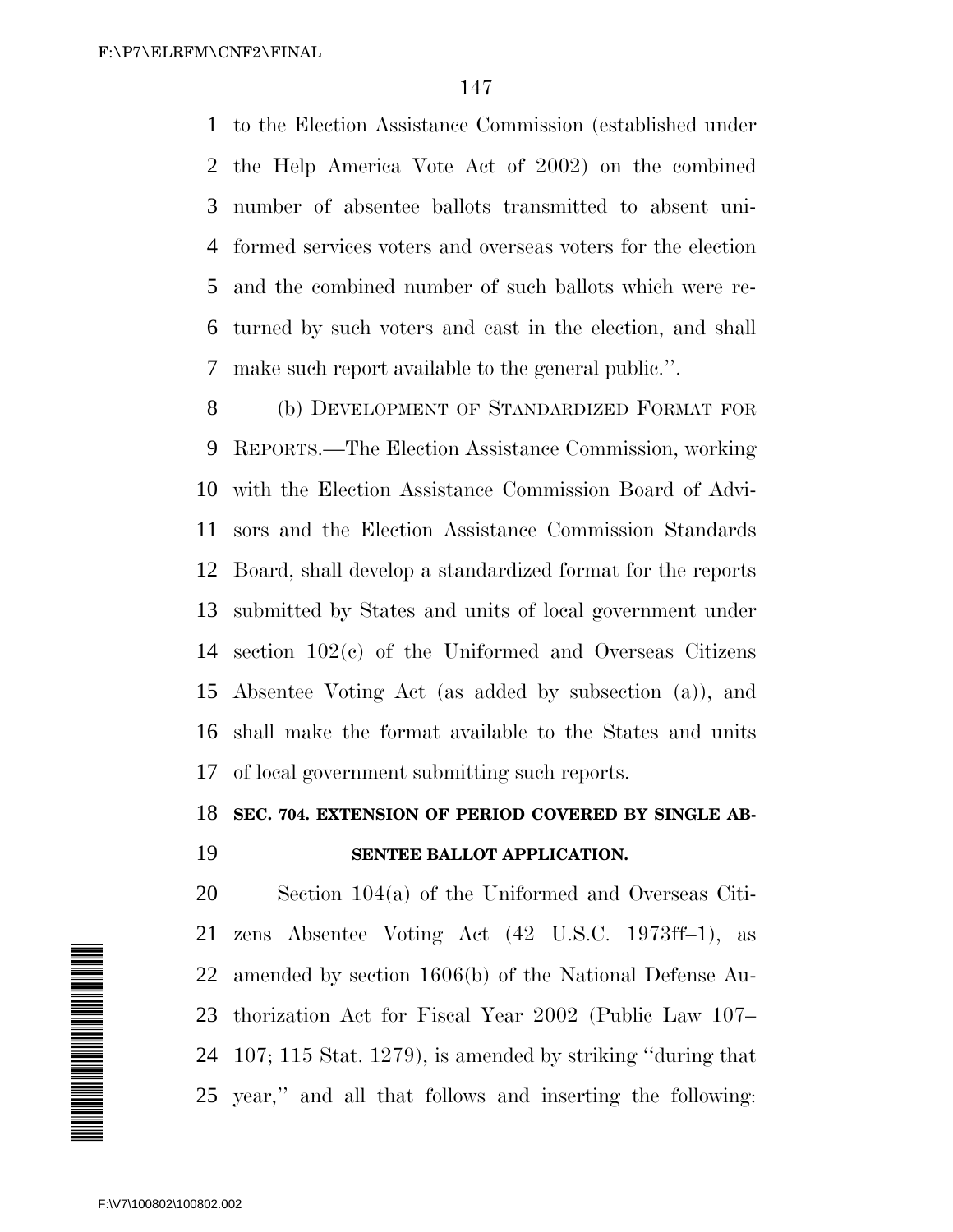''through the next 2 regularly scheduled general elections for Federal office (including any runoff elections which may occur as a result of the outcome of such general elec- tions), the State shall provide an absentee ballot to the voter for each such subsequent election.''.

## **SEC. 705. ADDITIONAL DUTIES OF PRESIDENTIAL DES- IGNEE UNDER UNIFORMED AND OVERSEAS CITIZENS ABSENTEE VOTING ACT.**

 (a) EDUCATING ELECTION OFFICIALS ON RESPON- SIBILITIES UNDER ACT.—Section 101(b)(1) of the Uni- formed and Overseas Citizens Absentee Voting Act (42 U.S.C. 1973ff(b)(1)) is amended by striking the semicolon at the end and inserting the following: '', and ensure that such officials are aware of the requirements of this Act;''. (b) DEVELOPMENT OF STANDARD OATH FOR USE WITH MATERIALS.—

 (1) IN GENERAL.—Section 101(b) of such Act (42 U.S.C. 1973ff(b)) is amended—

 (A) by striking ''and'' at the end of para-graph (5);

 (B) by striking the period at the end of 22 paragraph (6) and inserting "; and"; and

 (C) by adding at the end the following new paragraph:

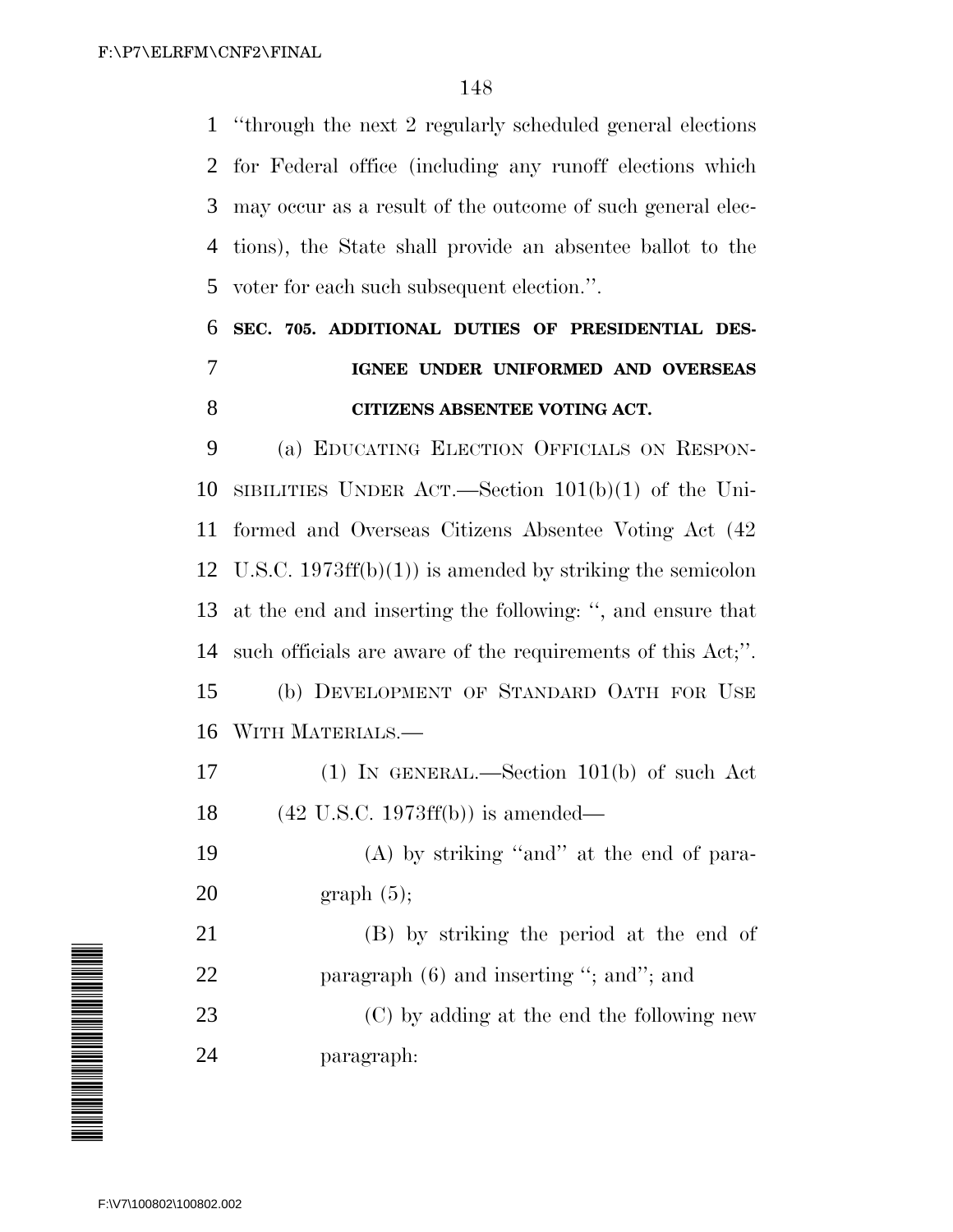| $\mathbf{1}$   | $\lq(7)$ prescribe a standard oath for use with any                         |
|----------------|-----------------------------------------------------------------------------|
| $\mathfrak{2}$ | document under this title affirming that a material                         |
| $\mathfrak{Z}$ | misstatement of fact in the completion of such a                            |
| $\overline{4}$ | document may constitute grounds for a conviction                            |
| 5              | for perjury.".                                                              |
| 6              | (2) REQUIRING STATES TO USE STANDARD                                        |
| 7              | $OATH$ . Section $102(a)$ of such Act $(42 \text{ U.S.C.})$                 |
| 8              | $1973\text{ff} - 1(b)$ , as amended by section 602, is                      |
| 9              | amended-                                                                    |
| 10             | $(A)$ by striking "and" at the end of para-                                 |
| 11             | graph(3);                                                                   |
| 12             | (B) by striking the period at the end of                                    |
| 13             | paragraph $(4)$ and inserting "; and"; and                                  |
| 14             | (C) by adding at the end the following new                                  |
| 15             | paragraph:                                                                  |
| 16             | $\cdot\cdot$ (5) if the State requires an oath or affirmation               |
| 17             | to accompany any document under this title, use the                         |
| 18             | standard oath prescribed by the Presidential des-                           |
| 19             | ignee under section $101(b)(7)$ .".                                         |
| 20             | (c) PROVIDING STATISTICAL ANALYSIS OF VOTER                                 |
| 21             | PARTICIPATION FOR BOTH OVERSEAS VOTERS AND AB-                              |
| 22             | SENT UNIFORMED SERVICES VOTERS. Section $101(b)(6)$                         |
| 23             | of such Act $(42 \text{ U.S.C. } 1973\text{ff(b)}(6))$ is amended by strik- |
| 24             | ing "a general assessment" and inserting "a separate sta-                   |
| 25             | tistical analysis".                                                         |

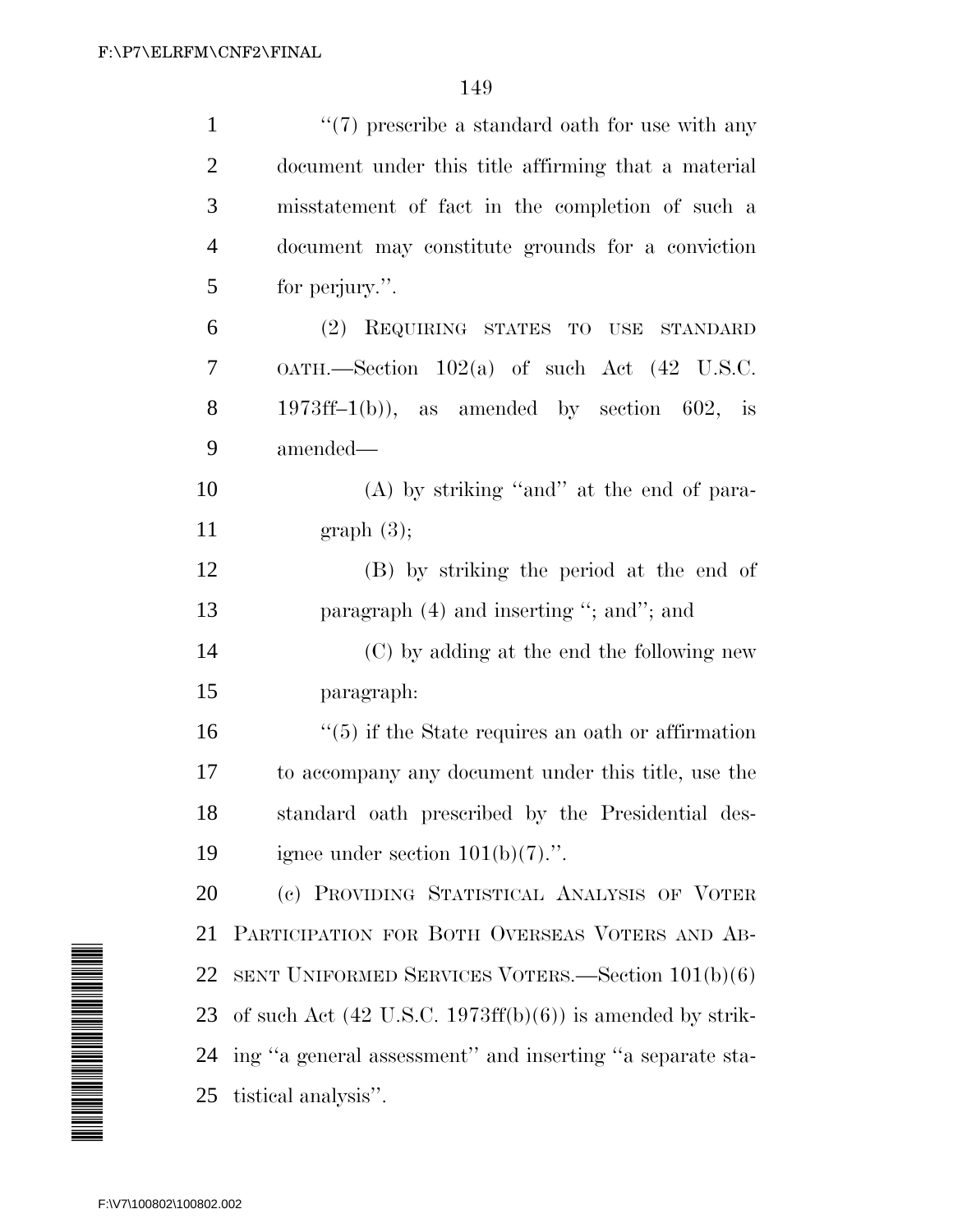## **SEC. 706. PROHIBITION OF REFUSAL OF VOTER REGISTRA- TION AND ABSENTEE BALLOT APPLICATIONS ON GROUNDS OF EARLY SUBMISSION.**

 (a) IN GENERAL.—Section 104 of the Uniformed and Overseas Citizens Absentee Voting Act (42 U.S.C. 1973ff– 3), as amended by section 1606(b) of the National De- fense Authorization Act for Fiscal Year 2002 (Public Law 107–107; 115 Stat. 1279), is amended by adding at the end the following new subsection:

10 "(e) PROHIBITION OF REFUSAL OF APPLICATIONS ON GROUNDS OF EARLY SUBMISSION.—A State may not refuse to accept or process, with respect to any election for Federal office, any otherwise valid voter registration application or absentee ballot application (including the postcard form prescribed under section 101) submitted by an absent uniformed services voter during a year on the grounds that the voter submitted the application before the first date on which the State otherwise accepts or processes such applications for that year submitted by ab- sentee voters who are not members of the uniformed serv-ices.''.

 (b) EFFECTIVE DATE.—The amendment made by subsection (a) shall apply with respect to elections for Federal office that occur after January 1, 2004.

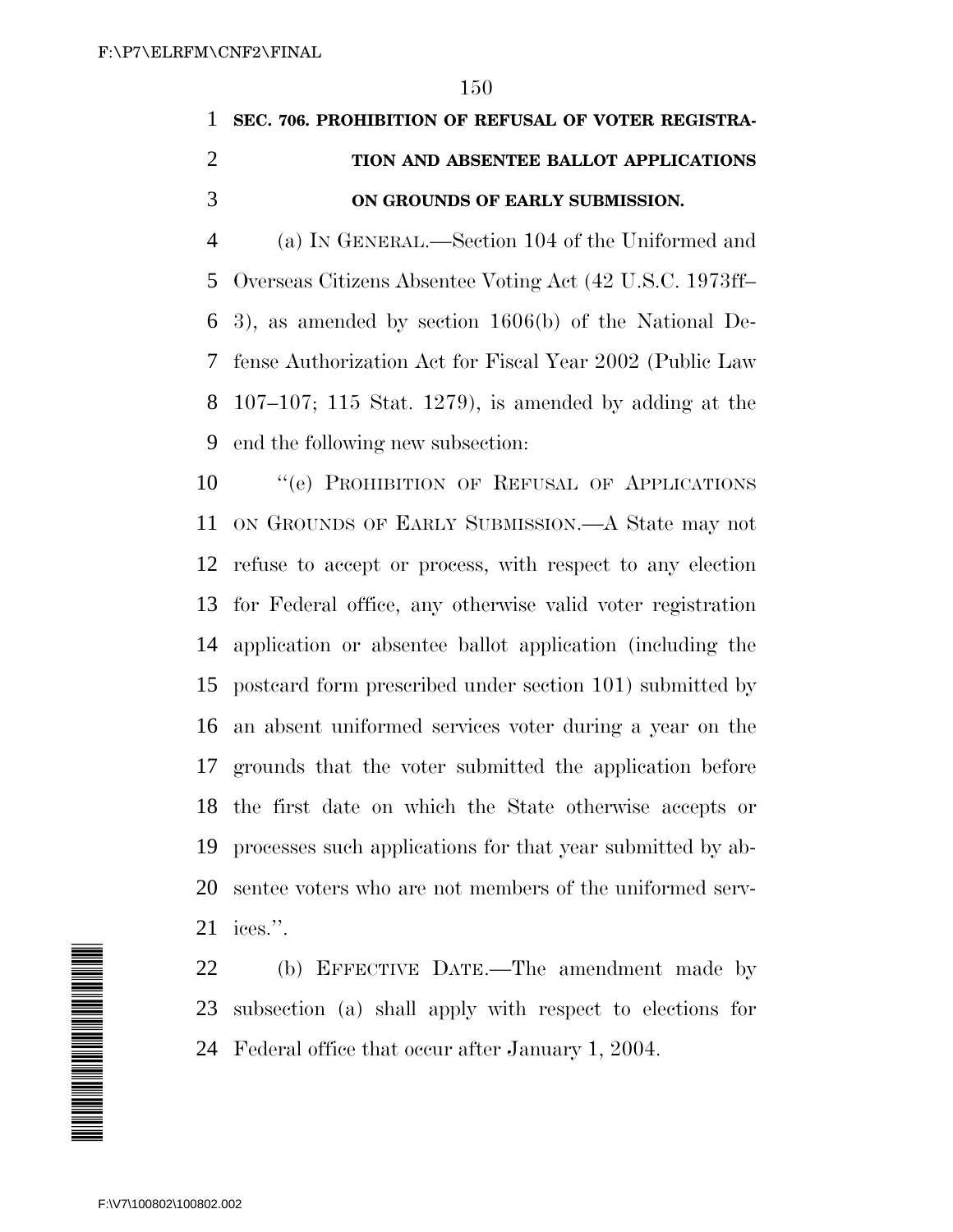## **SEC. 707. OTHER REQUIREMENTS TO PROMOTE PARTICIPA- TION OF OVERSEAS AND ABSENT UNI-FORMED SERVICES VOTERS.**

 Section 102 of the Uniformed and Overseas Citizens Absentee Voting Act (42 U.S.C. 1973ff–1), as amended by the preceding provisions of this title, is amended by adding at the end the following new subsection:

8 "(c) REGISTRATION NOTIFICATION.—With respect to each absent uniformed services voter and each overseas voter who submits a voter registration application or an absentee ballot request, if the State rejects the application or request, the State shall provide the voter with the rea-sons for the rejection.''.

# **TITLE VIII—TRANSITION PROVISIONS**

 **Subtitle A—Transfer to Commis- sion of Functions Under Certain Laws**

**SEC. 801. FEDERAL ELECTION CAMPAIGN ACT OF 1971.**

20 (a) TRANSFER OF FUNCTIONS OF OFFICE OF ELEC- TION ADMINISTRATION OF FEDERAL ELECTION COMMIS- SION.—There are transferred to the Election Assistance Commission established under section 201 all functions which the Office of the Election Administration, estab- lished within the Federal Election Commission, exercised before the date of the enactment of this Act. F:\V7\100802\100802.002 -02<br>
F:\V7\100802\100802.002 -02<br>
F:\V7\100802\100802.002 -02

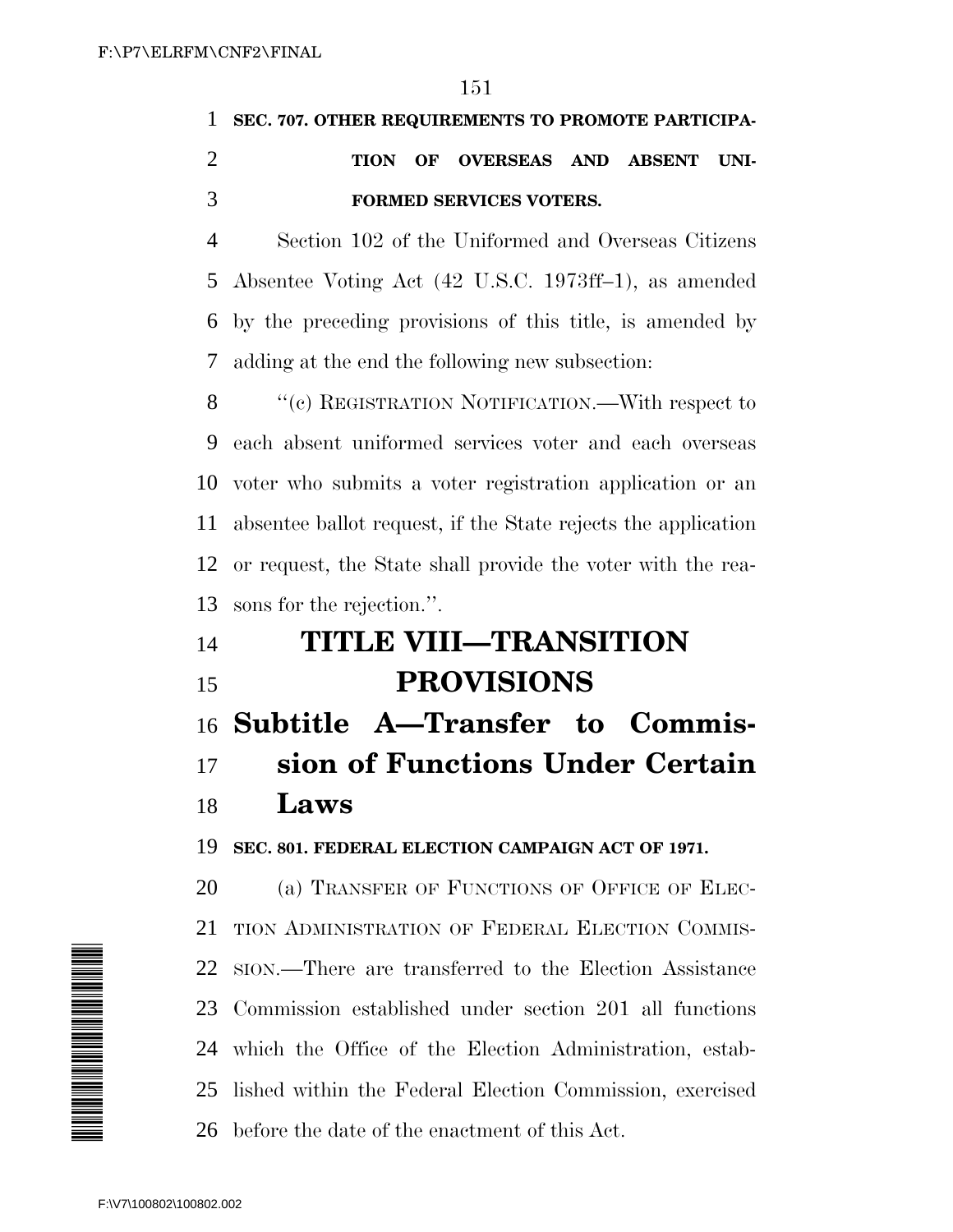(b) CONFORMING AMENDMENT.—Section 311(a) of the Federal Election Campaign Act of 1971 (2 U.S.C.  $438(a)$  is amended— (1) in paragraph (8), by inserting ''and'' at the end; (2) in paragraph (9), by striking "; and" and inserting a period; and (3) by striking paragraph (10) and the second and third sentences. **SEC. 802. NATIONAL VOTER REGISTRATION ACT OF 1993.** (a) TRANSFER OF FUNCTIONS.—There are trans-

 ferred to the Election Assistance Commission established under section 201 all functions which the Federal Election Commission exercised under section 9(a) of the National Voter Registration Act of 1993 (42 U.S.C. 1973gg–7(a)) before the date of the enactment of this Act.

 (b) CONFORMING AMENDMENT.—Section 9(a) of the National Voter Registration Act of 1993 (42 U.S.C. 1973gg–7(a)) is amended by striking ''Federal Election Commission'' and inserting ''Election Assistance Commis-sion''.

 **SEC. 803. TRANSFER OF PROPERTY, RECORDS, AND PER-SONNEL.**

 (a) PROPERTY AND RECORDS.—The contracts, liabil-ities, records, property, and other assets and interests of,

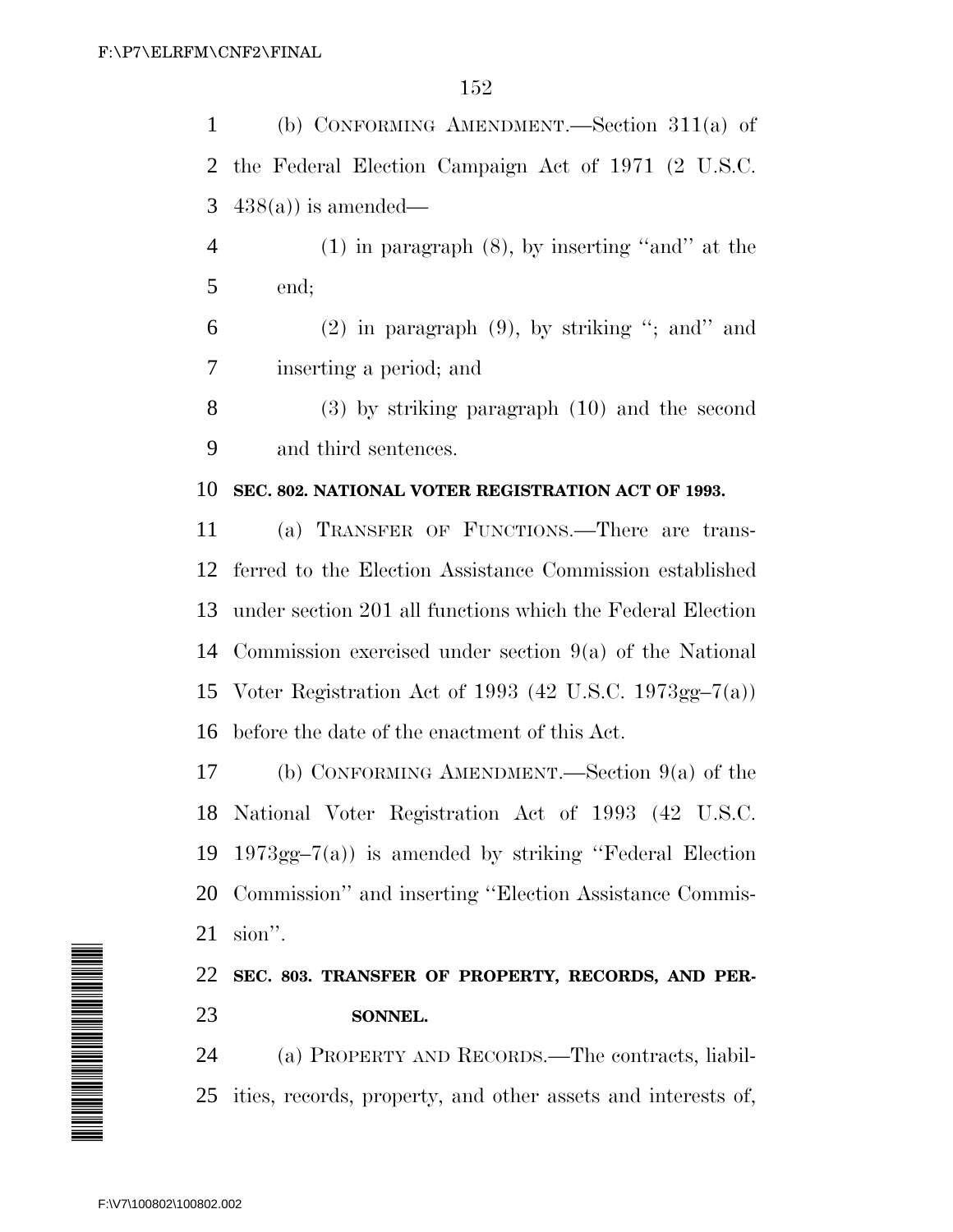or made available in connection with, the offices and func- tions of the Federal Election Commission which are trans- ferred by this subtitle are transferred to the Election As-sistance Commission for appropriate allocation.

(b) PERSONNEL.—

 (1) IN GENERAL.—The personnel employed in connection with the offices and functions of the Fed- eral Election Commission which are transferred by this subtitle are transferred to the Election Assist-ance Commission.

 (2) EFFECT.—Any full-time or part-time per- sonnel employed in permanent positions shall not be separated or reduced in grade or compensation be- cause of the transfer under this subsection during the 1-year period beginning on the date of the enact-ment of this Act.

#### **SEC. 804. EFFECTIVE DATE; TRANSITION.**

 (a) EFFECTIVE DATE.—This title and the amend- ments made by this title shall take effect upon the ap- pointment of all members of the Election Assistance Com-mission under section 203.

 (b) TRANSITION.—With the consent of the entity in- volved, the Election Assistance Commission is authorized to utilize the services of such officers, employees, and other personnel of the entities from which functions have

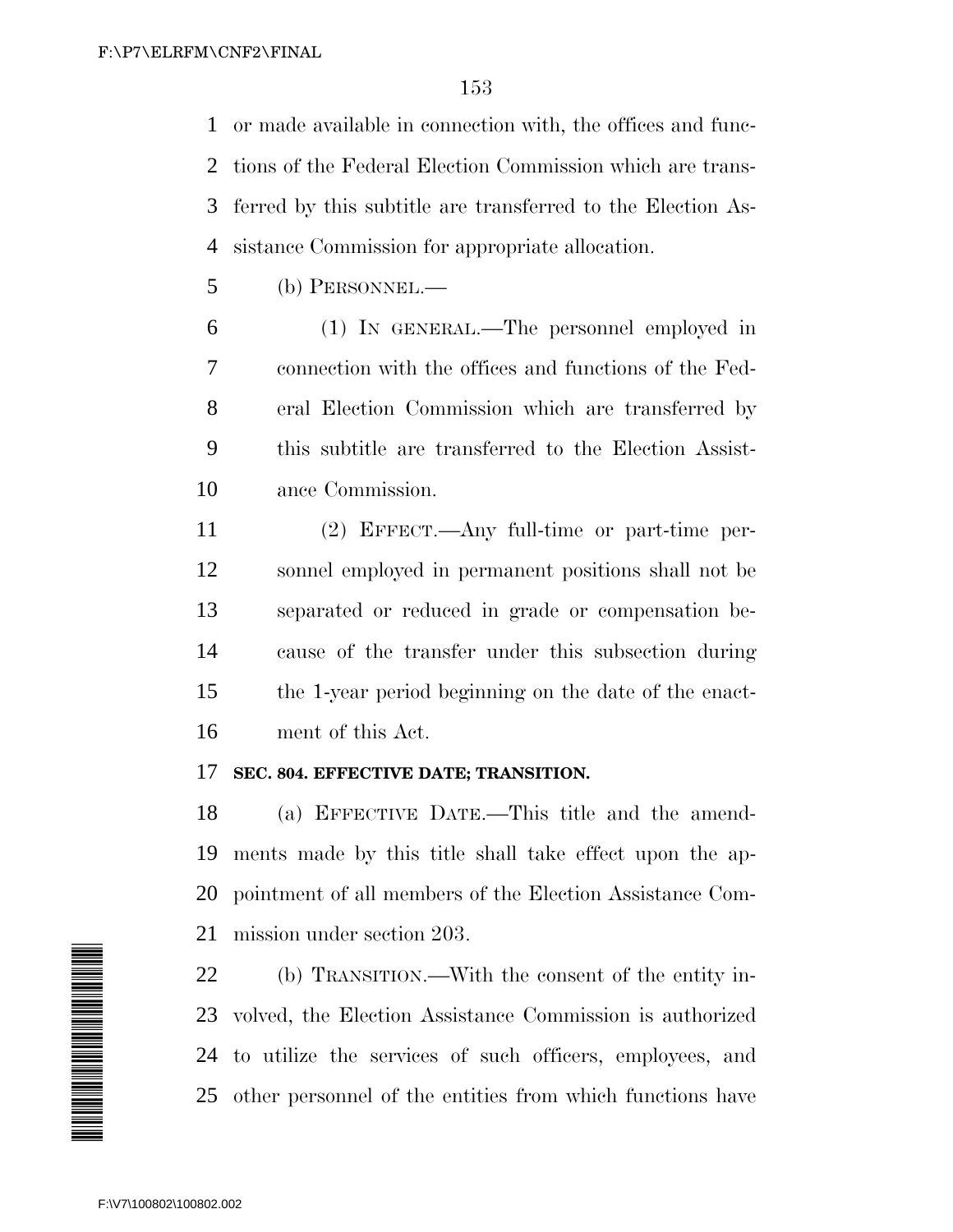been transferred to the Election Assistance Commission under this title or the amendments made by this title for such period of time as may reasonably be needed to facili-tate the orderly transfer of such functions.

 (c) NO EFFECT ON AUTHORITIES OF OFFICE OF ELECTION ADMINISTRATION PRIOR TO APPOINTMENT OF MEMBERS OF COMMISSION.—During the period which be- gins on the date of the enactment of this Act and ends on the effective date described in subsection (a), the Office of Election Administration of the Federal Election Com- mission shall continue to have the authority to carry out any of the functions (including the development of vol- untary standards for voting systems and procedures for the certification of voting systems) which it has the au- thority to carry out as of the date of the enactment of this Act.

**Subtitle B—Coverage of Commis-**

 **sion Under Certain Laws and Programs**

**SEC. 811. TREATMENT OF COMMISSION PERSONNEL UNDER**

#### **CERTAIN CIVIL SERVICE LAWS.**

 (a) COVERAGE UNDER HATCH ACT.—Section  $7323(b)(2)(B)(i)(I)$  of title 5, United States Code, is amended by inserting ''or the Election Assistance Com-mission'' after ''Commission''.

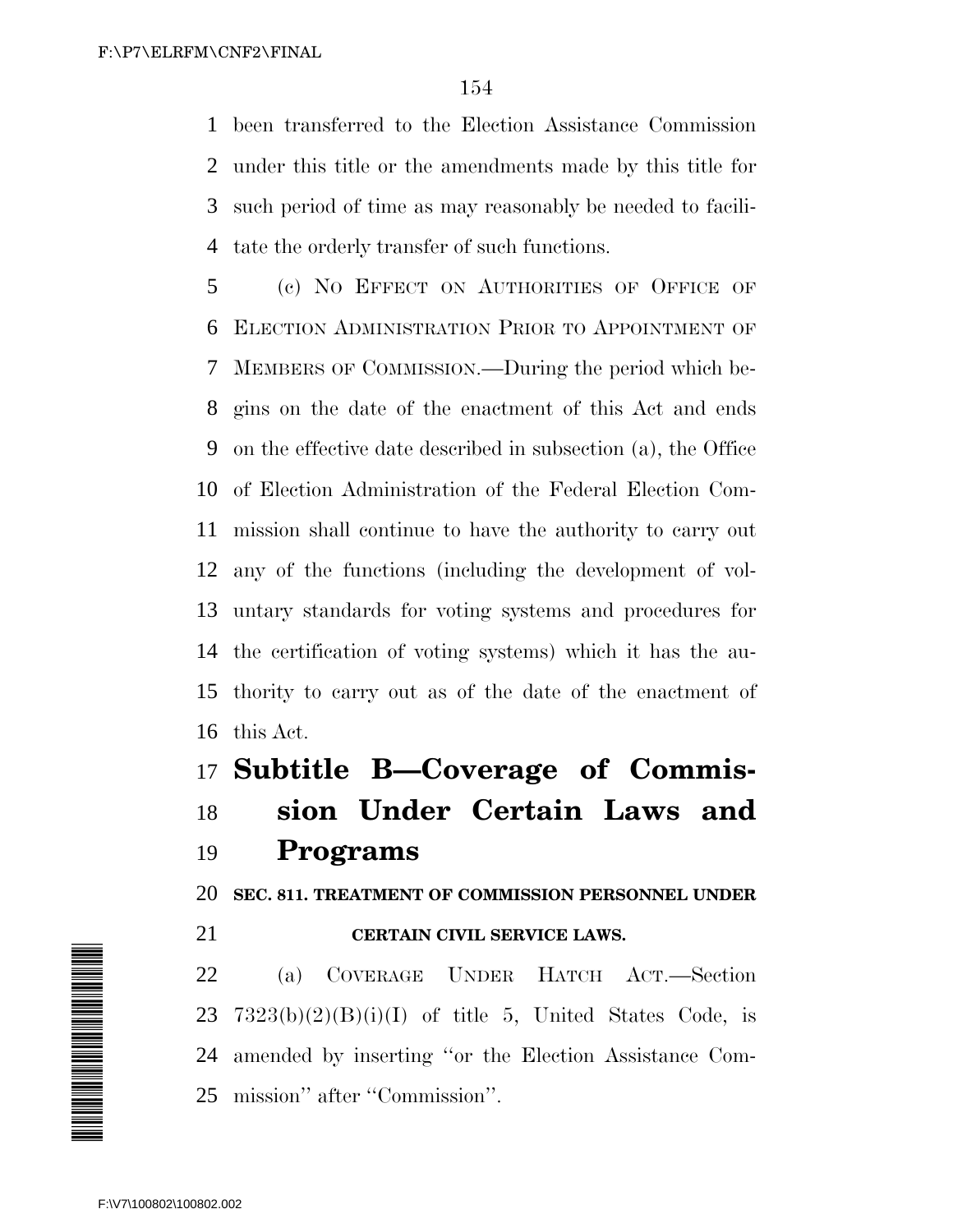(b) EXCLUSION FROM SENIOR EXECUTIVE SERV-2 ICE.—Section  $3132(a)(1)(C)$  of title 5, United States Code, is amended by inserting ''or the Election Assistance Commission'' after ''Commission''.

### **SEC. 812. COVERAGE UNDER INSPECTOR GENERAL ACT OF 1978.**

 (a) IN GENERAL.—Section 8G(a)(2) of the Inspector General Act of 1978 (5 U.S.C. App.) is amended by insert- ing ''the Election Assistance Commission,'' after ''Federal Election Commission,''.

 (b) EFFECTIVE DATE.—The amendment made by subsection (a) shall take effect 180 days after the appoint- ment of all members of the Election Assistance Commis-sion under section 203.

## **TITLE IX—MISCELLANEOUS PROVISIONS**

#### **SEC. 901. STATE DEFINED.**

 In this Act, the term ''State'' includes the District of Columbia, the Commonwealth of Puerto Rico, Guam, American Samoa, and the United States Virgin Islands.

#### **SEC. 902. AUDITS AND REPAYMENT OF FUNDS.**

 (a) RECORDKEEPING REQUIREMENT.—Each recipi- ent of a grant or other payment made under this Act shall keep such records with respect to the payment as are con-sistent with sound accounting principles, including records

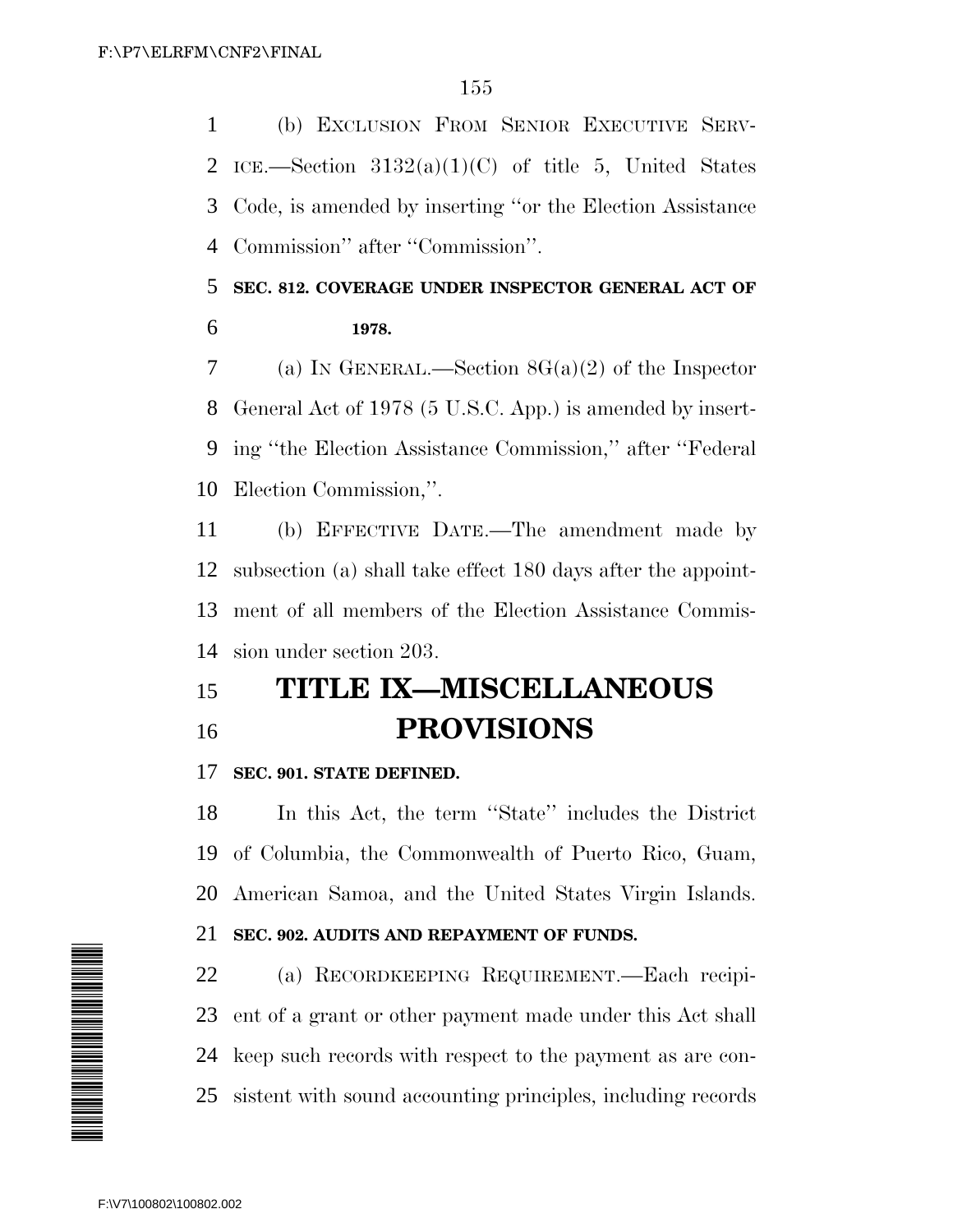which fully disclose the amount and disposition by such recipient of funds, the total cost of the project or under- taking for which such funds are used, and the amount of that portion of the cost of the project or undertaking sup- plied by other sources, and such other records as will fa-cilitate an effective audit.

(b) AUDITS AND EXAMINATIONS.—

8 (1) AUDITS AND EXAMINATIONS.—Except as provided in paragraph (5), each office making a grant or other payment under this Act, or any duly authorized representative of such office, may audit or examine any recipient of the grant or payment and shall have access for the purpose of audit and examination to any books, documents, papers, and records of the recipient which in the opinion of the entity may be related or pertinent to the grant or payment.

 (2) RECIPIENTS OF ASSISTANCE SUBJECT TO PROVISIONS OF SECTION.—The provisions of this section shall apply to all recipients of grants or other payments under this Act, whether by direct grant, cooperative agreement, or contract under this Act or by subgrant or subcontract from primary grantees or contractors under this Act.

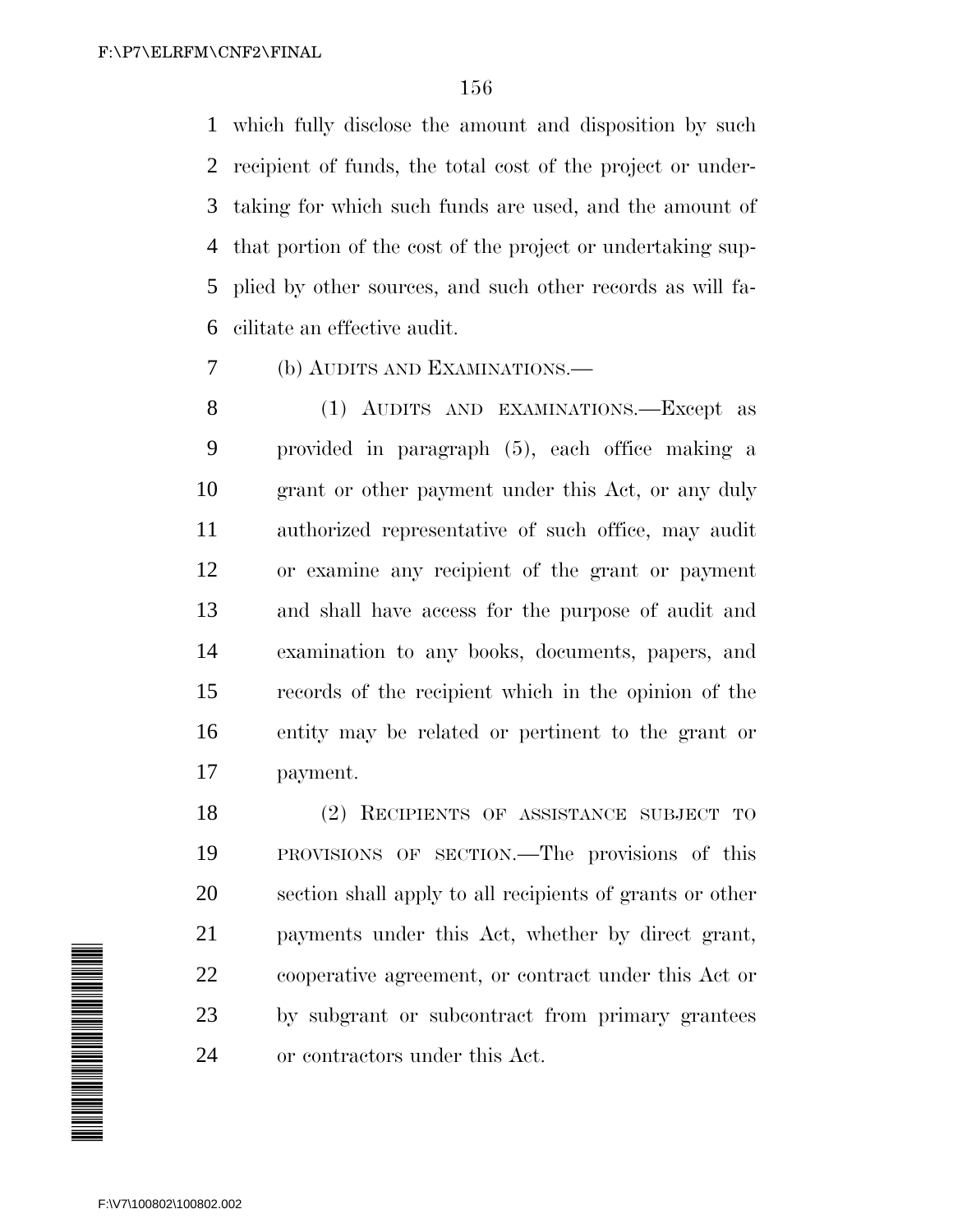(3) MANDATORY AUDIT.—In addition to audits conducted pursuant to paragraph (1), all funds pro- vided under this Act shall be subject to mandatory audit by the Comptroller General at least once dur- ing the lifetime of the program involved. For pur- poses of an audit under this paragraph, the Comp- troller General shall have access to books, docu- ments, papers, and records of recipients of funds in the same manner as the office making the grant or payment involved has access to such books, docu-ments, papers, and records under paragraph (1).

 (4) SPECIAL RULE FOR PAYMENTS BY GENERAL SERVICES ADMINISTRATION.—With respect to any grant or payment made under this Act by the Ad- ministrator of General Services, the Election Assist- ance Commission shall be deemed to be the office making the grant or payment for purposes of this section.

 (5) SPECIAL RULE.—In the case of grants or payments made under section 251, audits and ex- aminations conducted under paragraph (1) shall be performed on a regular basis (as determined by the Commission).

24 (6) SPECIAL RULES FOR AUDITS BY THE COM-MISSION.—In addition to the audits described in

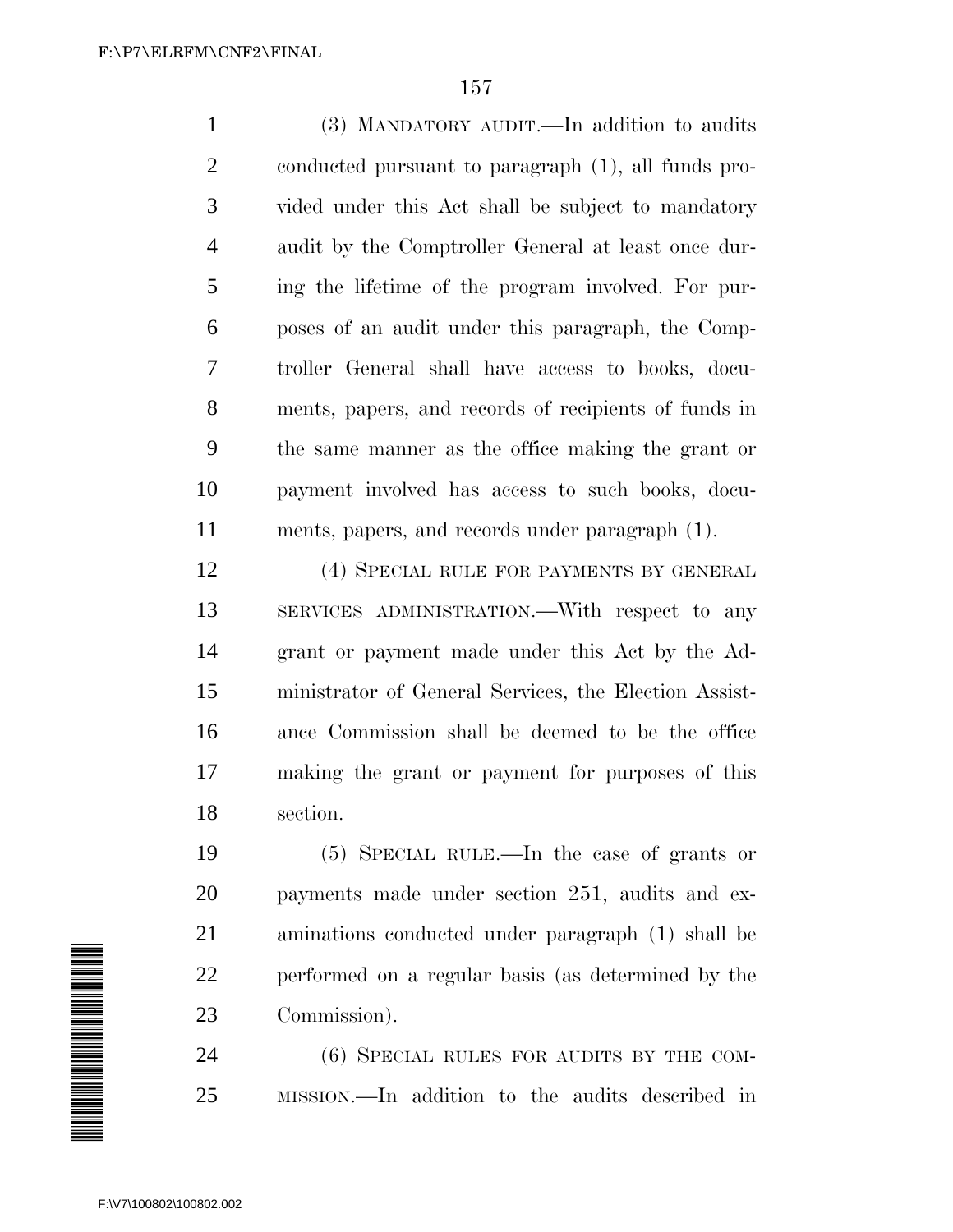paragraph (1), the Election Assistance Commission may conduct a special audit or special examination of a recipient described in paragraph (1) upon a vote of the Commission.

 (c) RECOUPMENT OF FUNDS.—If the Comptroller General determines as a result of an audit conducted under subsection (b) that—

 (1) a recipient of funds under this Act is not in compliance with each of the requirements of the program under which the funds are provided; or

 (2) an excess payment has been made to the re-cipient under the program,

 the recipient shall pay to the office which made the grant or payment involved a portion of the funds provided which reflects the proportion of the requirements with which the recipient is not in compliance, or the extent to which the payment is in excess, under the program involved.

**SEC. 903. CLARIFICATION OF ABILITY OF ELECTION OFFI-**

 **CIALS TO REMOVE REGISTRANTS FROM OFFI- CIAL LIST OF VOTERS ON GROUNDS OF CHANGE OF RESIDENCE.**

 Section 8(b)(2) of the National Voter Registration Act of 1993 (42 U.S.C. 1973gg–6(b)(2)) is amended by striking the period at the end and inserting the following: '', except that nothing in this paragraph may be construed

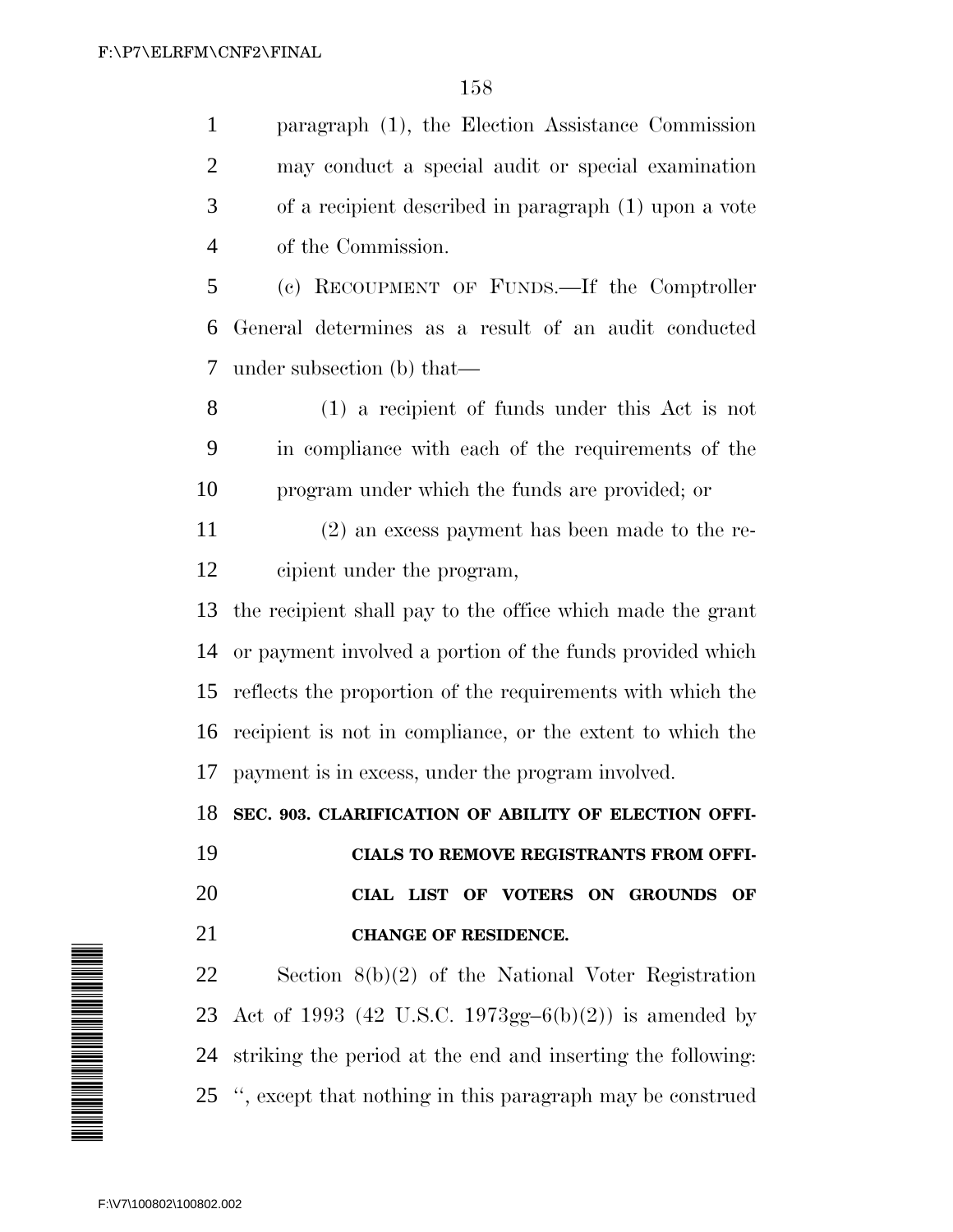to prohibit a State from using the procedures described

 in subsections (c) and (d) to remove an individual from the official list of eligible voters if the individual— ''(A) has not either notified the applicable registrar (in person or in writing) or responded during the period described in subparagraph (B) to the notice sent by the applicable reg- istrar; and then ''(B) has not voted or appeared to vote in 2 or more consecutive general elections for Fed-11 eral office.". **SEC. 904. REVIEW AND REPORT ON ADEQUACY OF EXIST- ING ELECTORAL FRAUD STATUTES AND PEN- ALTIES.** (a) REVIEW.—The Attorney General shall conduct a review of existing criminal statutes concerning election of- fenses to determine— (1) whether additional statutory offenses are needed to secure the use of the Internet for election purposes; and (2) whether existing penalties provide adequate punishment and deterrence with respect to such of-fenses.

 (b) REPORT.—The Attorney General shall submit a report to the Committees on the Judiciary of the Senate

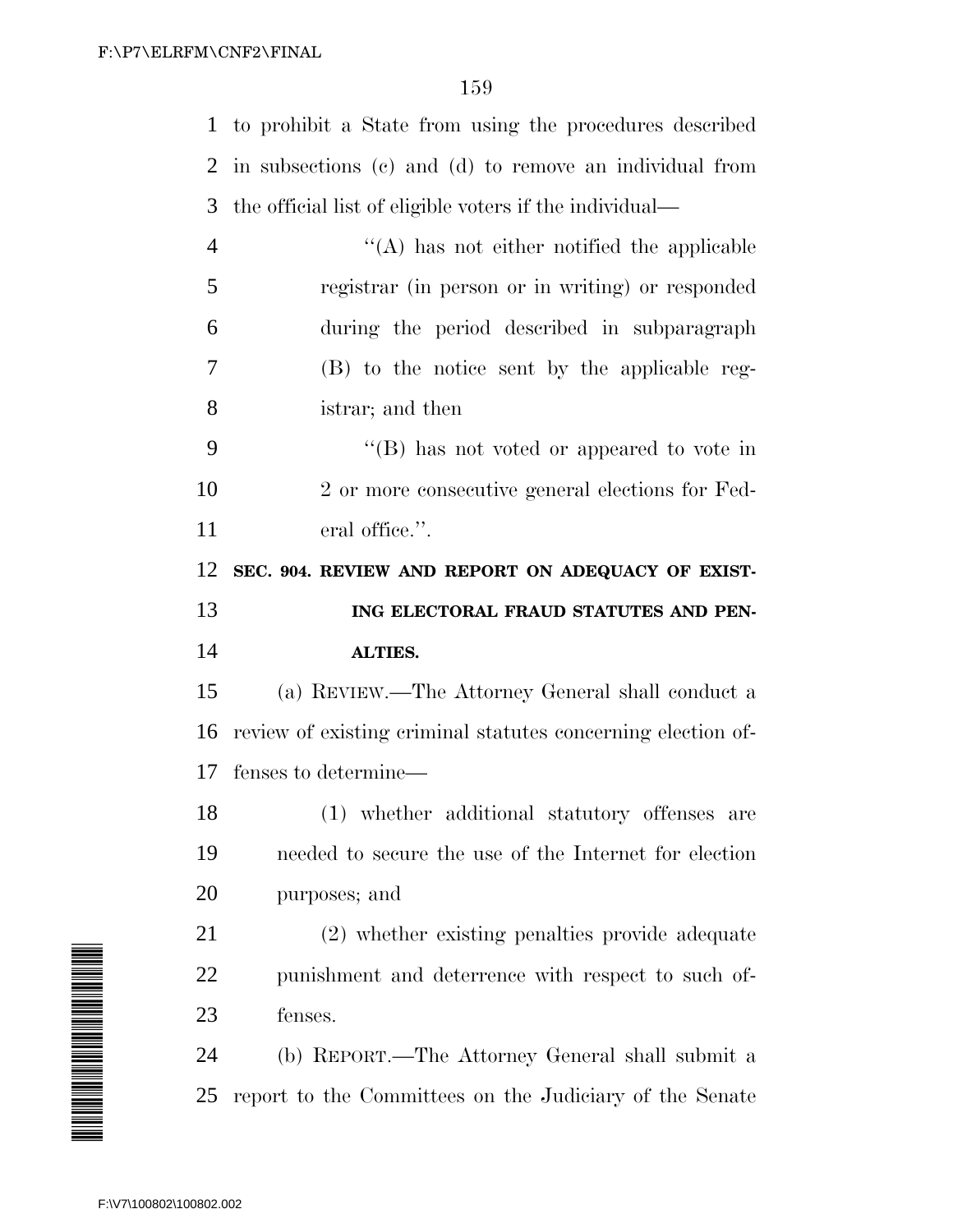and House of Representatives, the Committee on Rules and Administration of the Senate, and the Committee on House Administration of the House of Representatives on the review conducted under subsection (a) together with such recommendations for legislative and administrative action as the Attorney General determines appropriate.

#### **SEC. 905. OTHER CRIMINAL PENALTIES.**

 (a) CONSPIRACY TO DEPRIVE VOTERS OF A FAIR ELECTION.—Any individual who knowingly and willfully gives false information in registering or voting in violation of section 11(c) of the National Voting Rights Act of 1965 (42 U.S.C. 1973i(c)), or conspires with another to violate such section, shall be fined or imprisoned, or both, in ac-cordance with such section.

 (b) FALSE INFORMATION IN REGISTERING AND VOT- ING.—Any individual who knowingly commits fraud or knowingly makes a false statement with respect to the nat- uralization, citizenry, or alien registry of such individual in violation of section 1015 of title 18, United States Code, shall be fined or imprisoned, or both, in accordance with such section.

#### **SEC. 906. NO EFFECT ON OTHER LAWS.**

 (a) IN GENERAL.—Except as specifically provided in section 303(b) of this Act with regard to the National Voter Registration Act of 1993 (42 U.S.C. 1973gg et